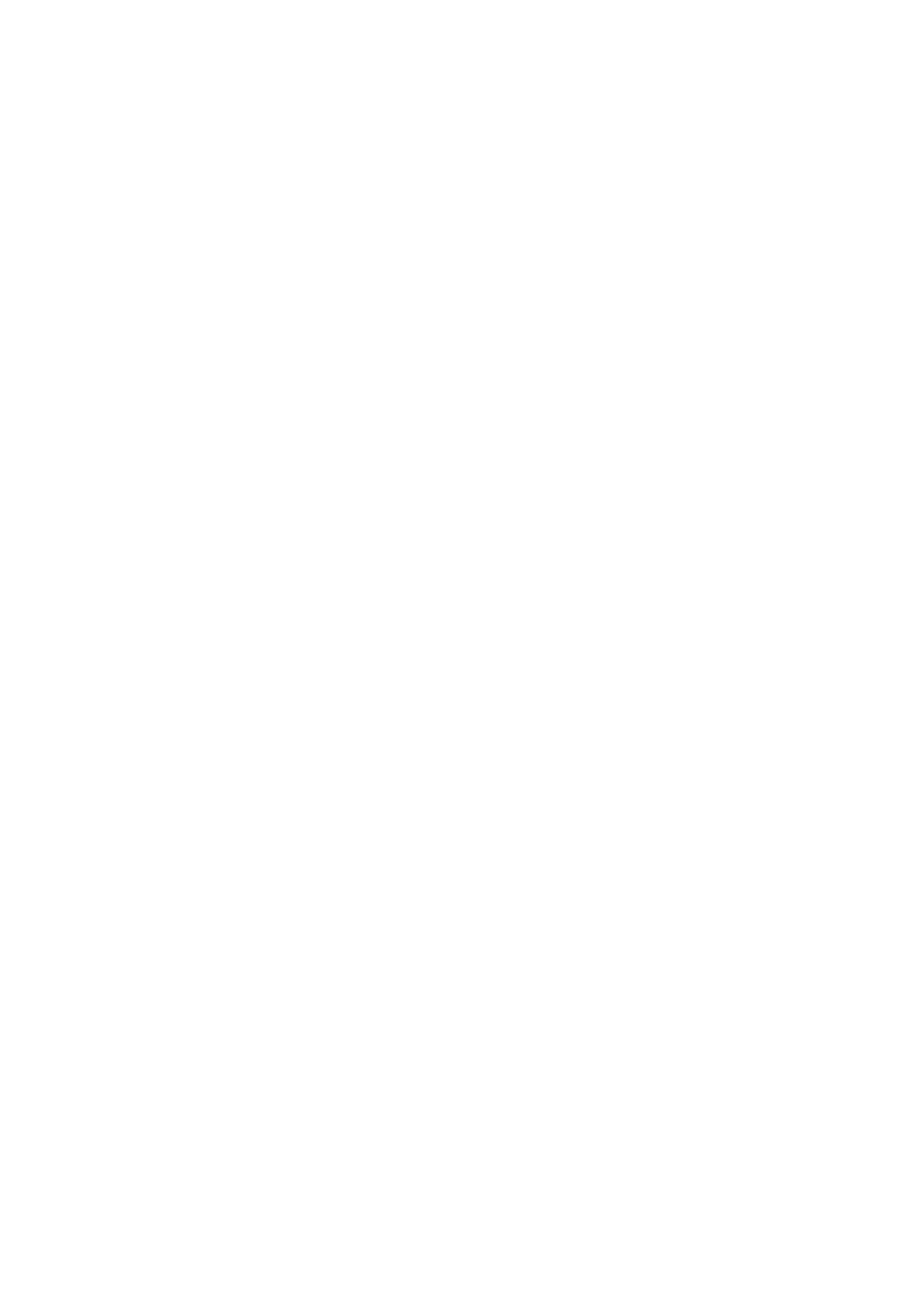# **Executive Summary**

Microsimulation models in recent years have gained popularity in the assessment of social security systems in terms of the adequacy they provide, and specifically pension policy. This working paper describes the second version of MIDAS (an acronym for 'Microsimulation for the Development of Adequacy and Sustainability'). Technically speaking, MIDAS is a dynamic population model with dynamic cross‐sectional ageing. This means that it starts from a cross‐ sectional dataset representing a population of all ages at a certain point in time, in this case the PSBH dataset for Belgium in 2002. The model then simulates the life spans of individuals in the dataset, including with their interactions, for the years between 2003 and 2060. Contrary to the first version of the model, which was intended for use in an international setting, this second version is intended for use in the Belgian context only. One of the consequences of this is that the MIDAS model aligns its adequacy assessment of pensions in Belgium on the latest budgetary projections and assumptions of the reference scenario of the 2009 Study Committee for Ageing report. These projections and assumptions take into account the consequences of the financial crisis. Also, the model is extended to include disability benefits and unemployment benefits so that the adequacy of pensions can be put into perspective with other inactive individuals.

The adequacy of pensions is reflected by the replacement ratio, inequality among pensioners and poverty risks of the elderly. During the first 20 simulation years, the replacement rate of women increases consequently while the replacement rate of men slightly decreases. The women's trend on that period is a result of the increasing length of their career, and the strong re‐value of the minimum pension benefit from 2007 on. The period between about 2020 up to 2060 shows a parallel decreasing development of the replacement rate of men and women, where the average replacement rate of women is about 8% above that of men.

In the first stage, until the late 2020s, inequality among pensioners increases. This is because the increased labour market participation of women causes earnings to become more important as a source of income of pensioners. In the second stage, until around 2020 and the mid 2040's, income inequality among pensioners decreases. This among other things is the result of the increasing proportion of single pensioner's households and ageing among the elderly. And fi‐ nally, between the mid 2040's and 2060, inequality among retirees increases again somewhat due to the relatively large cohort entering into retirement.

Probably the most appealing indicator of pension adequacy is the poverty risk indicator of retirees. This indicator is expected, first, to decrease the next 40 years, secondly, to stabilise under the level of the working population poverty between 2040 and 2050 and finally, to increase slightly over the last decade. The evolution during the first two periods is a result of the increasing length of career of women relative to that of men, and a strong increase of the guaranteed minimum for the elderly from 2007 on. The evolution during the last decade is due to the de‐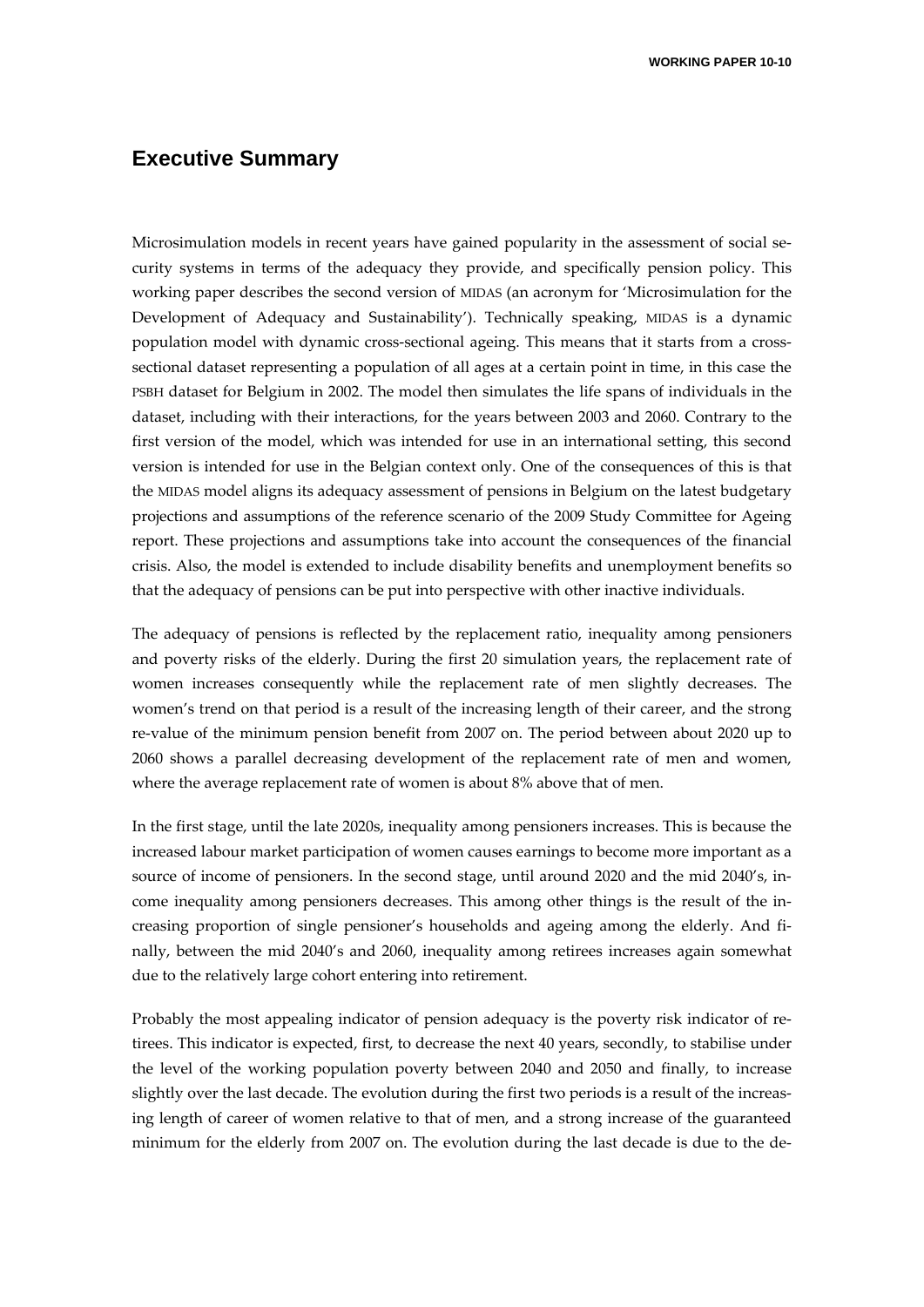coupling between the adjustment growth rate of minima and the wage growth rate that, finally, after 50 years, have an impact on the poverty level of pensioners. This second version of MIDAS also enables us to analyse the evolution of the poverty risk for the unemployed and disabled workers. Already more exposed to poverty than the average population, including the elderly, the poverty risk of the unemployed keeps rising over the whole simulation period.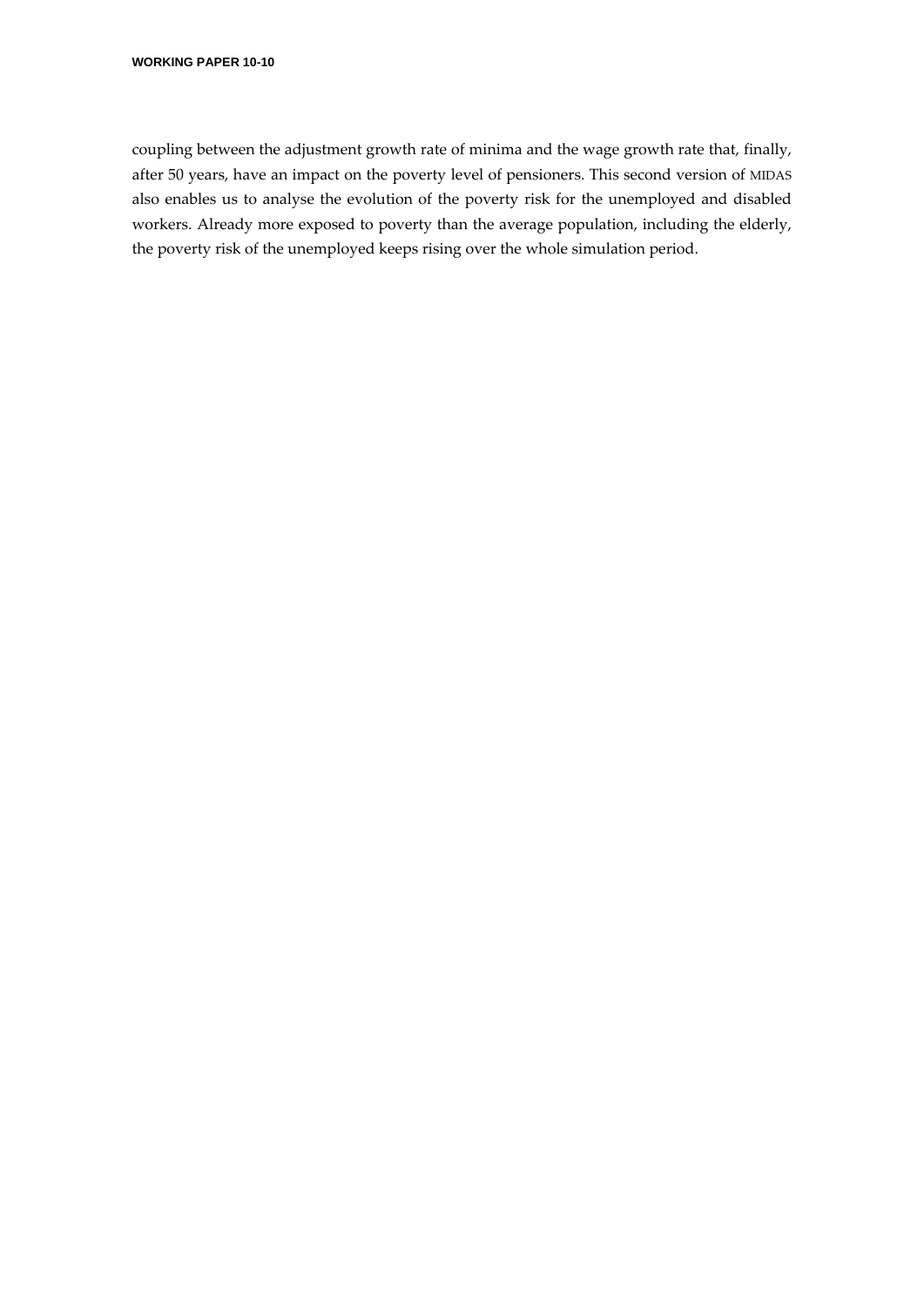# **Contents**

| 1. |                    |                                                                                           |                |
|----|--------------------|-------------------------------------------------------------------------------------------|----------------|
| 2. |                    |                                                                                           |                |
|    |                    | 2.1. A comparison between this version of MIDAS and the previous AIM version of the model | 3              |
|    | 2.2. Alignment     |                                                                                           | 5              |
|    | 2.2.1.             | The procedure for the alignment of state-variables                                        | 5              |
|    | 2.2.2.             | The alignment of monetary aggregates: two-stage uprating                                  | $\overline{7}$ |
|    | 2.2.3.             | The MALTESE model as a reference for alignment                                            | $\mathsf g$    |
|    | a.                 | A brief description of the MALTESE system of models                                       | 9              |
|    | b.                 | Aggregate projections of MALTESE for alignment                                            | 10             |
|    | c.                 | Assumptions of baseline projections of the 2009 Study Committee for Ageing                | 11             |
|    | d.                 | Some key conclusions on the financial sustainability of pensions                          | 13             |
|    |                    | 2.3. Demographic module                                                                   | 14             |
|    | 2.3.1.             | Description                                                                               | 14             |
|    | a.                 | The birth process                                                                         | 14             |
|    | b.                 | The survival process                                                                      | 14             |
|    | $C_{-}$<br>d.      | Educational attainment levels<br>The partnership formation process                        | 14<br>17       |
|    | 2.3.2.             | Behavioural equations of the demographic module                                           | 19             |
|    |                    | 2.4. Labour market module                                                                 | 22             |
|    | 2.4.1.             | Description                                                                               | 22             |
|    | 2.4.2.             | Behavioural equations of the labour market module                                         | 24             |
|    |                    | 2.5. The social security module                                                           | 36             |
| 3. |                    |                                                                                           | 41             |
|    | 3.1. Demographics  |                                                                                           | 41             |
|    |                    |                                                                                           | 47             |
|    | 3.2. Labour market |                                                                                           |                |
|    | 3.3. Retirement    |                                                                                           | 51             |
|    | 3.3.1.             | Retirees and pensions                                                                     | 51             |
|    | 3.3.2.             | Adequacy of social security in Belgium.                                                   | 60             |
|    | a.                 | Replacement rate                                                                          | 61             |
|    | b.                 | Inequality: The Gini index<br>Relative income poverty                                     | 63<br>69       |
|    | c.                 |                                                                                           |                |
| 4. |                    |                                                                                           |                |
| 5. |                    |                                                                                           |                |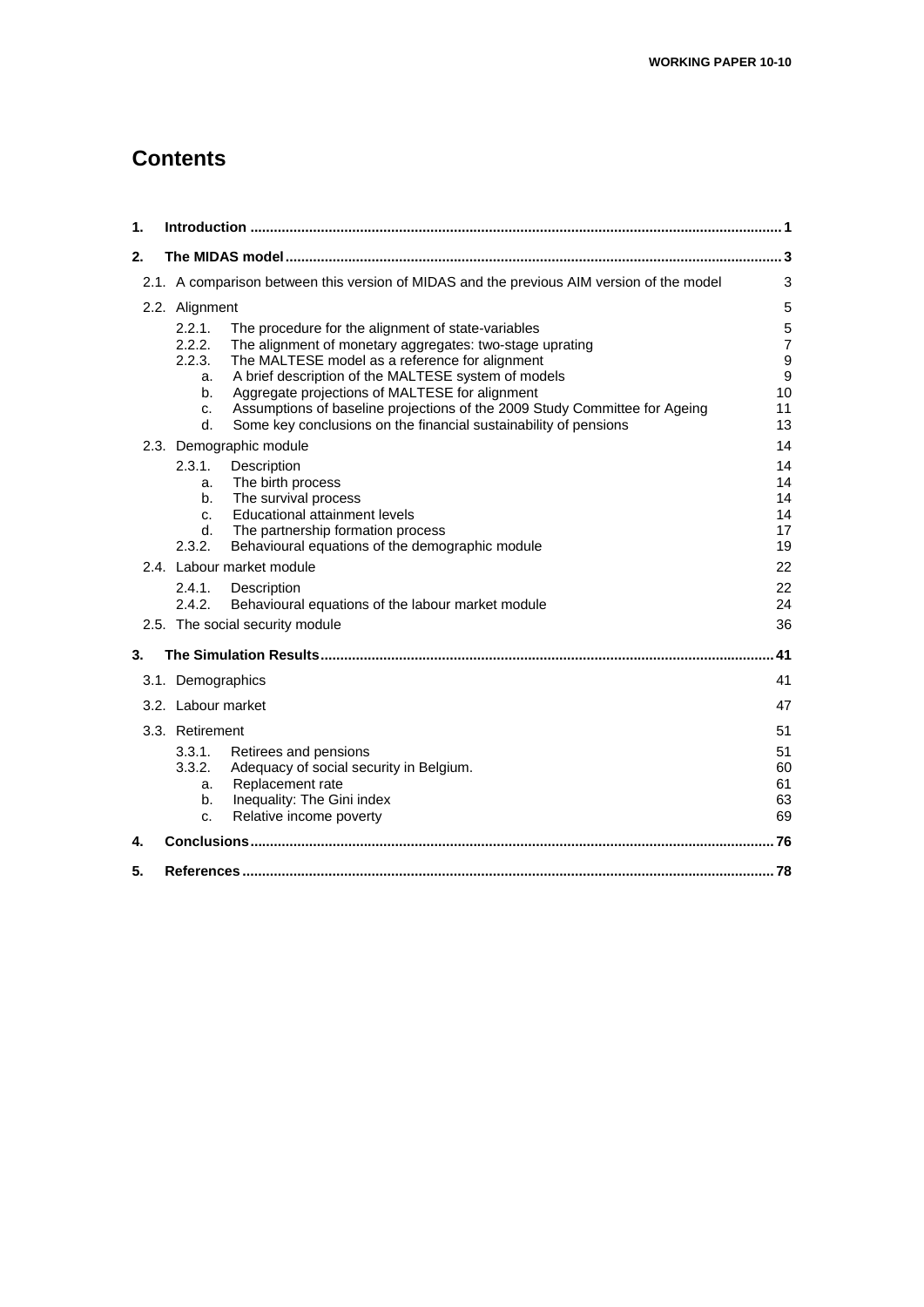# **List of tables**

| Table 1:  | The actual development of some key parameters in the MIDAS model (in current prices) | 4  |
|-----------|--------------------------------------------------------------------------------------|----|
| Table 2:  | Assumptions of MALTESE for the Study Committee for Ageing 2009: a summary            | 13 |
| Table 3:  | Education levels in MIDAS                                                            | 15 |
| Table 4:  | Observed education levels (percentages of age groups)                                | 15 |
| Table 5:  | Ages of education ending                                                             | 16 |
| Table 6:  | Theoretical ending ages for level of education                                       | 16 |
| Table 7:  | Working status of the couple                                                         | 20 |
| Table 8:  | Education status of the couple                                                       | 20 |
| Table 9:  | Estimation results for the formation of a new partnership                            | 20 |
| Table 10: | Estimation results for the choice between marriage and cohabitant                    | 21 |
| Table 11: | Estimation results for the failure in relationship                                   | 22 |
| Table 12: | Estimation results for the chronically ill status - Men                              | 24 |
| Table 13: | Estimation results for the chronically ill status - Women                            | 25 |
| Table 14: | Estimation results for labour market participation - Men                             | 25 |
| Table 15: | Estimation results for labour market participation - Women                           | 26 |
| Table 16: | Estimation results for the unemployment status - Men                                 | 27 |
| Table 17: | Estimation results for the unemployment status - Women                               | 27 |
| Table 18: | Estimation results for the employee status - Men                                     | 28 |
| Table 19: | Estimation results for the employee status - Women                                   | 29 |
| Table 20: | Estimation results for the public sector employee status - Men                       | 29 |
| Table 21: | Estimation results for the public sector employee status - Women                     | 30 |
| Table 22: | Estimation results for the civil servant status - Men                                | 30 |
| Table 23: | Estimation results for the civil servant status - Women                              | 31 |
| Table 24: | Estimation results for the permanent contract status - Men                           | 31 |
| Table 25: | Estimation results for the permanent contract status - Women                         | 32 |
| Table 26: | Estimation results for the "work all year" status - Men and women                    | 32 |
| Table 27: | Estimation results for the number of worked months per year - Men and women          | 33 |
| Table 28: | Estimation results for the part time status - Men and women                          | 33 |
| Table 29: | Estimation results for the number of worked hours per week - Men and women           | 34 |
| Table 30: | Estimation results for the hourly wage rate - Men                                    | 35 |
| Table 31: | Estimation results for the hourly wage rate - Women                                  | 35 |
| Table 32: | Estimation results for the size of the firm - Men and women                          | 35 |
| Table 33: | Problems and cope strategies in the analysis of pensions                             | 52 |
| Table 34: | Contributions of different income components k to income inequality among pensioners | 65 |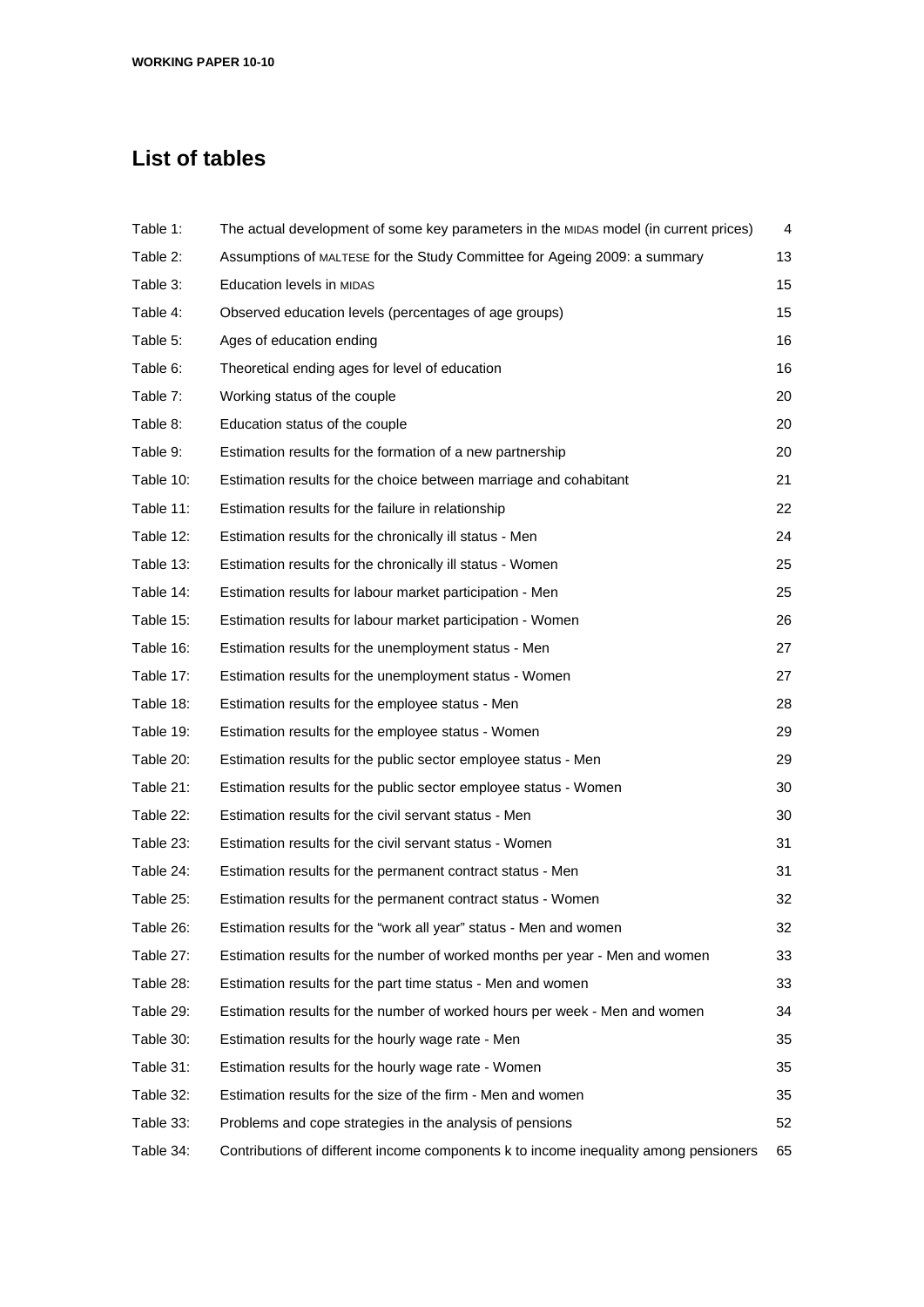# **List of figures**

| Figure 1:  | Observed participation rates to age and ISCED level                                                                                  | 16 |
|------------|--------------------------------------------------------------------------------------------------------------------------------------|----|
| Figure 2:  | The marriage market                                                                                                                  | 17 |
| Figure 3:  | Inverse dependency ratio                                                                                                             | 42 |
| Figure 4:  | Proportional size of marital status, in percent                                                                                      | 43 |
| Figure 5:  | Proportional size of cohabiting individuals within the group of those living together,<br>in percent                                 | 44 |
| Figure 6:  | Average number of individuals in households                                                                                          | 45 |
| Figure 7:  | Average number of individuals in households where at least one individual is retired                                                 | 46 |
| Figure 8:  | Proportional educational attainment, in percent                                                                                      | 46 |
| Figure 9:  | Employment rates of the population aged between 16 and 65 by gender, in percent                                                      | 47 |
| Figure 10: | Working status distribution by gender, in percent                                                                                    | 48 |
| Figure 11: | Average gross annual wage, prices of 2002, in euro                                                                                   | 49 |
| Figure 12: | Labour market status of individuals of 16 and older, in percent                                                                      | 50 |
| Figure 13: | Labour market status of individuals of 50 and older, in percent                                                                      | 51 |
| Figure 14: | Average age of labour market withdrawal                                                                                              | 53 |
| Figure 15: | Average age of retirement                                                                                                            | 54 |
| Figure 16: | Average age of labour market entry                                                                                                   | 55 |
| Figure 17: | Career length - All retirees with "pure" career                                                                                      | 56 |
| Figure 18: | Gross earnings and simulated retirement benefits for civil servants with pure career,<br>retired after 2002, prices of 2002, in euro | 58 |
| Figure 19: | Gross earnings and simulated retirement benefits for wage earners with pure career,<br>retired after 2002, prices of 2002, in euro   | 59 |
| Figure 20: | Proportion of households benefiting from the "household rate" pension, in percent                                                    | 60 |
| Figure 21: | Gross replacement rate, in percent                                                                                                   | 62 |
| Figure 22: | Gini index by status                                                                                                                 | 63 |
| Figure 23: | Gini index by status and gender                                                                                                      | 68 |
| Figure 24: | Risk of poverty rate by status, in percent                                                                                           | 71 |
| Figure 25: | Risk of poverty rate by status and gender, in percent                                                                                | 73 |
| Figure 26: | Risk of poverty rate by status and poverty line, in percent                                                                          | 74 |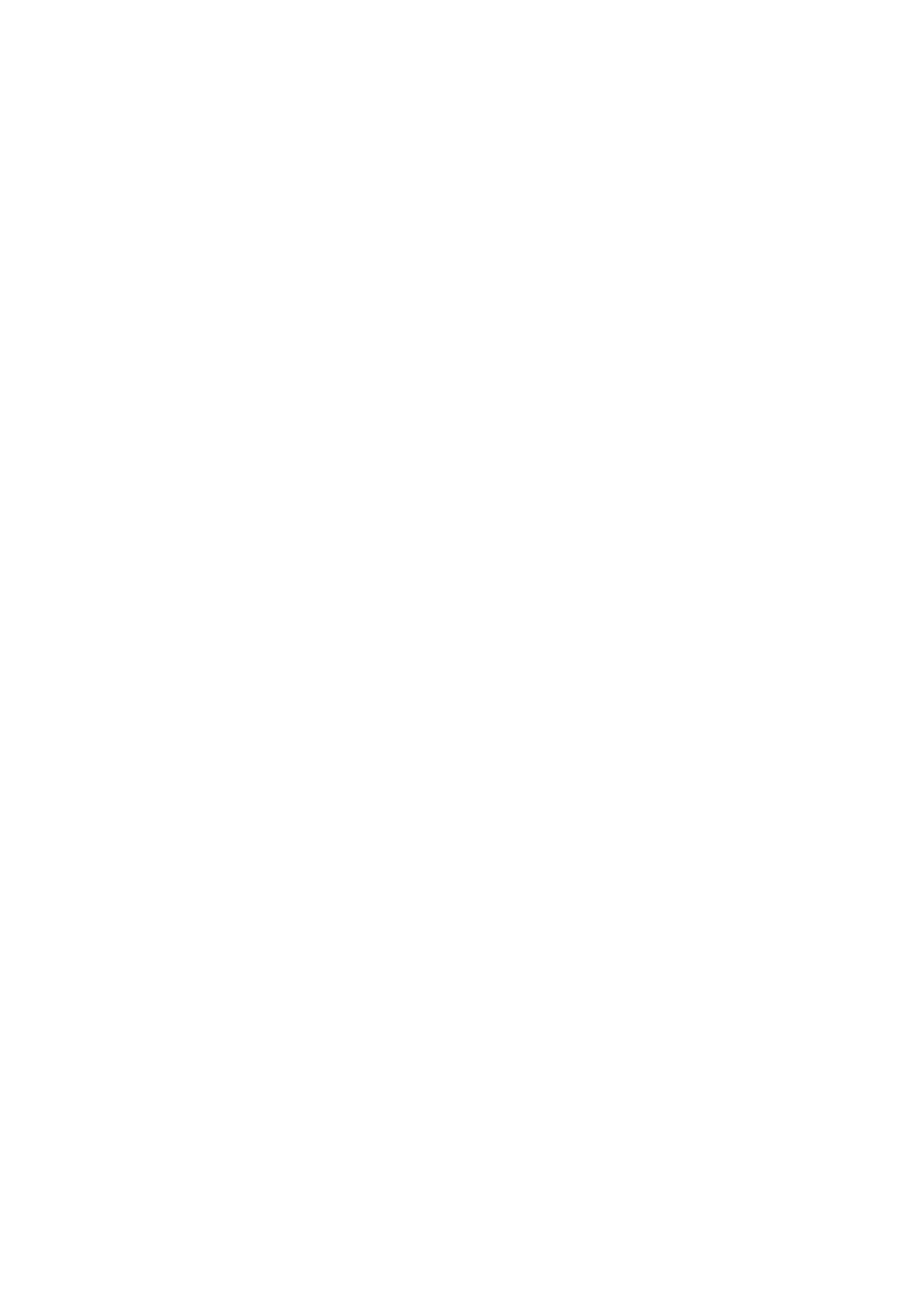# **1. Introduction**

One of the first social scientists to do research on poverty, Seebohm Rowntree, (1901, see Kangas & Palme, 2000, Zaidi, 2009, p 23, for a discussion) formalized the alternating stages of life, and recognized the increased risk of poverty pertaining to being in old‐age. The introduction and maturisation of (public) pension systems of course have changed things for the better. Kan‐ gas and Palme (2000) concluded that the extension and maturisation of pension systems has resulted in a strong decrease of income poverty among the elderly.

Even though the income position of elderly cohorts as a whole has improved considerably<sup>1</sup>, poverty among elderly remains an issue worth of analyzing, also since they have fewer possibilities to recover from a drop in income, for example by changing their labour market behaviour (Hurd, 1990, Cherchye et al., 2008). Furthermore, pockets of poverty remain, notably among single elderly and women of 65 and older (Belgian Study Committee on Ageing (High Council of Finances, 2009, Figure 4, p. 50)).

If the position of the elderly indeed improved, then this was not because the elderly received a larger share of social expenditures. Börsch-Supan (2007) concludes that European social expenditures increased gradually from 1995 on, after a relative retrenchment in the first half in the 1990's. However, the share of social expenditures dedicated to the elderly remained surpris‐ ingly constant. He therefore concludes that the improved position of the elderly in Europe, in terms of poverty, was due to more targeting, and higher incomes (other than social security pensions) for the elderly.

If targeting is an important factor explaining why there need not be a 'one-to-one' relation between spending on pensions and the risk of poverty, then specific instruments are needed to assess the consequences of pension policy (and social security policy in general) on the risk of poverty of (specific groups of) elderly.

In recent years, the social consequences of pension policy, and the role of the pension system in this, has been conceptualized –certainly in European context– to the 'adequacy of pensions'. According to Lusardi et. al. (2008, 8), the notion of adequacy of pension systems embeds the prevention of social exclusion, the maintenance of living standards at retirement and the promotion of solidarity. They then define a pension system to be adequate when it provides means for individual consumption smoothing, and reduces inequality and poverty. Dekkers and Belloni (in Dekkers et al., 2009) argue that dynamic microsimulation models are best suited for the assessment of adequacy in this definition.

Microsimulation models in recent years have gained popularity in the assessment of social se-

<sup>1</sup> Sierminska et al. (2007, 1) mention that most resource transfers between generations nowadays go from elders to children, and not vice versa.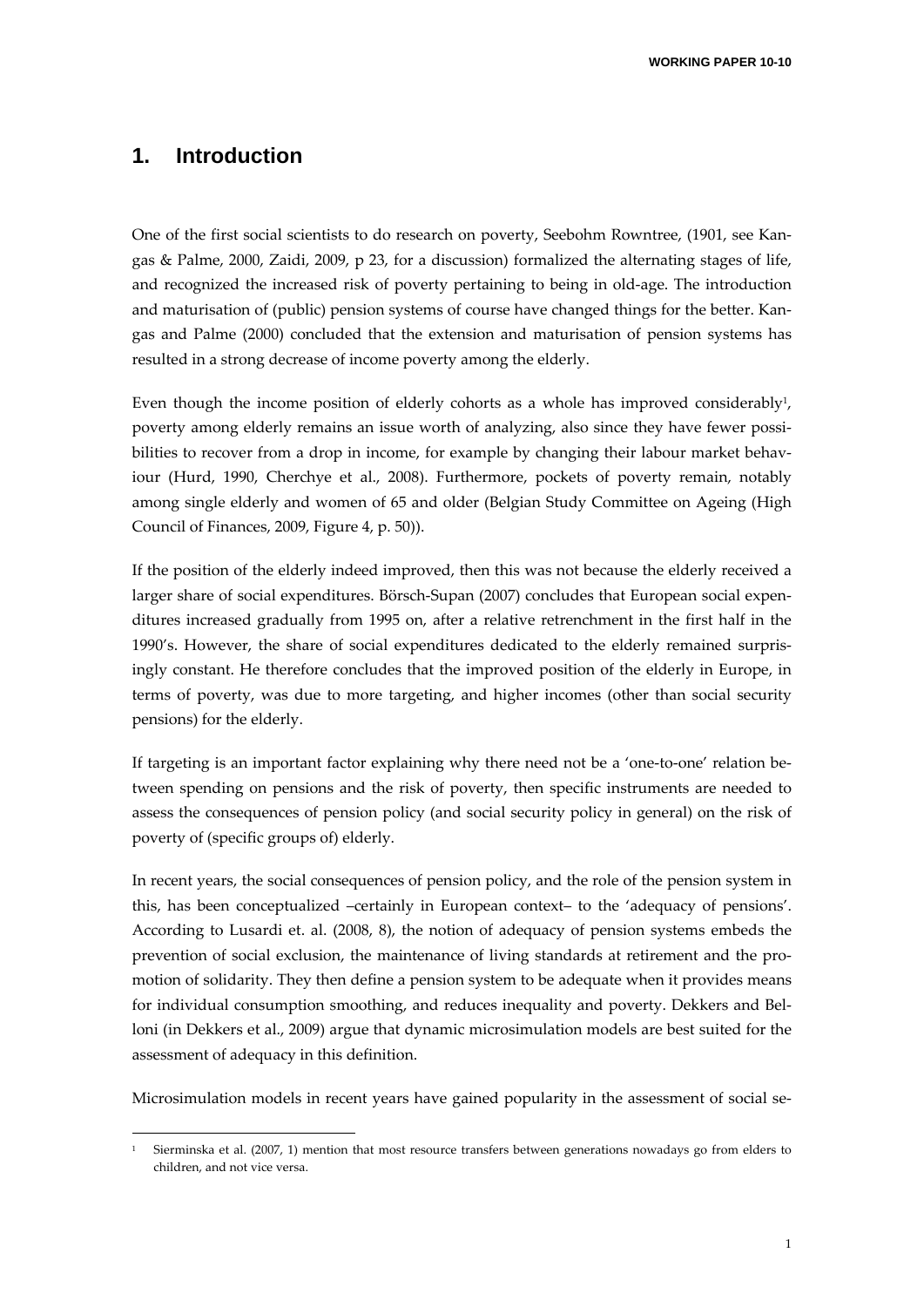curity systems in terms of the adequacy they provide, and specifically pension policy. Static as well as dynamic microsimulation models differ from (semi‐)aggregate budgetary models in that they simulate the impact of policy measures and schemes on real people, and not averages or "representative agents" (Atkinson, 2009; 33). As a consequence, the level of modelling in mi‐ crosimulation models is in line with the level at which policy takes effect. While semi‐aggregate models consider averages and are therefore better suited for the year-to-year budgetary assessment of social policy, microsimulation models simulate at the individual level, and hence report the effects of policy on the income distribution, as well as poverty (often a function of the location of specific groups within this distribution), in short on the adequacy of a social security scheme.

This working paper describes the second version of MIDAS (an acronym for 'Microsimulation for the Development of Adequacy and Sustainability'). Technically speaking, MIDAS is a dynamic population model with dynamic cross-sectional ageing. This means that it starts from a crosssectional dataset representing a population of all ages at a certain point in time, in this case the PSBH dataset for Belgium in 2002. The model then simulates the life spans of individuals in the dataset, including with their interactions, for the years between 2003 and 2060. So new individuals are born, go through school, marry or cohabit, enter the labour market, retire and, fi‐ nally, die. All these main events in a life time are simulated by the model. During their active years, they build up pension rights, which result in a pension benefit when they retire.

Contrary to the first version of the model, which was intended for use in an international setting, this second version is intended for use in the Belgian context only. One of the consequences of this is that the MIDAS model aligns to the projections and assumptions of the refer‐ ence scenario of the 2009 Study Committee for Ageing report. This implies that the simulations of the budgetary and social impacts of demographic ageing and pension policy are as consistent as possible. The simulation results of this version of MIDAS therefore describe the consequences of the latest budgetary projections and assumptions on the projected adequacy of pensions in Belgium. Put differently, given the latest baseline budgetary projections of the 2009 report of the Study Committee for Ageing, what is the projected development of poverty and redistribution among the elderly in Belgium between 2002 and 2060? This is the central question of the work‐ ing paper.

This working paper starts with a general presentation of MIDAS. First, the methods used to align state-variables as well as monetary aggregates will be discussed. MIDAS consist of three modules, demographics, labour market and social security, which will be discussed in turn next.

Finally, the simulation results will be presented and discussed at length. MIDAS itself produces an artificial dataset spanning the years between 2003 and 2060, and which can be used to derive all kinds of graphs and indicators. This paper chooses however to describe 'pension adequacy' by three relatively simple but powerful indicators, namely the replacement rate, the risk of poverty and finally redistribution described by the Gini coefficient.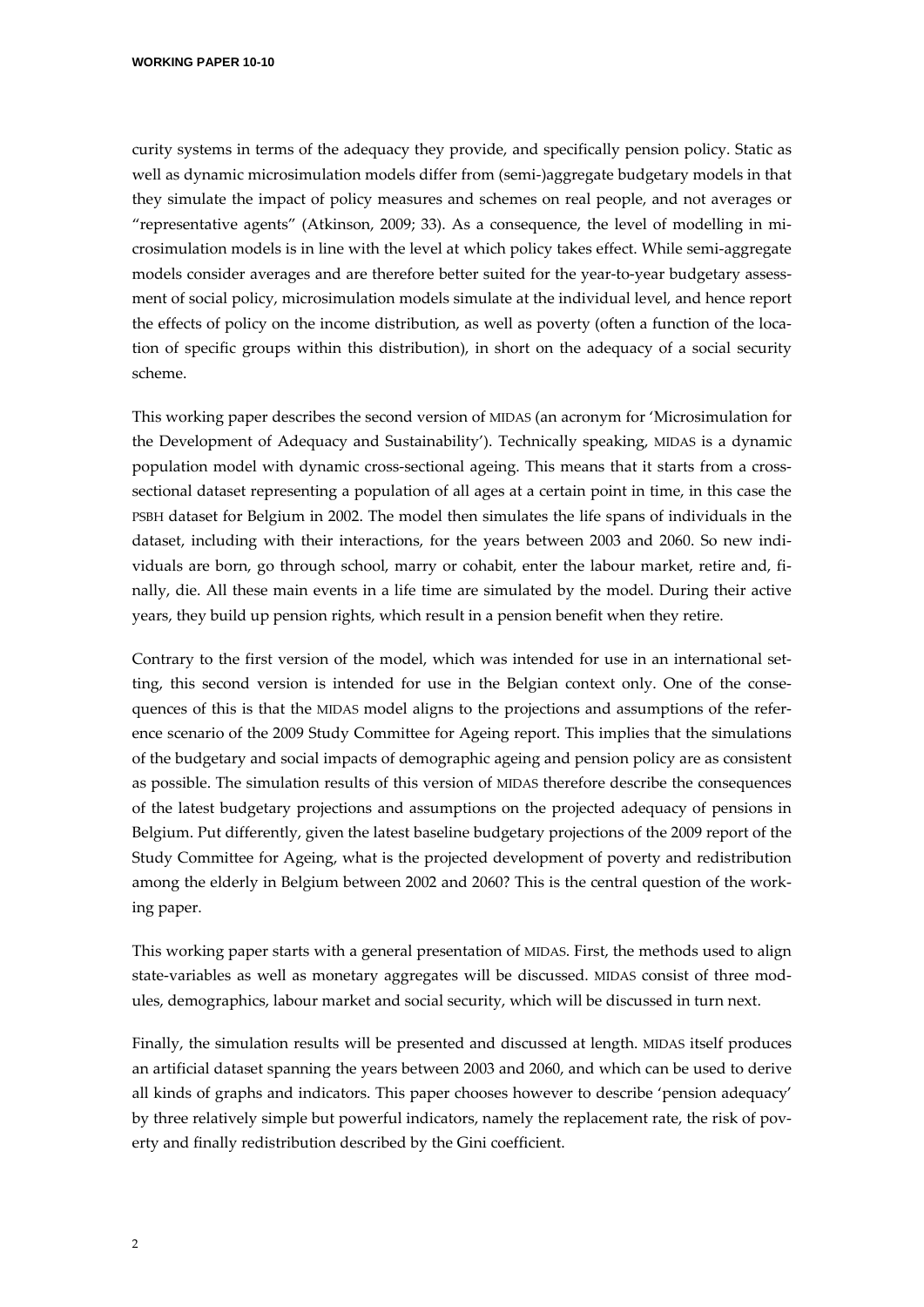# **2. The MIDAS model**

The microsimulation model MIDAS consists of different modules, being the demographic module, the labour market module and the social security module. The calibration of the model is operated through the alignment procedure. This section contains first a brief comparison be‐ tween this version of the model and the previous version of the model developed in the frame‐ work of an international research network. The second sub‐section is devoted to the description of the alignment procedure. And finally sub‐section three to five will contain a description of the three modules, followed by the estimation results of the behavioural equations.

# **2.1. A comparison between this version of MIDAS and the previous AIM version of the model**

The original version of the dynamic microsimulation model MIDAS was developed by an inter‐ national team of researchers in order to simulate the impacts of the assumptions and hypothesis of the Ageing Working Group (AWG) pertaining to the budgetary consequences, on the ade‐ quacy of pensions in Belgium, Germany and Italy. See Dekkers et al. (2009) for a discussion. Since this first version of the current model was simultaneously developed for three countries, it is necessarily rather general in structure. The version of the model presented in this working paper has been improved in five important aspects.

First of all, many small modelling problems were removed, together improving the general integrity of the model. Also, the simulation period was extended from 2050 to 2060.

Secondly, the model received some necessary improvements and adaptations to replicate more closely labour market as well as retirement transitions observed in Belgium. As a consequence, the model now includes all relevant policy changes between 2001 and the last observed year 2009. This will be shown to be a very important improvement, because the minimum pension, the minimum right per career year and the old age guaranteed minimum income increased considerably end 2006. Table 1 shows the development over time of these key parameters of the social security system.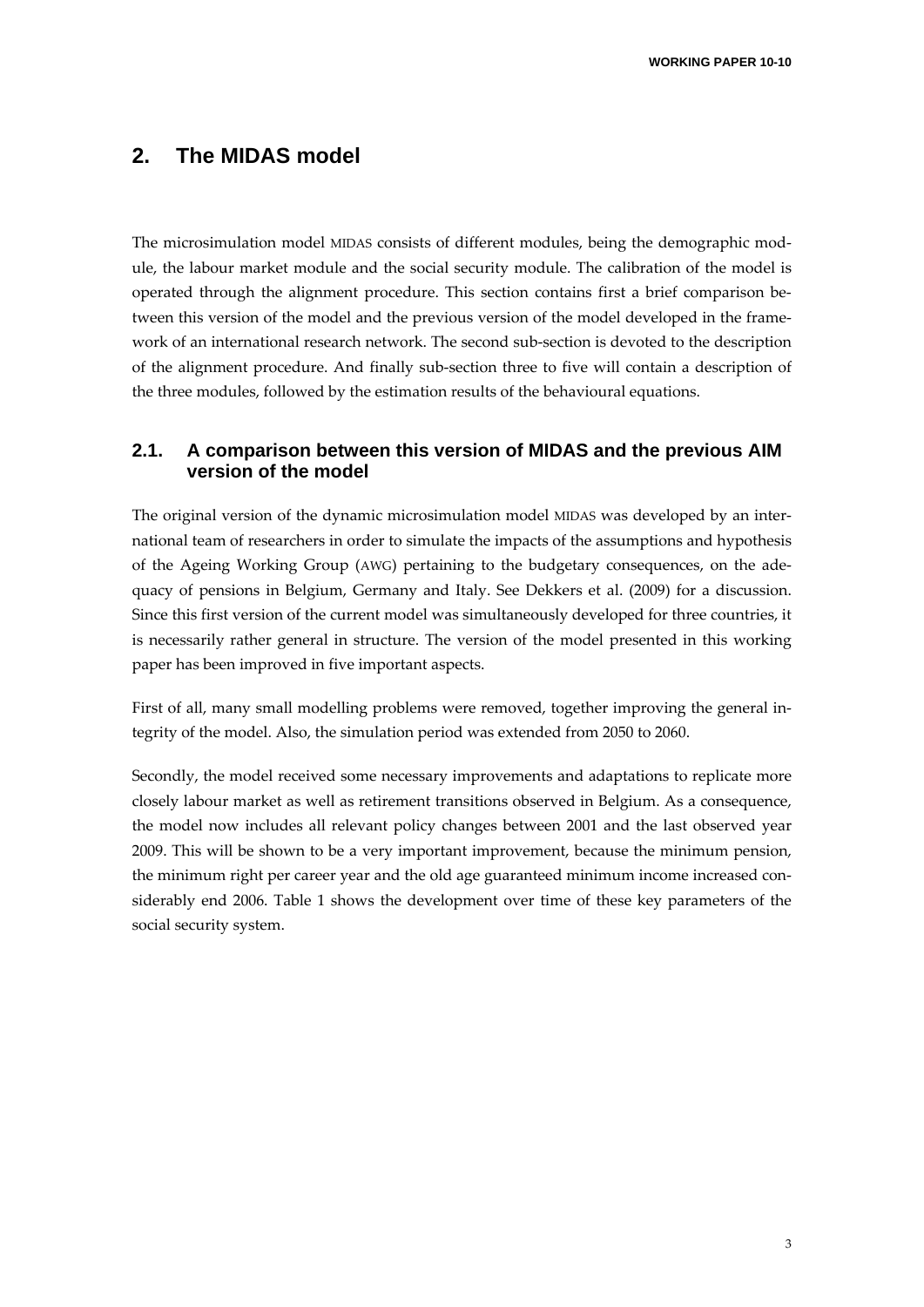|      | Pension given a full career<br>at the minimum right<br>per career year | minimum pension<br>(single rate) | Old age guaranteed minimum<br>income (base rate) |
|------|------------------------------------------------------------------------|----------------------------------|--------------------------------------------------|
| 2003 | 705.94                                                                 | 818.39                           | 619.37                                           |
| 2004 | 715.30                                                                 | 836.80                           | 637.77                                           |
| 2005 | 732.04                                                                 | 856.39                           | 664.24                                           |
| 2006 | 776.33                                                                 | 870.66                           | 697.63                                           |
| 2007 | 889.63                                                                 | 889.53                           | 796.78                                           |
| 2008 | 937.95                                                                 | 947.34                           | 854.73                                           |
| 2009 | 972.69                                                                 | 992.67                           | 890.04                                           |

#### **Table 1: The actual development of some key parameters in the MIDAS model (in current prices)**

*Notes*: (1) Monthly amounts of annual averages. (2) The old age guaranteed minimum income at single rate is 1.5 times the base amount. A couple receives twice the base amount, so the old age guaranteed minimum income at single rate is 75% of the couple rate. (3) The minimum household pension at household rate is 1.25 times the amount at the single rate. (4) The pension after a full career with the minimum right per career year equals 60% of the minimum right per career year in vigour in that year.

Between 2006 and 2007, the minimum right per career year as well as the old age guaranteed minimum income have increased with 17 and 14% respectively. The simulation results will show that these policy measures have a profound impact on adequacy measures.

Third, the coverage of MIDAS was extended from 'just' employees' and civil servants' pensions and Conventional Early Leavers' Scheme (CELS) to include unemployment benefits, disability pensions and social assistance. The scope of the model is therefore extended from just pensions to include other public social security systems. The assessment of the adequacy of pensions is therefore not done exclusively relative to earnings, as was the case in the previous version of the model, but also to beneficiaries of other social security benefits and those receiving social assistance.

Fourth, the previous version of MIDAS aligned various labour market states, including the employment rate, the unemployment rate, the proportion of disability pension recipients and CELS beneficiaries. This alignment is in the current version of the model extended to include the proportion of self‐employed, the proportion of public sector employees, and the proportion of civil servants, all to age classes, gender and year of simulation.

Fifth and finally, the basis for alignment, originally the projections and assumptions of the European AWG, was replaced by those of the Study Committee of Ageing (High Council of Fi‐ nances, 2009) as produced by the model MALTESE. This makes the simulations of adequacy by MIDAS complementary to  $-$  and consistent with  $-$  the sustainability projections of MALTESE, a model that is intensively used in the Belgian policy assessment process. This modification of the alignment basis has important consequences: as the previous version of the model was based on 2003 AWG projections, which were developed before the financial crisis. The MALTESE projec‐ tions and assumptions currently used do take into account the consequences of the crisis. This is a reduction of employment and an increase in unemployment in the medium run. In addition, the 2009 Study Committee for Ageing baseline projections in term of long-run productivity differ from those of the 2003 AWG projections. The long-term assumption of the 2009 Study Com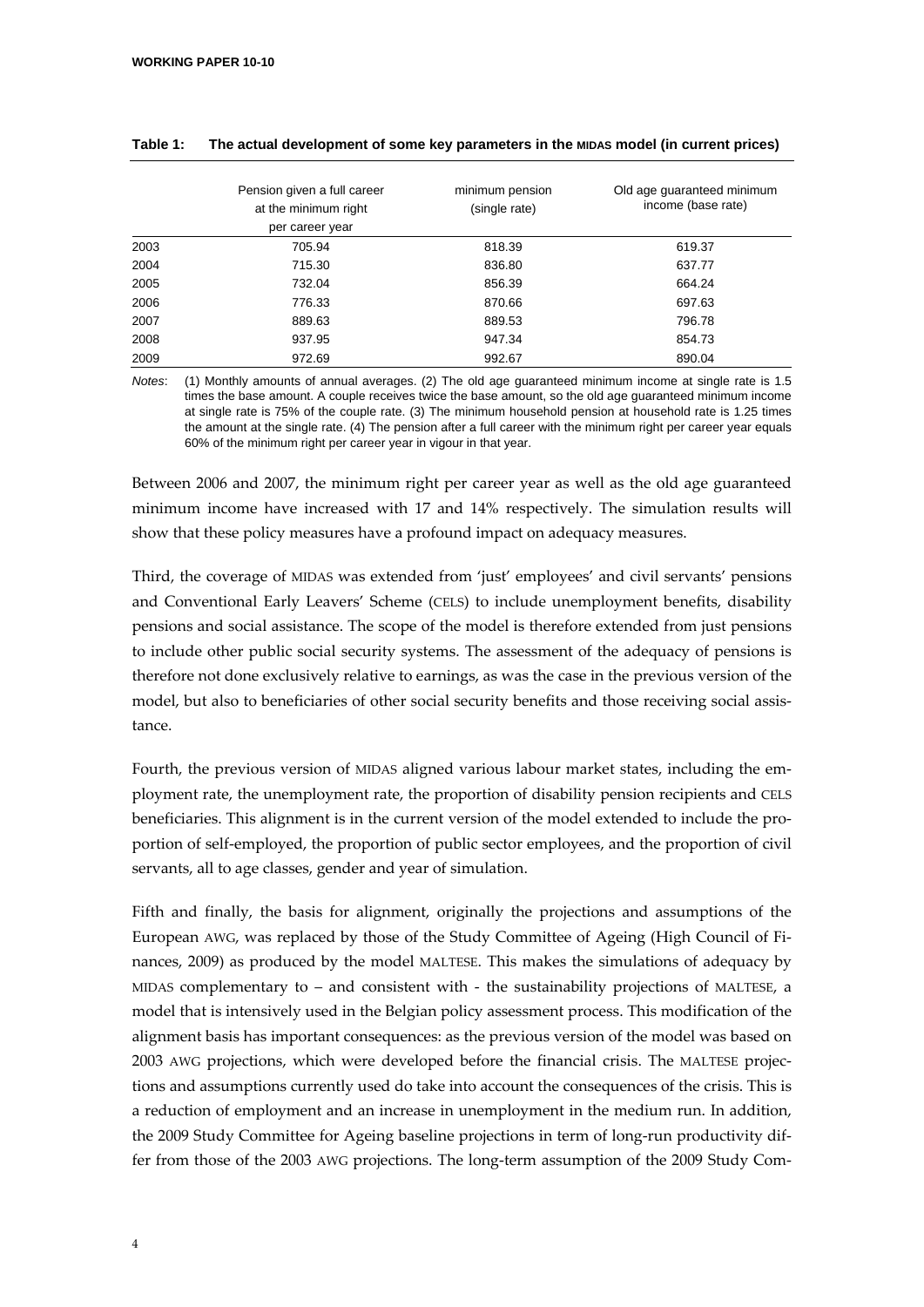mittee for Ageing base scenario is an annual growth rate of 1.50% while it varied between 1.8 and 1.7 in the AWG assumptions for Belgium (Dekkers et al., 2009, Table 88, page 284). The next sections will discuss in more detail the alignment, starting with defining what 'alignment' is meant in the context of this model MIDAS.

The model MIDAS has undergone several improvements and extensions in this second version. However, there still is room for improvement. A first way in which the MIDAS model could be improved is by including net immigration. In the current version of the model, there is no inflow of immigrants. There is only an indirect impact of immigration, namely via increases of the fertility and mortality rates. Including immigration could mitigate the ageing process but is not likely to reverse it. A second and equally obvious shortcoming of MIDAS is that it does not in‐ clude asset accumulation via private savings, home ownership and entitlements to social security and occupational pensions. Third, the base-dataset is not weighed, which may limit its representativeness for the Belgian population. We hope to base the next version of the model on administrative data instead of the PSBH survey.

## **2.2. Alignment**

Contrary to the previous version of this model, which was intended for international compari‐ son, this second version of MIDAS now aims to be applicable in the Belgian process of assessment of (pension) policy. As specified here above, it therefore no longer takes the AWG projections and assumptions as the point of departure, but those of the Study Committee of Ageing, instead.

A general definition of alignment is a procedure by which one imposes that an aggregate simu‐ lation result of the model be in line with a desired aggregate result, usually based on pre‐ dictions of semi-aggregate models or social-policy scenarios. This 'aggregate simulation result' may be the average of an event probability or proportion, in which case we discuss the alignment of discrete (state) variables. This is the "classical" definition of alignment; what Morrison (2006) refers to as "event alignment". But if we define the 'aggregate simulation result' as an average or sum of a continuous variable (say, income), then the notion of alignment may pertain to the process of combining micro‐ and macro‐sources of change to have a continuous monetary variable meet exogenous demands. We will start by discussing the first case, i.e. the event alignment of state variables.

#### **2.2.1. The procedure for the alignment of state-variables**

The objective of alignment is to ensure that output aggregates of the micro model MIDAS match external macro aggregates. The alignment procedure discussed here is always associated in this framework to binary discrete choice models, and is a key element of the software package LIAM that underlies MIDAS (see O'Donoghue, Lennon and Hynes (2009) and Dekkers et al., (2009(b)),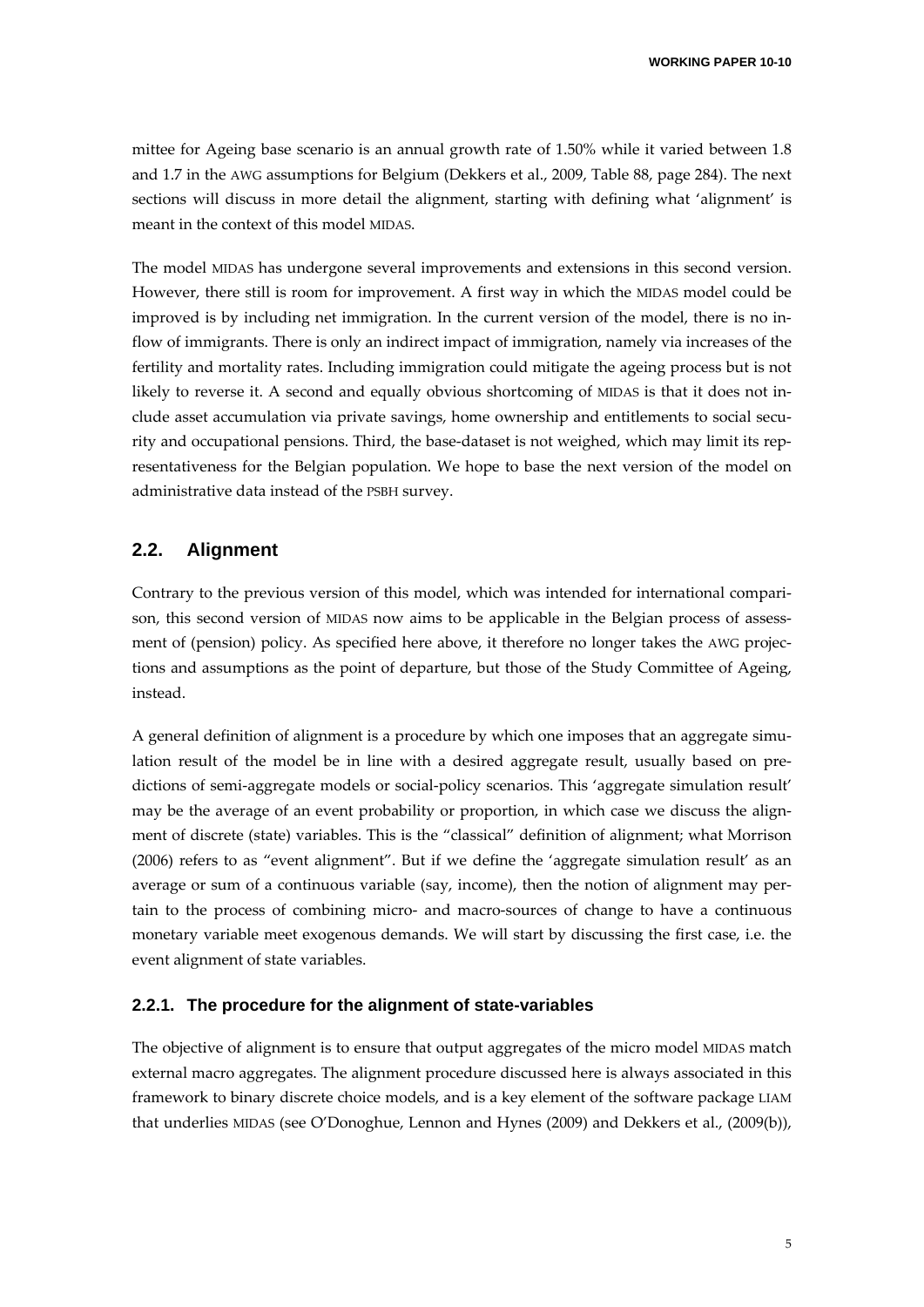chapter 3 for a more extensive discussion<sup>2</sup>). These types of behavioural equations combined with alignment are very often used in MIDAS to model different kinds of transitions.

In the discrete choice models, the output for each individual is a probability. In order to use these models for predictive purposes, a decision rule is necessary. In other words, what fore‐ casted probability or higher will produce an event. In order to predict a state with a logit (or probit model), one draws a random number uniformly distributed number  $u_i$ . When  $u_i <$ logit<sup>-1</sup>( $\alpha + \beta X_i$ ) (or  $u_i <$  *probit*<sup>-1</sup>( $\alpha + \beta X_i$ )), then a state is predicted to occur. However, Duncan and Weeks (2000) highlight that *"even in functionally well‐specified models, the predictive performance is poor, particularly where some states are relatively densely or sparsely represented in the data"*. Thus the further the probability of an event occurring is from 0.5, the less effective these decision rules are at producing the desired result. As a result models may under or over predict the number of events. So for example if 5% of individuals should have the event, then the logit model may not necessarily produce 5% of events. Alignment will however constrain the event to occur to 5% of individuals, using a method described below. This alignment procedure is effectively a calibration mechanism and will produce the correct proportion of events. Another reason for alignment may be the need for the model to 'replicate' circumstances that were not present when the survey was created, and that therefore are not reflected in the behavioural equation. A third reason for applying alignment may be to cover for differences in definition. When the goal of a model is to simulate the adequacy of social security regulations, the formal definitions of states (for example, unemployment, disability or being chronically ill) are relevant because they may be related to the conditions of receiving a benefit of some sort. The behavioural equations describing various states are however based on survey data. This means that there is no official clearly defined definition underlying notions as 'unemployment', 'disability' and being 'chronically ill'. For this reason, there is no reason why simulating on the basis of be‐ havioural equations should lead to results that are consistent with 'formal' state proportions. Alignment can be used to restore this consistency.

The MIDAS model applies alignment to the aggregate proportion/number in a state or moving between states. A simple analogy about the relationship between alignment and the process modules is that the process modules such as logit models not directly decide for which individ‐ ual in the dataset any event *x* will happen or not, but instead produce a ranking variable, that can be used to rank individuals to the risk they run for event *x* happening. Next, the alignment mechanism selects the number of transitions and applies that number of events to those with the highest risk (i.e. those first in line).

For example, in our econometric model we may have an equation of the probability of dying as described in equation (1), that depends on age, gender and whether an individual is disabled or not. Assuming that disabled people have a higher mortality rate, then given the same age and gender distribution, as expressed by the stochastic component  $\varepsilon_i$ , the mortality distribution for disabled people will be higher.

<u> Andrew Maria (1995)</u>

The following discussion is a summary from the latter reference.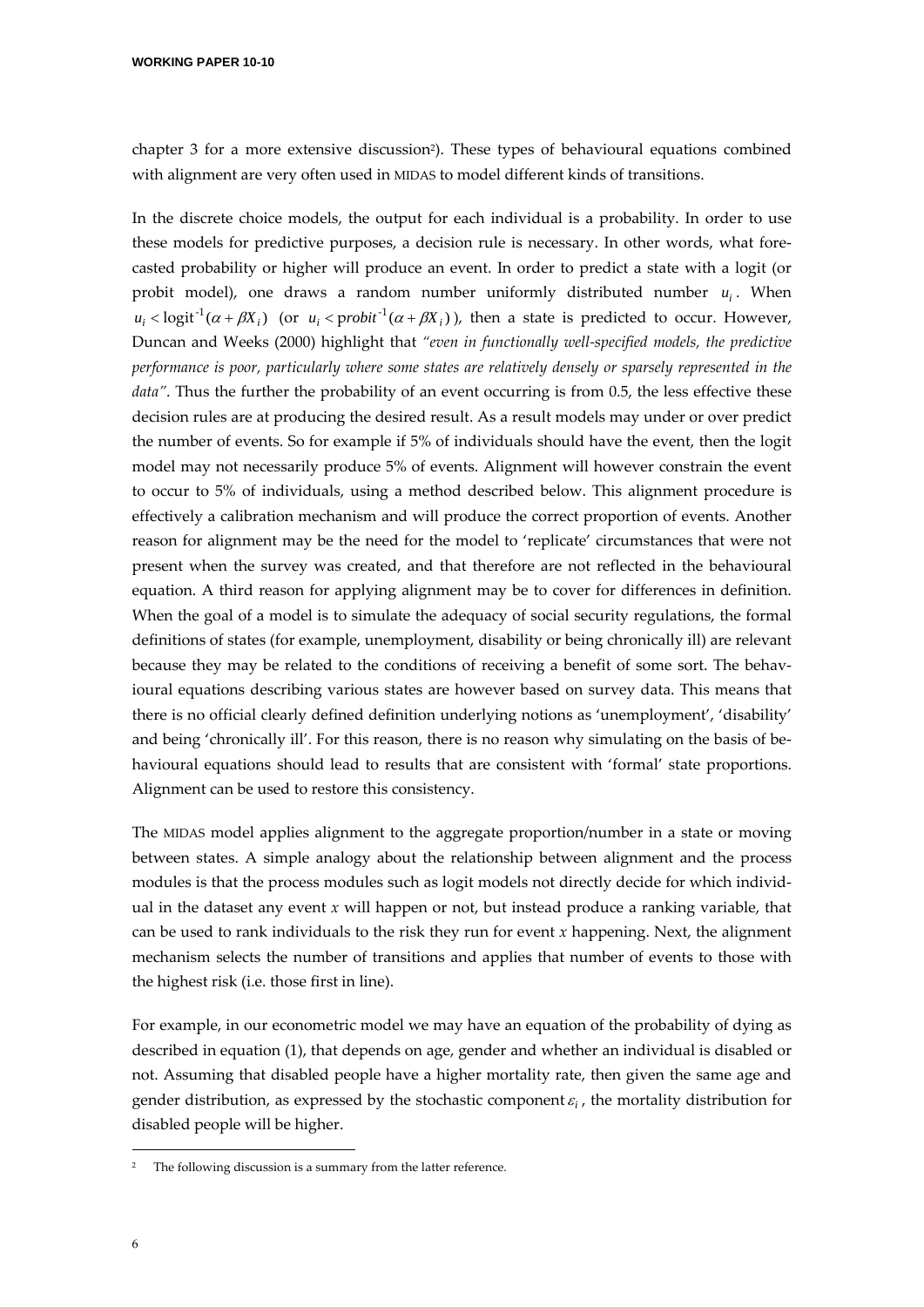$$
logistic(p_i) = \alpha + \beta_1 \times Disabled_i + \beta_2 \times Age_i +\n\beta_3 \times Gender_i + \beta_4 \times Disabled_i \times Age_i + \varepsilon_i
$$
\n(1)

The deterministic component of the model will result in those with a higher risk, having a higher probability of the event occurring, while the stochastic part will ensure that there is some variability (so that not only those with high risk are selected). This model therefore produces the risk of dying.

In order to select the number of people that die, we use the alignment procedure. Firstly individuals are grouped into the appropriate age and gender groups. As everyone in the relevant group will have the same age and gender, they only differ by the deterministic component for disabled people  $\beta_1 \times Disabled_i + \beta_4 \times Disabled_i \times Age_i$  and the stochastic component  $\varepsilon_i$ . This procedure leads to select to die, the people in the group with the highest probabilities of dying. As  $\beta_1$  is positive, proportionally more disabled will die than non-disabled. As a result we see that the output of the model equation is used to rank the individuals to whom the event occurs, but to leave the decision to the alignment process.

#### **2.2.2. The alignment of monetary aggregates: two-stage uprating**

Next, we turn to the simulation of aggregate continuous variables, usually aggregate monetary variables. This discussion is based on Dekkers et al., (2009). Suppose the following log-earnings equation that is estimated on N individuals in the year 2002.

Ln(Earnings): $2002 = 60 + 61 \ln(age2002) + 62 \ln(age2002)^2 + 63 \ln(gender2002) + 64 \ln(educational attain$ ment leveli2002)

Denote y<sup>a</sup>b the log of earnings in the year b simulated using an equation estimated on data from the year a. A more condensed formulation of the above log-earnings equation then is y<sup>2002</sup>2002=ß2002X2002. Here, X is the set of (logs of) explanatory variables, all in the observed year 2002. Simulation means applying simulated exogenous variables at *t* to this equation, resulting in y<sup>2002</sup>t=ß2002Xt.Denote Y<sup>2002</sup>t=∑ $_{i=1}^N$ y<sup>2002</sup><sub>i,t</sub> the aggregate of individual earnings from the '2002equation', but in period t≥2002. Since the above model does not include a trend variable, the growth rate of  $Y^{2002}$ t, (denoted g $Y^{2002}$ t,  $\leftrightarrow$ 2002) is a weighted sum of the proportional changes of the number of working individuals N, and changes of the distribution of  $X_t$  between periods (in this case the distribution of age, gender and educational attainment levels). However, the regression itself remains unchanged, so the simulated 2002-incomes  $y^{2002}$  must in some way be brought to the future year t (i.e. y<sup>t</sup>t), using exogenous information.

A practical example may clarify this problem. The above wage equation explains the level of wage using age and age squared. Suppose that the joint impact of age is positive, then the wage level increases as the average worker gets older. Now when a large cohort of people enter into retirement, then the average age of the worker decreases and the growth rate of wages therefore declines and may in extreme cases even become negative! This is of course unrealistic, since a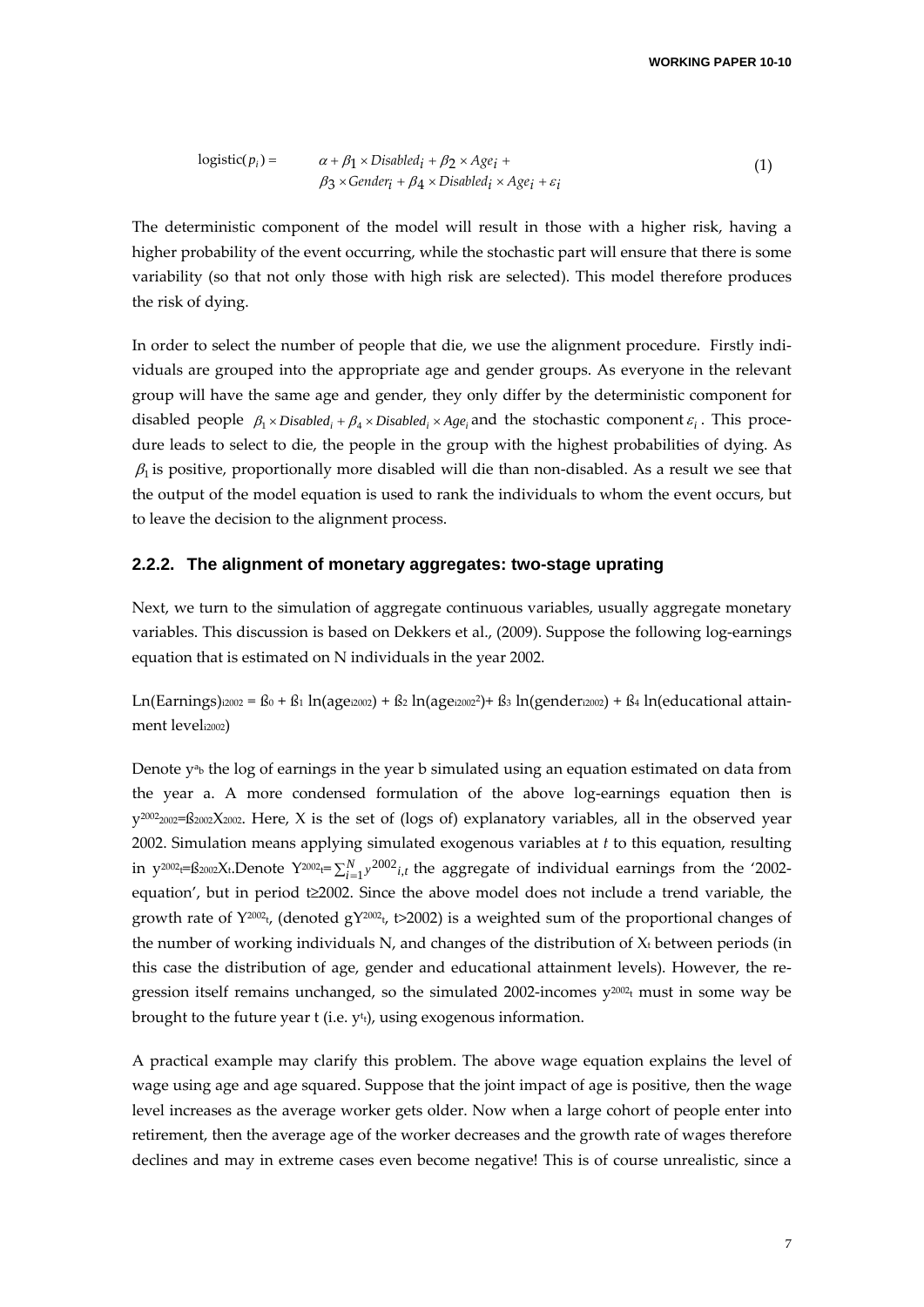decrease in labour supply that pertains with a large cohort of previously active people entering into retirement, will cause the wage rate to increase. Thus we may want to align the aggregate wage rate to an external source that takes this development into account. In models with static ageing, this procedure is known as 'uprating'3. In the case of models with dynamic ageing, however, a complicating factor is that the model  $y^{2002}$ t= $\frac{2002}{x}$ t by itself produces a growth rate,  $gY^{2002}$ t.

Suppose we want this growth rate  $gY^{2002}$  that the model produces to be equal to an exogenous time series  $gXY_t$ , for example one that comes from a (semi) aggregate model. We cannot just multiply the individual simulation results by  $gXY_t$  as we would do in 'classical uprating', since the total in-between growth rate would then be  $(1+gY^{2002}t)(1+gXYt)$ .

We therefore need a corrected growth rate that must be applied to  $y^{2002} \in B_{2002} X_t$ , so that the resulting actual growth rate becomes  $gXY_t$  and not  $gY^{2002}$ <sub>t</sub>. Obviously, this is

$$
gXY_t^c = \frac{y_{t-1}^{t-1}(1+gXY_t)}{y_{t-1}^{t-1}(1+gY_t^{2002})} = \frac{(1+gXY_t)}{(1+gY_t^{2002})}.
$$

and this aggregate correction is then applied to all individuals 1..Nt.

A two‐tier approach therefore does the trick. First, run the model with the original micro‐level behavioural equation ln (earningsi)= $\beta X_i+u_i$ , and derive the series of uncorrected growth rate of aggregated earnings  $gY_t$ . Next, the model is simulated again, while applying the corrected growth rate, so that  $Y_{t-1}$  is corrected for each simulation year.

This way of uprating monetary variables does not change the within-group order of the simulation results. Since only the intercepts of the earnings equation is changed, differences between groups of earnings recipients remain unaffected. Hence, within group inequality and poverty rates will remain the same, and the uprating will only affect between-group inequality and poverty‐risk differences, as it changes the growth rate of earnings relative to other sources of income.

Note that, contrary to the previous version of the model, this version applies monetary alignment separate to men and women in the model. This is because the earnings equation is separate to gender. As a result, in the previous version, the monetary alignment condition imposed an exogenous aggregate growth rate on earnings of men and women together, without consid‐ ering them separately. Hence, changes in the labour market participation rate of one category could change the earnings rate of the other category. For example, suppose that women cet. par. have lower earnings. Suppose furthermore that the labour market participation rate of women increases (as is the case in reality). Then the aggregate earnings growth rate of men and women before the monetary alignment process decreases, and the monetary alignment process then

<sup>3</sup> Harding (1996, 3) defines uprating as "attempts to adjust monetary values within the original micro data to account for estimated movements since the time of the survey or anticipated future movements".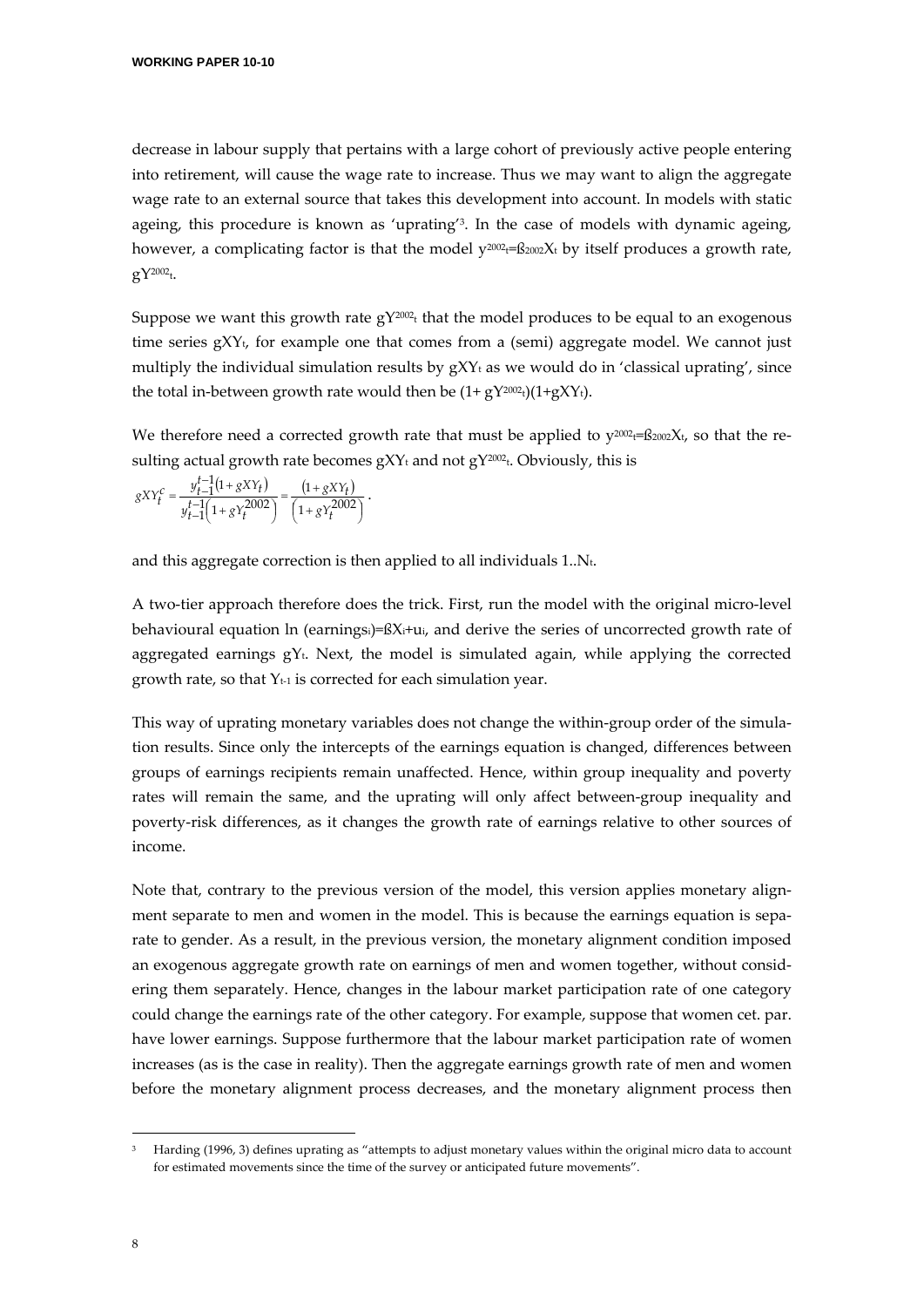uprates the earnings of men as well. Hence, any change in the activity rate of one gender category impacts via the monetary alignment process the earnings of the other gender category.

This is now no longer the case, since the monetary alignment process is applied separately to men and women. Hence, we adopt the assumption that the aggregate exogenous growth rate is the same for men and women, and a change in the labour market activity rate of one gender category will only affect the uprating of earnings of that same category in order to maintain the exogenous growth rate.

The assumption that the earnings growth rate of men and women is the same is of course also arbitrary. However, we do not have more specific information at the moment, and having such an assumption seems preferable over having one imposed growth rate and not caring about the underlying gender‐specific consequences of this imposition.

#### **2.2.3. The MALTESE model as a reference for alignment**

In 1987, at the request of the government, the Federal Planning Bureau started developing the MALTESE system of models in order to assess long-term social expenditure within the overall framework of public finances. Between 1987 and 2001, MALTESE has been constantly developed, sophisticated and used several times to support economic and social policy-making. In 2001, the Law "guaranteeing a continuous reduction in public debt and the setting up of the Ageing Fund" was ratified. This Law also created the Study Committee for Ageing, which has to pub‐ lish a yearly report about the budgetary and social implications of ageing (estimate of the budgetary cost of ageing and specific studies). The Federal Planning Bureau has been entrusted with the technical and administrative secretariat of the Study Committee for Ageing. So every year, the MALTESE system of models is applied to produce a long-term projection of all social expenditure for the yearly report of the Study Committee for Ageing.

First, a brief description of the MALTESE system of models will be given. Secondly, the different states that are aligned on the aggregate projections of MALTESE will be described. In addition to that, MALTESE assumptions that are used by MIDAS will also be discussed. And finally, in order to put conclusions of this paper into a general perspective, the cost of aging projected by MALTESE will be reminded.

#### **a. A brief description of the MALTESE system of models**

MALTESE is a system of meso‐economic models with one central model and several specific pe‐ ripheral models (computing the number of beneficiaries of social security schemes, including pensions, health care, etc.). The global accounting frame of the system relies on the national ac‐ counts. The central model, as well as the peripheral models, are accounting models adequate for translating demographic projections into budgetary developments like social security account and overall public finance account. Special attention is paid to modelling social expenses ac‐ cording to the calculation rules (legislation), often by scheme, gender, age and categories for the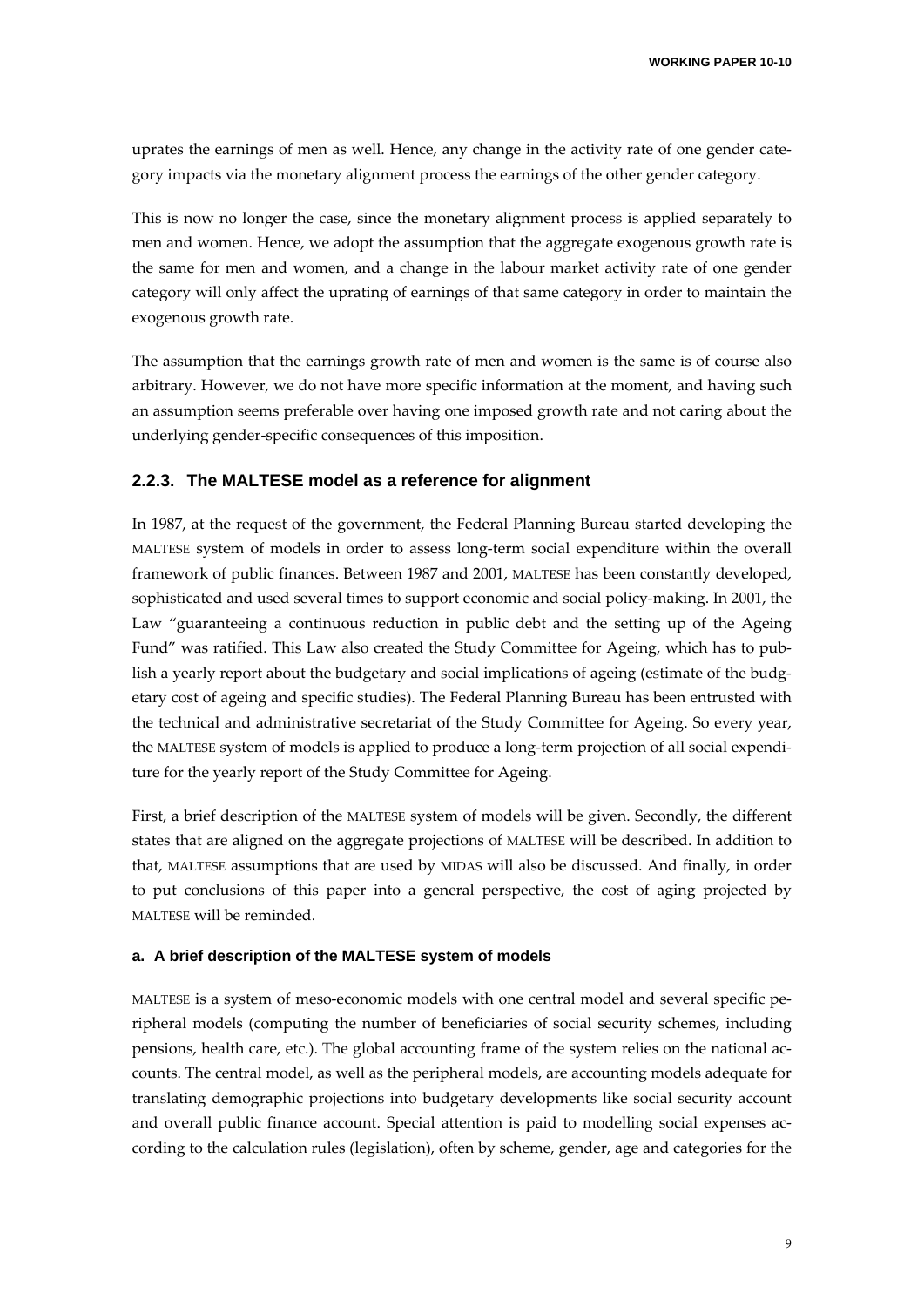number of beneficiaries (new and other) and the corresponding average benefits (ceiling, minimum, indexation rules, etc.). A very detailed database is used for this purpose.

The projection proceeds in five steps:

- The first step is the projection of the population by age and gender given the hypotheses about fertility rates, life expectancy and migration flows.
- Given the behavioural hypotheses, legal parameters of eligibility and the macroeconomic framework, the population is, in a second step, split into different socio-economic groups: school population, labour force (working and unemployed), old‐age long‐term unemployed, people on a full-time career break, disabled persons, pensioners, early retirement and other non‐participating population. This socio‐economic projection results from transition prob‐ abilities from one status to another one. In general the methodology uses probabilities of transition from category X to category Y in different age and gender classes for successive generations, based on behaviour in recent years, under the assumption of no change in legal and institutional context but including effects of reforms already decided. The sociodemographic projection leads to a coherent projection of the number of beneficiaries in the different social security schemes.
- In a third step, the benefits in the various schemes are projected on the basis of the number of beneficiaries and of the different institutional arrangements (wage ceilings, adjustment to living standards, etc.). Average benefits are calculated by regime, gender, age groups and categories, except for healthcare expenditure (which depends on consumption of healthcare by age group and gender and on GDP growth).
- In a fourth step, the dynamics of the benefits obtained in the third step are applied to the corresponding aggregates of national accounts.
- Finally, the social security expenditures are included in a projection of the public budget. This consolidation of the social security sector with the rest of public finance is necessary because of several links between the social security budget and other aspects of the budget. Firstly, social expenditure is not only financed by contributions, but also by social security taxes and transfers from the federal budget. Secondly, the civil servants' pensions are financed by the federal budget. As for projections with "no change in policy" scenarios, average tax and contribution rates are assumed to be constant over time, as are the calculation rules of the social benefits. The evolution of all revenues and primary expenditure leads to the calculation of public debt and interest payments.

#### **b. Aggregate projections of MALTESE for alignment**

The projections of the MALTESE system of models (in its version for the 2009 report of the Study Committee for Ageing) compose the data that MIDAS uses to align the developments of the state‐ variables. Table 2 summarizes assumptions that lead to these projections. The population pro‐ jections suppose that the fertility rate in the long run stabilizes around the most recent observed average, while the life expectancy at birth continues to slowly increase. The socio-economic assumptions make it possible to breakdown the population by socio-economic categories like em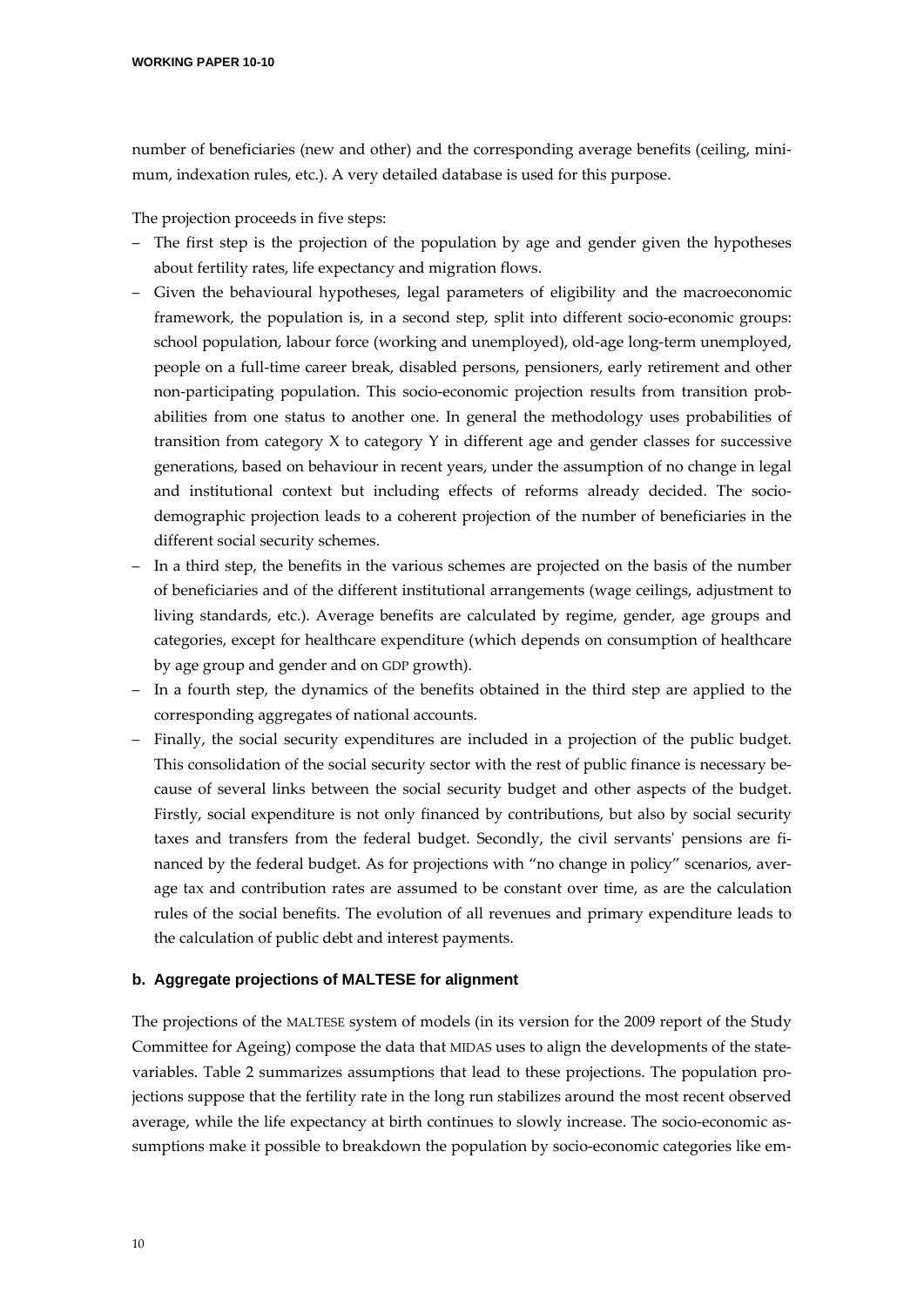ployment, unemployment, disability, students and pensioners. The following list gives the dif‐ ferent states that are aligned based on the baseline aggregate projections of the 2009 report of the Study Committee for Ageing:

- mortality (by age, gender and year of simulation)
- fertility (by age, gender and year of simulation)
- employment rate (by age classes, gender and year of simulation)
- unemployment rate (by age classes, gender and year of simulation)
- proportion of self‐employed (by age classes, gender and year of simulation)
- proportion of public sector employees (by age classes, gender and year of simulation)
- proportion of civil‐servants (by age classes, gender and year of simulation)
- proportion of disabled (by age classes, gender and year of simulation)
- proportion of CELS recipients (by age classes, gender and year of simulation)

Even if the proportion of retired individuals is not in the list of aligned aggregates, the number of retirees and the 'other inactives' are indirectly aligned, since these are the residual states. For individuals younger than 60, the 'other inactive' state is the residual state. For those of 60 and over, the retirement state is the residual state when employment, unemployment, disability and CELS states are determined.

Because some required aggregates are not produced by MALTESE, the alignments of the divorce and the cohabitation separation procedures are based on statistics from the Directorate‐general Statistics Belgium. As, by definition, we have observed statistics and not projections, we made the assumption that the proportion of divorcees and cohabitation failures do not change over time.

### **c. Assumptions of baseline projections of the 2009 Study Committee for Ageing**

In addition to the calibration on the output aggregates of the 2009 report of the Study Committee for Ageing, MIDAS uses the same assumptions of those of this report. These assumptions are summarised in Table 2. The projections of the social sustainability of the pension system are therefore based on the same hypotheses as the projections of the financial sustainability.

The assumptions on the macro-economic environment are for the mid-term based on the economic forecasts for the period 2009-2014 of the Federal Planning Bureau (FPB, 2009), also discussed in the 2009 report of the Study Committee for Ageing (High Council of Finances, 2009). In the baseline scenario the average annual growth rate of labour productivity or wage growth goes from 1.25% in 2014 (last year of the mid‐term projections) until 1.50% in 2018, after which that level is maintained. The structural unemployment rate in the long-term will be 8% (coming from 14.7% in 2014 and the 8% will be reached at the end of the decennium 2030). Given the projected development of the labour force, this translates into an employment rate of 68.5%.

The social policy hypotheses concern the growth of wage ceilings, the adaptation to living stan– dards of the non lump-sum benefits, the real growth of lump-sum benefits and the indexation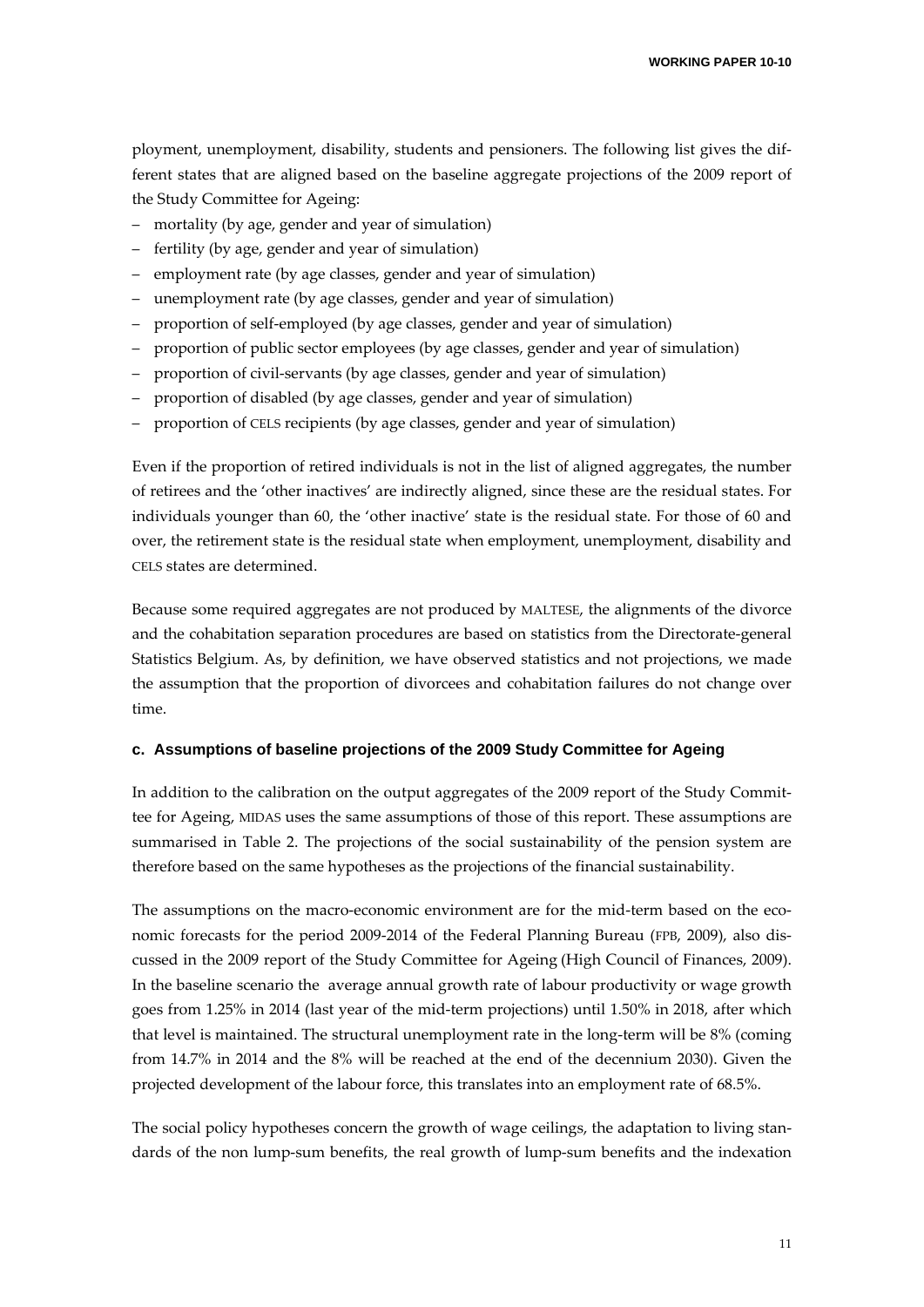to wages of public sector pensions. The assumptions are based on the law of the Generation Pact (December 2005). This law establishes a structural mechanism to adapt social benefits (scheme of employers, self employed and social assistance) to living standards. In practice, the government must calculate for each scheme a two‐yearly budget covering:

- An annual adjustment to living standards of 0.5% for the non lump‐sum allowances in the social security;
- An annual adjustment to living standards of 1% for the lump‐sum allowances;
- An annual growth of 1.25% for the wage ceilings (used in the calculation of retirement bene‐ fits);
- An annual growth of 1.25% for the minimum right per working year.

The government has to approve the budget. After that, they need to decide about the assignment of the budget, on the base of the advice of different organs. The concrete assignments of the two‐yearly budget 2009‐2010 were introduced in the 2009 Study Committee for Ageing baseline projection. As from 2011, the social policy hypotheses are based on the parameters for the adaptation to living standards used to calculate the budget (see above), and the benefits were adjusted accordingly.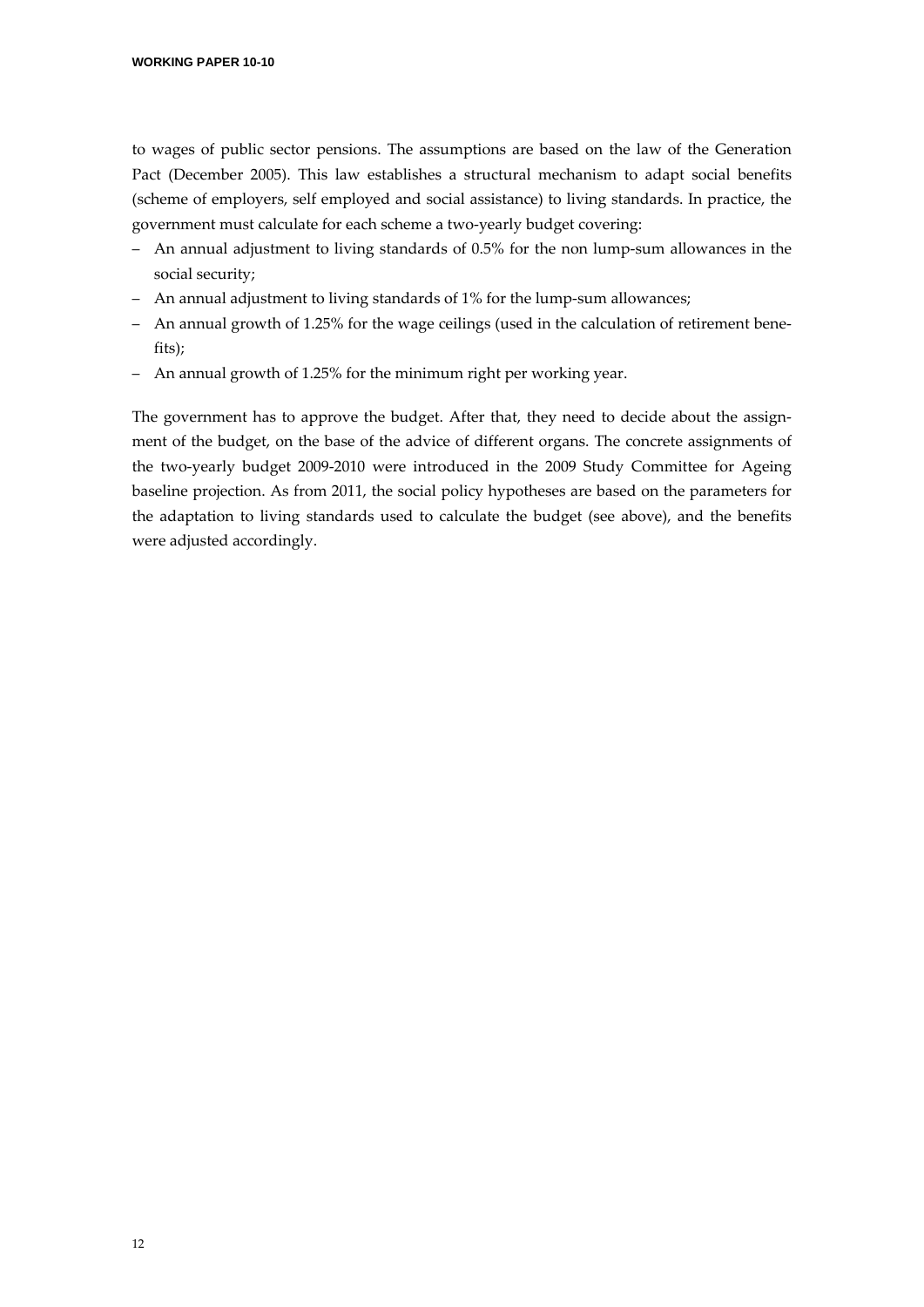|                                                                                                                      |                     |           |                                                                 | Demographic hypotheses as from 2008 (see «Population projections 2007-2060 <sup>4</sup> »)                                 |           |       |
|----------------------------------------------------------------------------------------------------------------------|---------------------|-----------|-----------------------------------------------------------------|----------------------------------------------------------------------------------------------------------------------------|-----------|-------|
|                                                                                                                      |                     |           | 2007                                                            | 2030                                                                                                                       | 2050      | 2060  |
| Fertility rate                                                                                                       |                     |           | 1.81                                                            | 1.76                                                                                                                       | 1.76      | 1.77  |
| Life expectancy at birth: men                                                                                        |                     |           | 77.3                                                            | 81.2                                                                                                                       | 84.0      | 85.3  |
| Life expectancy at birth: women                                                                                      |                     |           | 83.3                                                            | 87.0                                                                                                                       | 89.7      | 90.9  |
|                                                                                                                      |                     |           | Socio-economic hypotheses                                       |                                                                                                                            |           |       |
| Educational attainment rate                                                                                          |                     |           |                                                                 | Remained at the most recently observed value                                                                               |           |       |
| Activity rate: men                                                                                                   |                     |           |                                                                 |                                                                                                                            |           |       |
| Activity rate: women                                                                                                 |                     |           |                                                                 | Methodology which uses probabilities of transition from one socio-                                                         |           |       |
| Transition from the working status towards<br>invalidity, old-age unemployment, early retire-<br>ment and retirement |                     |           |                                                                 | economic category to the other for successive generations, by<br>gender and age category, and including effects of reforms |           |       |
|                                                                                                                      |                     |           | <b>Macro-economic hypotheses</b>                                |                                                                                                                            |           |       |
|                                                                                                                      | Mid-tem             |           |                                                                 |                                                                                                                            | Long-term |       |
|                                                                                                                      | From 2008 From 2011 |           |                                                                 |                                                                                                                            |           |       |
|                                                                                                                      | till 2011           | till 2014 |                                                                 |                                                                                                                            |           |       |
| Yearly productivity<br>growth and wage growth<br>by employee                                                         | 0.01%               |           | 1.28% Yearly productivity growth and<br>wage growth by employee |                                                                                                                            | 1.50%     |       |
| Unemployment rate <sup>a</sup> in<br>2014                                                                            |                     | 14.7%     | Long-term structural unem-<br>ployment rate <sup>a</sup>        |                                                                                                                            | 8%        |       |
| Employment rate <sup>b</sup> in<br>2014                                                                              |                     | 62.7%     | Long-term employment rate <sup>c</sup>                          |                                                                                                                            | 68.5%     |       |
|                                                                                                                      |                     |           | <b>Social Policy hypotheses</b>                                 |                                                                                                                            |           |       |
| 2009-2010                                                                                                            |                     |           |                                                                 | From 2011: calculation of the budget intended for the adaptations to<br>living standards                                   |           |       |
|                                                                                                                      |                     |           | Wage ceiling                                                    |                                                                                                                            |           | 1.25% |
| Current legislation:                                                                                                 |                     |           | Minimum right per working year                                  |                                                                                                                            |           | 1.25% |
| Rules of the social partners and the                                                                                 |                     |           |                                                                 | Welfare adjustment (employee and self-employed) <sup>d</sup>                                                               |           | 0.50% |
| government                                                                                                           |                     |           |                                                                 | Welfare adjustment for lump-sum benefits                                                                                   |           | 1.00% |

## **Table 2: Assumptions of MALTESE for the Study Committee for Ageing 2009: a summary**

a. Including the old-age unemployed.

b. In % of the population at working age (15-64 year).

c. At the long-term, the employment rate is the result of the projection of the labour force, in combination with the assumption of the structural unemployment rate.

d. The welfare adjustment for pensions of the public sector ("perequatie") is based on the wage growth minus the wage drift of 0.5% (observed difference in the past). Hence 1.5-0.5=1%.

#### **d. Some key conclusions on the financial sustainability of pensions**

The model MIDAS uses the projections and hypothesis of the 2009 Study Committee for Ageing as produced by MALTESE as its point of reference. With this, both models are as complementary as possible in their assessment of the financial sustainability and social adequacy of, among other things, pensions in Belgium. Even though the point of focus of this paper is the long‐term adequacy of the Belgian public pension system, the conclusions of this paper should be consid‐ ered in conjunction with the conclusions pertaining to the financial sustainability. The following paragraph therefore briefly discusses the FPB's latest projections on social expenditures (High Council of Finances, 2009, Table 1, page 6).

<sup>4</sup> Federaal Planbureau, Algemene Directie voor Statistiek en Economische Informatie, met de medewerking van het Wetenschappelijk Begeleidingscomité, "Bevolkingsvooruitzichten 2007‐2060", Federaal Planbureau, Planning Paper 105, mei 2008.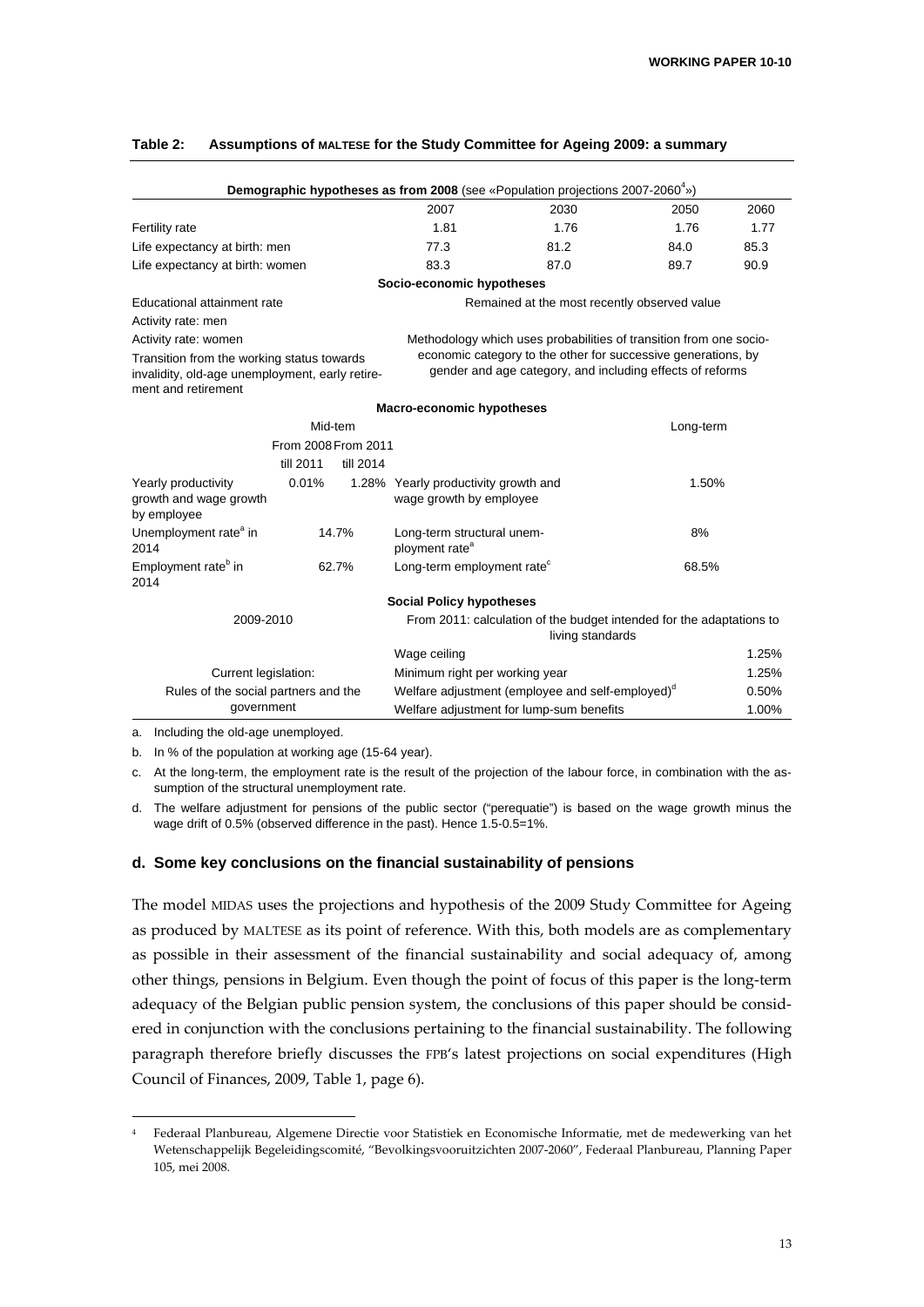Between 2008 and 2060, social security expenditures are expected to increase from 23.2% of GDP to 31.3% of GDP, that is, an increase of 8.2% of GDP. This increase is by 5.3% GDP caused by pen‐ sion expenditures. Pension expenditures therefore represent a large part of the increase of total social security expenditures. The increase in pension expenditures is particularly strong until 2030 (4.2% of GDP) and slower from 2030 to 2060 (1.1% of GDP). The last ten years of projection show a stagnation of pension expenditures.

Next, we turn back to the microsimulation model MIDAS and its simulation results. First, however, we discuss the modules of MIDAS, and the behavioural equations they include.

# **2.3. Demographic module**

The first module of MIDAS is the demographic module. This module is compound of four differ‐ ent main parts: The birth process, the survival process, the education process and the marriage market<sup>5</sup>.

## **2.3.1. Description**

#### **a. The birth process**

Estimating a behavioural equation explaining the probability of child birth was not possible, due to a lack of observations. Fertility processes therefore are fully driven by the alignment pro‐ cedure, reflecting the 2008 demographic projections created by the Federal Planning Bureau and the FPS Economy – Directorate‐general Statistics. These are also the demographic projections used by the MALTESE model. For lack of a behavioural equation and using only the alignment procedure, the selection of women that are going to give birth only depends on their age, but not on background variables such as marital status or level of education. Future mothers are selected randomly from all women between 15 and 50 so that alignment fertility rates are reproduced.

#### **b. The survival process**

For the same reason as with the birth process, the mortality process is completely determined by the survival probability tables of the demographic projections described here above and used by the MALTESE model. These mortality tables are introduced through the alignment procedure.

#### **c. Educational attainment levels**

The education submodule consists of two serial steps. First, using observed education levels, every simulated individual is by chance 'assigned' a level of education. The below Table 3 con-

Since the structure of this module did not change between this version of the model and the previous one, presented in Dekkers et al., 2009, the below text does not differ considerably from paragraph 4.1.2 in the previous reference.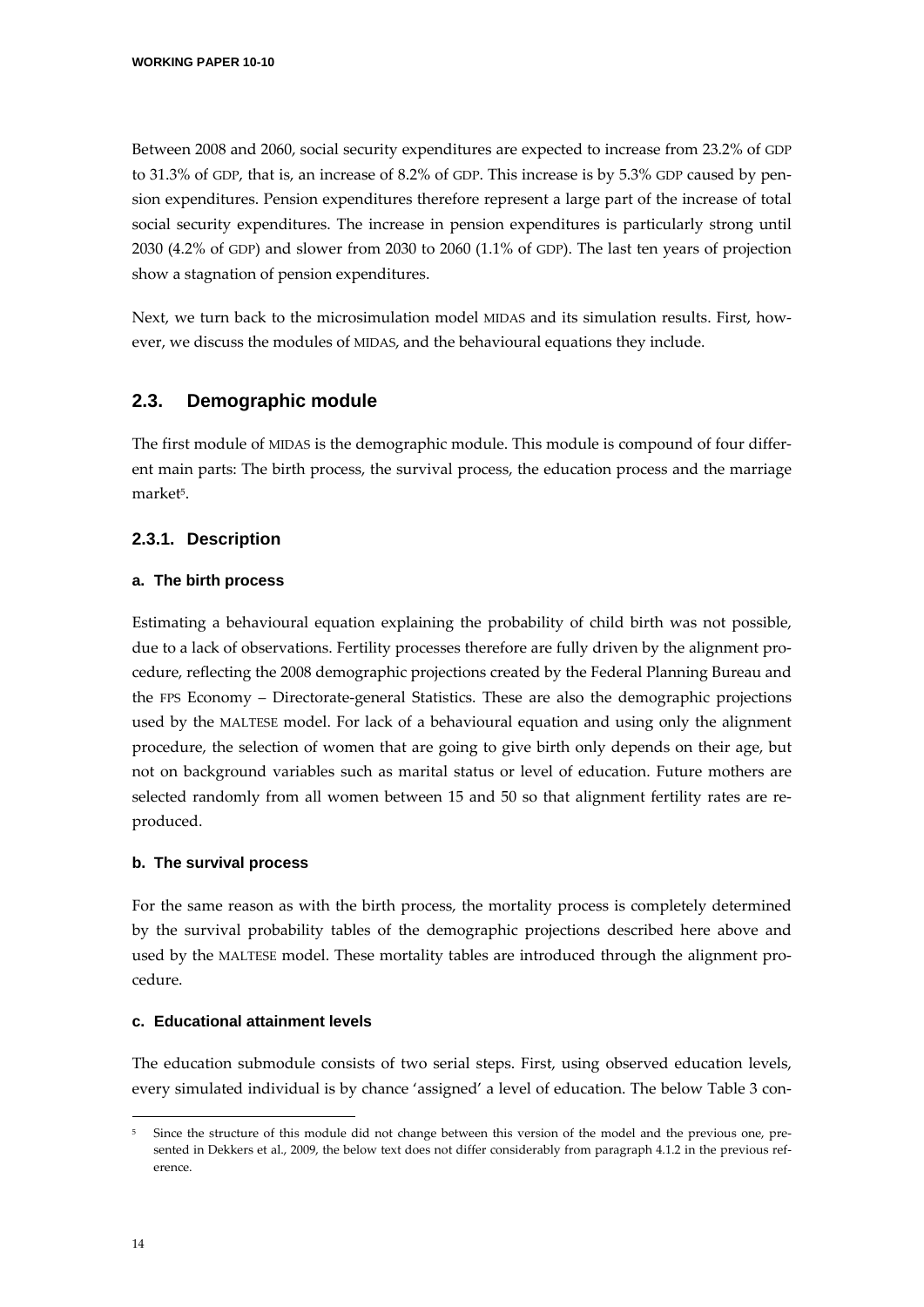tains the codes of the International Standard Classification of Education (ISCED) and the group variable used and simulated by MIDAS.

|                | <b>ISCED-classification</b>                               | MIDAS grouped variable |
|----------------|-----------------------------------------------------------|------------------------|
| 0 <sub>1</sub> | pre-primary and primary education                         |                        |
| 2              | lower secondary education                                 |                        |
| 3A             | upper secondary level, general                            | 2                      |
| 3B             | upper secondary level, vocational or technical B          | 2                      |
| 3CL            | upper secondary level, vocational or technical, long      | 2                      |
| 3CS            | upper secondary level, vocational or technical, short     | 2                      |
| 4              | post-secondary, non-tertiary education                    | 2                      |
| 5A             | first stage of tertiary education                         | 3                      |
| 5B             | tertiary non-university level                             | 3                      |
|                | 5A_6 levels that correspond to both ISCED levels 5A and 6 | 3                      |
| 6              | second stage of tertiary education                        | 3                      |

| Table 3: | <b>Education levels in MIDAS</b> |  |  |
|----------|----------------------------------|--|--|
|----------|----------------------------------|--|--|

So the education level is randomly determined and follows probabilities given in Table 4 below. Of course, this is only done for unobserved individuals born after 2002 and for those whose education level is not present in the base dataset.

|   | 15-19 | $20 - 24$ | $25 - 29$ | 30-34 | $35 - 39$ | $40 - 44$ | 45-54 | 55-64 |
|---|-------|-----------|-----------|-------|-----------|-----------|-------|-------|
|   | 76.65 | 18.58     | 19.76     | 24.71 | 29.94     | 36.84     | 45.21 | 58.33 |
| 2 | 23.28 | 61.06     | 39.92     | 38.82 | 37.65     | 34.76     | 30.09 | 23.14 |
| 3 | 0.08  | 20.36     | 40.32     | 36.47 | 32.41     | 28.40     | 24.70 | 18.53 |

#### **Table 4: Observed education levels (percentages of age groups)**

Source: Own calculations on data from the Labour Force Survey, OECD<sup>6</sup>.

The above Table 4 contains the probability of observing an individual having a level of education 1 to 3 by age group. So we have to choose an age category where the individuals are old enough for the majority of them to have completed education, but young enough to be representative for future generations. We have decided to use the observed probabilities of the age category between 30 and 34 years old.

Given the assigned or observed level of education, the second routine of the education submodule determines if an individual is still in education or not. This status will depend on the level of education. An age of education ending will be associated to each education level. The average age of education ending is computed on AWG participation rates projections for Belgium for each level of education.

The table presented in the text has been derived from Labour Force Survey data downloaded from the OECD statistics website (http://stats.oecd.org/). The data was extracted on January 18th, 2007. Data are numbers of individuals of a certain ISCED level of education, and of a certain age group, as a share of the population (PO\_FREQ).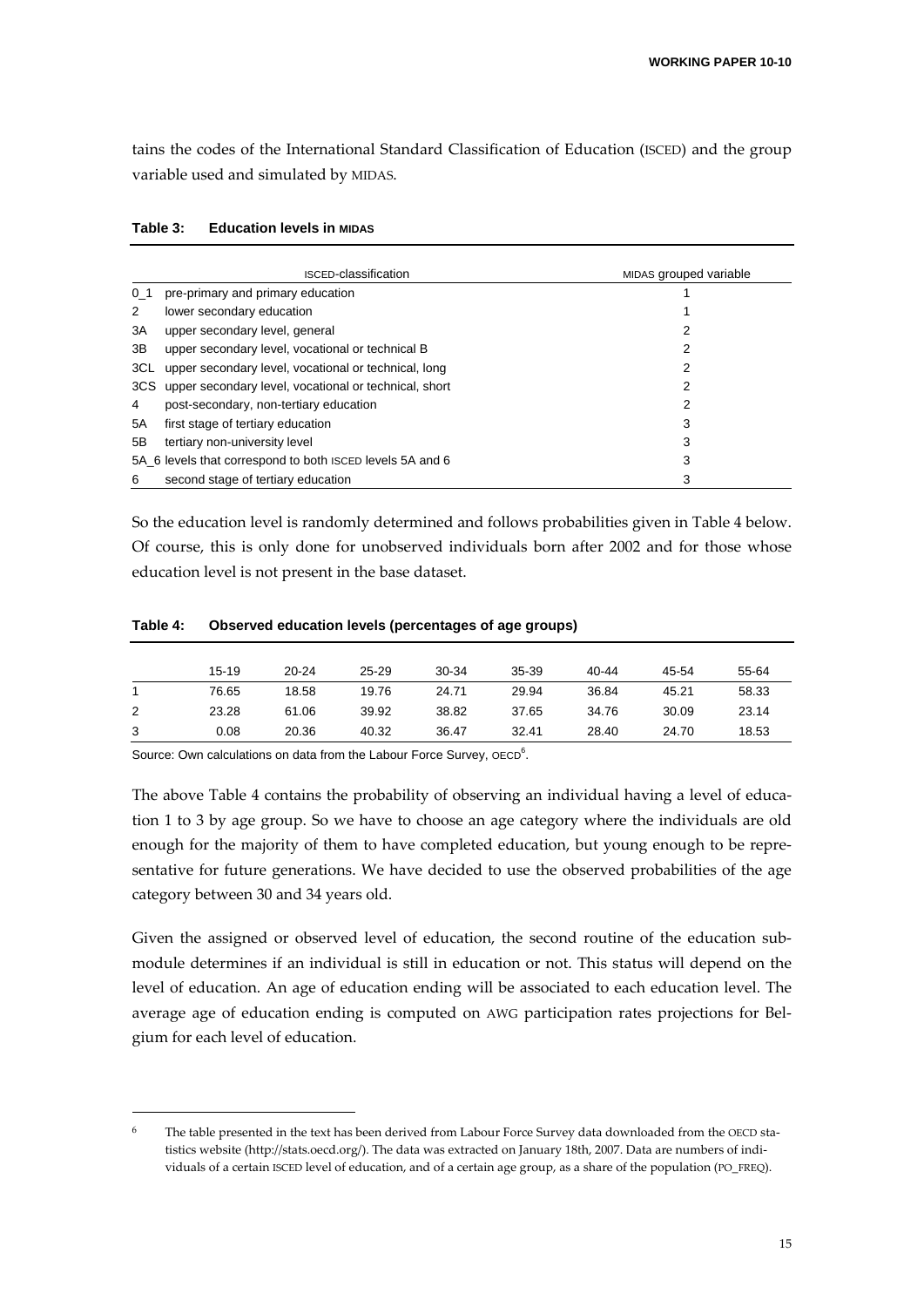The below Figure 1 presents the observed participation rates to age and ISCED-level in Belgium in 2002.



**Figure 1: Observed participation rates to age and ISCED level** 

For example, we observe that at any time, 100% of the 7 year olds are participating in a training or education of the ISCED 1 level. And about 5% of the 24 year olds participate in an ISCED 3 level education or training programme.

Now we calculate the average age of education ending as that age where 50% or less of the in‐ dividuals in that age group that did participate when they were younger, have ceased to participate in this education or training programme. For example, the highest participation rate of ISCED 5 and 6 (university) is a bit higher than 46 %, and this participation rate reaches its maximum at 19. So, the average age of education ending at ISCED 5 and 6 is the lowest age (>19) where the participation rate is 0.5\*46%=23% or lower. This is at the age of 23.

Table 5 shows the resulting average ages of education ending and given the various levels of ISCED.

| Table 5: |  | Ages of education ending |  |
|----------|--|--------------------------|--|
|----------|--|--------------------------|--|

| <b>ISCED</b>                  |  |  | ວ/ O |
|-------------------------------|--|--|------|
| Modal age of education ending |  |  | ∼    |

Source: Own calculations based on AWG-projected education expenditures, Eurostat.

For comparison, the below Table 6 contains the theoretical ending ages to level of education.

#### **Table 6: Theoretical ending ages for level of education**

| <b>ISCEI</b>                                  |                                   |  |  |
|-----------------------------------------------|-----------------------------------|--|--|
| Theoretical age of education ending           |                                   |  |  |
| Course: European Commission, 2005, Toble IV 4 | $n \cdot \cdot \cdot$ $4 \cdot E$ |  |  |

Source: European Commission, 2005, Table IX.1., page 145.

Source: AWG-projected education expenditures, Belgium, Eurostat.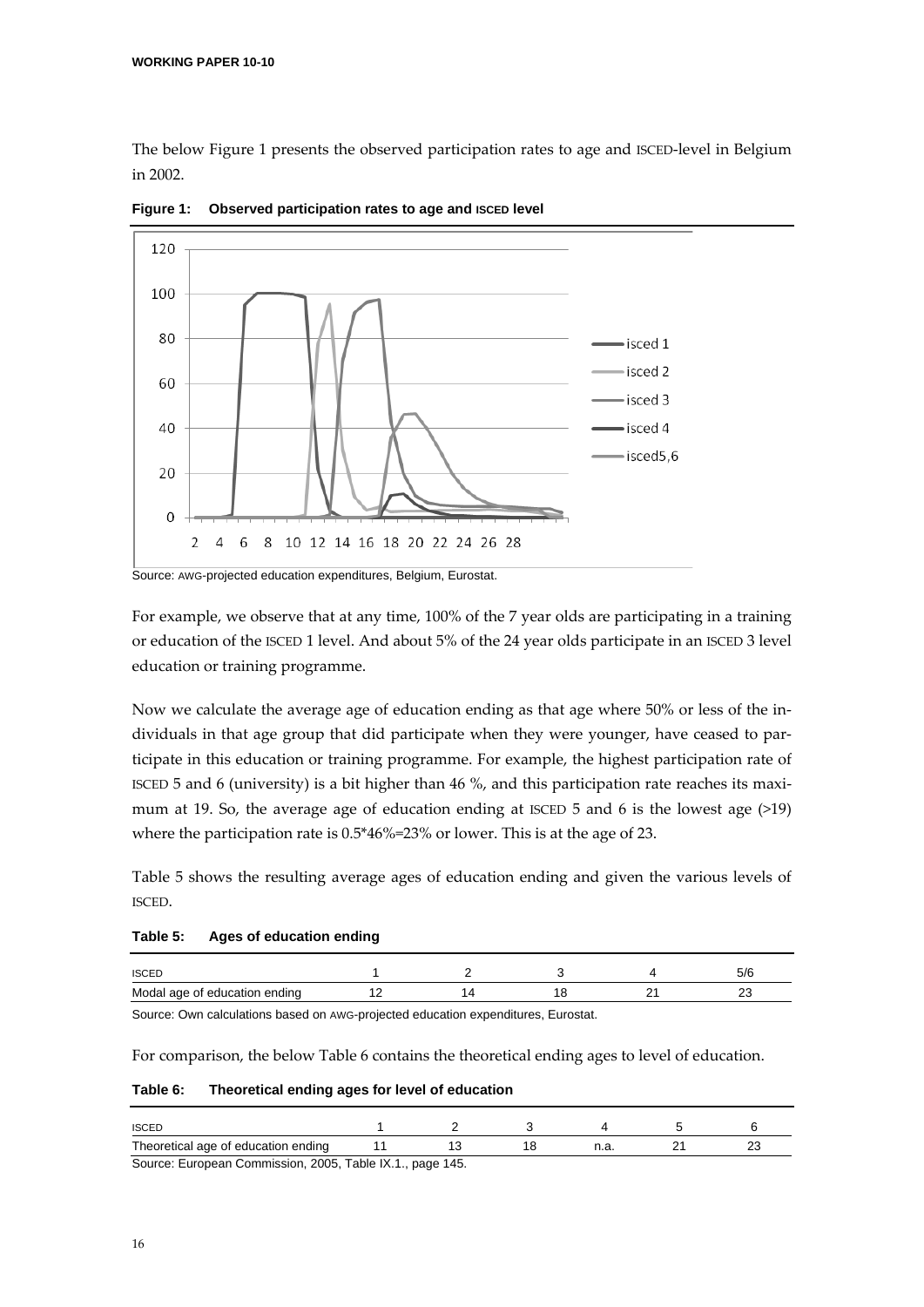Note that the ending ages in Table 5 are often one year higher than those in Table 6. This may be due to definition differences. After all, the average age of ending a certain level of education in Table 5 is that age where 50% or less of the individuals in that age group that did participate when they were younger, have ceased to participate in this education or training programme. So, it is to be interpreted as the *first age at which one has ceased to be in education*, given the level of education. In a discrete environment like MIDAS, this of course is one year plus that age at which one has ended education.

Furthermore, the ending ages in Table 5 take into account those students that failed their exams and that therefore graduate when they are one year older than the theoretical ending age.

#### **d. The partnership formation process**

The third demographic sub module is the partnership formation process or "marriage market". The below Figure 2 describes this module.





This process links candidates eligible to marriage as well as cohabitation. It is therefore better to speak of it as the 'partnership formation process'. The actual process of partnership formation is a three stage process, which starts with a simple random selection procedure selecting men and women in the population who are eligible for marriage or cohabitation. In the second step and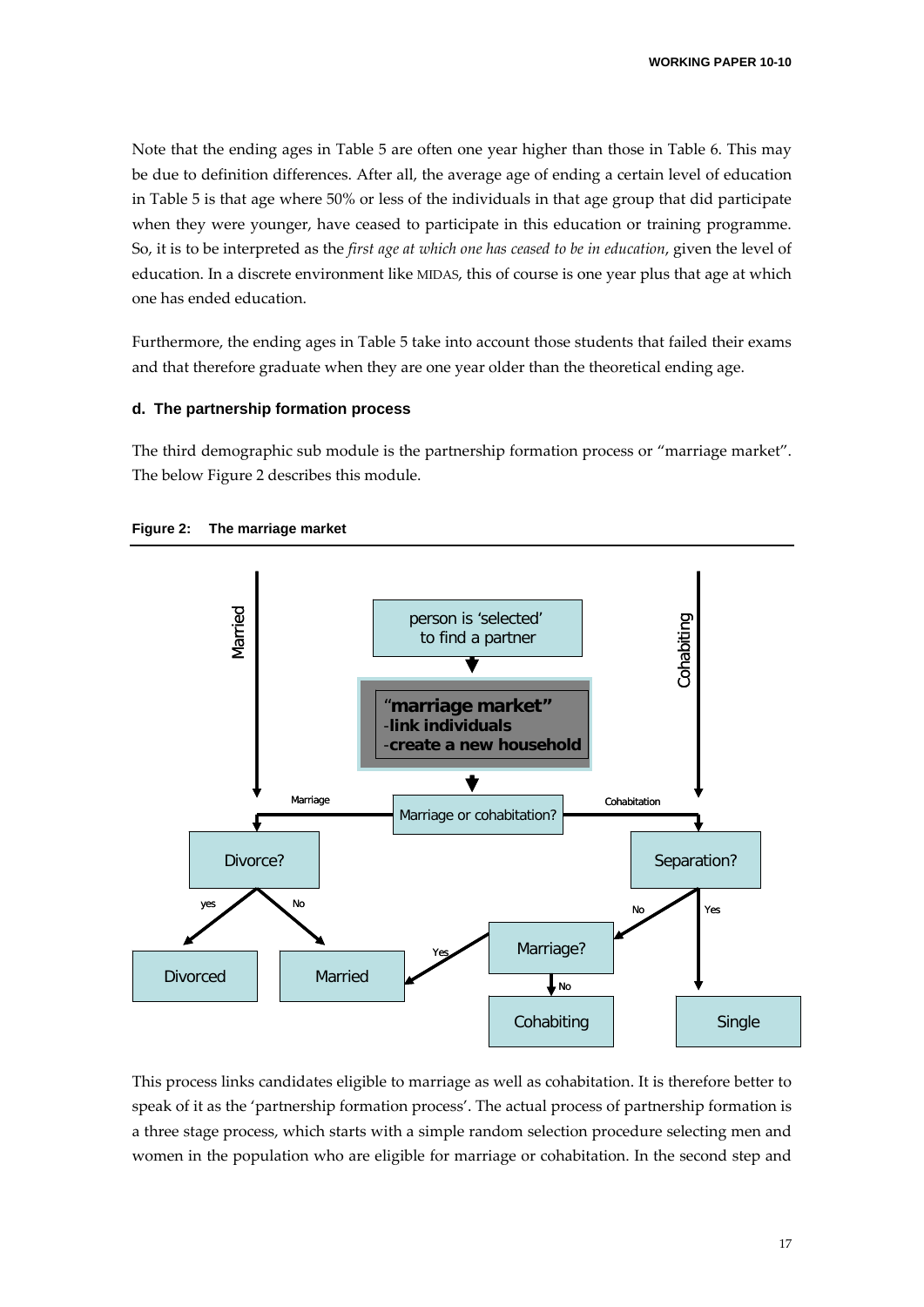for each of the selected women, a vector is constructed that contains the probabilities that she will become partner with any of the men eligible. These probabilities are based on an estimated marriage market logit regression. The partnership probability is a function of the difference be‐ tween the two potential partners with respect to several variables, such as age, education level, having a job, and so forth. The third step in this process is the selection procedure itself. This procedure selects each woman in turn, and matches her with a man. For each woman eligible to marriage, each cell of the vector contains the probability that she forms a partnership with each of the available men. The actual matching takes place in an order based on these regression re‐ sults. The mean and standard deviation for each of the variables in the regression is calculated. For each woman, the absolute value of the variable amount subtracted from the mean is calculated and then divided by the standard deviation. This division by the standard deviation normalises each variable to the same magnitude. So the following formula is used.

$$
\sum_{n=1}^{N} \frac{abs (m_n - v_n)}{s_n}
$$

where:

 $N =$  total number of variables in the marriage market regression.

m = mean of the variable.

v = value of that variable for the particular female.

s = standard deviation for the variable.

The sum of all these results for each woman is ranked in order with the highest value determined to be the furthest from the mean of each of the variables, and thus the most difficult to match. When a woman is to be matched, the man with the highest probability calculated from the regression and still available is selected to be married. Links are then created between the new spouses, and they receive the same household number.

Once two individuals are linked to form a couple, the next step consists in determining whether a new couple is married or cohabiting. This is done with a simple selection procedure, based on a logit regression. This procedure is operated just after the partnership process. When the couple is selected for cohabitation, an additional procedure based on a logit regression permits the transition from cohabitation to marriage in later years. The probability of this happening is, among other things, based on the duration of the period of cohabitation.

Note, finally, that marriage or cohabitation is just one way in which a new household can be formed. Another way is that young individuals 'leave the nest' and start a new household of their own. The two conditions for the creation of a household are based on age and marriage. If a woman marries before reaching the age of 24, then a new household is created for her, and her husband and children are brought into this new household. If one remains single until the age of 24 then a new household is again created at that age. If marriage occurs after the individual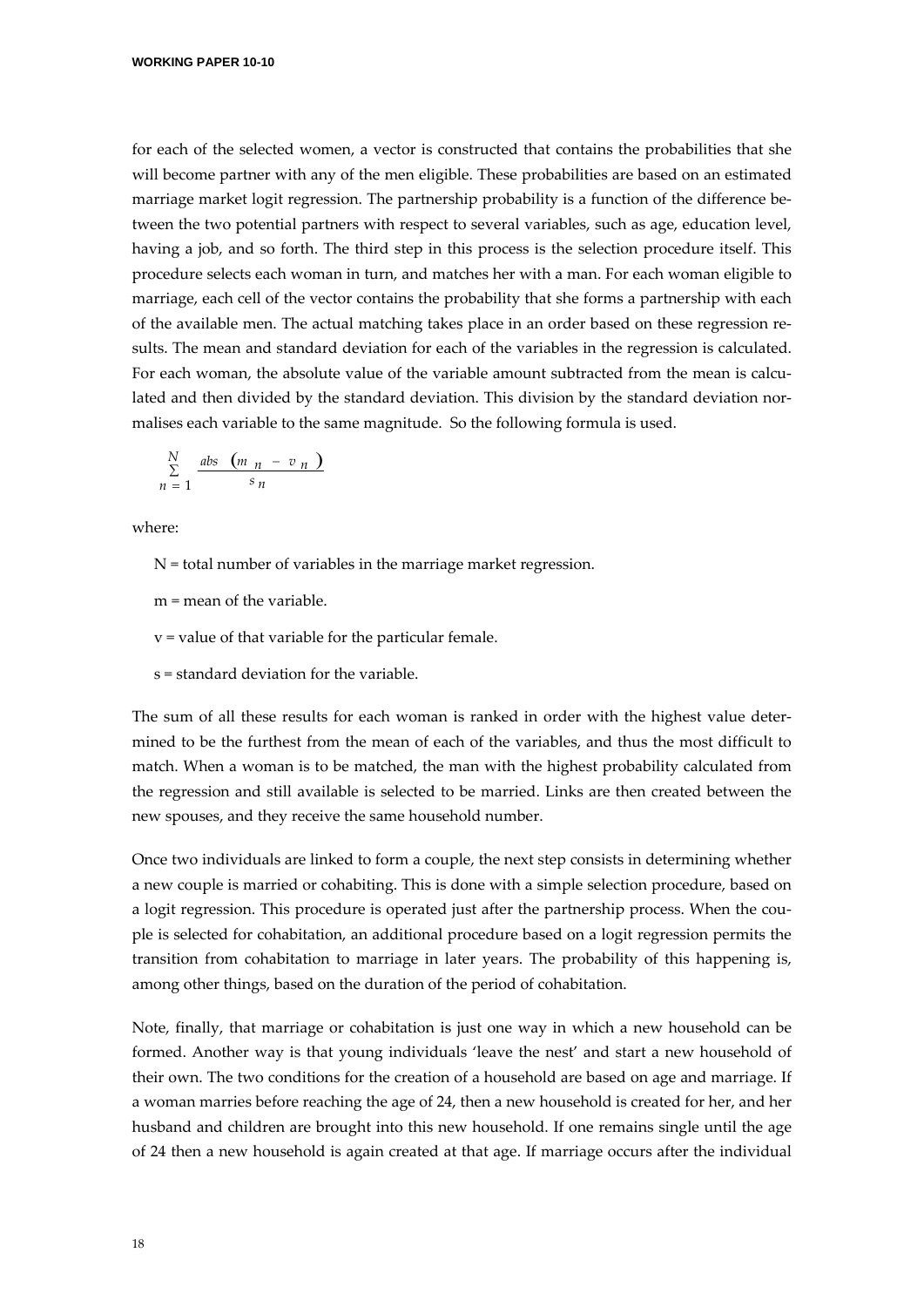has reached the age of 24, then he or she has moved out of the parents' household at the age of 24 and no new household is created at marriage. The new husband will join his wife in the ex‐ isting household.

Any routines describing household formation obviously come with routines describing household dissolution. Indeed, all couples are subject to a certain risk of divorce (in case of marriage) or separation (in case of cohabitation). The probabilities of this happening are again the result of logit models, with among other things the duration of the marriage or cohabitation as explanatory variable. The function "divorce" creates a new household for the male partner. The female partner stays in her household with her children. The modelling of divorce and separation however introduces a difference between married and cohabiting couples. If a married couple divorces, the two now single individuals enter the 'divorce' state. Analogous to this, the model identifies the widowhood state, so if the spouse of a married individual dies, the surviving partner becomes a widow(er). In contrast, cohabitants who split up return to the marital status they had before the cohabitation started.

Finally, the demographic module simulates several dependent variables on the individual level (including duration variables, retrospective variables on demographic events), as well as on the household level (size and composition of the household).

#### **2.3.2. Behavioural equations of the demographic module**

The only behavioural equations of the demographic module are those of the marriage market sub‐module. This section thus discusses only regressions pertaining to the marriage market.

First of all, as a general rule pertaining to these estimated models of the demographic module as well as the labour market module, selection of explanatory variables is not just based on their statistical significance, but also on their effect on the simulation results. This is the most obvious in the case of multicollinearity, i.e. when two or more explanatory variables are correlated. The significance level of these variables may then be low, but their impact on the dependent variable –in conjunction with each other‐ may be important.

The first equation to be discussed is the one related to the partnership formation process between two potential partners. Once the pool of individuals that are eligible for marriage is de‐ termined, a regression is estimated to calculate the probability that a particular female will form a partnership with a particular male. This probability is based on the difference between the variables specified in the regression.

The dependent variable of the logit regression is defined as *partnership formed*, taking the value 1 if two selected individuals eventually got married / cohabit, and 0 if they did not get married / cohabit. Explanatory variables are chosen as to check the role of the working status of the poten‐ tial partners, their levels of education, and their respective ages on the decisional process of forming a couple (or not). Specifically, the set of regressors includes: a cubic function of age of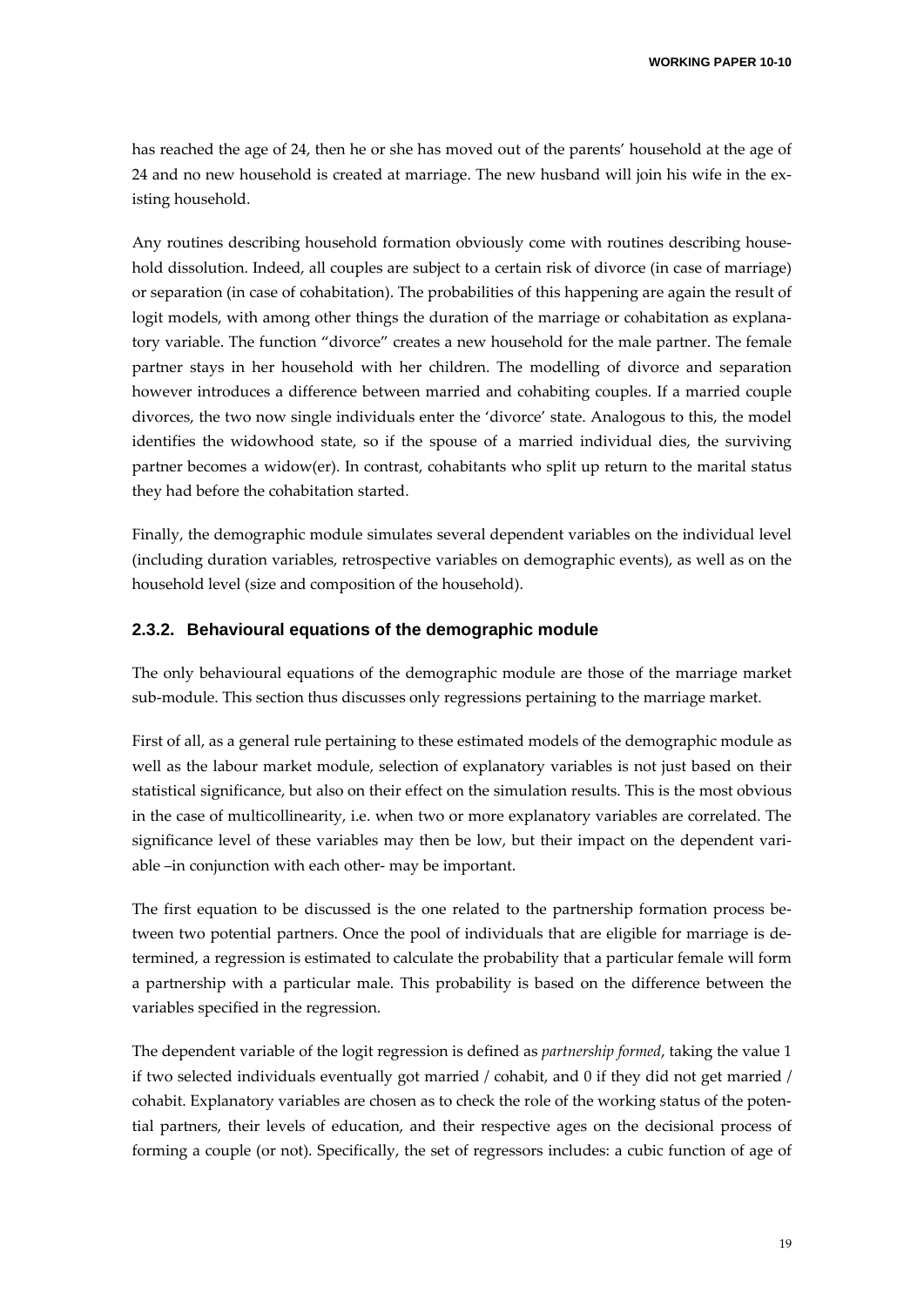male partner, a cubic function of their age difference, and dummies based on the combined working states (*inwork1‐4*) and education levels (*education1‐9*). Table 7 and Table 8 provide de‐ tails on the two latter variables.

| Table 7: | Working status of the couple |
|----------|------------------------------|
|----------|------------------------------|

| Dummies                     | Men's working status | Women's working status |
|-----------------------------|----------------------|------------------------|
| inwork1=1 $(=0$ elsewhere)  | Not working          | Not working            |
| inwork2=1 $(=0$ elsewhere)  | Working              | Not working            |
| inwork $3=1$ (=0 elsewhere) | Not working          | Working                |
| inwork4=1 $(=0$ elsewhere)  | Working              | Working                |

#### **Table 8: Education status of the couple**

| <b>Dummies</b>                 | Men's education level | Women's education level |
|--------------------------------|-----------------------|-------------------------|
| Education1=1 $(=0$ elsewhere)  | high                  | high                    |
| Education2=1 $(=0$ elsewhere)  | medium                | high                    |
| Education $3=1$ (=0 elsewhere) | low                   | high                    |
| Education4=1 $(=0$ elsewhere)  | high                  | medium                  |
| Education $5=1$ (=0 elsewhere) | medium                | medium                  |
| Education6=1 $(=0$ elsewhere)  | low                   | medium                  |
| Education7=1 $(=0$ elsewhere)  | high                  | low                     |
| Education8=1 $(=0$ elsewhere)  | medium                | low                     |
| Education9=1 $(=0$ elsewhere)  | low                   | low                     |

A general to specific approach is applied to select only significant explanatory variables, or at least those that can not be removed without worsening the quality of fit of the regression. Note that *inwork1* and *education1* are poured into the constant term to avoid colinearity.

|                             | Coef.                  | Std. Err. |
|-----------------------------|------------------------|-----------|
| Age                         | $-0.4893$              | 0.1217    |
| Age <sup>2</sup>            | 0.0131                 | 0.0029    |
| Age <sup>3</sup>            | $-0.0001$              | 0.0000    |
| Age difference              | 0.0467                 | 0.0138    |
| Age difference <sup>2</sup> | $-0.0189$              | 0.0016    |
| Age difference <sup>3</sup> | 0.0003                 | 0.0000    |
| Inwork <sub>2</sub>         | $-0.9087$              | 0.2039    |
| Inwork3                     | $-1.3286$ <sup>"</sup> | 0.2636    |
| Inwork4                     | $-0.6549$              | 0.1828    |
| Education2                  | $-0.7939$              | 0.1615    |
| Education3                  | $-1.4128$              | 0.2664    |
| Education4                  | $-0.8984$              | 0.1737    |
| Education7                  | $-1.5530$ ***          | 0.3247    |
| Education9                  | 0.5451                 | 0.1687    |
| Intercept                   | 1.7198                 | 1.6071    |
| Number of obs.              |                        | 90954     |
| Pseudo $R^2$                |                        | 0.1090    |

#### **Table 9: Estimation results for the formation of a new partnership**

*Notes*: Coef. = coefficient; Std. Err. = standard error; \* = p<0.10; \*\* = p<0.05; \*\*\* = p<0.01.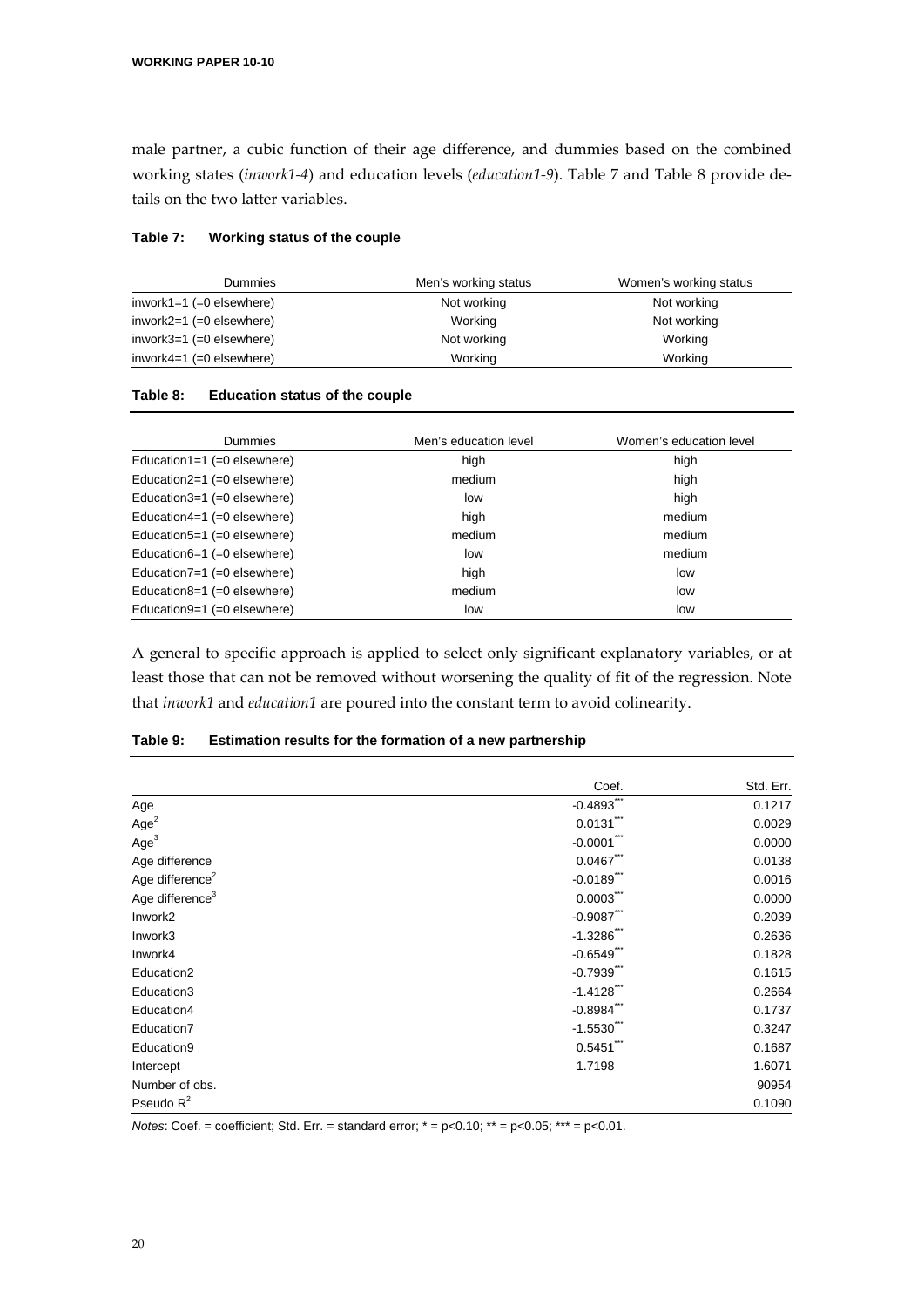As Table 9 shows, the selected regression is rather satisfactory. Many coefficients are significant, and the three categories of explanatory variables do play a clear role in the explanation of the probability of forming a couple or not. A cubic influence of the man age and of the age differ‐ ence in couple is checked, enlightening an asymmetric gender effect for this variable. The level of estimated coefficients implies a negative impact both of the man age and of the age differ‐ ence. Also, when at least one individual is working, the probability of forming a couple is lower than if the two were inactive in the labour market. Such a negative effect is also observed in some education patterns, the only exception is when the two individuals are low educated: in this situation, the probability for them to become partners increases.

After the marriage market has selected and linked the two partners on the basis of the results of the above regression, a logit determines whether the new couple enters into marriage or cohabi tation. This logit was estimated on observed new actual couples (i.e. the same subsample as the above regression) with the dummy dependent variable reflecting whether they live in marriage. The set of explanatory variables remains unchanged. Results are presented in Table 10.

#### **Table 10: Estimation results for the choice between marriage and cohabitant**

|                             | Coef.            | Std. Err. |
|-----------------------------|------------------|-----------|
| Age difference <sup>2</sup> | ***<br>$-0.0308$ | 0.0100    |
| Age difference <sup>3</sup> | 0.0014           | 0.0005    |
| Inwork1                     | 1.5615           | 0.4400    |
| Education9                  | 1.5767           | 0.5124    |
| Intercept                   | $-1.8934$        | 0.4173    |
| Number of obs.              |                  | 220       |
| Pseudo $R^2$                |                  | 0.1268    |

*Notes*: Coef. = coefficient; Std. Err. = standard error; \* = p<0.10; \*\* = p<0.05; \*\*\* = p<0.01.

These results suggest that the probability of being married (rather than being cohabitant) rises only for a couple where neither partner is working, and/or for low educated partners. The other combinations in the working status or in education have no significant role. Also, a negative but marginally decreasing impact of the age difference is observed. Notice that we have included as regressor the working status of the *previous* year, as the logit equation with the *current* year of that variable shows a poor performance. Besides, the number of observations available for the analysis is quite limited (220 newly formed couples), but the overall quality of fit remains ac‐ ceptable for a panel data regression.

The last regression of the marriage market module concerns the failure in partnership. The basic idea is to select observed individuals who shifted from the marital status 'in couple' to the marital status 'still in couple' or 'no more in couple', and to gather characteristics on the partners in the last year of existence of the couple: age, education, children, working status. To the usual set of regressors is added the number of children between 12 and 15. Notice that we use the work‐ ing status of the last year of partnership because in one specific year, the recorded working status might be posterior to the date the couple status changed. Separated logit equations are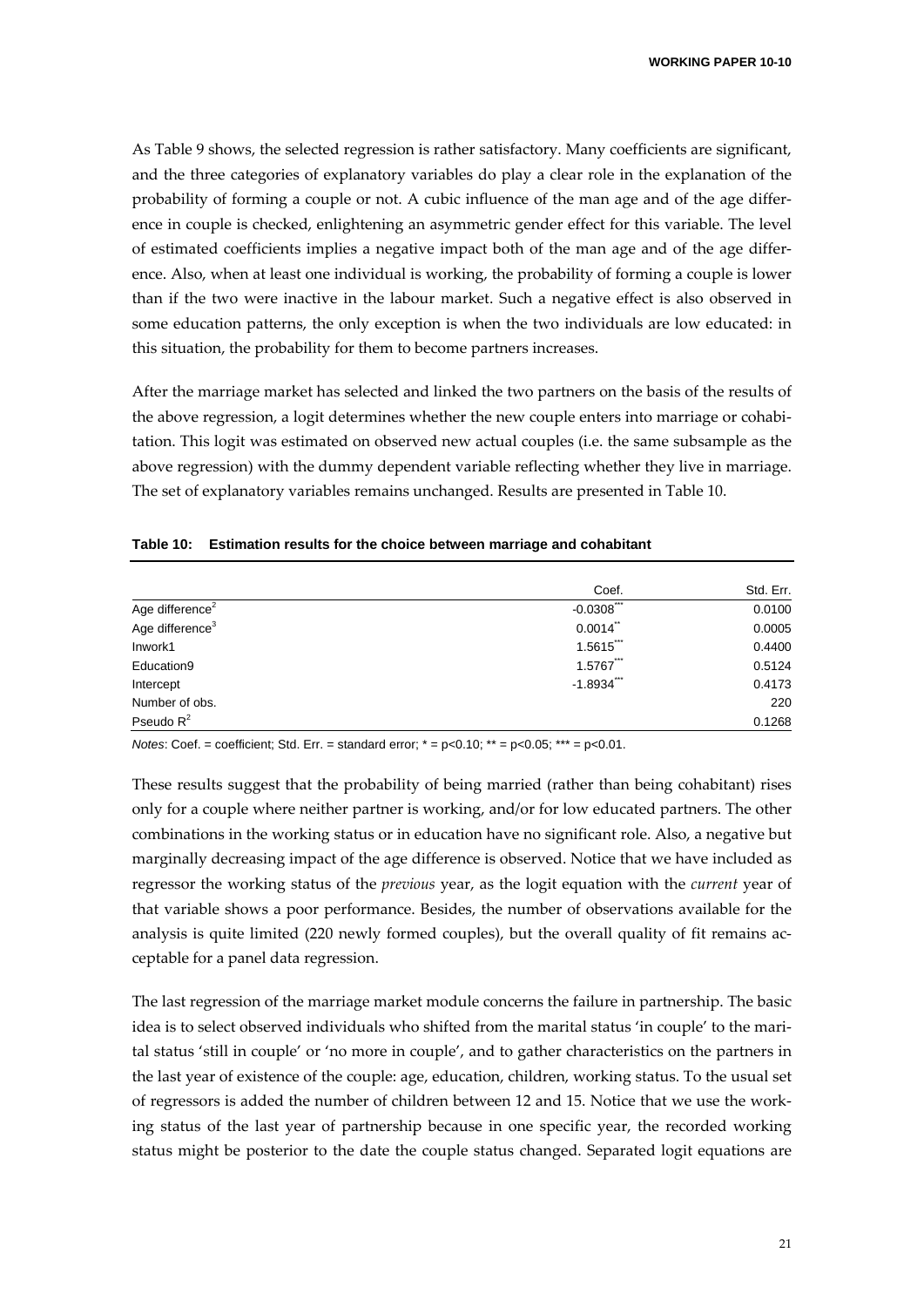applied for married individuals and for cohabitants, and the estimation results are presented in Table 11.

|                             | Failure in marriage     |           | Failure in cohabitation |           |
|-----------------------------|-------------------------|-----------|-------------------------|-----------|
|                             | Coef.                   | Std. Err. | Coef.                   | Std. Err. |
| Age difference              | 0.1430                  | 0.0703    |                         |           |
| Age difference <sup>2</sup> | $-0.0088$               | 0.0057    |                         |           |
| Number of children 12-15    | 0.6714                  | 0.2108    | 0.7107                  | 0.2812    |
| Duration of relationship    | $-0.0785$ <sup>**</sup> | 0.0156    | $-0.0558$               | 0.0337    |
| Inwork4                     | $-0.8142$               | 0.3130    | $-0.6051$               | 0.3293    |
| Intercept                   | $-4.5463$               | 0.3334    | $-3.3366$               | 0.2605    |
| Number of obs.              |                         | 15226     |                         | 1675      |
| Pseudo $R^2$                |                         | 0.0742    |                         | 0.0279    |

| Table 11: Estimation results for the failure in relationship |
|--------------------------------------------------------------|
|                                                              |

*Notes*: Coef. = coefficient; Std. Err. = standard error;  $* = p < 0.10$ ;  $** = p < 0.05$ ;  $*** = p < 0.01$ . Dashes indicate variables not included in the model.

The probability of divorce for Belgian married individuals is checked to negatively depend on the duration of the relationship. At the other hand, the number of older children (between 12 and 15 years old) increases the probability of divorce while the number of younger children (less than 12 years old) has no significant effect. The significant estimated values for the quad‐ ratic function of *age difference* suggest that the effect of age difference on the probability of di‐ vorce is positive but marginally decreasing. Also, when both partners are active in the labour market, the probability of divorce is lower than when one partner, or none of them, is working (in the latter case, coefficients are not significant). We finally observe that the education differ‐ ence between partners does not significantly explain marriage failure.

Results are quite similar when we turn to failure in cohabitation. The probability of failure of cohabitation ceteris paribus is higher than that of divorce. Again, the number of older children has a positive effect on separation, while duration of the cohabitation as well as the situation where both partners are working, have a negative impact. The only difference with the previous model is the age difference, as this variable does not play a role in explaining the separation of cohabitants. Notice also that the estimated coefficients in the cohabitant regression have slightly larger values than the ones coming from the marriage regression.

# **2.4. Labour market module**

## **2.4.1. Description**

The simulated demographic variables are used as input for the subsequent simulated labour market module. This module simulates the transition between different labour market states and also the corresponding income variables. All transitions are modelled as binary choice decisions (standard logit regressions), i.e. the outcomes are simulated sequentially. All decisions are assumed to be made individually, taking the characteristics and choices of the other household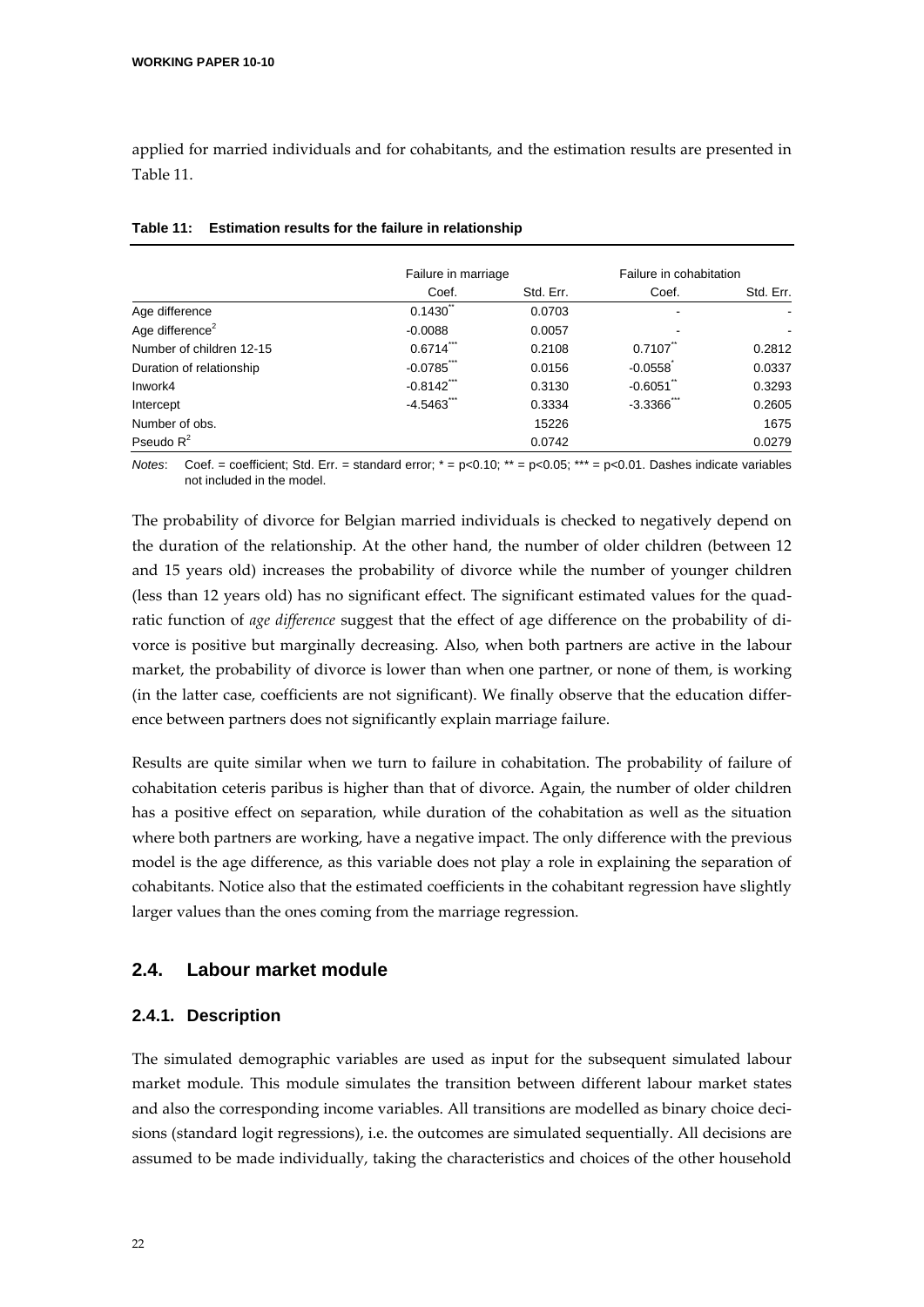members as given7. Note that the behavioural equations describing various states are based on survey data. This means that there is no official clearly defined definition underlying notions as 'unemployment', 'disability' and being 'chronically ill'.

The first regression identifies individuals who suffer from chronic illness. This characteristic is of relevance in the selection of the labour market state the individual remains in, or goes to. Next, for all those not in education, it is determined whether a person works during a year. The probability of labour market participation is modelled separately for women (men) for three different subgroups: those who were (1) in work, (2) not in work and not in education, (3) in education in the year before. For the first two subcategories, the labour market participation decision is modelled by a behavioural equation. The resulting activity rates are then aligned with the MALTESE projections that are specified to age and gender.

However, the in work decision is only the starting point. If the person is gainfully employed during the year, MIDAS simulates related labour market characteristics to that job. Given that a person is in work, she decides whether to work the whole year or only part of the year and whether to work as an employee or as self-employed. This is of particular importance because pension schemes differ largely between these different occupation groups.

The transitions modelled for the employees are more complex than those for the self-employed. Employees are assumed to work in the private sector or in the public sector and, in the latter case, to work as a civil servant or as a public‐sector employee. It is also simulated whether a person has a permanent or a temporary contract. Employees are assumed to decide (separately) on the number of months they work in a year (given that they have not chosen to work the whole year, see above), to work full time or part time and about the number of hours worked per week. The hourly wage rate for employees is determined by a simple cross‐sectional OLS. The logarithm of the hourly wage rate is estimated separately for men and women as a function of several personal and job characteristics, including potential labour market experience, tenure, type of contract, if the person works part time, her level of education and whether she works in the public sector (either as a civil servant or not).

Simulated real hourly wage rates increase with productivity over time, through the monetary two‐stage alignment process outlined in section 2.2.2, and using the assumptions of the 2009 Study Committee for Ageing summarised in Table 2 as a basis. Finally, total yearly gross in‐ come of an employee is then determined by the product of 1) the individual hourly wage rate, 2) the number of months worked, 3) the number of hours worked by week, and 4) the average number of weeks per month (4.33).

If an individual does not work in a given simulation year, a sequence of aligned logits simulate whether he or she is in one of the inactive states: unemployed, disabled, CELS beneficiary, re-

As with the behavioural equations of the demographic module, the behavioural equations of the labour market module have not changed relative to the previous version of the model. The description in this chapter is therefore taken from paragraph 4.2.2. of Dekkers et al., 2009.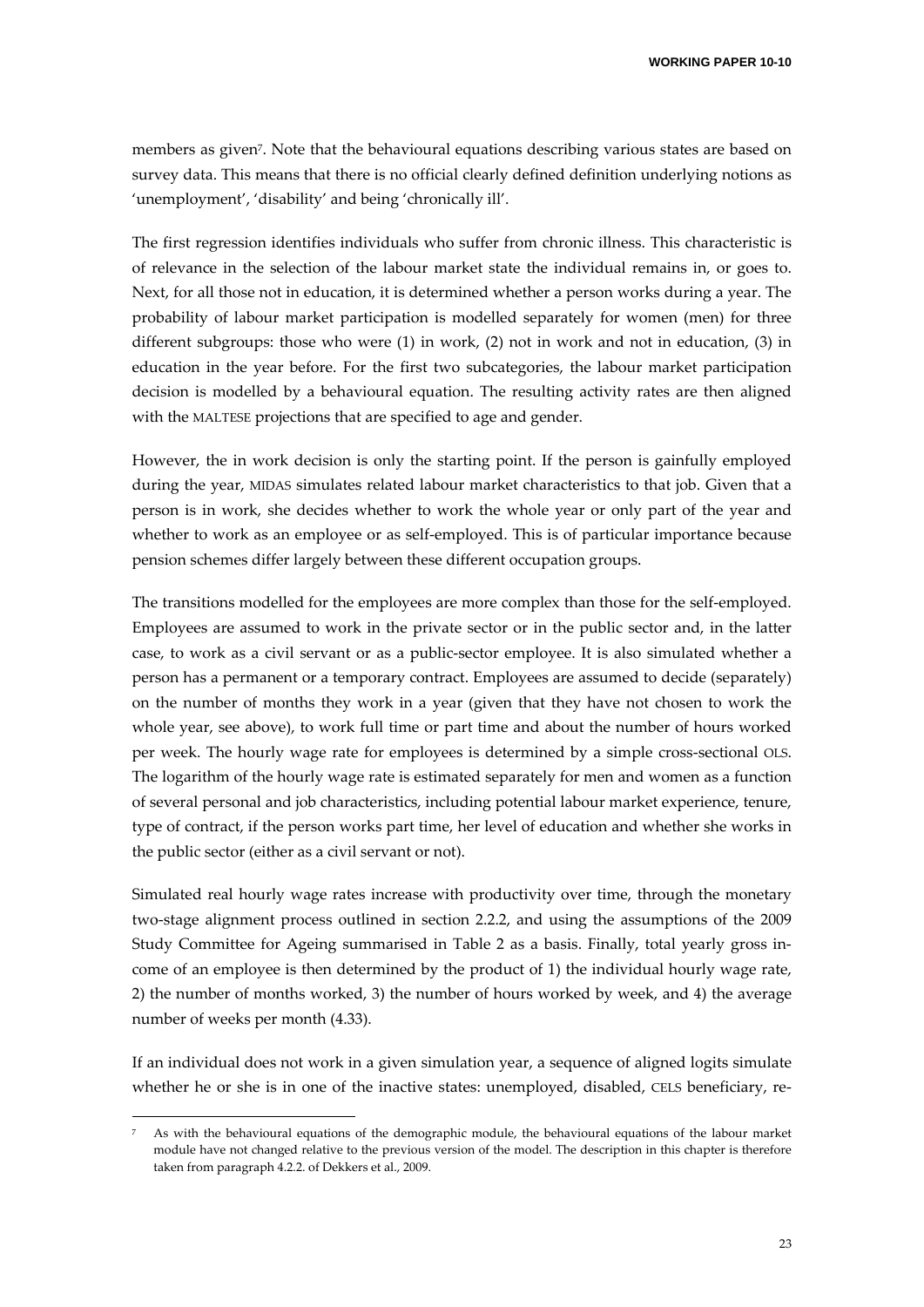tired or in a residual inactivity category which comprises all remaining inactive states. First, the individual has a certain probability of becoming unemployed. If the person does not become unemployed, then she has a probability of becoming disabled. Else, one may be eligible for Conventional Early Retirement' Benefit (CELS). Next, one may be eligible for regular retirement8. If neither of these potential states has become effective, the individual enters the state 'other inactive', which basically is a balance entry. All these states are aligned by age and gender on labour market projections of the 2009 Study Committee for Ageing.

## **2.4.2. Behavioural equations of the labour market module**

A first event that the labour market module simulates is whether one is chronically ill or not. The probability of this event happening depends on whether the individual was already chronically ill during the previous year, or not.

|                  | Chronically ill previous year |           |                        | Not chronically ill previous year |  |
|------------------|-------------------------------|-----------|------------------------|-----------------------------------|--|
|                  | Coef.                         | Std. Err. | Coef.                  | Std. Err.                         |  |
| University       | $-0.1927$                     | 0.0969    | ***<br>$-0.3010$       | 0.0733                            |  |
| Age              | 0.0509                        | 0.0169    | $0.0292$ $\cdot$       | 0.0020                            |  |
| Age <sup>2</sup> | $-0.0003$                     | 0.0002    |                        |                                   |  |
| Married          |                               |           | $-0.2543$              | 0.0767                            |  |
| Intercept        | $-1.2880$                     | 0.4470    | $-4.0164$ <sup>-</sup> | 0.1430                            |  |
| Number of obs.   |                               | 2870      |                        | 14745                             |  |
| Pseudo $R^2$     |                               | 0.0258    |                        | 0.0484                            |  |

#### **Table 12: Estimation results for the chronically ill status - Men**

*Notes*: Coef. = coefficient; Std. Err. = standard error; \* = p<0.10; \*\* = p<0.05; \*\*\* = p<0.01. Dashes indicate variables not included in the model.

The variable *university* is a dummy denoting whether the individual has a university degree. This significantly reduces the probability that one is observed as being chronically ill. Put dif‐ ferently, chronically ill men with a university degree have a higher probability of not being chronically ill the next year. Furthermore, there is a quadratic effect of age. Indeed, the probability of remaining chronically ill increases with age, but the slope of this effect decreases. A probable cause of this is a selection effect of older chronically ill individuals deceasing or entering into convalescent homes, and hence dropping out of the sample.

Men with a university degree who were not chronically ill last year have a significantly lower probability of being chronically ill, as compared to men with lower levels of education. The probability of becoming chronically ill also increases linearly with age. The negative estimator of the variable *married* shows that this probability decreases if the man is married.

This description makes a stylized assumption that all these potential states exist. This may not be the case. For example, if an individual ceases to be in work at 65, then he or she almost automatically becomes retired.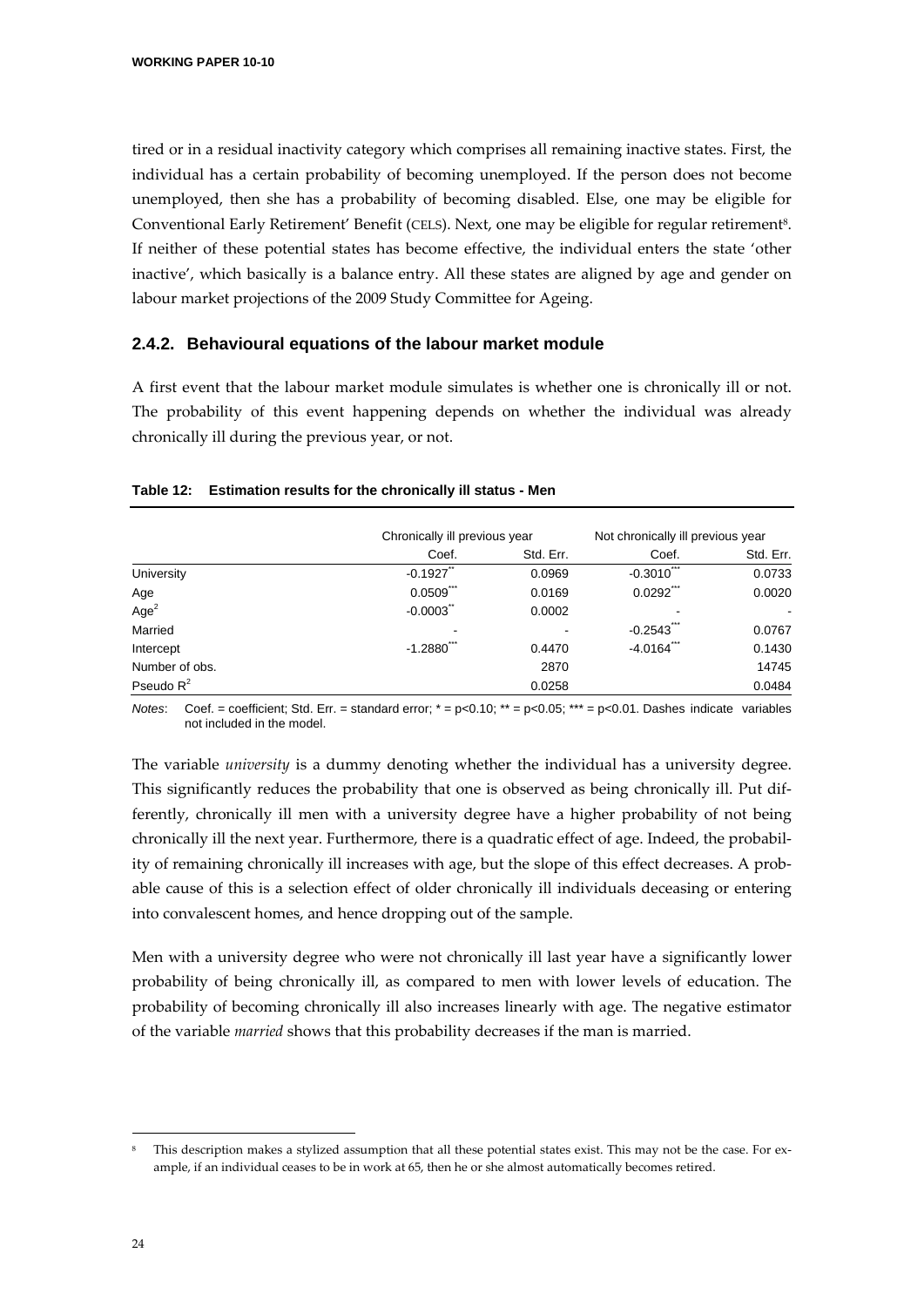|                  | Chronically ill previous year |           | Not chronically ill previous year |           |
|------------------|-------------------------------|-----------|-----------------------------------|-----------|
|                  | Coef.                         | Std. Err. | Coef.                             | Std. Err. |
| University       |                               |           | $-0.3372$                         | 0.0782    |
| Upper secondary  | 0.1579                        | 0.0921    | $-0.2621$                         | 0.0748    |
| Age              | 0.0451                        | 0.0152    | 0.0265                            | 0.0020    |
| Age <sup>2</sup> | $-0.0003$                     | 0.0001    |                                   |           |
| Married          | $-0.1607$                     | 0.0815    | $-0.3008$                         | 0.0631    |
| Intercept        | $-1.0466$                     | 0.4005    | $-3.9318$ <sup>**</sup>           | 0.1607    |
| Number of obs.   |                               | 3329      |                                   | 16831     |
| Pseudo $R^2$     |                               | 0.0233    |                                   | 0.0623    |

#### **Table 13: Estimation results for the chronically ill status - Women**

*Notes*: Coef. = coefficient; Std. Err. = standard error; \* = p<0.10; \*\* = p<0.05; \*\*\* = p<0.01. Dashes indicate variables not included in the model.

The dummy *upper secondary* shows that chronically ill women with a secondary degree have a higher probability of remaining chronically ill. The effect of age is the same as with the male.

The interpretation of the results of the regression for women who were not chronically ill (Table 13) is in line with those of men.

Given that the individual is chronically ill or not, the next step in the labour market module pertains to the decision of working. This requires some explanation, as this variable is aligned to exogenous labour market projections. Then what are these regressions for? Remember that the alignment is a two‐step process. At first, individuals are ranked according to descending risk of the event happening (in this case, entering or remaining into employment). Next, the actual number of events (the transitions) is set according to bring the sample in line with the proportional groups of the 2009 baseline projections of the Study Committee for Ageing in the next year. The below regressions thus determine the non‐stochastic part of the risk, and hence of the place of an individual in the ranking.

|                       | In work previous year |           | Not in work previous year |           |  |
|-----------------------|-----------------------|-----------|---------------------------|-----------|--|
|                       | Coef.                 | Std. Err. | Coef.                     | Std. Err. |  |
| University            | $-0.3270$             | 0.1539    | $-0.2423$                 | 0.1958    |  |
| Upper secondary       | $-0.2408$             | 0.1345    | $-0.3555$ <sup>**</sup>   | 0.1691    |  |
| Ever had a job        | $0.7684$ <sup>"</sup> | 0.2552    | $0.9161$ <sup>**</sup>    | 0.2278    |  |
| Potential experience  | 0.0416                | 0.0191    | $-0.1876$ <sup>**</sup>   | 0.0223    |  |
| Potential experience2 | $-0.0026$             | 0.0003    | $0.0013$ <sup>***</sup>   | 0.0004    |  |
| Chronically ill       | $-0.5585$             | 0.1302    | $-0.7686$                 | 0.1892    |  |
| Other inactive (lag)  |                       |           | $-0.3428$                 | 0.2147    |  |
| Unemployed (lag)      |                       |           | $-0.9702$                 | 0.2043    |  |
| Spouse in work (lag)  |                       |           | 0.6741                    | 0.2070    |  |
| Intercept             | 4.7792                | 0.3414    | $2.1716$ <sup>***</sup>   | 0.2758    |  |
| Number of obs.        |                       | 15395     |                           | 2498      |  |
| Pseudo R <sub>2</sub> |                       | 0.2018    |                           | 0.3808    |  |

#### **Table 14: Estimation results for labour market participation - Men**

*Notes*: Coef. = coefficient; Std. Err. = standard error; \* = p<0.10; \*\* = p<0.05; \*\*\* = p<0.01. Dashes indicate variables not included in the model.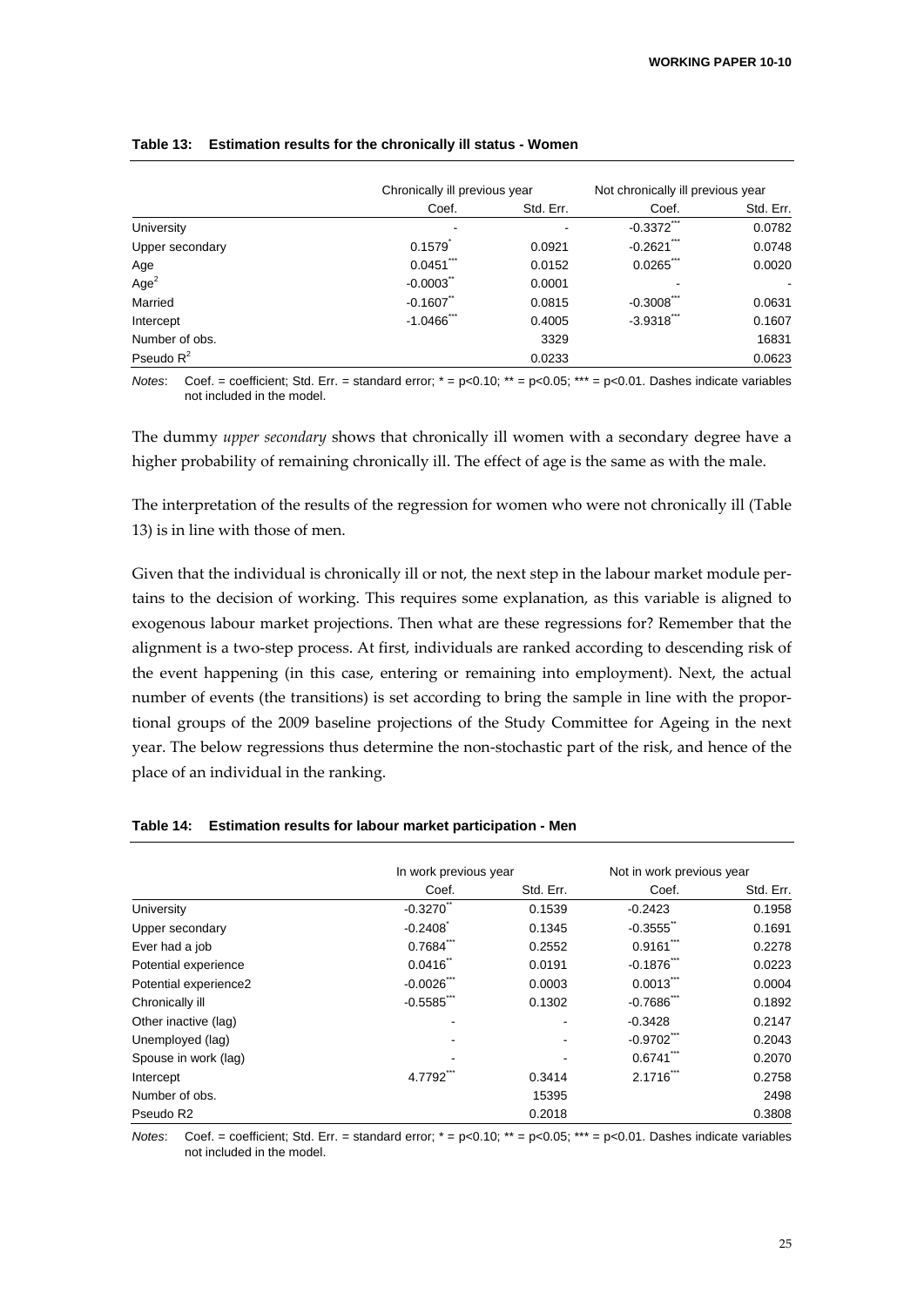Having a high degree (university or upper secondary) or being chronically ill during the previ‐ ous period has a negative impact on entering or remaining in the labour market<sup>9</sup>. If the individual ever had a job he will have a higher probability of entering or remaining in the labour force. The potential experience seems to act differently depending on if the individual has already a job or not. For couples, the employment status of both partners may have an impact on each other. Instead of assuming one partner to move first in a given year, we have made the assump‐ tion that the employment status of the partner in the last year is a sufficient proxy for the partners' labour supply in the current period. In the above case, if the man is outside the labour force, having a wife who is working will have a positive impact, and being unemployed last period will have a negative impact.

|                                   | In work previous year |           | Not in work previous year |           |
|-----------------------------------|-----------------------|-----------|---------------------------|-----------|
|                                   | Coef.                 | Std. Err. | Coef.                     | Std. Err. |
| <b>University</b>                 | 0.2296                | 0.1177    |                           |           |
| Upper secondary                   |                       |           | $-0.1860$                 | 0.1001    |
| Ever had a job                    | 0.4662                | 0.1706    | 0.7900                    | 0.1344    |
| Married                           | 0.5570                | 0.1293    | $-0.7587$                 | 0.1324    |
| Newly divorced/separated          | $-0.6841$             | 0.3636    | 0.6225                    | 0.3798    |
| Number of children 0-11           | $-0.3441$             | 0.0555    | $-0.3789$                 | 0.0585    |
| Number of children 12-15          |                       |           | 0.1515                    | 0.0933    |
| Potential experience              | $-0.0387$             | 0.0169    | $-0.1665$                 | 0.0166    |
| Potential experience <sup>2</sup> | $-0.0010$             | 0.0003    | 0.0011                    | 0.0003    |
| Chronically ill                   | $-0.3916$             | 0.1212    | $-0.5442$                 | 0.1409    |
| Other inactive (lag)              |                       |           | 0.1564                    | $-4.0400$ |
| Unemployed (lag)                  |                       |           | $-0.3691$                 | 0.1670    |
| Spouse in work (lag)              | $-0.6413$             | 0.1104    | 0.8166                    | 0.1210    |
| Intercept                         | 5.1472                | 0.2700    | 1.6363                    | 0.2107    |
| Number of obs.                    |                       | 13333     |                           | 6390      |
| Pseudo $R^2$                      |                       | 0.2050    |                           | 0.2545    |

#### **Table 15: Estimation results for labour market participation - Women**

*Notes*: Coef. = coefficient; Std. Err. = standard error; \* = p<0.10; \*\* = p<0.05; \*\*\* = p<0.01. Dashes indicate variables not included in the model.

Married women who were in work the previous years and who have a university degree, clearly have a higher possibility of remaining in the labour force. This probability however de‐ creases with the number of children younger than 12 in the household, with the number of years since graduation (*potential experience, potential experience2*), if the women reports being chronically ill and she has gone through a divorce the previous year. Finally, the probability decreases if the partner of the women was in the labour force in the previous year.

Married women who were not in work the previous year, who have a secondary degree have a lower probability of entering the labour force. Those who ever had a job, and who recently went through a divorce, have a higher possibility of entering the labour force. Analogous to the pre‐

This negative impact of having a higher education on labour market participation of men stands in opposition to women and can be explained by men with a higher secondary degree or university degree more often than women opting to stay in education to get a university degree, or respectively a master or doctorate.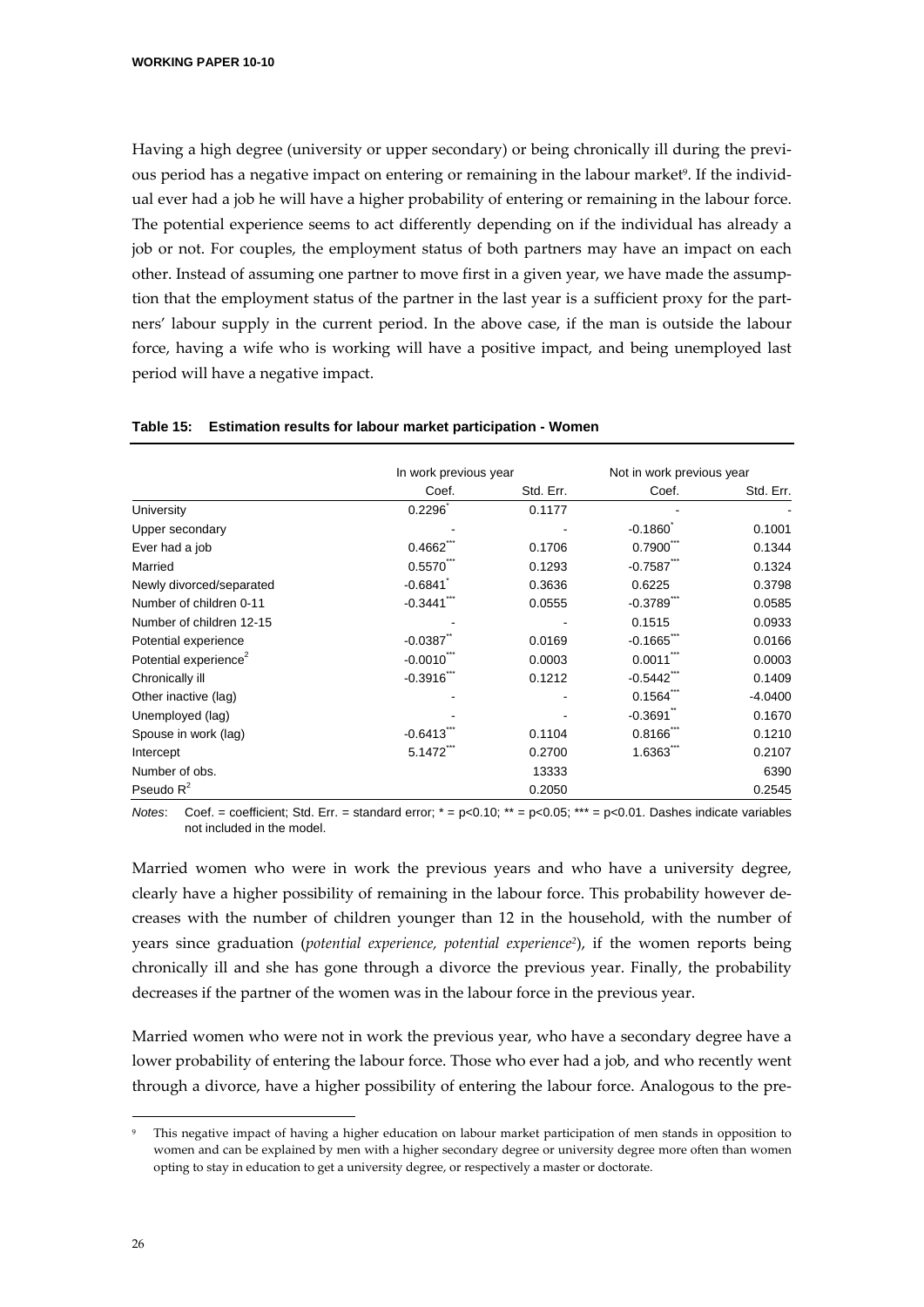vious regression, the probability of entering the labour force decreases with the potential ex‐ perience, and if the women reports being chronically ill, and with the number of children younger than 12 in the household. However, it again increases with the number of children be‐ tween 12 and 15. Finally, the probability increases if the partner of the women was in the labour force in the previous year and decreases if the women was either 'other inactive' or unemployed.

If one is not in work, then one can be in unemployment. As said, the decision of being in work is determined by the alignment process. Various non-working labour market states (unemployment, retirement, disability …) are based on the alignment with data of the 2009 Study Committee for Ageing as well. For the most inactive states (disability, CELS, retirement, other inactive), the transition probabilities are fully alignment-driven. The exception is unemployment, where the actual transition is a combination of alignment and various behavioural equations.

|                 | Unemployed previous year |          | In work previous year |          |                  | Neither in work nor<br>unemployed previous year |  |
|-----------------|--------------------------|----------|-----------------------|----------|------------------|-------------------------------------------------|--|
|                 | Coef.                    | Std.Err. | Coef.                 | Std.Err. | Coef.            | Std.Err.                                        |  |
| Age             | $-0.0883$                | 0.0403   |                       |          |                  |                                                 |  |
| Chronically ill | 1.1049                   | 1.5500   | 0.7578                | 0.6169   |                  |                                                 |  |
| Married         | -                        | ٠        | 0.4226                | 0.5572   |                  |                                                 |  |
| Intercept       | ***<br>5.8445            | 2.1505   | $-2.3691$             | 0.3879   | ***<br>$-3.6738$ | 0.2615                                          |  |
| Number of obs.  |                          | 76       |                       | 136      |                  | 606                                             |  |
| Pseudo $R^2$    |                          | 0.1346   |                       | 0.0263   |                  | 0.0000                                          |  |

#### **Table 16: Estimation results for the unemployment status - Men**

*Notes*: Coef. = coefficient; Std. Err. = standard error; \* = p<0.10; \*\* = p<0.05; \*\*\* = p<0.01. Dashes indicate variables not included in the model.

Those unemployed men that are younger and are chronically ill have a higher probability to remain in unemployment. As to those who are not unemployed but are working, they have a higher probability of falling into unemployment if they are married and chronically ill.

The probability that those that were not in work last year report being in unemployment is not explained by the available regressors for men.

| Table 17: Estimation results for the unemployment status - Women |
|------------------------------------------------------------------|
|------------------------------------------------------------------|

|                         | Unemployed<br>previous year |                | In work<br>previous year |          | Neither in work nor<br>unemployed previous year |          |
|-------------------------|-----------------------------|----------------|--------------------------|----------|-------------------------------------------------|----------|
|                         | Coef.                       | Std.Err.       | Coef.                    | Std.Err. | Coef.                                           | Std.Err. |
| University              | $-0.5901$                   | 0.7161         | $-0.5046$                | 0.5567   |                                                 |          |
| Number of children 0-11 |                             | $\blacksquare$ | 0.7759                   | 0.2375   | 0.6962                                          | 0.1688   |
| Intercept               | 1.8894                      | 0.2976         | $-2.1694$ <sup>***</sup> | 0.3088   | $-3.5147$                                       | 0.2212   |
| Number of obs.          |                             | 113            |                          | 166      |                                                 | 785      |
| Pseudo $R^2$            |                             | 0.0068         |                          | 0.0874   |                                                 | 0.0519   |

*Notes*: Coef. = coefficient; Std. Err. = standard error;  $* = p < 0.10$ ;  $** = p < 0.05$ ;  $*** = p < 0.01$ . Dashes indicate variables not included in the model.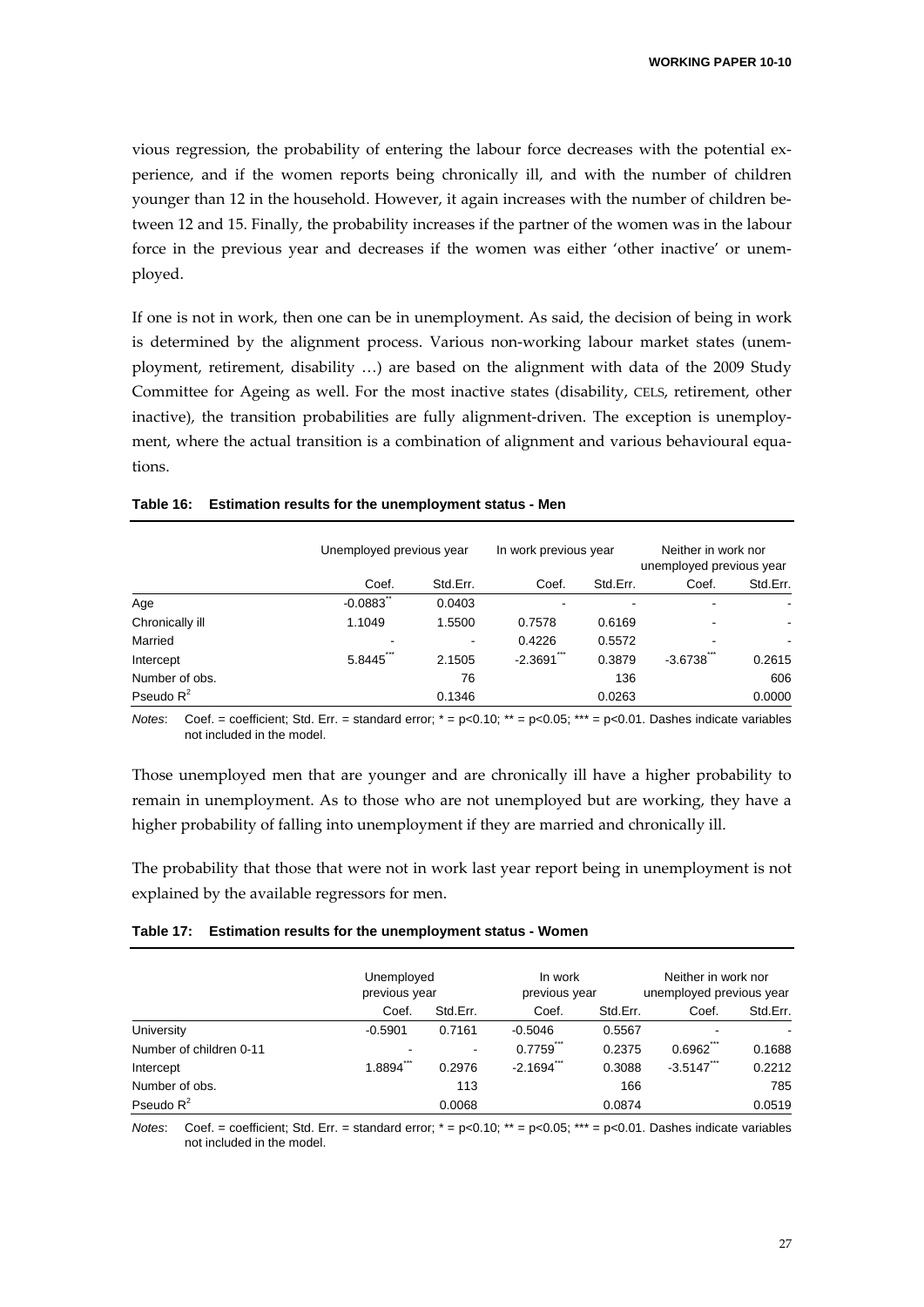Unemployed women that do not have a university degree have a higher probability to remain in unemployment. For working women, the probability of falling into unemployment is also lower for those having a high level of education, and higher for those having children younger than 12. As to those who were neither in work nor in unemployment, having children younger than 12 increases this probability of becoming unemployed.

So far, the transitions in and out of work, in and out of unemployment and being chronically ill or not have been discussed. Given that one is in work, one can be an employee or a self‐ employed worker. In the former case, one can be in the public sector or not, and –again in the former case- one can be a civil servant or not. For all those that are not self-employed workers, annual earnings are the product of various variables, among which the hourly wage rate. All of these behavioural equations are to be discussed now.

If one is in work, a first decision is whether or not the individual is an employee, or a self‐ employed. Here again, different equations are estimated depending on the status of the individual previous year. Here, results in Table 18 and Table 19 depend on whether the individual was an employee, a self-employed or not active in the previous period.

In the first case, there were no significant explanatory variables for men, so only an intercept was used. This implies that all male employees have the same probability of staying an employee or, inversely stated, the same probability of becoming self‐employed. In the second case, the probability of becoming an employee (i.e. ceasing to be in self‐employment) decreases with age, and is higher for those with the lowest level of education. Furthermore, it decreases with the length of the career as employee. In the third and last case, the probability of being an employee (given that one has entered the work force) decreases with age.

|                      | In work and employee previ-<br>ous year |                          | In work and not employee<br>previous year |          | Not in work<br>previous year |          |
|----------------------|-----------------------------------------|--------------------------|-------------------------------------------|----------|------------------------------|----------|
|                      | Coef.                                   | Std.Err.                 | Coef.                                     | Std.Err. | Coef.                        | Std.Err. |
| Age                  | ۰                                       |                          | $-0.0551$                                 | 0.0202   | $-0.0540$                    | 0.0223   |
| University           | ٠                                       | $\blacksquare$           | $-1.1889$                                 | 0.3843   |                              |          |
| Upper secondary      | ٠                                       | $\blacksquare$           | $-1.8472$                                 | 0.5265   |                              |          |
| Duration as employee |                                         | $\overline{\phantom{a}}$ | $-0.2102$                                 | 0.0638   |                              |          |
| Intercept            | 5.2927                                  | 0.3544                   | 3.1801                                    | 0.9718   | 3.3285                       | 0.9662   |
| Number of obs.       |                                         | 1599                     |                                           | 248      |                              | 53       |
| Pseudo $R^2$         |                                         | 0.0000                   |                                           | 0.1242   |                              | 0.1154   |

|  | Table 18: Estimation results for the employee status - Men |  |  |
|--|------------------------------------------------------------|--|--|
|--|------------------------------------------------------------|--|--|

*Notes*: Coef. = coefficient; Std. Err. = standard error; \* = p<0.10; \*\* = p<0.05; \*\*\* = p<0.01. Dashes indicate variables not included in the model.

Three different equations are also estimated for women and reported in Table 19. For women who were already employee the previous year, the probability of staying an employee decreases with age and increases if one previously was in the public sector and if one had a per‐ manent contract. The two other regressions for women are similar to those for men.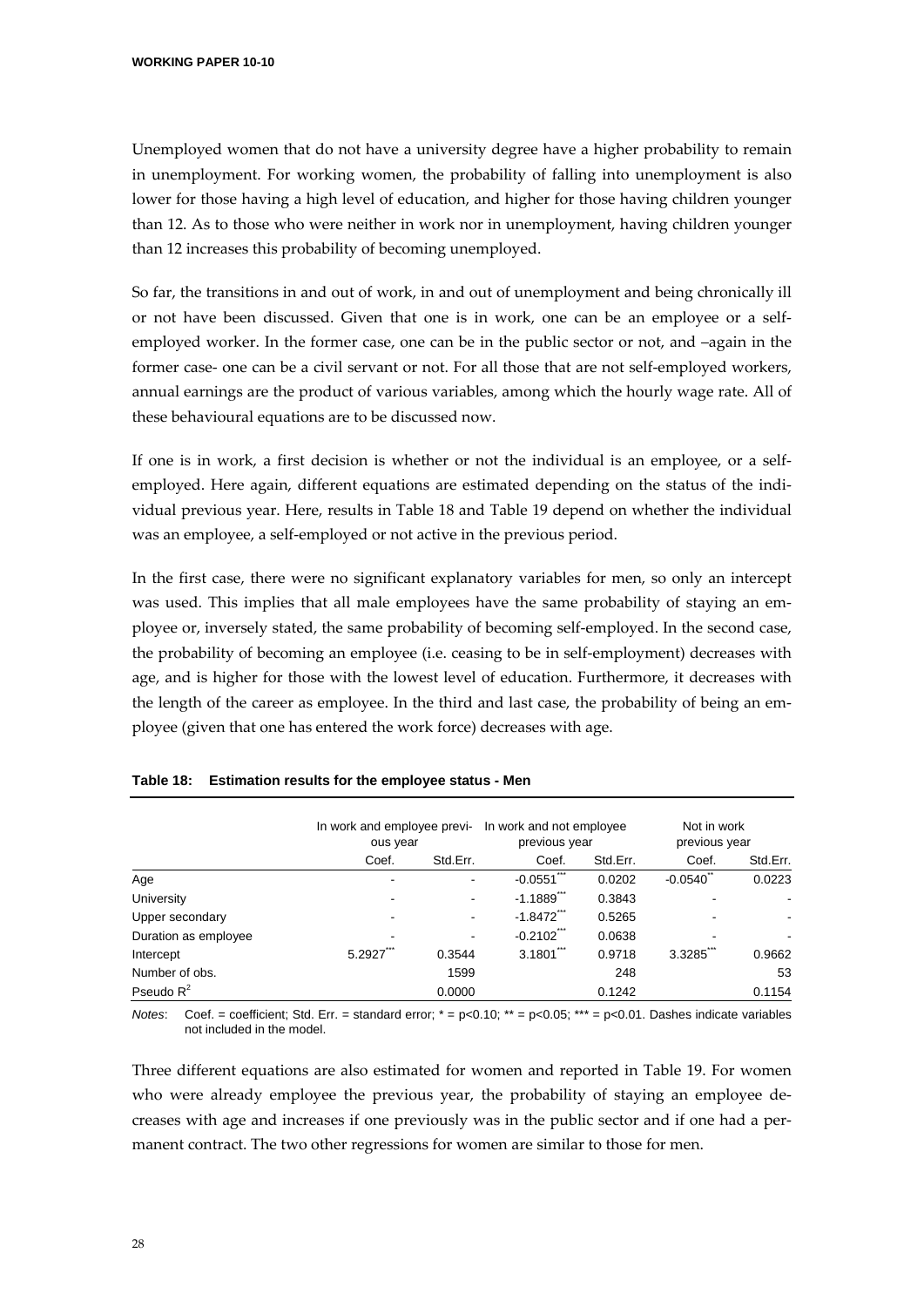|                      | In work and employee<br>previous year |          | In work and not employee<br>previous year |          | Not in work<br>previous year |          |
|----------------------|---------------------------------------|----------|-------------------------------------------|----------|------------------------------|----------|
|                      | Coef.                                 | Std.Err. | Coef.                                     | Std.Err. | Coef.                        | Std.Err. |
| Age                  | $-0.0497$                             | 0.0235   | $-0.0655$                                 | 0.0239   | $-0.0271$                    | 0.0325   |
| Public sector        | 2.2244                                | 1.0362   |                                           |          |                              |          |
| Permanent contract   | 1.7282                                | 0.5155   |                                           |          |                              |          |
| University           |                                       |          | $-2.1782$                                 | 0.5848   |                              |          |
| Upper secondary      |                                       |          | $-2.0580$                                 | 0.5989   |                              |          |
| Duration as employee |                                       |          | $-0.2720$                                 | 0.0862   | $-0.0076$                    | 0.1603   |
| Intercept            | 5.0353                                | 1.0403   | 4.6954                                    | 1.2322   | 3.5820                       | 1.3988   |
| Number of obs.       |                                       | 1425     |                                           | 140      |                              | 88       |
| Pseudo $R^2$         |                                       | 0.1372   |                                           | 0.2159   |                              | 0.0169   |

## **Table 19: Estimation results for the employee status - Women**

*Notes*: Coef. = coefficient; Std. Err. = standard error;  $* = p < 0.10$ ;  $** = p < 0.05$ ;  $*** = p < 0.01$ . Dashes indicate variables not included in the model.

Given that one is an employee, one can work in the private or public sector. The following regressions reported in Table 20 and Table 21 describe this transition depending on the individual were in the public sector or not last period or if he is just entering the labour market this period.

Men working in the private sector will have a higher probability entering the public sector if they have the highest level of education. Men already working in the public sector and who have the highest level of educational attainment will have a lower probability of continuing to do so. Hence, men with a university degree show the highest turnover between the private and public sector. Furthermore, the older a man is and the longer he has been working in the public sector, the higher the probability that he will remain in the public sector.

As to men who just enter the labour force, a higher age and level of educational attainment in‐ creases their probability of entering the public sector.

|                           | In work not in public sector<br>previous year |                          | In work in the public sector<br>previous year |          | Not in work<br>previous year |          |
|---------------------------|-----------------------------------------------|--------------------------|-----------------------------------------------|----------|------------------------------|----------|
|                           | Coef.                                         | Std.Err.                 | Coef.                                         | Std.Err. | Coef.                        | Std.Err. |
| Age                       |                                               | $\overline{\phantom{a}}$ | 0.2937                                        | 0.0620   | 0.1181                       | 0.0473   |
| Age <sup>2</sup>          |                                               | $\overline{\phantom{a}}$ | $-0.0034$                                     | 0.0007   | $-0.0014$                    | 0.0006   |
| University                | 0.2879                                        | 0.1548                   | $-0.3636$                                     | 0.1651   | 0.3560                       | 0.1494   |
| Duration in public sector |                                               | -                        | $0.0800^{\degree}$                            | 0.0428   |                              |          |
| Intercept                 | $-3.6820$                                     | 0.1018                   | $-3.9737$ $\cdot$                             | 1.2648   | $-3.8020$                    | 0.8779   |
| Number of obs.            |                                               | 6372                     |                                               | 1641     |                              | 1241     |
| Pseudo $R^2$              |                                               | 0.0021                   |                                               | 0.0339   |                              | 0.0111   |

**Table 20: Estimation results for the public sector employee status - Men** 

*Notes*: Coef. = coefficient; Std. Err. = standard error; \* = p<0.10; \*\* = p<0.05; \*\*\* = p<0.01. Dashes indicate variables not included in the model.

For women, the results of the three different regressions are described next. Women who were not working in the public sector with the lowest educational attainment level have a lower probability of working in the public sector. Also, this probability decreases with the number of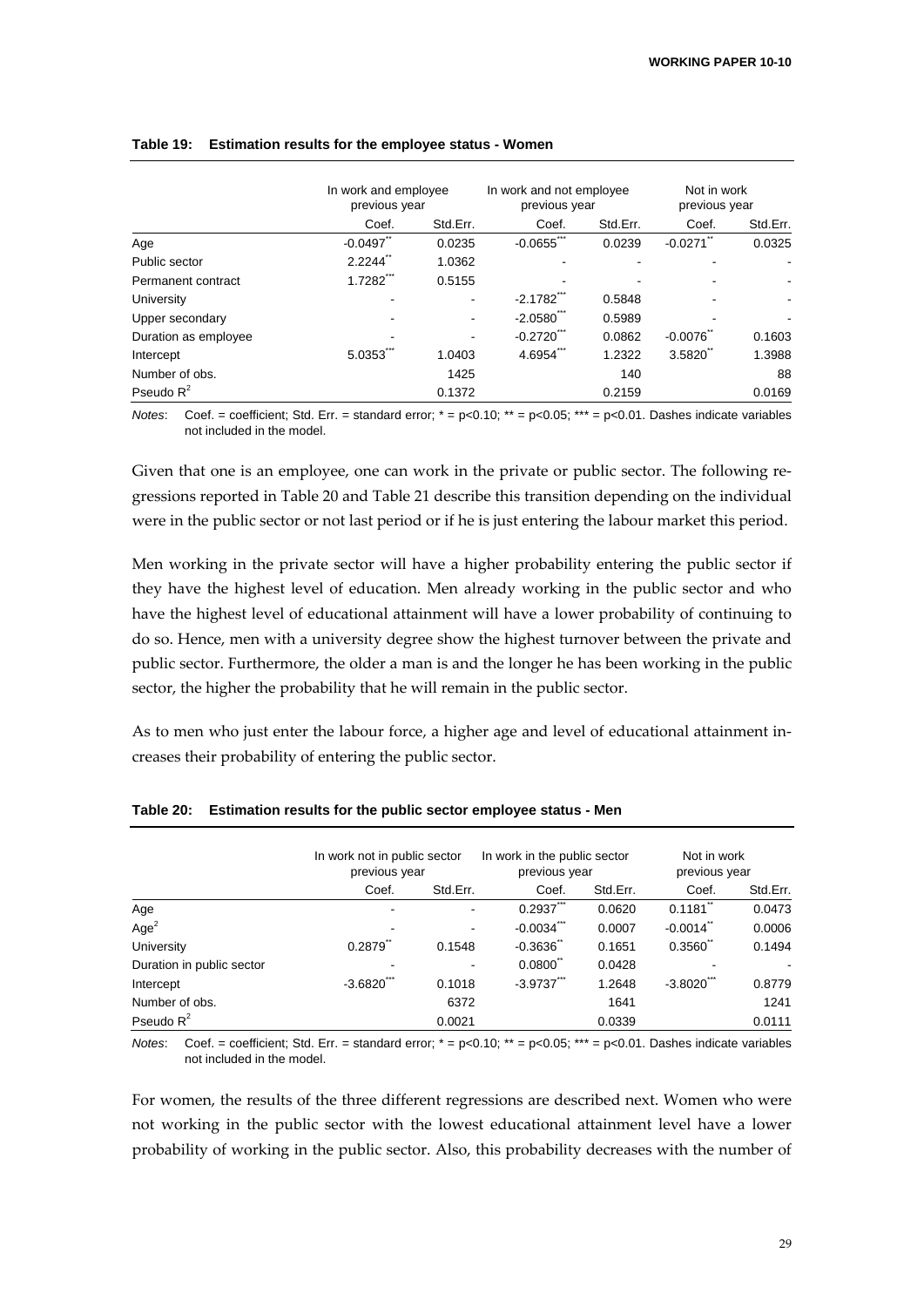children younger than 12, and with the duration that one has been working in the private sector. Women that were already in the public sector show the same behaviour as men except that, here, the upper secondary degree replaces the university degree. As to women who just enter the labour market, the effect of level of education is the same as for men and age now becomes insignificant. Furthermore, having young children decreases the probability of working in the public sector.

|                            | In work not in public sector<br>previous year |          | In work in the public sector<br>previous year |          | Not in work<br>previous year |          |
|----------------------------|-----------------------------------------------|----------|-----------------------------------------------|----------|------------------------------|----------|
|                            | Coef.                                         | Std.Err. | Coef.                                         | Std.Err. | Coef.                        | Std.Err. |
| Age                        |                                               |          | 0.1488                                        | 0.0549   |                              |          |
| Age <sup>2</sup>           |                                               |          | $-0.0018$                                     | 0.0007   |                              |          |
| University                 | 0.8696                                        | 0.2165   |                                               |          | 0.6411                       | 0.1645   |
| Upper secondary            | 0.7356                                        | 0.2232   | $-0.3258$                                     | 0.1409   |                              |          |
| Number of children 0-11    | $-0.2052$                                     | 0.0825   |                                               |          | $-0.2146$                    | 0.1078   |
| Duration in private sector | $-0.1465$                                     | 0.0353   |                                               |          |                              |          |
| Duration in public sector  |                                               |          | 0.1690                                        | 0.0370   |                              |          |
| Intercept                  | $-3.0876$                                     | 0.2197   | $-1.3579$                                     | 1.0782   | $-1.4157$                    | 0.1168   |
| Number of obs.             |                                               | 4860     |                                               | 2078     |                              | 905      |
| Pseudo $R^2$               |                                               | 0.0233   |                                               | 0.0238   |                              | 0.0213   |

|  | Table 21: Estimation results for the public sector employee status - Women |  |  |  |  |  |
|--|----------------------------------------------------------------------------|--|--|--|--|--|
|--|----------------------------------------------------------------------------|--|--|--|--|--|

*Notes*: Coef. = coefficient; Std. Err. = standard error;  $* = p < 0.10$ ;  $** = p < 0.05$ ;  $*** = p < 0.01$ . Dashes indicate variables not included in the model.

After the decision to work in the public sector or not, the next decision that MIDAS tackles is whether or not one works in the public sector as a civil servant or not. This is important, because civil servants are subject to a completely different (and more generous) pension system than the 'contractual' employees in the public sector, who are subject to the same pension sys‐ tem as employees in the private sector. The results are reported in Table 22 and Table 23 below.

The probability that a civil servant will remain in that state increases with the duration of the career as a civil servant and, similarly, the probability that an employee will become a civil servant decreases with the duration of the career as an employee. All other possible explanatory variables are insignificant. This goes for males as well as for females.

|  | Table 22: Estimation results for the civil servant status - Men |
|--|-----------------------------------------------------------------|
|--|-----------------------------------------------------------------|

|                           | Civil servant previous year |           | Not civil servant previous year |           |
|---------------------------|-----------------------------|-----------|---------------------------------|-----------|
|                           | Coef.                       | Std. Err. | Coef.                           | Std. Err. |
| Duration as civil servant | 0.6140                      | 0.3177    |                                 |           |
| Duration as employee      | $\,$                        |           | $-0.3089$                       | 0.1170    |
| Intercept                 | 1.4179                      | 0.9749    | $-1.3134$                       | 0.6250    |
| Number of obs.            |                             | 145       |                                 | 280       |
| Pseudo $R^2$              |                             | 0.2004    |                                 | 0.0658    |

*Notes*: Coef. = coefficient; Std. Err. = standard error;  $* = p < 0.10$ ;  $** = p < 0.05$ ;  $*** = p < 0.01$ . Dashes indicate variables not included in the model.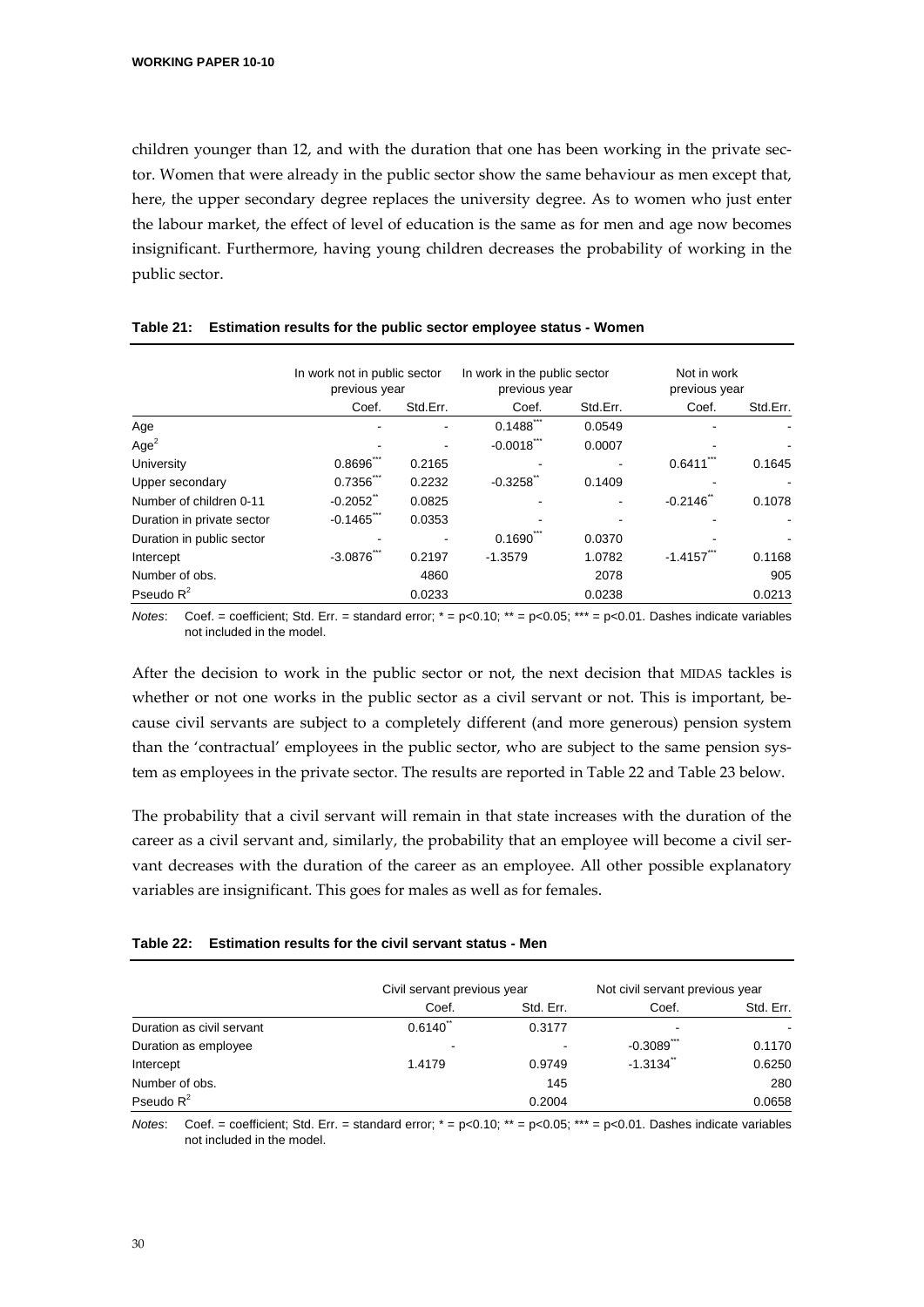|                           | Civil servant previous year |           | Not civil servant previous year |           |
|---------------------------|-----------------------------|-----------|---------------------------------|-----------|
|                           | Coef.                       | Std. Err. | Coef.                           | Std. Err. |
| Duration as civil servant | 0.4088                      | 0.2156    |                                 |           |
| Duration as employee      | $\overline{\phantom{0}}$    |           | $-0.4765$                       | 0.1297    |
| Intercept                 | 1.6091                      | 0.8891    | $-1.1105$                       | 0.5516    |
| Number of obs.            |                             | 135       |                                 | 384       |
| Pseudo $R^2$              |                             | 0.1177    |                                 | 0.1491    |

### **Table 23: Estimation results for the civil servant status - Women**

*Notes*: Coef. = coefficient; Std. Err. = standard error; \* = p<0.10; \*\* = p<0.05; \*\*\* = p<0.01. Dashes indicate variables not included in the model.

The next relevant step is to simulate whether one has a permanent contract or not. As this is by definition so for civil servants, this equation is only estimated for employees in the public and private sector, and reported in below Table 24 and Table 25. Whether one has a permanent contract is among other things relevant to decide whether he or she works the full year or not (see below).

For men and women who had no permanent contact in the previous year, the probability of tenure increases with age. The probability of remaining in a permanent job increases with age, and is lower for those without a secondary level of education (men) and those with a primary level of education (women). No variables were significant for those (re‐)entering the labour market.

|                  | In work no permanent<br>contract previous year |          | In work permanent contract<br>previous year |          | Not in work previous year |          |
|------------------|------------------------------------------------|----------|---------------------------------------------|----------|---------------------------|----------|
|                  | Coef.                                          | Std.Err. | Coef.                                       | Std.Err. | Coef.                     | Std.Err. |
| Age              | 0.1909                                         | 0.1043   | 0.2524                                      | 0.0627   |                           |          |
| Age <sup>2</sup> | $-0.0025$                                      | 0.0014   | $-0.0027$                                   | 0.0008   |                           |          |
| Upper secondary  |                                                |          | 0.9109                                      | 0.1984   |                           |          |
| Intercept        | $-4.6243$                                      | 1.8704   | $-4.1341$                                   | 1.2433   | $-1.2685$                 | 0.3773   |
| Number of obs.   |                                                | 277      |                                             | 1145     |                           | 41       |
| Pseudo $R^2$     |                                                | 0.0131   |                                             | 0.0390   |                           | 0.0000   |

### **Table 24: Estimation results for the permanent contract status - Men**

*Notes*: Coef. = coefficient; Std. Err. = standard error; \* = p<0.10; \*\* = p<0.05; \*\*\* = p<0.01. Dashes indicate variables not included in the model.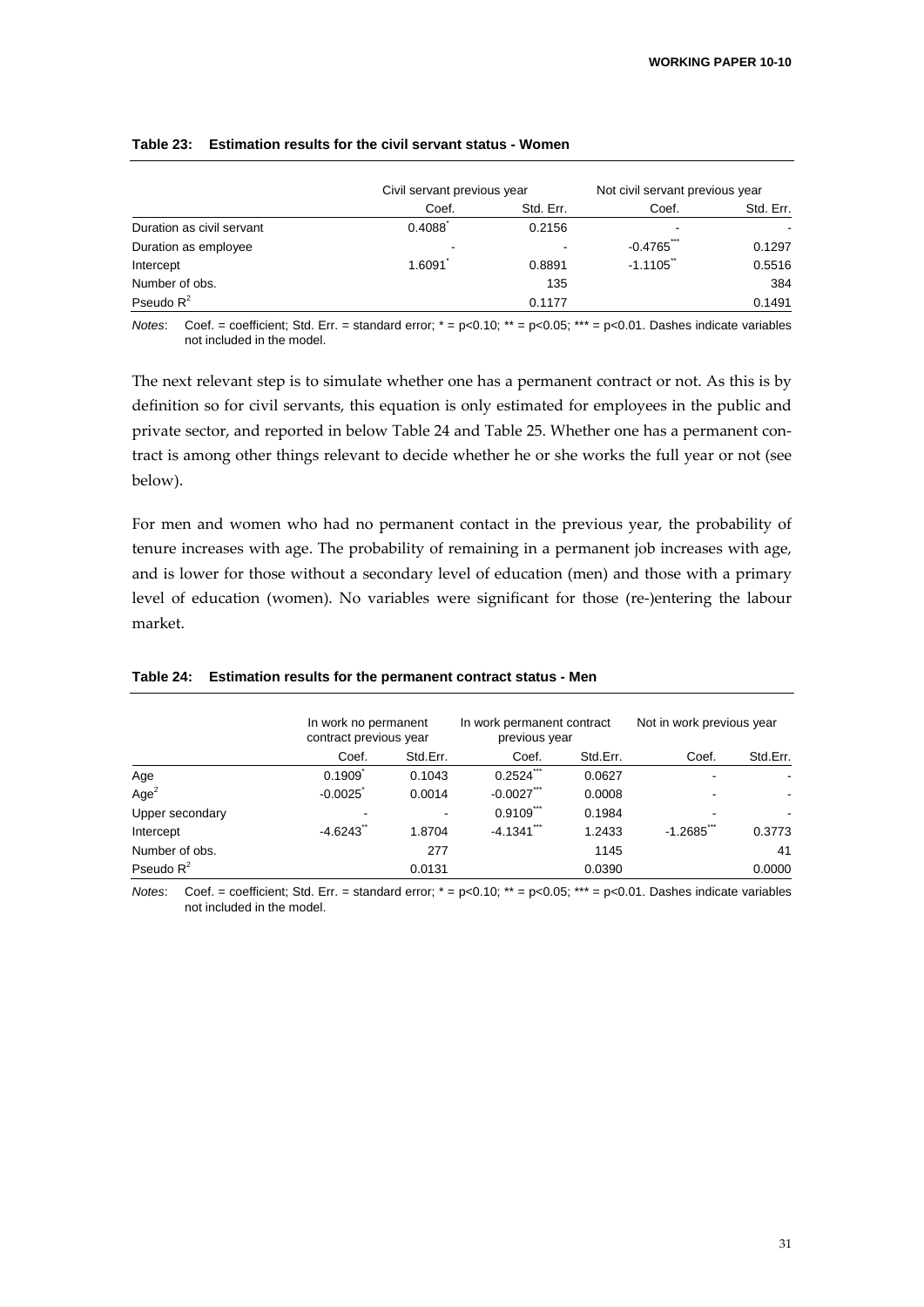|                  |           | In work no permanent con-<br>tract previous year |               | In work permanent contract<br>previous year |           | Not in work previous year |  |
|------------------|-----------|--------------------------------------------------|---------------|---------------------------------------------|-----------|---------------------------|--|
|                  | Coef.     | Std.Err.                                         | Coef.         | Std.Err.                                    | Coef.     | Std.Err.                  |  |
| Age              | 0.2057    | 0.1058                                           | ***<br>0.0392 | 0.0121                                      |           |                           |  |
| Age <sup>2</sup> | $-0.0033$ | 0.0015                                           |               |                                             |           |                           |  |
| University       |           | $\blacksquare$                                   | 0.7277        | 0.2577                                      |           |                           |  |
| Upper secondary  | ٠         | ۰                                                | 1.2328        | 0.2968                                      |           |                           |  |
| Intercept        | $-4.0453$ | 1.8229                                           | $-0.5108$     | 0.5730                                      | $-1.3545$ | 0.2804                    |  |
| Number of obs.   |           | 376                                              |               | 874                                         |           | 78                        |  |
| Pseudo $R^2$     |           | 0.0382                                           |               | 0.0310                                      |           | 0.0000                    |  |

### **Table 25: Estimation results for the permanent contract status - Women**

*Notes*: Coef. = coefficient; Std. Err. = standard error; \* = p<0.10; \*\* = p<0.05; \*\*\* = p<0.01. Dashes indicate variables not included in the model.

Now we know who is in work, in and outside the public sector, and – in the first case – working as a civil servant or not. Next, the model simulates how long the individual works in the current year. This requires simulating the number of months worked per year, and the number of hours per week. The number of months worked per year is a two-step process. In a first step is 'decided' whether the individual works the full 12 months or not and in the last case, a second regression sets the number of months worked. The results of these steps are reported in below Table 26 and Table 27.

Age and whether one has a permanent contract are the main explanatory variables for both men and women working the full year. Furthermore, the number of hours worked in the previous year – for women also reflected by the dummy whether one worked full-time – explains whether or not one works the whole year.

|                          | Men           |                          | Women         |           |
|--------------------------|---------------|--------------------------|---------------|-----------|
|                          | Coef.         | Std. Err.                | Coef.         | Std. Err. |
| Age                      | ***<br>0.4760 | 0.0691                   | ***<br>0.3267 | 0.0601    |
| Age <sup>2</sup>         | $-0.0057$     | 0.0008                   | $-0.0037$     | 0.0008    |
| Firm size (lag)          |               | $\overline{\phantom{a}}$ | 0.0007        | 0.0005    |
| Permanent contract (lag) | 1.0434        | 0.2483                   | 1.3617        | 0.1822    |
| Part time (lag)          |               |                          | 0.9799        | 0.3119    |
| Worked hours (lag)       | 0.0920        | 0.0103                   | 0.0727        | 0.0067    |
| Intercept                | $-10.6420$    | 1.2816                   | $-8.1215$     | 1.1592    |
| Number of obs.           |               | 1633                     |               | 1484      |
| Pseudo $R^2$             |               | 0.4998                   |               | 0.3634    |

|  | Table 26: Estimation results for the "work all year" status - Men and women |  |  |  |  |
|--|-----------------------------------------------------------------------------|--|--|--|--|
|--|-----------------------------------------------------------------------------|--|--|--|--|

*Notes*: Coef. = coefficient; Std. Err. = standard error; \* = p<0.10; \*\* = p<0.05; \*\*\* = p<0.01. Dashes indicate variables not included in the model.

Next regressions then set the number of months worked for those that do not work the whole year. Whether or not one has a permanent contract does not seem to play a direct role in determining the probability that one works the full year, but it does negatively affect the number of worked months if one does not work the full year. Furthermore, young men with a high level of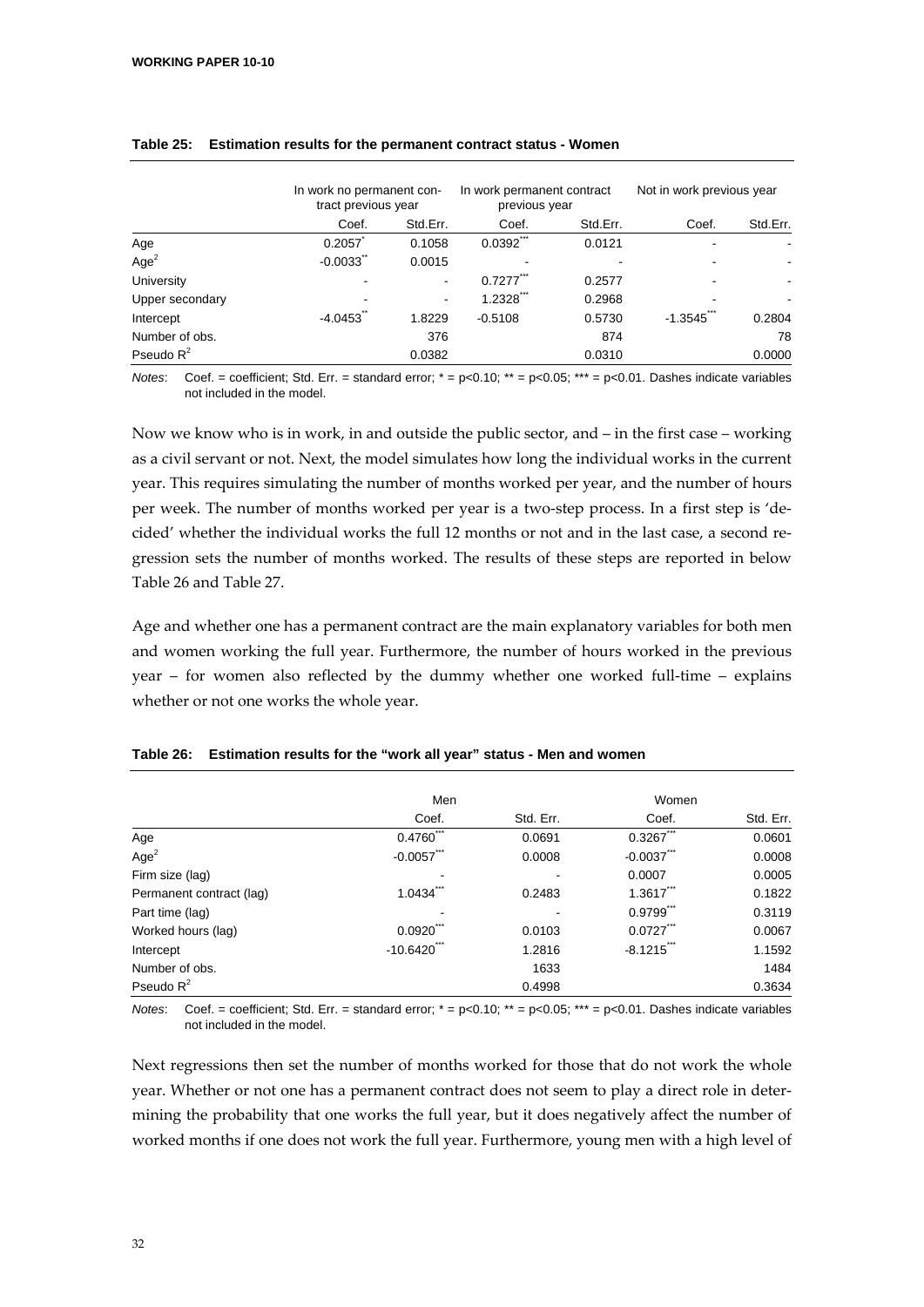education work fewer months. Finally, married women work more months than unmarried women.

|                    | Men           |           | Women            |                          |
|--------------------|---------------|-----------|------------------|--------------------------|
|                    | Coef.         | Std. Err. | Coef.            | Std. Err.                |
| Age                | ***<br>0.0363 | 0.0097    |                  | $\blacksquare$           |
| Age <sup>2</sup>   | $-0.0004$     | 0.0001    |                  | $\overline{\phantom{a}}$ |
| Permanent contract | $-0.3617$     | 0.0556    | ***<br>$-0.2104$ | 0.0453                   |
| University         | $-0.0773$     | 0.0335    |                  |                          |
| Married            |               |           | 0.0930           | 0.0335                   |
| Intercept          | 1.4487        | 0.1708    | ***<br>2.0503    | 0.0248                   |
| Number of obs.     |               | 460       |                  | 488                      |
| $R^2$              |               | 0.1352    |                  | 0.0582                   |

**Table 27: Estimation results for the number of worked months per year - Men and women** 

*Notes*: Coef. = coefficient; Std. Err. = standard error; \* = p<0.10; \*\* = p<0.05; \*\*\* = p<0.01. Dashes indicate variables not included in the model.

Analogous to how the model simulates the number of months worked, the simulation of the number of hours is a two‐step process. First there is a dummy reflecting whether the individual works part time or not. Next, a regression sets the number of hours worked per week. As there is no obvious and direct relation between not working part time and the reported number of hours worked – indeed, in an extreme case, one who works part time may report working the same or more hours than somebody who works full-time – the sample has not been limited to those working part-time, but this variable is simply used as an explanatory variable in the regression of the number of hours worked.

So the first step is to simulate whether one works part‐time or not. The results are presented in Table 28. For men, the only significant explanatory variable for the odd to work part-time is whether or not they report being chronically ill. For women, the situation is a bit more complex. First of all, being chronically ill does not play a role. Secondly, whether or not they worked parttime in the previous year is the most important determinant for explaining the odd of working part-time this year. Also, whether or not they have children younger than 12 decreases this odd, but when the children are older than that age, then the odd increases again.

|  | Table 28: Estimation results for the part time status - Men and women |  |  |
|--|-----------------------------------------------------------------------|--|--|
|--|-----------------------------------------------------------------------|--|--|

|                          | Men                      |           | Women                  |           |
|--------------------------|--------------------------|-----------|------------------------|-----------|
|                          | Coef.                    | Std. Err. | Coef.                  | Std. Err. |
| Chronic ill              | 2.9144                   | 1.2274    |                        |           |
| Part time previous year  | $\overline{\phantom{a}}$ |           | 3.6649                 | 0.2430    |
| University               | ۰                        |           | $-0.5845$              | 0.2513    |
| Number of children 0-11  | $\overline{\phantom{a}}$ |           | 0.3062                 | 0.1287    |
| Number of children 12-15 | $\overline{\phantom{a}}$ |           | $-0.4666$              | 0.2413    |
| Intercept                | $-7.3512$                | 1.0003    | $-3.3188$ <sup>"</sup> | 0.1970    |
| Number of obs.           |                          | 1730      |                        | 1574      |
| Pseudo $R^2$             |                          | 0.1283    |                        | 0.3193    |

*Notes*: Coef. = coefficient; Std. Err. = standard error; \* = p<0.10; \*\* = p<0.05; \*\*\* = p<0.01. Dashes indicate variables not included in the model.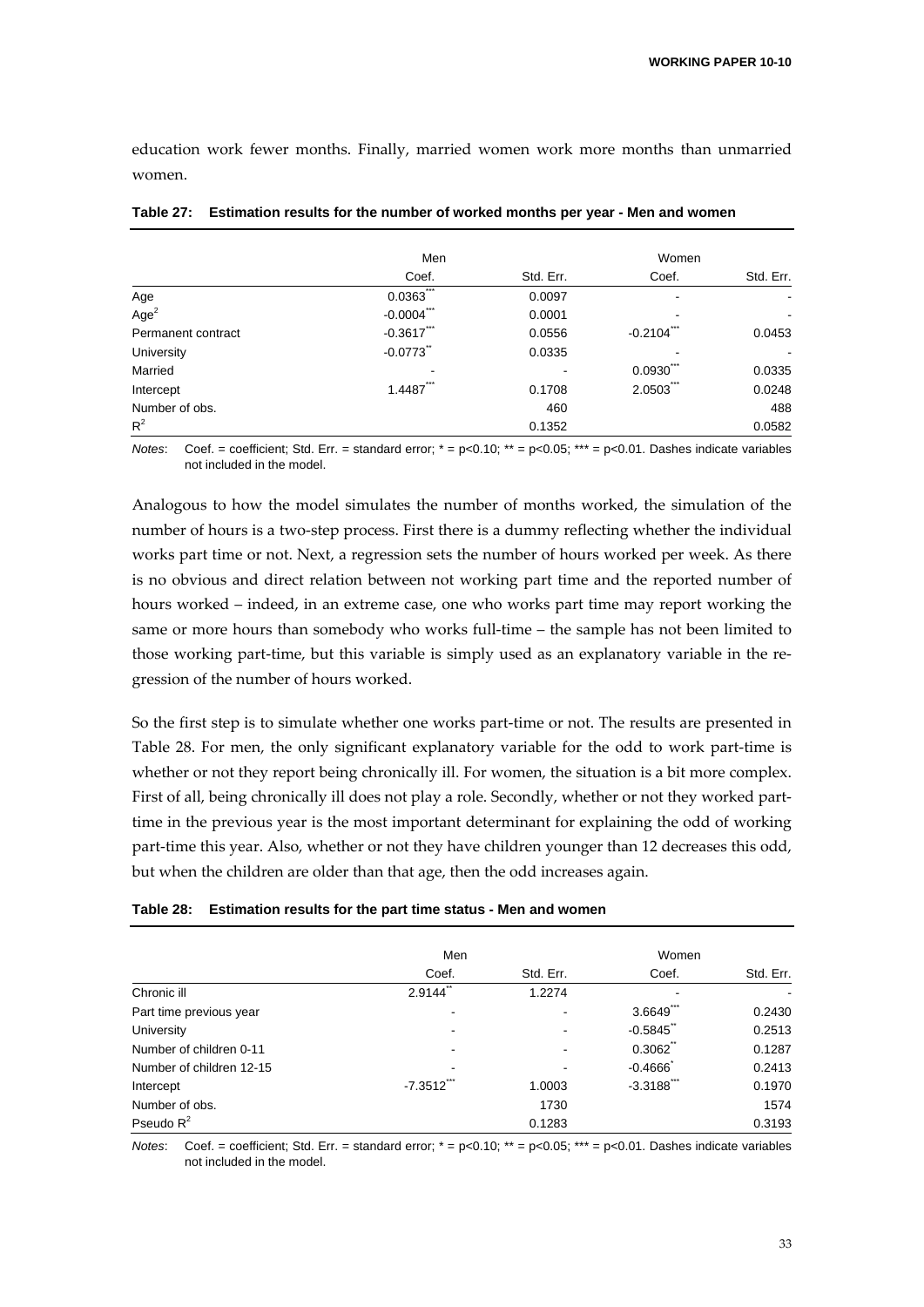The next regression describes the number of hours worked per week. It may come as no surprise that the number of hours worked decreases for both the male and the female if they report working part-time. Furthermore, males who work in the public sector report working significantly fewer hours than those in the private sector. Finally, the number of hours reported by women decreases with age.

|                | Men                      |           | Women            |                |
|----------------|--------------------------|-----------|------------------|----------------|
|                | Coef.                    | Std. Err. | Coef.            | Std. Err.      |
| Age            | $\overline{\phantom{a}}$ |           | ***<br>$-0.0023$ | 0.0007         |
| Part time      | $-0.7978$                | 0.0920    | $-0.6398$ ***    | 0.0224         |
| Public sector  | $-0.0467$ ***            | 0.0091    |                  | $\blacksquare$ |
| Intercept      | $3.7217$                 | 0.0048    | 3.6277           | 0.0271         |
| Number of obs. |                          | 1531      |                  | 1318           |
| $R^2$          |                          | 0.0626    |                  | 0.3923         |

## **Table 29: Estimation results for the number of worked hours per week - Men and women**

*Notes*: Coef. = coefficient; Std. Err. = standard error;  $* = p < 0.10$ ;  $** = p < 0.05$ ;  $*** = p < 0.01$ . Dashes indicate variables not included in the model.

A key element in the labour market module obviously is the wage‐equation, that has the (log of the) hourly wage rate as a dependent variable. Using a random‐effects panel data regression model resulted in very poor simulation results, even though the regression results were by themselves credible. We therefore decided to estimate a simple OLS cross-sectional model on the 2002 dataset.

For men and women that work while not being a civil servant, the main determinants are related to age and the level of education. Those with a lower level of education have a lower hourly wage rate, and this difference is even more important for women than for men. Next, the hourly wage rate increases with age, but the slope of this effect decreases with increasing age. Finally, women who work part-time have a marginally significantly higher hourly wage rate than those that work full‐time.

For male and female civil servants, the explanatory variables are roughly the same as for non civil servants. However, the effect of age is smaller and linear, and the effect of having a high level of education is smaller for male civil servants, but stronger for female civil servants. The dummy for having a secondary level of education is stronger for female civil servants than for non civil servants. For male civil servants the effect is not significant and therefore the variable is not included into the equation.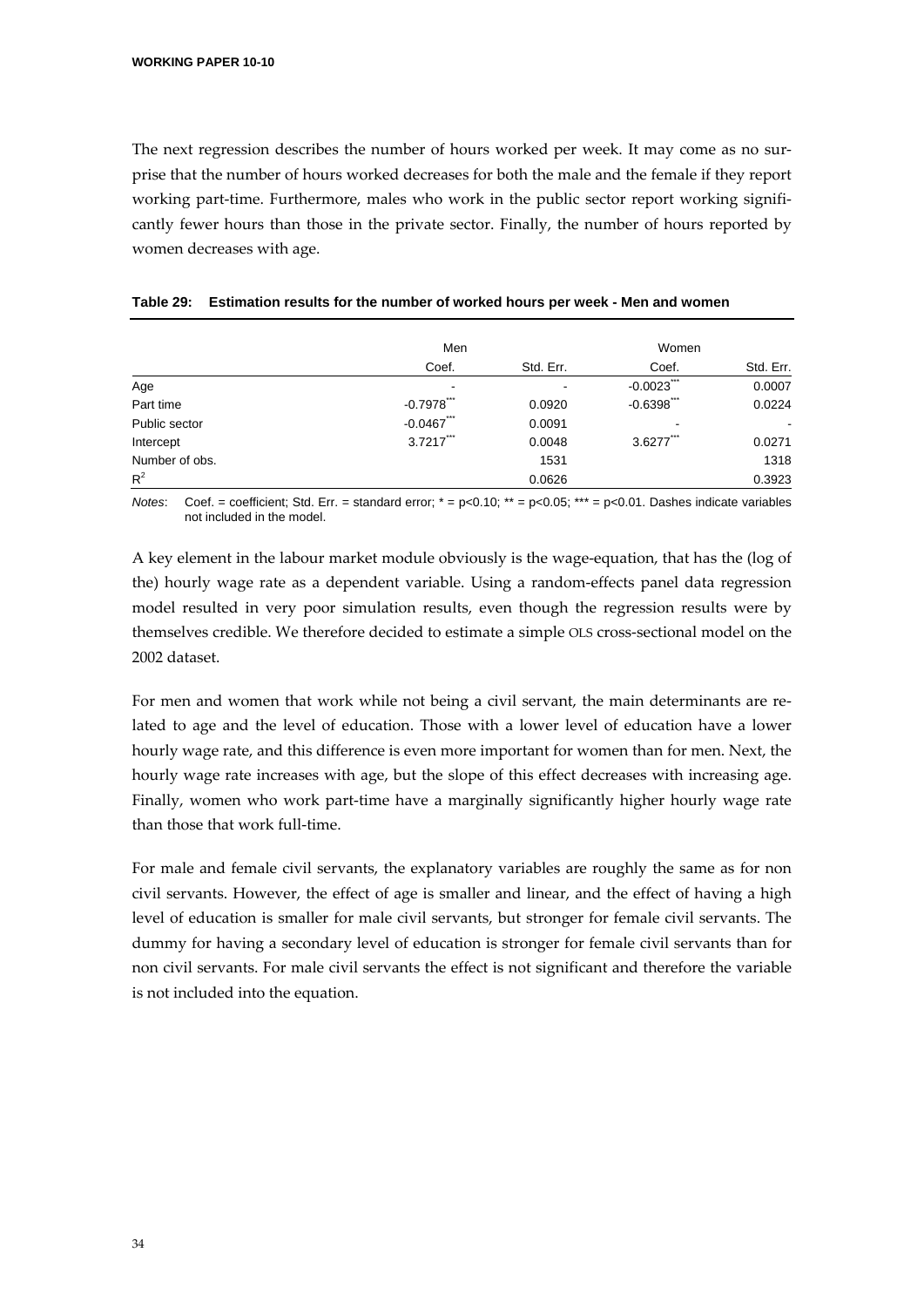### No civil servants Civil servants Coef. Std. Err. Coef. Std. Err. University 0.2758<sup>\*\*</sup> 0.0284 0.1499<sup>\*</sup> 0.0668 Upper secondary 6.0855\*\*\* 0.0304 Age 0.0567\*\*\* 0.0080 0.0102\*\*\* 0.0038  $Age<sup>2</sup>$  $-0.0006$   $-0.0006$   $-0.0001$   $-$ Intercept 0.9669\*\*\* 0.1565 2.0368\*\*\* 0.1819 Number of obs. 157  $R<sup>2</sup>$ 0.1313 0.0750

### **Table 30: Estimation results for the hourly wage rate - Men**

*Notes*: Coef. = coefficient; Std. Err. = standard error; \* = p<0.10; \*\* = p<0.05; \*\*\* = p<0.01. Dashes indicate variables not included in the model.

#### **Table 31: Estimation results for the hourly wage rate - Women**

|                  | No civil servants       |           | Civil servants |                |
|------------------|-------------------------|-----------|----------------|----------------|
|                  | Coef.                   | Std. Err. | Coef.          | Std. Err.      |
| University       | 0.3690                  | 0.0381    | 0.5476         | 0.1499         |
| Upper secondary  | $0.1283$ <sup>***</sup> | 0.0400    | 0.3949         | 0.1593         |
| Age              | $0.0349$ <sup>***</sup> | 0.0103    | 0.0171         | 0.0038         |
| Age <sup>2</sup> | $-0.0003$               | 0.0001    |                | $\blacksquare$ |
| Part time        | 0.0925                  | 0.0521    |                |                |
| Intercept        | 1.1910                  | 0.1990    | ***<br>1.2516  | 0.2314         |
| Number of obs.   |                         | 1406      |                | 143            |
| $R^2$            |                         | 0.0992    |                | 0.1870         |

*Notes*: Coef. = coefficient; Std. Err. = standard error; \* = p<0.10; \*\* = p<0.05; \*\*\* = p<0.01. Dashes indicate variables not included in the model.

A final regression is the one determining the size of the firm or organisation where one works. This equation is of secondary importance as its output only has an impact on the simulation of the odd that a woman in work, and that individuals work the full 12 months or not, and even there is the size of the regressor limited.

### **Table 32: Estimation results for the size of the firm - Men and women**

|                  | Men                      |           | Women        |           |
|------------------|--------------------------|-----------|--------------|-----------|
|                  | Coef.                    | Std. Err. | Coef.        | Std. Err. |
| University       | 54.2364***               | 12.7546   | 35.4482      | 10.8242   |
| Age              | 13.9521"                 | 4.2892    | $4.0554$ *** | 0.5451    |
| Age <sup>2</sup> | $-0.1534$ <sup>***</sup> | 0.0526    |              |           |
| Intercept        | 5.9146                   | 83.4177   | 5.6366       | 23.0931   |
| Number of obs.   |                          | 1729      |              | 1573      |
| $R^2$            |                          | 0.0203    |              | 0.0372    |

*Notes*: Coef. = coefficient; Std. Err. = standard error; \* = p<0.10; \*\* = p<0.05; \*\*\* = p<0.01. Dashes indicate variables not included in the model.

Before closing this section, it has to be reminded that some transitions are not based on behavioural equations but are fully driven by alignment, because we lack the necessary data to esti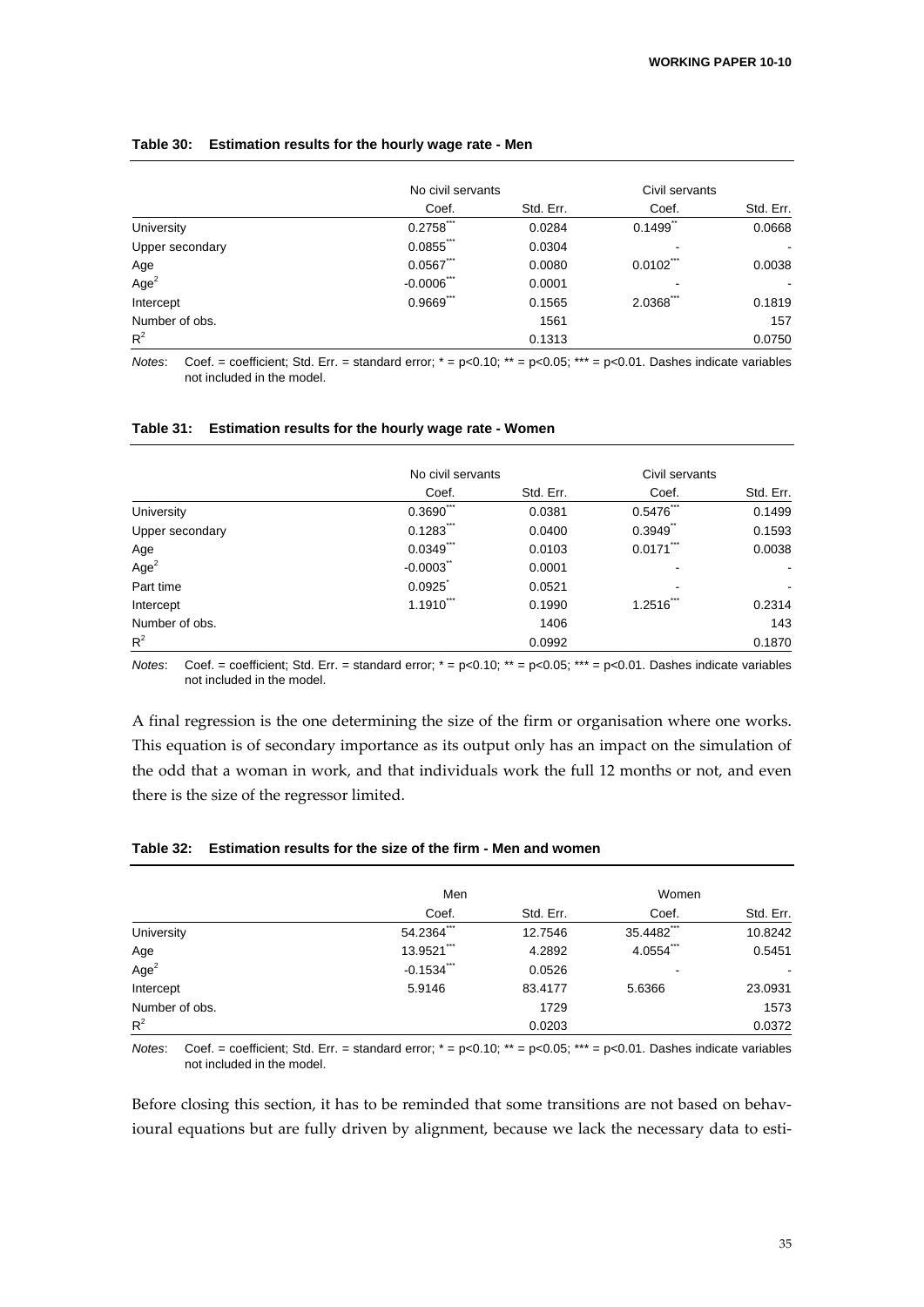mate the necessary behavioural equations. It is the case for the transitions into disability (becoming eligible to a disability pension), Conventional Early Retirement (CELS) and retirement.

# **2.5. The social security module**

The social security module models the main schemes of the Belgian system of social security, including the first pillar retirement scheme, the early retirement scheme, the unemployment scheme and the disability scheme. Besides that, it covers the social assistance system.

The Belgian retirement system consists of three pillars. The first pillar contains the public social security programs, which are the most important source of income for current pensioners. The second pillar is that of the company pension schemes. Although coverage of these schemes is increasing rapidly, its importance in terms of the income it provides to current pensioners is still limited. The third pillar consists of the individual life‐insurances and retirement savings. We concentrate upon the first-pillar social security retirement schemes<sup>10</sup>.

As in most countries with a Bismarckian pension system, first-pillar pension benefits in Belgium have an occupationally tied character that is toned down by diverse minimum provisions and ceilings. The first-pillar retirement system for employees provides former private sector employees and public‐sector employees that were no civil servants a pension benefit that essen‐ tially is a function of the past career. The mandatory age of retirement is 65 for males. For females it is gradually increasing from 61 years of age up to 65 (from 2009 on). However, one can become eligible for early retirement from the age of 60 on, if one has a career of minimum 35 years for males. For females, this minimum career length also is increasing up to 35 years in 2005.

The pension benefit if one retires at n after a career of n-t years is calculated as

Benefit = (75% or 60%) × 
$$
\sum_{t=1}^{n} \frac{1}{45} \times \left(wage_t \left|\frac{ceiling_t}{mright_t}\right) \frac{price \ index_t}{price \ index_t}.
$$

The pension benefit is then based on past wages corrected for the development of prices. Each corrected annual past wage count for a forty-fifth of the wage-base. The length of the career needed for a full pension is therefore equal to 45. As a result, if one does not have a full career, continuing to work causes the pension benefit to move towards the 'full-career pension benefit'. This wage-base is then multiplied by either 60 or 75%. If the individual is single, or married with a partner who has a revenue or social security benefit the 60% is used. If (s)he is married, (s)he can choose the 'family pension benefit' of 75%, but then the partner loses his or her own pension entitlement. So, this is only beneficiary if one's partner has no significant revenues of his/her own.

 $10$  The social security regulation that is described here is based on the regulation of 2009. As the model start to compute benefits from 2003 onwards, benefits allocated between 2003 and 2009 are computed based on the regulation of the year of allocation.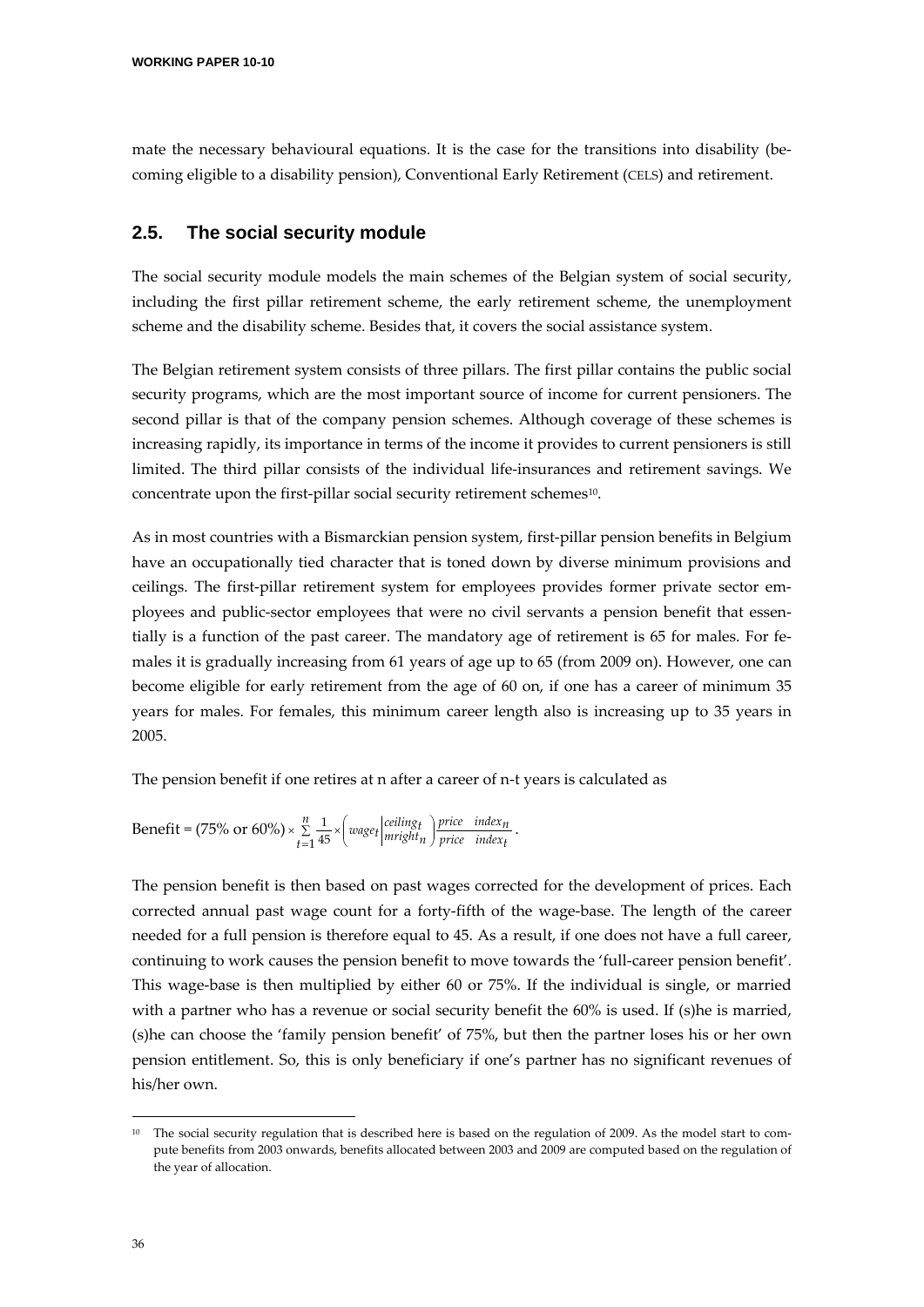**WORKING PAPER 10-10** 

Redistributive solidarity is embedded in the pension system in several ways. First of all, the wage one earns in a certain year during ones career is taken into account only up to a certain limit or *ceiling*. All incomes higher than this limit do not add to the wage-base, and hence not to the future pension benefit. Those earning a higher income therefore face a lower replacement rate. Moreover, there are two ways in which a minimum benefit is implemented in the pension benefit: The minimum right by career year and the minimum pension. If earnings in a certain year are below the minimum right per career year in vigour in the year of retirement *n* (*mrightn* in the above equation), then it is uprated to that level. This minimum right per career year is intended to uprate the pension benefit of those with a long career but which had low earnings. Finally, the pension benefit is subject to a minimum pension $11$ .

The 2006 Solidarity Pact between generations has introduced, among other things, a new regulation called the pension bonus. This bonus is allocated to wage-earners who retire from the age of 62. The pension bonus is equal to €2.00 per extra day of work from the age of 62. It represents an additional yearly amount of  $\epsilon$ 624 for someone who retires at 63,  $\epsilon$ 1248 for someone who retires at 64 and €1872 for someone who retires at 65 years old.

Surviving pensions are also computed for spouses of deceased wage-earners or pensioners. It can be obtained from the age of 45 or younger if the surviving spouse has dependent children. The amount of the surviving spouse benefit is based on the retirement benefit of the deceased spouse. The calculation of the surviving spouse benefit differs depending on whether the deceased spouse was retired or not. In the first case, the widow(er) receives 80% of the deceased' retirement benefits at the household rate. This is equivalent to the full retirement benefit at the single rate, since 80% of 75% equals 60%. When the deceased spouse was however not in retirement at the moment of decease, a theoretical retirement benefit is computed as if the deceased retired at the date of his decease. The complete career that is considered into the benefit formula is then adjusted to take into account of the premature character of the decease.

There exists also a minimum widow(er) benefit that is allocated - proportionally to the career ratio - when the length of the career of the deceased exceeds two thirds of a complete career. Finally, the combination of a widow(er) benefit with a legal retirement benefit is allowed up to a ceiling equal to 110% of the widow(er) benefit given a complete career.

The conventional early leavers' scheme (CELS) is essentially an unemployment scheme. It allows older private‐sector workers to exit the labour market and become unemployed at favourable conditions until the mandatory retirement age. One generally may become eligible for a CELS benefit from the age of 60 on if a career condition is fulfilled<sup>12</sup>. Unlike the retirement benefit, the

<u> Andrew Maria (1995)</u>

 $11$  In practice, the pension benefit that one receives in the extreme case that earnings in all years of the career were uprated to the minimum right, still is a little lower than the minimum pension, so that it again is uprated to this minimum.

<sup>12</sup> The career length requirement is 30 years for men (35 years in 2012) and 26 years for women (increasing from 2008 with 2 years every 4 years until 35 years). Early retirement from the age of 58 is possible for some kinds of works (heavy jobs, night work …) but these particular regulations are not considered in this paper.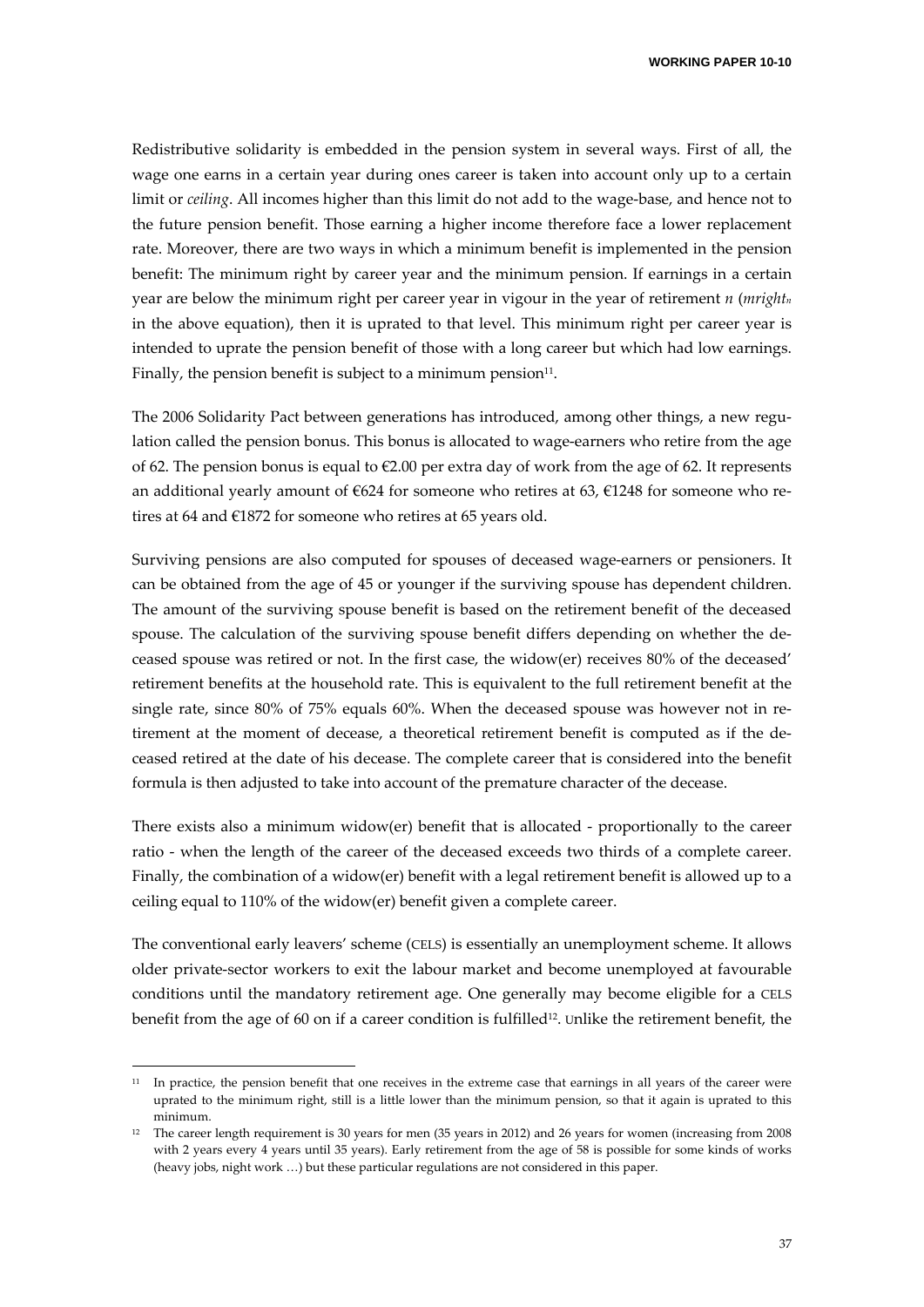CELS benefit does not depend on the number of working years. Furthermore, when one enters the CELS, one formally does not retire. The career length, on which the future old‐age pension will be based when one will reach the mandatory retirement age, therefore continues to in‐ crease. The wage which is taken into account for that period is the corrected wage earned dur‐ ing the last year worked.

The disability scheme for wage earners is also considered as a pathway of withdrawal out of the labour market. Indeed, even if disability is not an absorbing state, statistics reveals that very few disability benefit recipients of 50 years and older re-enter the labour market. For this reason, MIDAS treats disability after the age of 50 as an absorbing state until retirement. The disability benefit is equal to 40% of the last wage when the individual is a cohabitant, and 53% of the last wage when the individual is a single person, or 65% of the last wage for beneficiaries that are the head of household. This amount is subject to a minimum and maximum.

The unemployment scheme is, as the disability scheme, a pathway into retirement. Unemployment is also considered as an absorbing state after 50 years of age. The unemployment benefit depends on the last wage, the individual' status (single, head of household, with/without chil‐ dren...) and the duration of unemployment. An additional benefit is allocated to old-age unemployed.

Civil servants are subject to a first‐pillar pension system that is separate to that of the private sector. Public sector pensions are considered deferred incomes rather than old-age insurance. Public pensions therefore are paid out of the general federal budget and financed through taxes. Benefits are essentially individualized, that is, there are no difference between a "household" benefit and a "single" benefit.

Indexation rules of public sector pensions differ from those that prevail for wage-earners' pensions. Private sector pension benefits are indexed to CPI, with additional discretionary increases. In addition to indexation to the CPI, public pensions are indexed to average wages<sup>13</sup>, excluding wage drift. Retired civil servants therefore share in the benefits of productivity increases.

Civil servants' pensions are compulsory as of age of 65 for both men and women. An early re‐ tirement is possible from the age of 60 if at least 5 years of work as civil servant is proved. This 5 years condition is also necessary to be entitled to the normal age retirement benefit.

Public sector pensions are based on the income earned by an individual during the last five years before retirement. Benefits are computed according to a formula that can be represented as follows:

Benefit =  $n/N$  \* reference earning,

<sup>&</sup>lt;sup>13</sup> The perequation is based on the wages in the public sector. However, MIDAS does not make a difference between wages in the public and private sector so public pensions are indexed to the development of overall wages.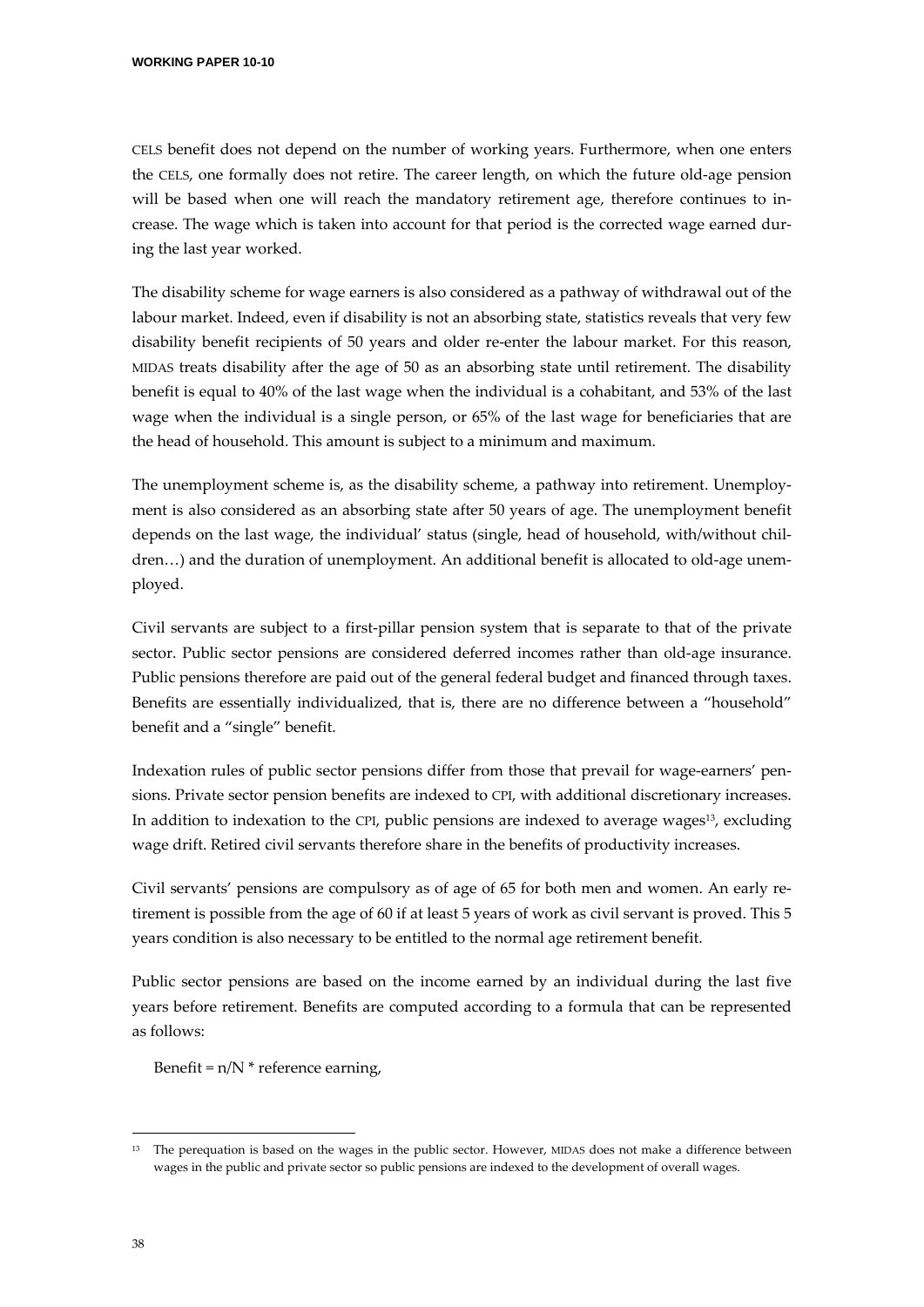where *n* is the number of eligible years spent in the public service, *N* is a benefit accrual factor and the reference earning is the average wage over the last five years. The benefit accrual factor is in general equal to 60 but can vary from 55 for some teachers to 30 for university professors and magistrates. The n/N ratio is capped to 75%.

As for wage‐earners, MIDAS also covers civil servants survivors' pension benefits. If the de‐ ceased person had worked as a civil servant for at least five years, and if the surviving married spouse is at least 45 years of age, then the survivors' benefit is computed as follows:

Benefit =  $n/D * 0.6 *$  reference earning,

where  $n$  is the number of eligible years of the deceased civil servant,  $D$  is the number of years between the 20th birthday and the age of the decease (capped at 40 years) and the reference earning is the average wage over the last five years before death.

Unlike the civil servants and wage‐earners' pension schemes, MIDAS does not replicate the exact rules and regulations of the self employed retirement benefits and surviving benefits. This is because we lack credible data concerning the career and past revenues of the self-employed, so it is not possible to compute their benefits. The model therefore assigns to self-employed retirees the minimum pension for self‐employed. For those who have only a part of their career as self-employed, they receive the minimum pension computed at the pro rata of their career as self-employed. As 78% of "pure" self employed pensioners actually receive a minimum pension (Scholtus 2008), the consequences of this simplification might be limited. Nevertheless, it is a point of attention in the future development of MIDAS.

This high level of self-employed benefiting from the minimum pension is due to the computation formula of the system that is largely less generous than the one of wage-earners. Barring a so-called "reduction coefficient", the pension systems of employees and self-employed are quite similar. The "reduction coefficient" is equal to the ratio between the (lower) contribution rate of self-employed and the contribution rate of wage-earners. Its consequence is to divide almost by two the self-employed pension compared to the pension that would have been computed in the wage-earners' regime. Finally and contrary to wage-earners, the self-employed are subjected to a malus system; a progressive actuarial discount factor which reduces retirement benefits in case of early retirement between 60 and 65 years old, except in case of a complete career or a career of 43 years.

The pension bonus that is allocated to self-employed retirees is also taken into account here. The computation formula is exactly the same as the one for wage-earners. The bonus has a relative large effect on self-employed pensions since their lower average pensions.

Finally, there exists a guaranteed minimum income for all old age individuals. This means tested benefit is available from the age of 65, and has recently been increased.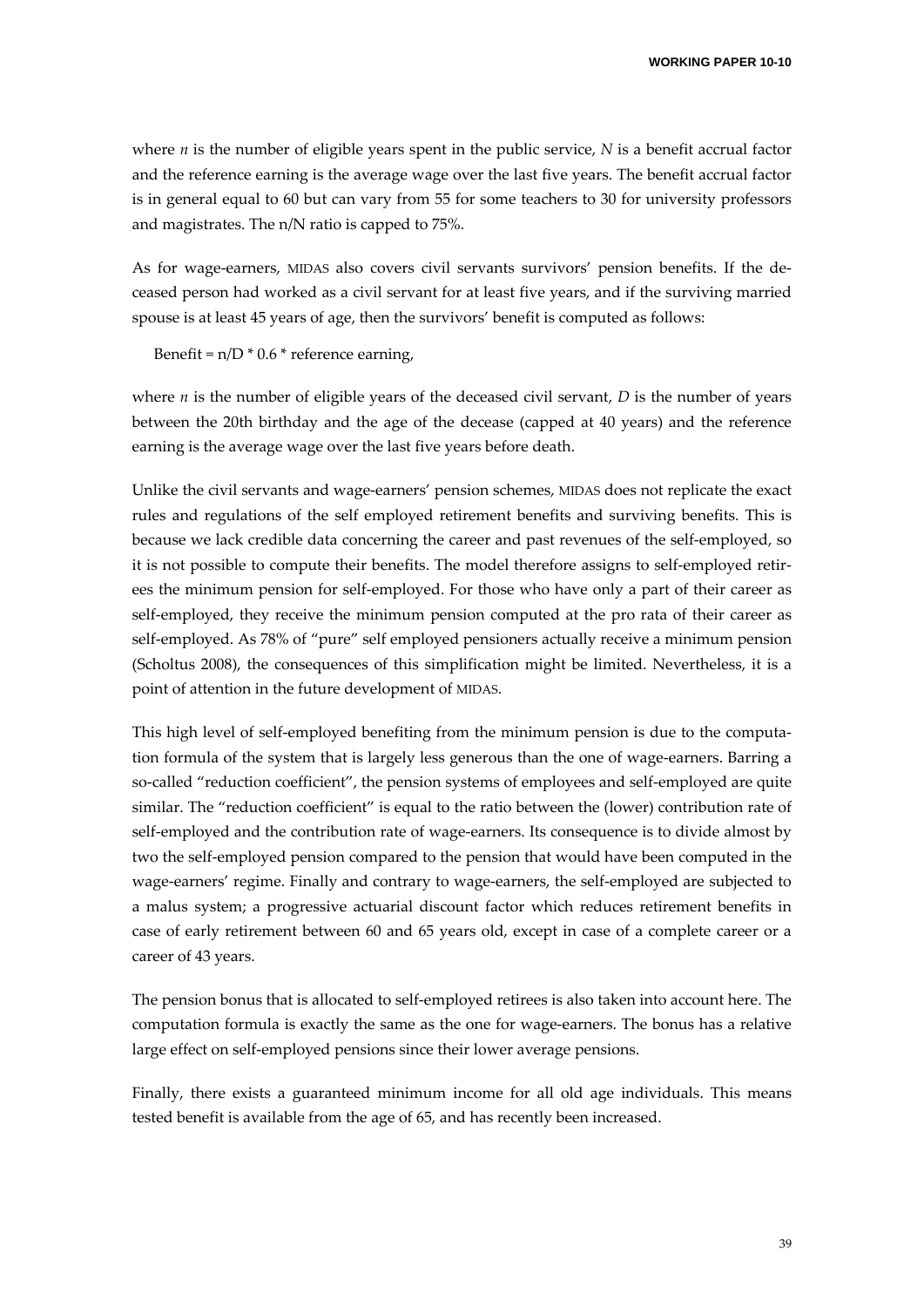The Belgian social security system has a system of social assistance as a "last resort" or residual benefit. Claimants must have exhausted their entitlements to any other benefits and (still) not possess adequate means of support. The social assistance benefit is means-tested, and, for those who are not retired and therefore potentially could earn their own income, conditional upon pursuing integration into the labour market, for example by actively looking for a job, or by re‐ ceiving schooling or training.

Summarizing, the social security module of MIDAS simulates first-pillar old-age pension benefits for private sector employees, civil servants and self-employed, as well as the guaranteed minimum for the elderly. Furthermore, it simulates the Conventional Early Retirements (CELS) benefit, the widow(er)s' pension benefit, the disability pension benefit, unemployment benefit and, finally, social assistance benefit.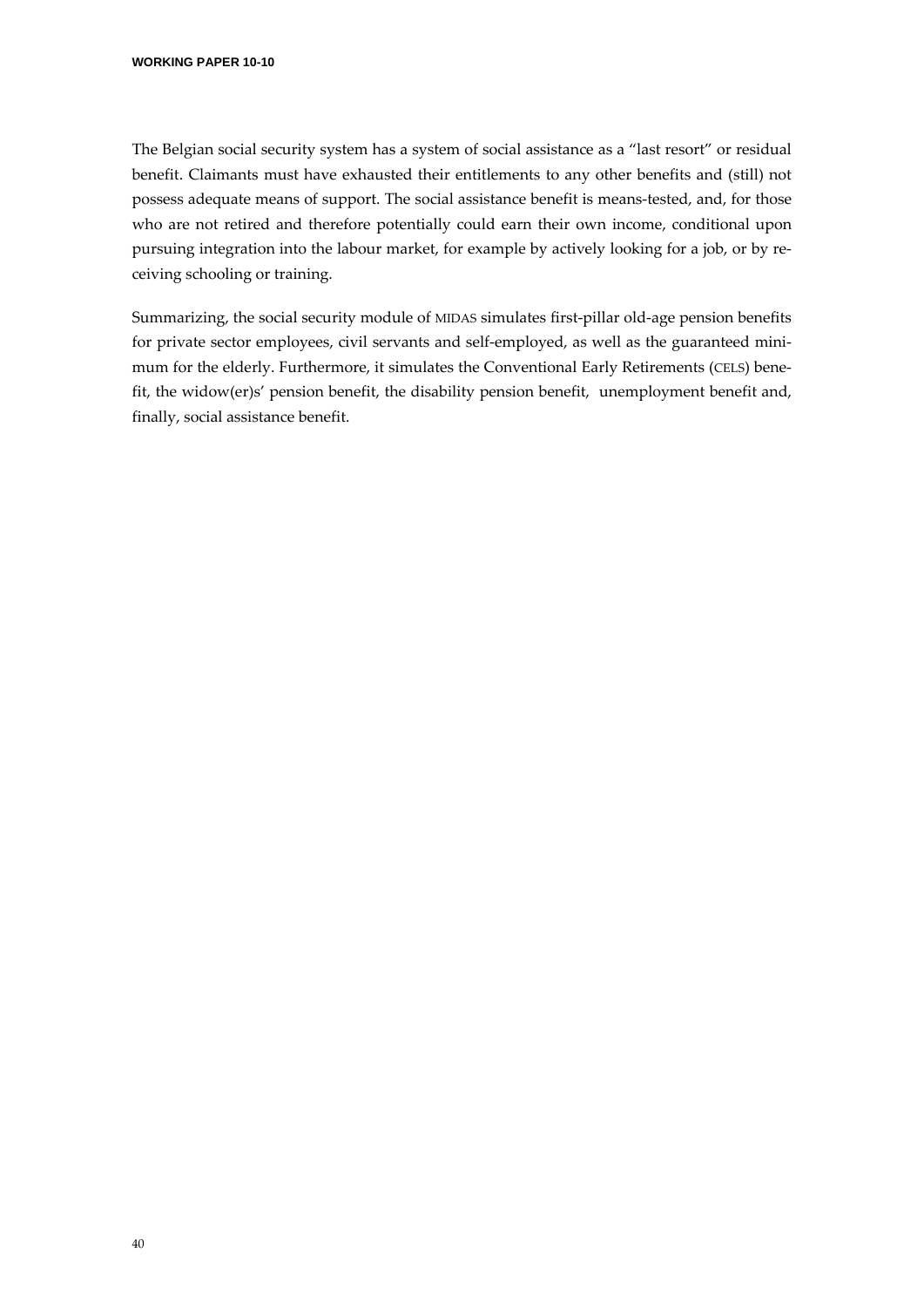# **3. The Simulation Results**

# **3.1. Demographics**

Simulation results of MIDAS' demographic module are aligned to the most recent Belgian demographic projections of 2008 realized by the Federal Planning Bureau and the DGSIE (Federal Planning Bureau et al., 2008). More specifically, survival probabilities and fertility rates com‐ pose the core of the demographic alignment procedure. The key indicators of these projections are presented in Table 2 on page 13.

The indicator presented in Figure 3 is the inverse of the demographic dependency ratio generated by MIDAS: the population aged between 16 and 64 on the population of 65 and older. It sums up demographic pressure that the pension system will face in following decades. While before 2010 there is more than four active individuals for one retired (or more precisely four individuals in the age range of active people for one individual in the age range of retired peo‐ ple), the dependency rate sharply decreases between 2010 and 2030 to reach two active individuals for one retired. This is caused by large baby‐boom cohorts going into retirement. The second period that can be highlighted for this indicator is the one between 2030 and 2050. On that period, the dependency ratio stays more or less constant: there is no more demographic shock. Finally, between 2050 and 2060, the dependency ratio decreases somewhat again. It is the result of a second and smaller demographic shock that enters into action on that period. This shock is actually the result of the first one, namely the baby boom shock. Indeed, the early 2050's see a larger cohort of individuals entering into retirement: they are the children of the first baby boomers. As MIDAS works with a close population – immigration is not modelled – this second wave effect is probably more important than it would be in case of migration was taken into account. Hence the fact that the current version of MIDAS does not take into account immigration means we to a certain degree overestimate demographic ageing.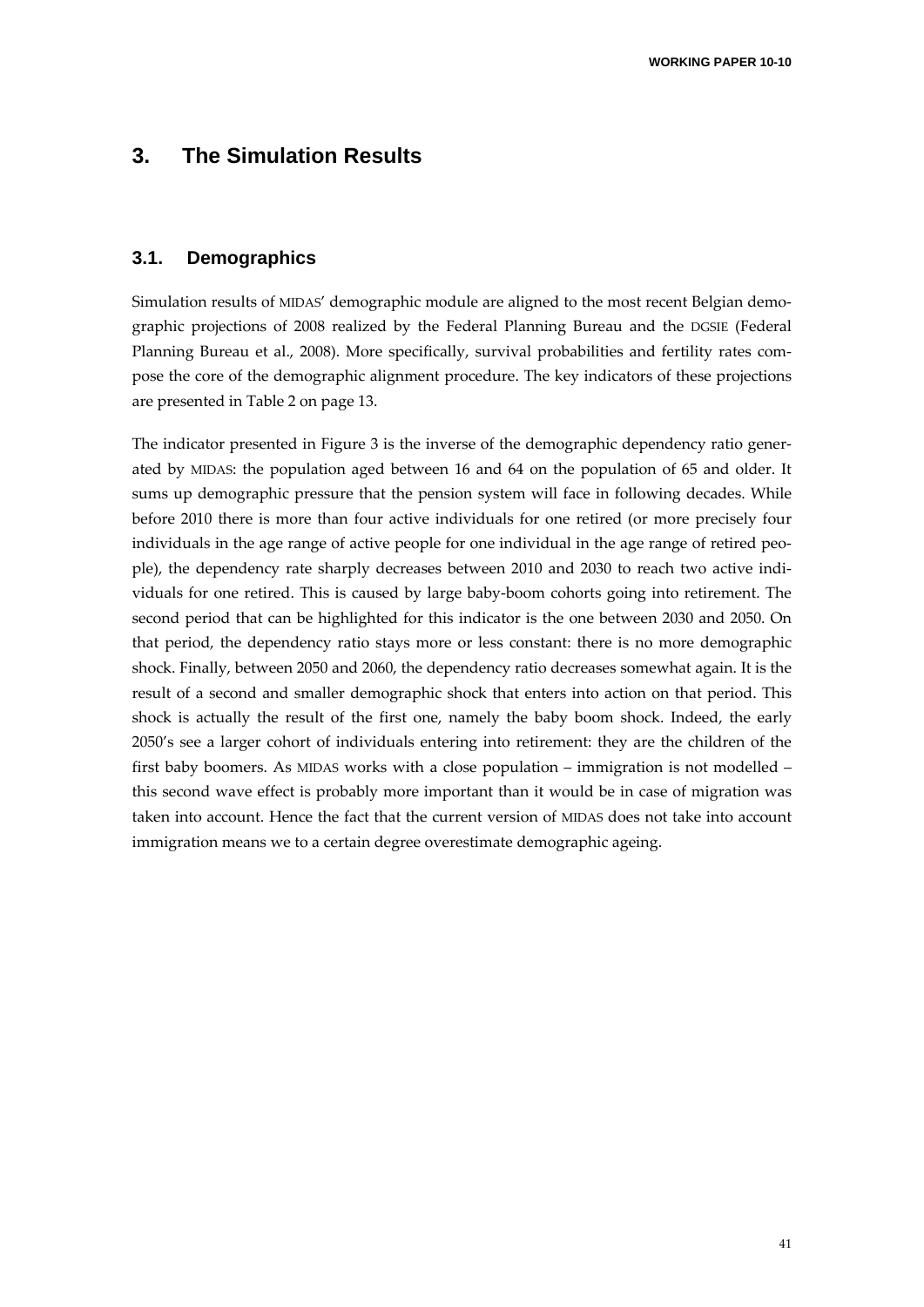



Next, we consider the simulation results of the marriage market. Figure 4 shows these results, taking married and cohabiting individuals together.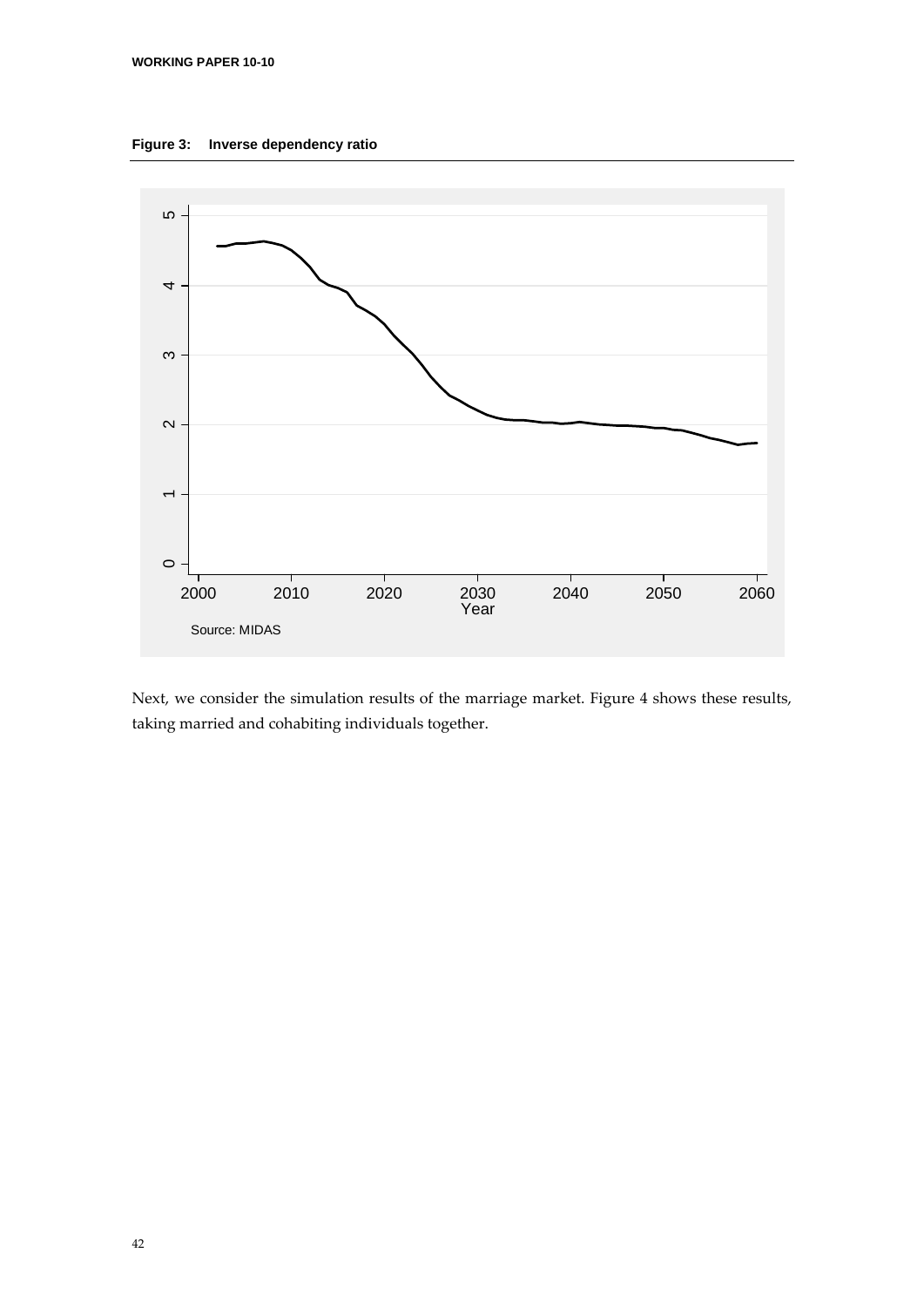



Figure 4 shows foremost that the largest majority of individuals are either married or cohabiting, or are single. This description may be misleading, however, because cohabiting means living together not just with anybody, but with a partner. Somebody who lives with his or her parents is therefore not cohabiting but single. The proportionally large number of singles is caused by children that actually live with their parents. The proportional size of the other categories (widowed, separated, divorced) clearly are much smaller. Over the simulation period, we see that the proportion of single individuals increases at the expense of the proportion of married or cohabiting individuals. Furthermore, within the group of those being part of a couple, the proportion of cohabiting individuals increases continuously at the expense of the proportion of married individuals. This is shown in Figure 5.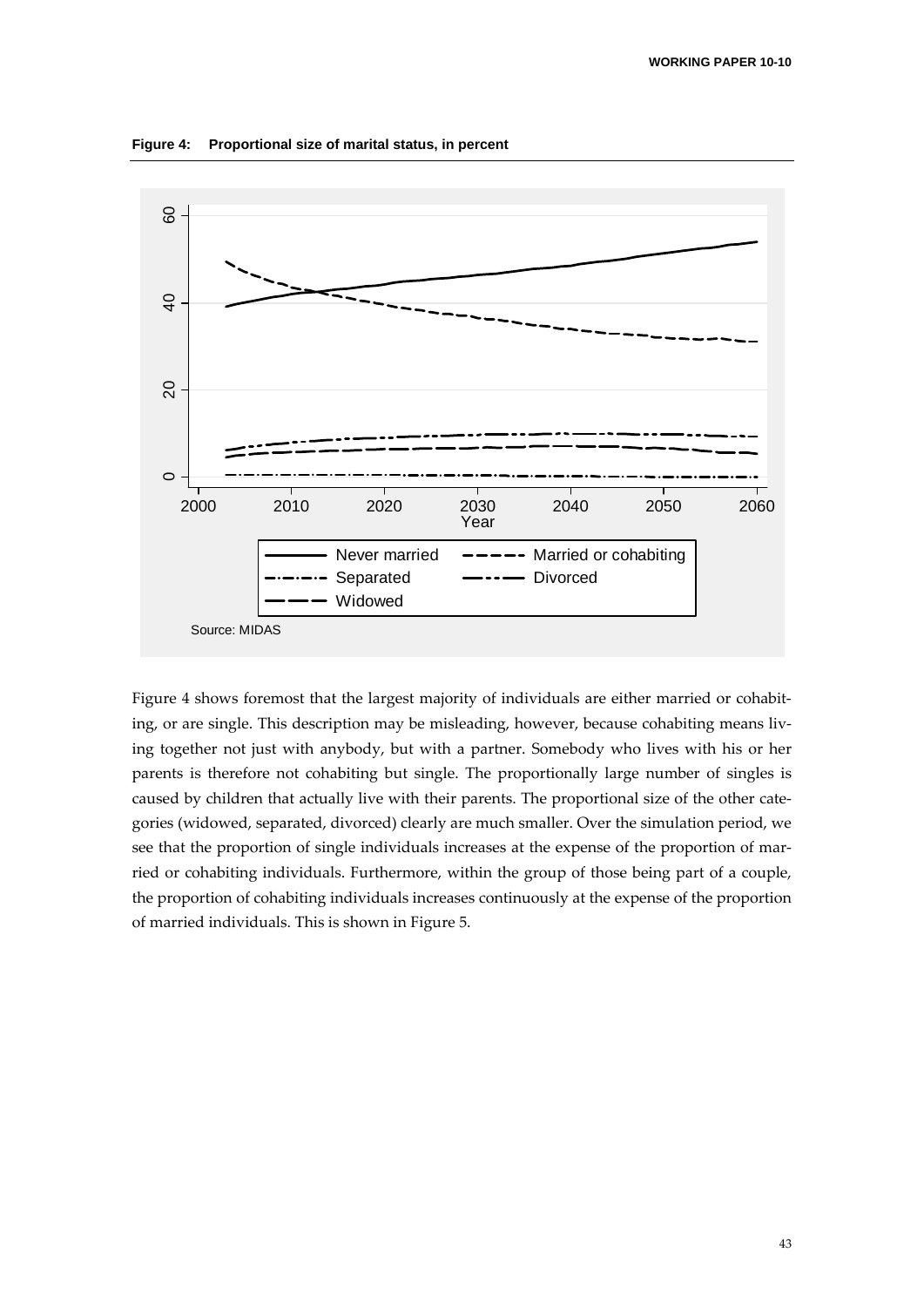

**Figure 5: Proportional size of cohabiting individuals within the group of those living together, in percent** 

Now why does the proportion of married or cohabiting individuals decrease over time in Figure 4 above? The answer lies in Figure 5, showing the increasing popularity of cohabitation. Indeed, the discussion of Table 11 on page 22 concluded that, ceteris paribus, the probability of separation is often higher for cohabiting partners than the probability of divorce is for married partners. Furthermore, those who separate, return to their previous marital status (most often being single) while those divorcing enter the state of divorcee. So as the proportion of cohabiting individuals increases over time, the average probability that a couple splits up, increases as well. Furthermore, when they do split up, proportionally more people return to the status of being single. The proportion of singles hence increases.

This can also be observed through Figure 6 plotting the average number of individuals in households. This is continuously decreasing over time. As explained above, the increasing number of cohabitations, that leads more often than with marriage to a separation, creates an increasing number of single households. The second effect that explains the decline of the households' size is directly related to the modelling of households' creation. As described in section 2.3.1.d on page 17, the model includes a procedure of households' creation that allows avoiding, for example, that children stay in their parents' household during their entire life. But a consequence of this procedure is that the elderly by definition form households separate from their children. Put differently, the model does not allow for multigenerational households, other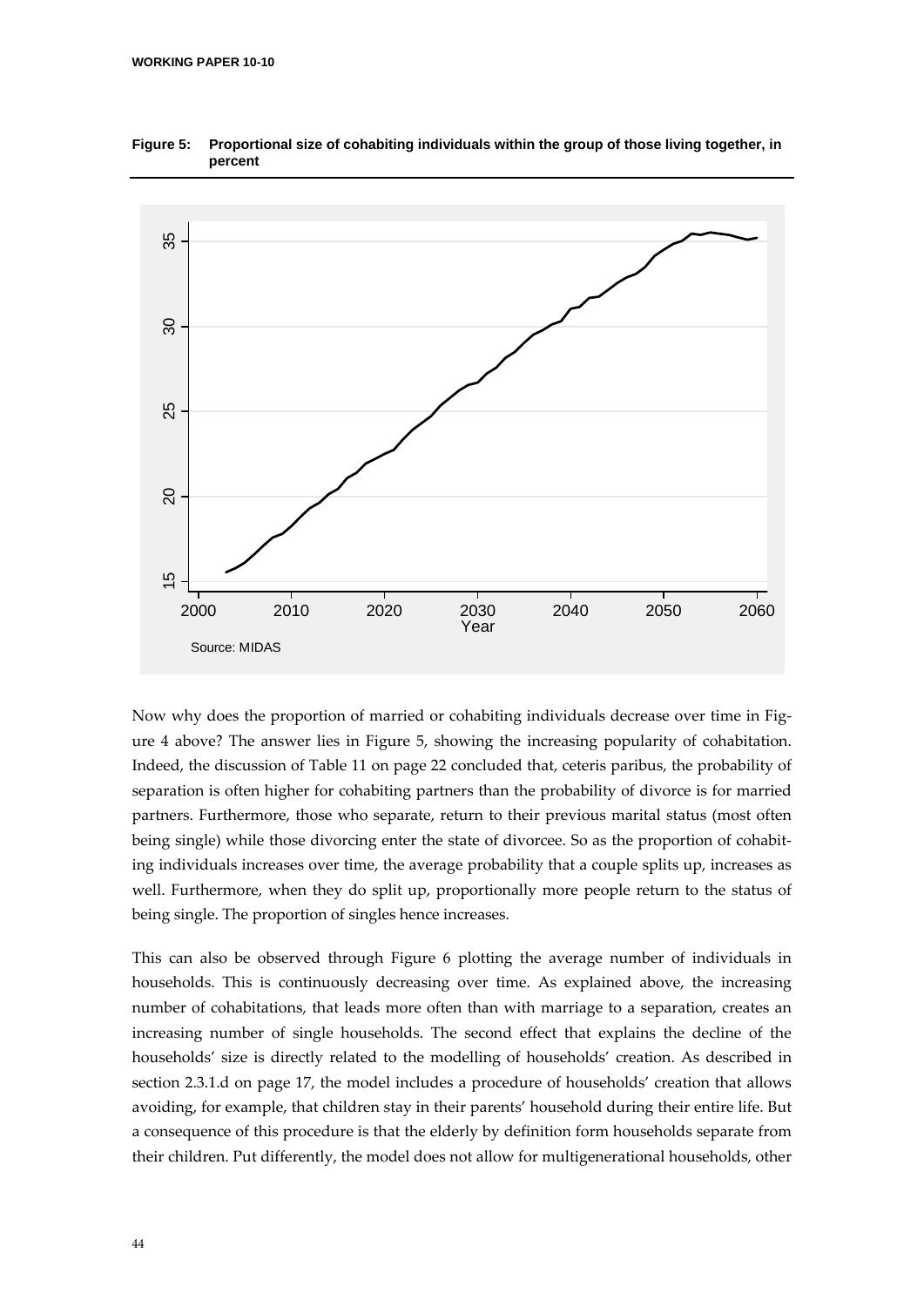than those observed in the starting dataset. Figure 7 shows the same indicator as Figure 6, but for households in which at least one individual is retired. This number stays more or less constant until about 2020, after which it decreases. This decrease is because the observed multigen‐ erational households are gradually replaced by simulated households. For the latter, household formation and dissolution rules are such that multigenerational household cannot occur. Combined with the fact that the average age of retirees increases, thereby increasing the probability of being a widow or widower, this causes the average size of retired households to decrease slowly. These developments are far from trivial, since many indicators of (pension) adequacy are based on equivalent household income. It will be argued below that the composition of households has an important impact on poverty and inequality measures.



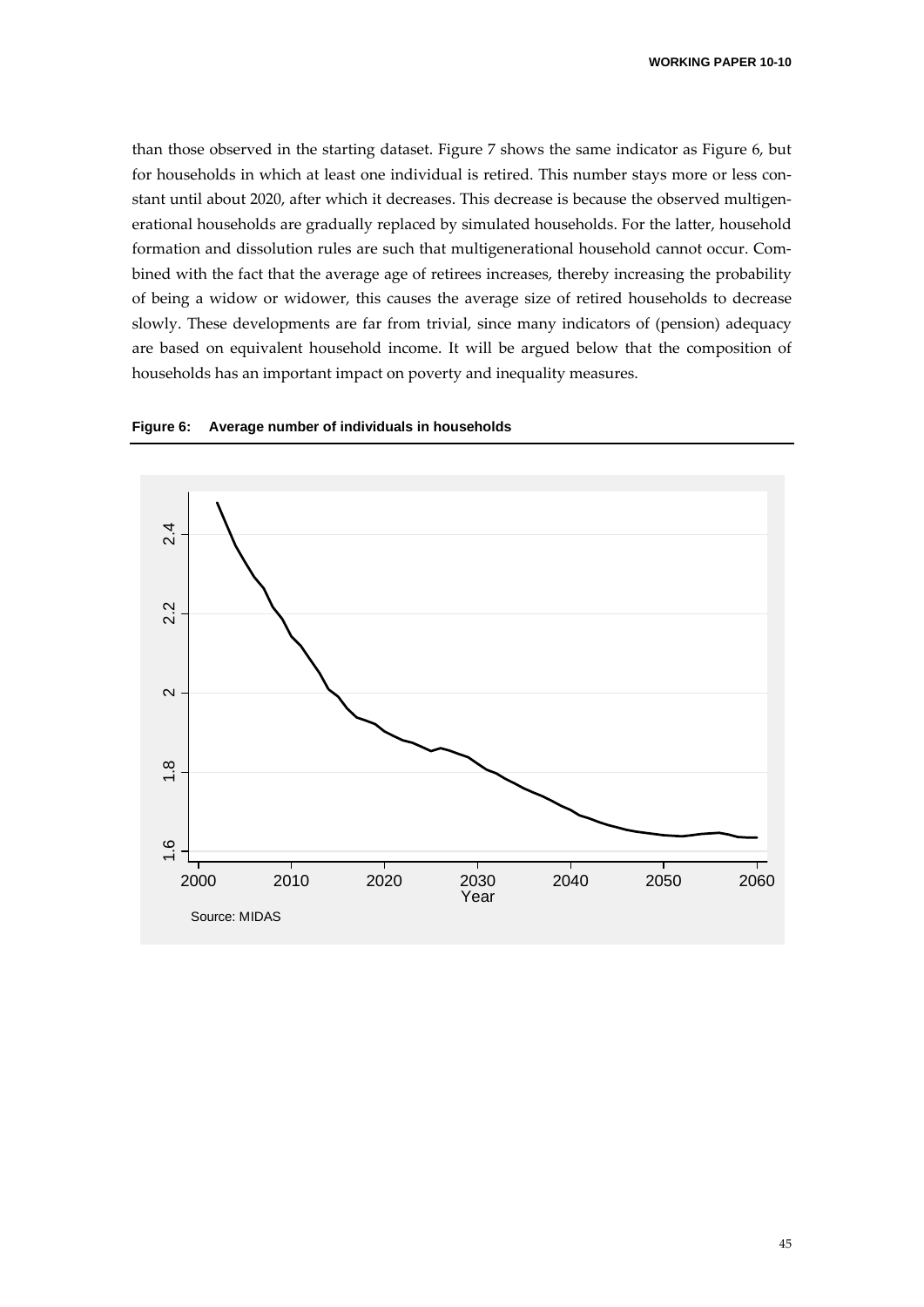

**Figure 7: Average number of individuals in households where at least one individual is retired** 

Next, Figure 8 shows the development of the proportional educational categories.

**Figure 8: Proportional educational attainment, in percent** 



The three levels of education are described in Table 3 on page 15. For both men and women, the average level of educational attainment rises over time. This is because the proportions of individuals with lower levels of education (at most lower secondary education) decreases. The average level of education is simulated to increase stronger for women than for men, since the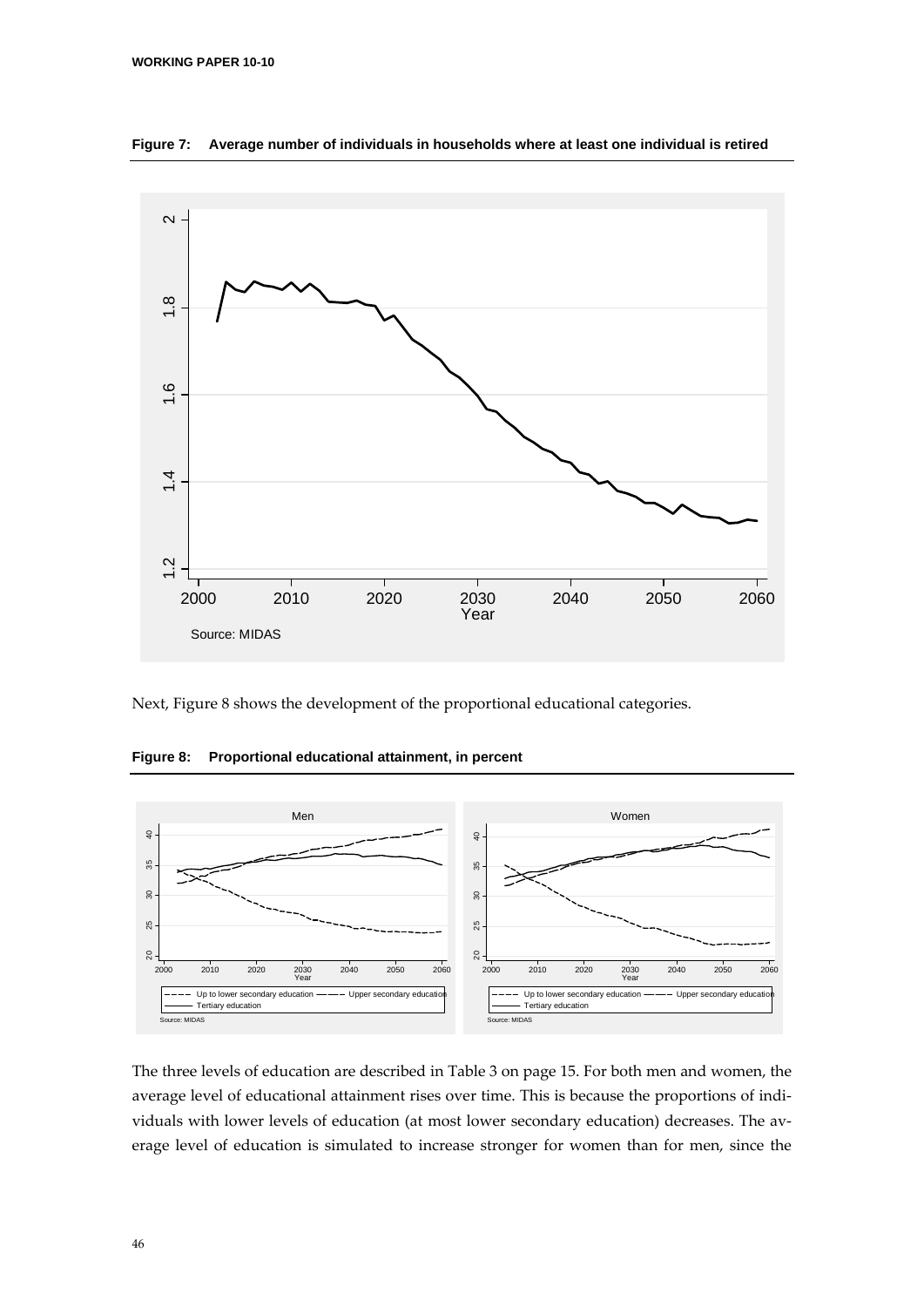proportion of men with the highest levels of education (first stage of tertiary education or more) stabilizes, while the proportion of men with an intermediate level of education (between upper secondary level and post-secondary, non-tertiary education) continues to increase.

## **3.2. Labour market**

Figure 9 shows the evolution of employment rates by gender of individuals aged between 16 and 64. These rates are fully aligned to the projections and assumptions of the MALTESE model, (FPB, 2009, High Council of Finances, 2009). First of all, we notice the important impact of the current economic crisis on employment in the short run. The long-term trend is driven by the 2009 Study Committee for Ageing assumptions, being a recovery of employment rates from the mid‐ or late 2010s until the early 2030s, which is stronger for women. This recovery is followed by a stabilisation.



**Figure 9: Employment rates of the population aged between 16 and 65 by gender, in percent** 

Figure 10 presents the evolution of the working status of active individuals. It appears that working status projections of the 2009 Study Committee for Ageing assume a decrease of the proportion of male self-employed and male civil servants while female working status distribution is assumed to remain roughly constant over time.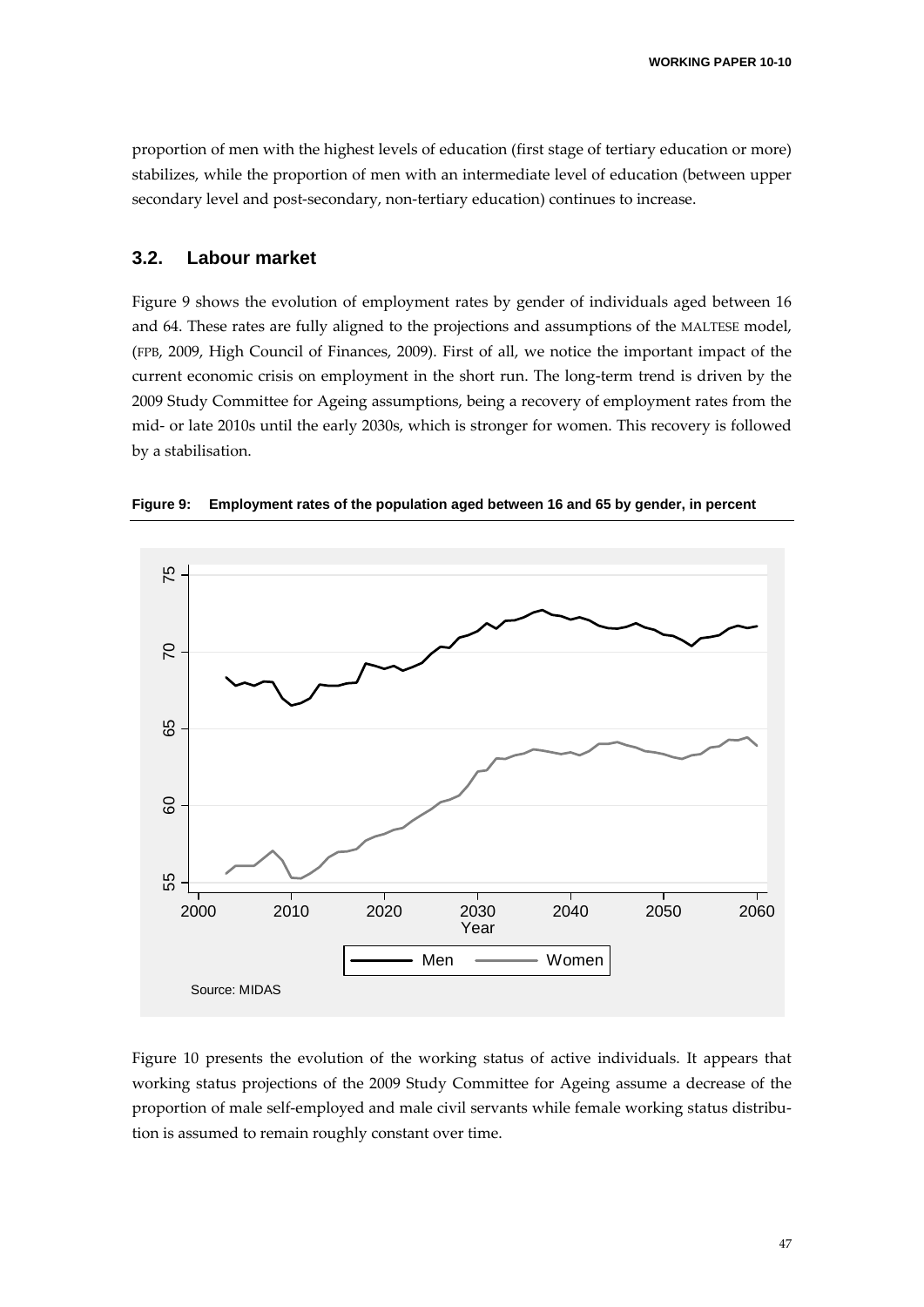

**Figure 10: Working status distribution by gender, in percent** 

As explained in section 2.4, the total yearly gross income of an employee is determined by the number of months worked, the number of hours worked and the individual hourly wage rate. The obtained average number of months worked of employees stays fairly stable all over the simulation period, as well for men (around 11.1) and women (fluctuating between 10.7 and 10.9). The simulated average number of hours worked per week of employees stays also quite constant. It stays between 40 and 41 for men while, for women, it slightly decreases from 34 in the early 2000 to about 33 in 2060. The simulated hourly wage rate is therefore the main component influencing the annual income of employees. In other words, the average annual gross wage presented in Figure 11 below is essentially driven by the hourly wage rate that is, as described in the previous chapter, aligned on the productivity growth rate assumed in the 2009 report of the Study Committee for Ageing.

Via the alignment of annual earnings on productivity growth rates, Figure 11 shows a consider‐ able negative impact of the 2008‐2009 recession. In the longer run, it shows that the productivity growth of men and women evolve at the same pace. This is due to the monetary alignment that is applied separately for men and women (see section 2.2.2).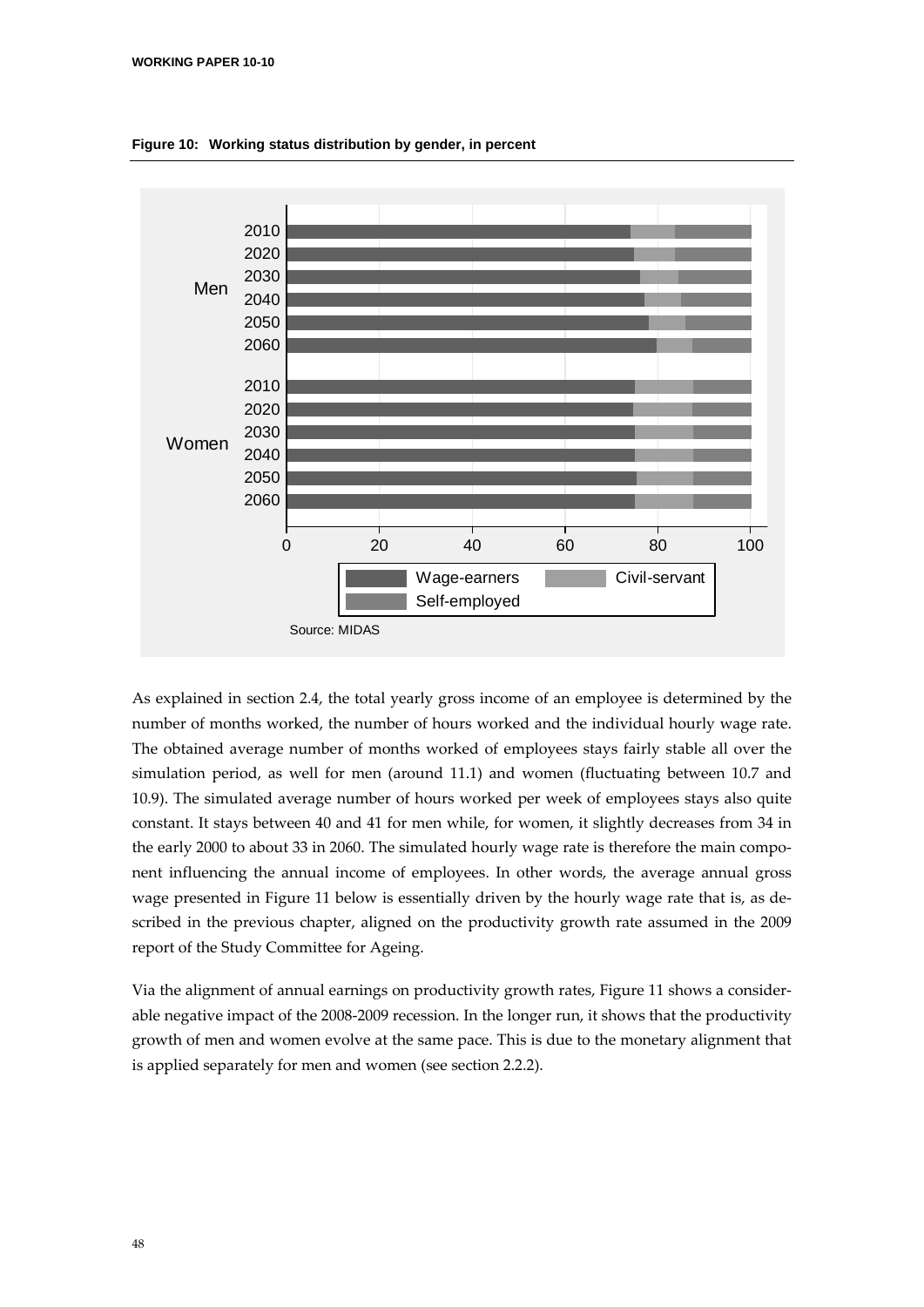

**Figure 11: Average gross annual wage, prices of 2002, in euro** 

Figure 12 presents the proportional sizes of various labour market states for men and women of 16 and older. For both men and women, the proportion of people being in work is by far the largest, at least in the first decades. The proportion of working men shows a continuous de‐ crease over the simulation period. The financial crisis will cause the unemployment rate to in‐ crease quite considerably in the medium run; this increase will continue until the end of the 2010s, after which unemployment will again decrease. These developments come with a considerable increase of the proportion of retired men, especially until the early 2030s and between 2050 and 2060. It seems obvious that this development is the result of demographic ageing (ex‐ pressed by the development of the dependency ratio in Figure 3 on page 42) that causes the proportion of elderly to increase.

For women, the general tendency is the same as for men, in that the proportion of working and unemployed women decreases, after a marked short run increase in the proportion of unemployed women, again the result of the financial crisis. However, the proportion of women in work decreases considerably less than that of men. The proportion of retired women is more driven by ageing processes than labour market processes, so this proportion is comparable to that of men. For women, the proportion of retirees is therefore high compared to the proportion of workers. From about 2040 on, the proportional sizes of working and retired women are more or less the same, and as the dependency ratio decreases further after 2050, a small majority of women will be in retirement in the last decade of the simulation period.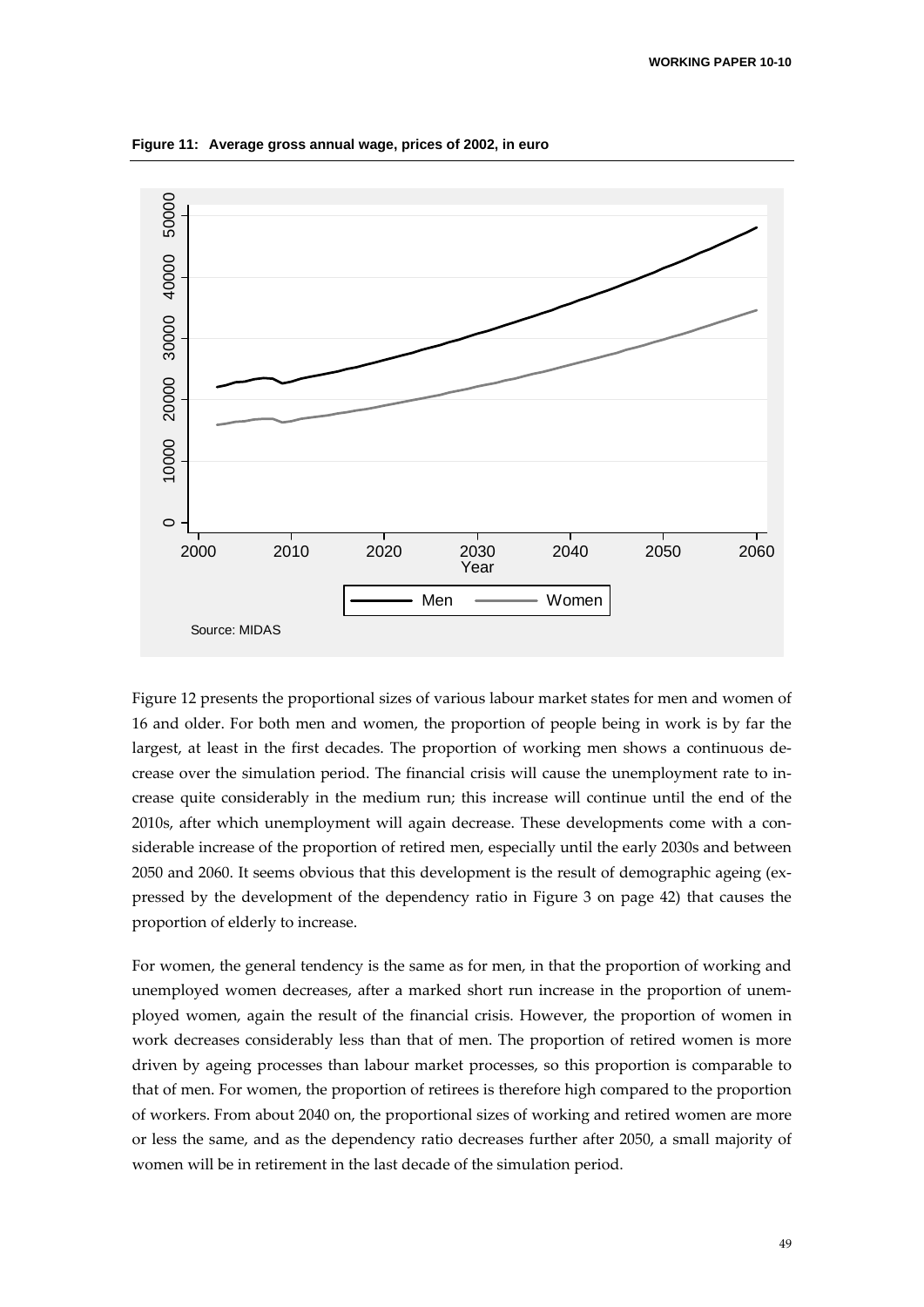Finally, besides students, housekeeping women and women staying at home for child care are reflected in the large 'other inactive' state among women. Mainly dejuvenation before 2030 causes the size of the category of 'other inactive' to decrease over time



**Figure 12: Labour market status of individuals of 16 and older, in percent** 

The point of focus of the research project is the adequacy of social security, and specifically pensions. It is therefore relevant to discuss the proportional sizes of the states of men and women of 50 years and older. These are presented in the below Figure 13.

Obviously, the proportional size of retirees now exceeds that of the working population, and also the size of the 'other inactive' state now becomes considerably smaller and comparable to the other inactive states. Indeed, men and women of 50 and older are less often in school or in full‐time child care.

Even though the state of being a CELS beneficiary, disabled, or unemployed increase in proportional size, they remain less important, compared to retirement, being in work, but not com‐ pared to the 'other inactive' state. Furthermore, the proportional size of the unemployment state now decreases to a level comparable to that of disability and CELS, especially for men. This shows that the majority of unemployed is younger than 50.

An interesting pattern is revealed by comparing the development of the proportions of workers between men and women. Where the employment rate of all men (Figure 12) starts of a slow but steady decrease until the early 2010s, this is not so when one considers men of 50 years and older. Here we see a first increase until the mid‐2010s, followed by a considerable decrease until about 2030. A second decrease in the proportion of workers starts mid‐2040s by a further de‐ crease of the dependency ratio and by that an increase in the proportion of pensioners. By women, the proportion of working individuals increases as well until the late 2010s, and this increase is more important than that of men, seeing the lower starting level of the proportional size of this category. Since this increase continues until the late-2010s, it goes on longer than with men, and the proportion of women in work thereafter remains on a higher level than ini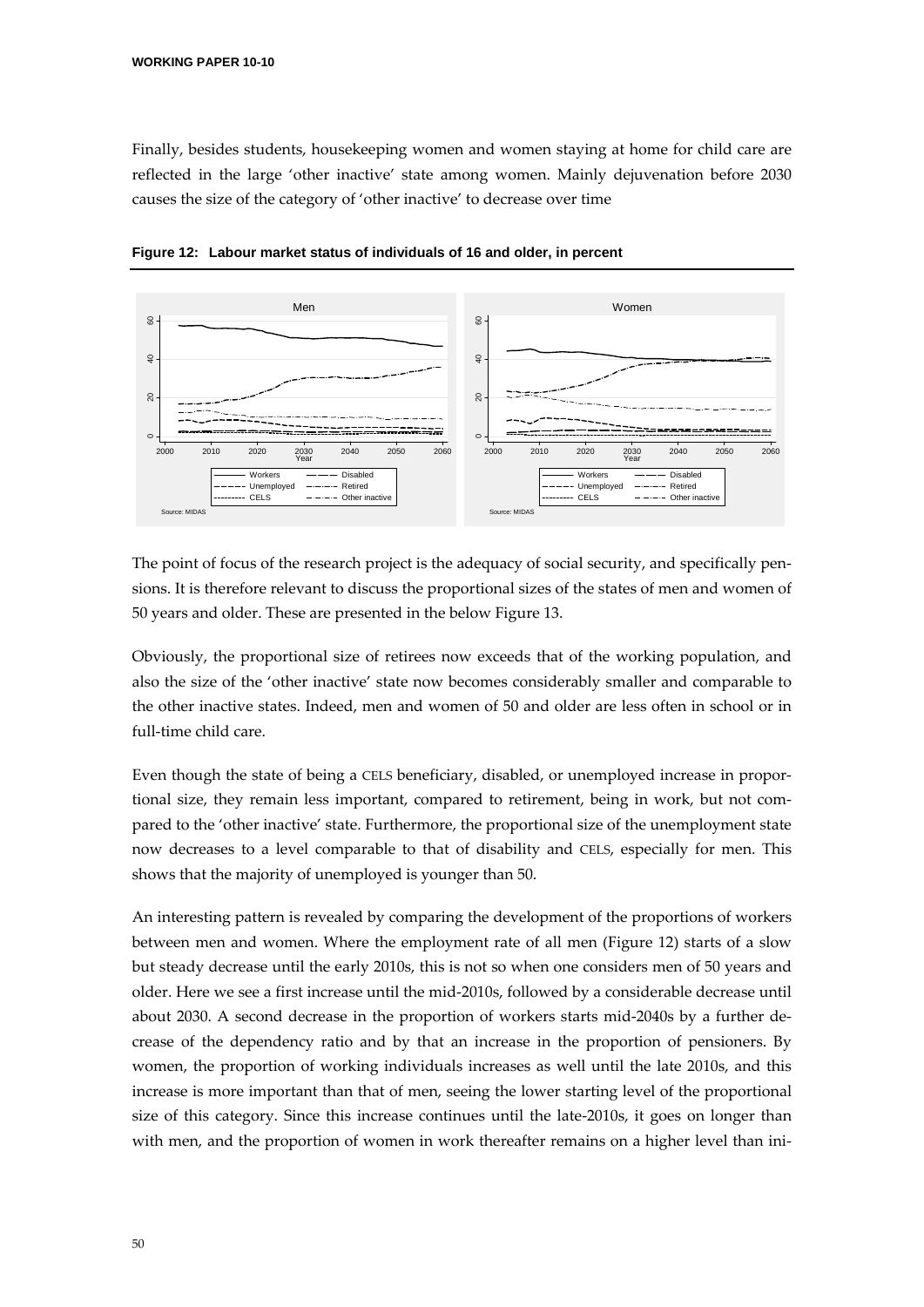tially. So the decrease of the proportional size of working women shown in Figure 12 for the period after 2010 results from women younger than 50 years old.



**Figure 13: Labour market status of individuals of 50 and older, in percent** 

### **3.3. Retirement**

### **3.3.1. Retirees and pensions**

<u> Andrew Maria (1995)</u>

When analysing retirement income in MIDAS, two problems have to be dealt with. First of all, questions on pension income in the PSBH starting dataset do not make a difference between benefits from the first, second or third pillar of the pension system. Neither does it make a difference between pension benefits coming from the pension systems for former employees, civil servants or self-employed. So, the pension income in the starting dataset (i.e. of those retired in the starting year 2002) is likely to be too high on average, and to much skewed to the right. Fur‐ thermore, it does not allow making a separate analysis of the systems for civil servants, em‐ ployees or self‐employed

A second problem is that transitions within labour market states result in many low pension benefits. This does not necessarily mean that the individuals actually have a low retirement income, because a proportion of individuals in MIDAS have a benefit from both the employees' and civil servants pension system<sup>14</sup>, or have been self-employed for many years. Consequently, studying the benefits from the pension systems of employees and civil servants separately, overestimates the inequality of pension income, while underestimating the average retirement level.

Both problems cannot be solved, but we can try to surface them as much as possible so that they become explicit in the analysis. Table 33 shows the two problems and some 'cope strategies'.

<sup>&</sup>lt;sup>14</sup> Especially many employees working in the public sector become civil servants somewhere during their career.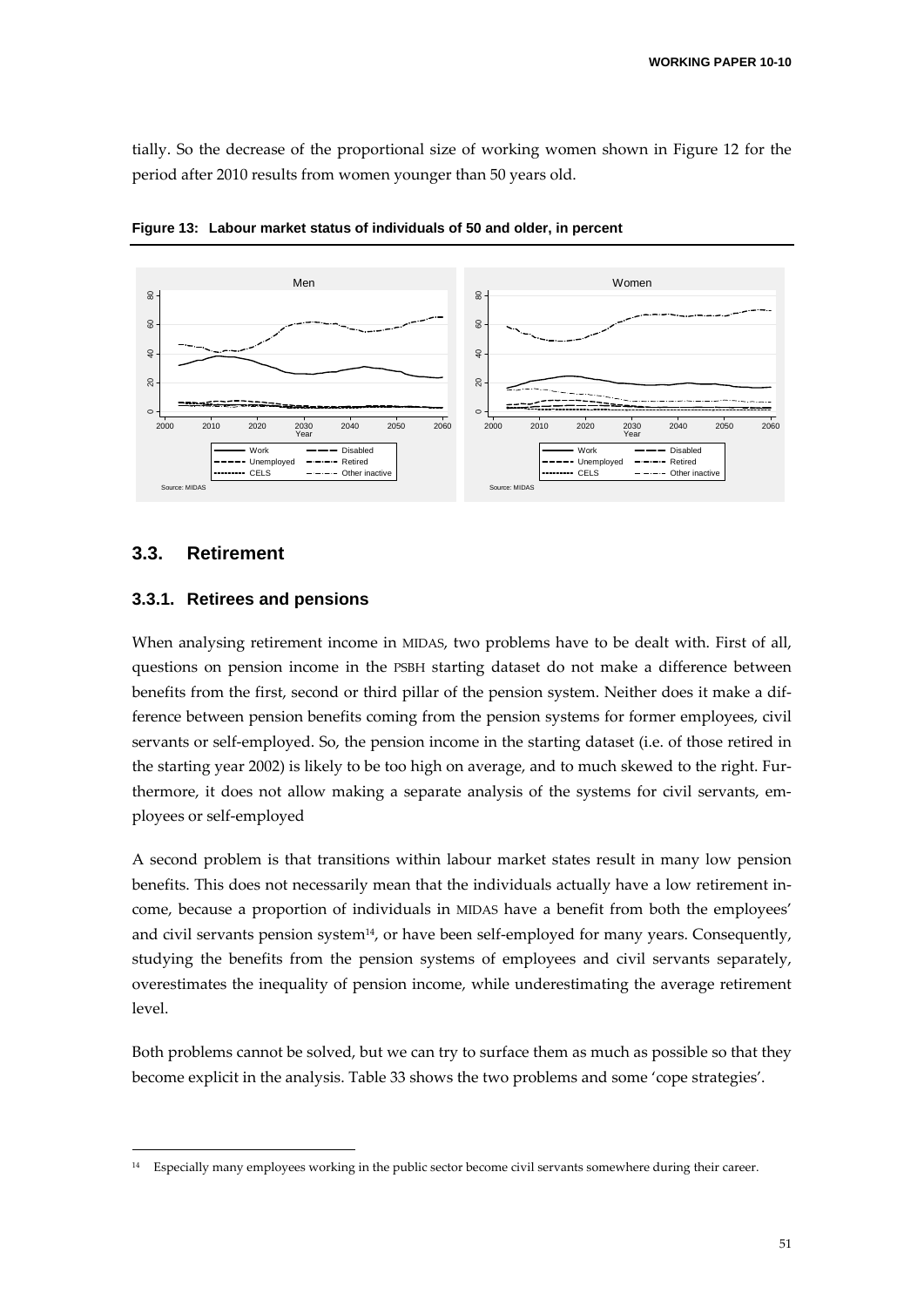|                             | Problem 2: mixed careers                       | Strategy 2.1                                   | Strategy 2.2                                                                                                       |
|-----------------------------|------------------------------------------------|------------------------------------------------|--------------------------------------------------------------------------------------------------------------------|
| Problem 1: current retirees |                                                | Take benefits from various<br>systems together | Limit the analysis to those<br>that did not make a transition<br>between being an employee<br>and a civil servant. |
| Strategy 1.1                | Separate current and<br>future retirees        |                                                |                                                                                                                    |
| Strategy 1.2                | Do not separate current<br>and future retirees |                                                | Not possible                                                                                                       |

### **Table 33: Problems and cope strategies in the analysis of pensions**

The first problem of too high pension benefits in the starting dataset can be dealt with by explic‐ itly separating those who entered retirement before and after 2002. This is strategy 1.1. The pension incomes of the first group suffer from the aforementioned problem, whereas the incomes of the second group do not. A first possible solution to the second problem –that of mixed careersis to take together the individual benefit that a retiree receives from the pension systems for employees and civil servants. This strategy 2.1 however has the drawback that both pension systems cannot be analysed separately. A second possible solution (strategy 2.2) is to limit the analysis to those individuals that did not make a labour market transitions between being a civil servant, an employee (or a self-employed). This last solution also requires that the observed pension income be kept out of the analysis as well, because this observed pension income does not make a difference between employees' or civil servants' pension income. So the combina‐ tion of strategies 1.2 and 2.2 is not possible.

This analysis will start by analysing pension benefits by separating benefits from various systems, while ignoring those that made a transition (strategy 2.2), and those that retired before the starting year 2002 (strategy 1.1). This will however not allow analysing the adequacy of the Belgian pension system as a whole, and the assessment of adequacy will thus be on all benefits to‐ gether (strategy 2.1) and taking into consideration those retired before and after 2001 (strategy 1.2)

Before proceeding to the discussion of the simulation results, it should be noted that the current version of the pension module of MIDAS does include the minimum welfare benefits that are provided to those of old age that have an income below the level of subsistence. This is called the GMI (Old‐Age Guaranteed Minimum Income) However, the GMI is means‐tested, and a simulation of tangible and intangible means of older households is way beyond the scope of this model. Thus, we assume none of these other means. As a result, our simulation results will somewhat overestimate the mean level of benefit as well as the redistributive impact and adequacy of pensions.

Figure 14 presents the average age of withdrawal from the labour market for men and women. This is driven by the alignment procedure that controls the work force participation. The average age of labour force withdrawal is increasing until around 2025 for men and women. It starts around 57 for men and 56 for women to reach respectively almost 62 and 61. After 2025 the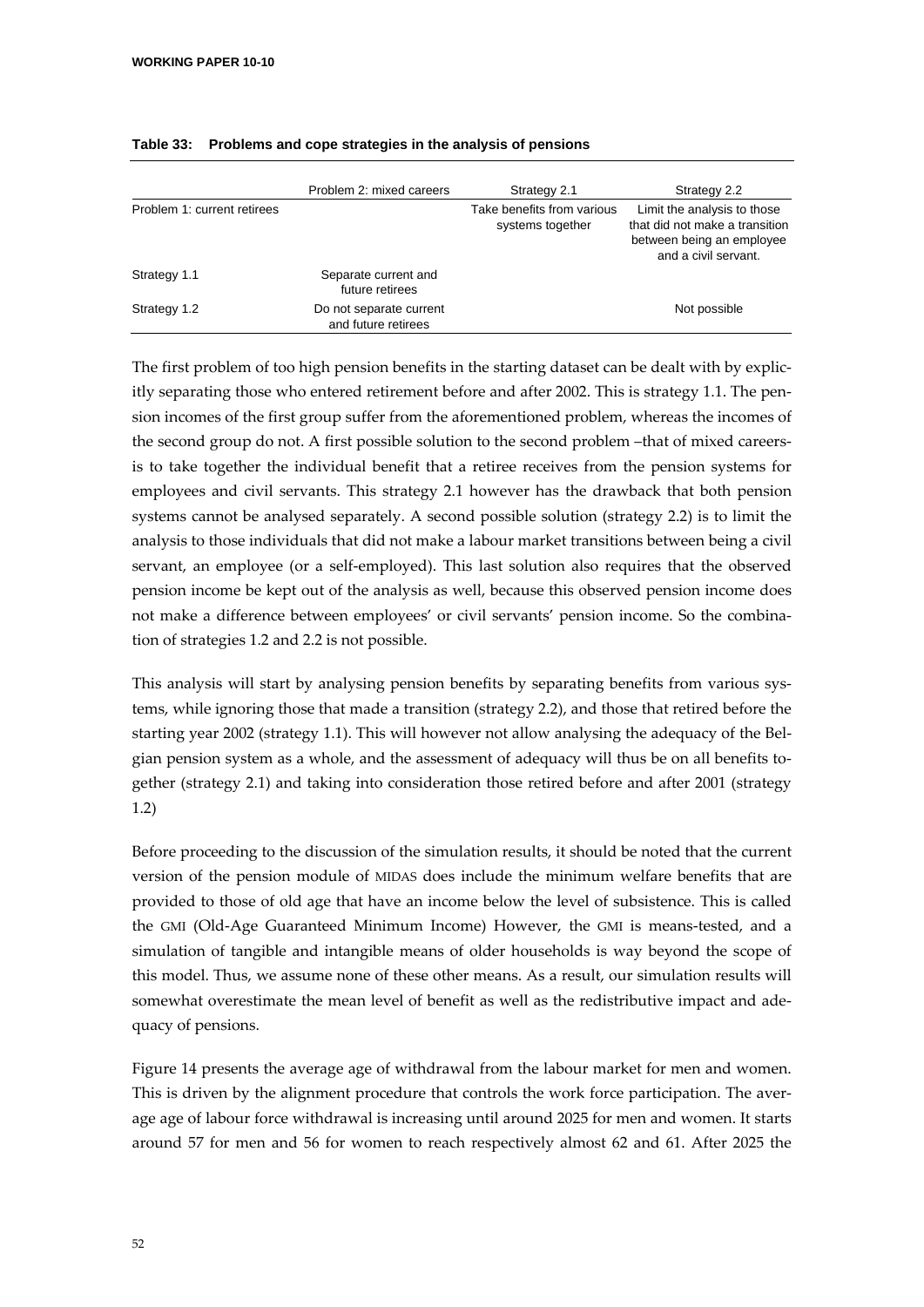trend of the average age of labour market withdrawal for men and women decreases to roughly 60 in the mid‐2040s, and then starts a moderate increase until the end of the simulation period.





The average age of withdrawal from the labour market is obviously equal or below the average age of retirement, as there exist other paths of withdrawal than retirement – mainly disability, unemployment, early retirement or inactivity. Figure 15 presents the average age of retirement. Trends for men and women follow the same evolution from 2010 onwards. They increase until 2030 and decrease slightly afterwards. The large increase in the women's age of retirement is due to the transitory regime that increases the legal retirement age of women to the age of 65 in 2009.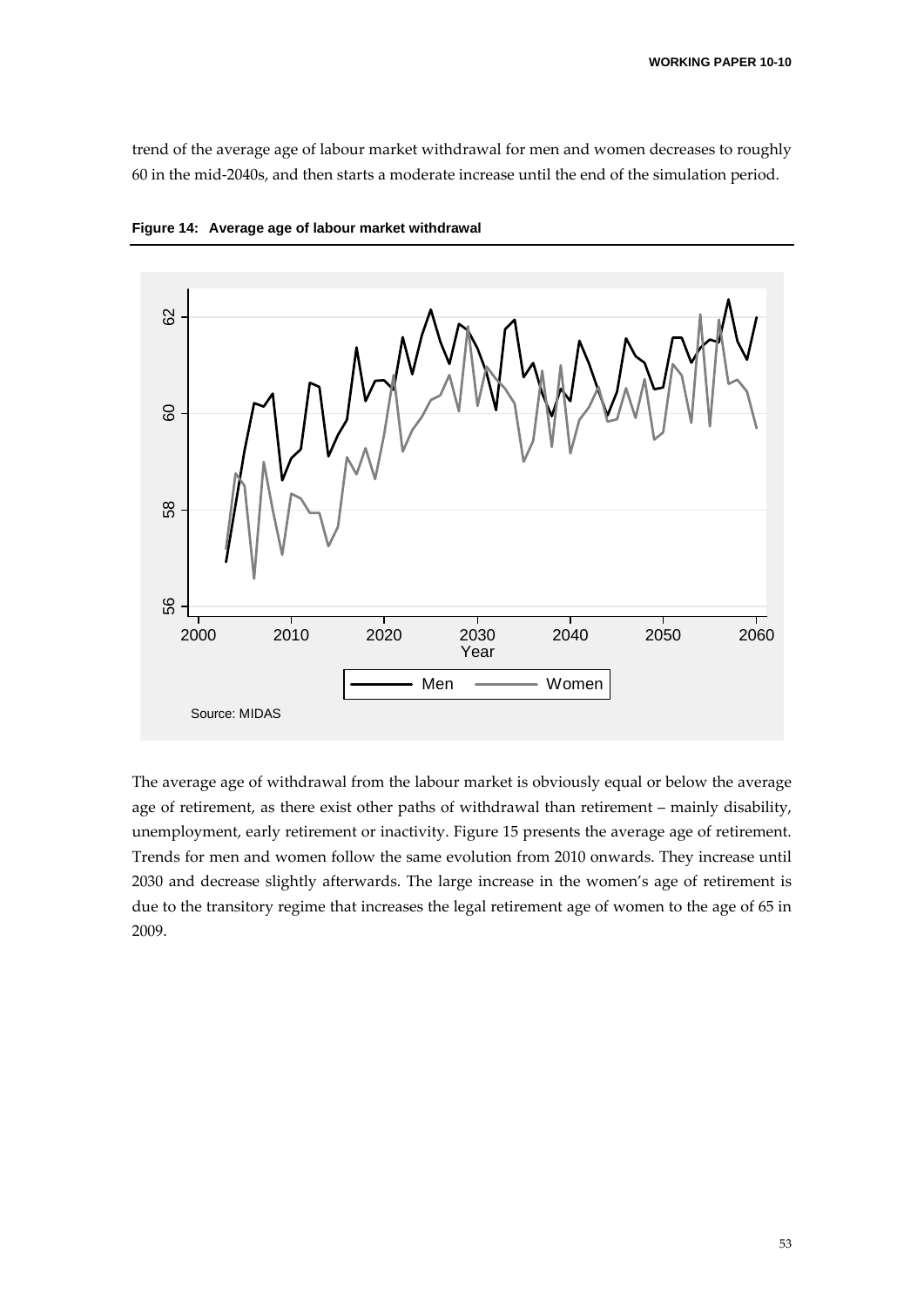



As expected, the average age of retirement is higher than the average age of withdrawal. However, apart from that, changes in the latter are considerably smaller than the developments in the former. This suggests that the non-working labour market states such as CELS, disability and unemployment, remain the most important pathways towards retirement. The increasing ages of withdrawal suggest that people withdraw later, but that the majority of older workers continues to enter into retirement via another scheme.

Another important factor in the framework of the retirement benefits analysis is the labour market entry age of individuals that are going to retire during the simulation period. Figure 16 therefore presents the average age of labour market entry in the retrospective data, i.e. from the end of 1950's to 2002, the last observed year. The average age of entry into the labour market is more or less the same for men and women. It evolves constantly from 17 in 1960 to reach 22 in 2000. Trends can be described as that the average age increases from 17 to 20 between 1960 and 1980. It increases again of two years on the next decade. Between 1990 and 2000, the average age of labour market entry stays more or less equal to 22. The obvious driving force behind this ever-increasing age of entry is the increasing average educational attainment level of the active population. With this increasing level of education comes an increasing average age of ceasing to be in education, and hence an increasing age of entering the labour market.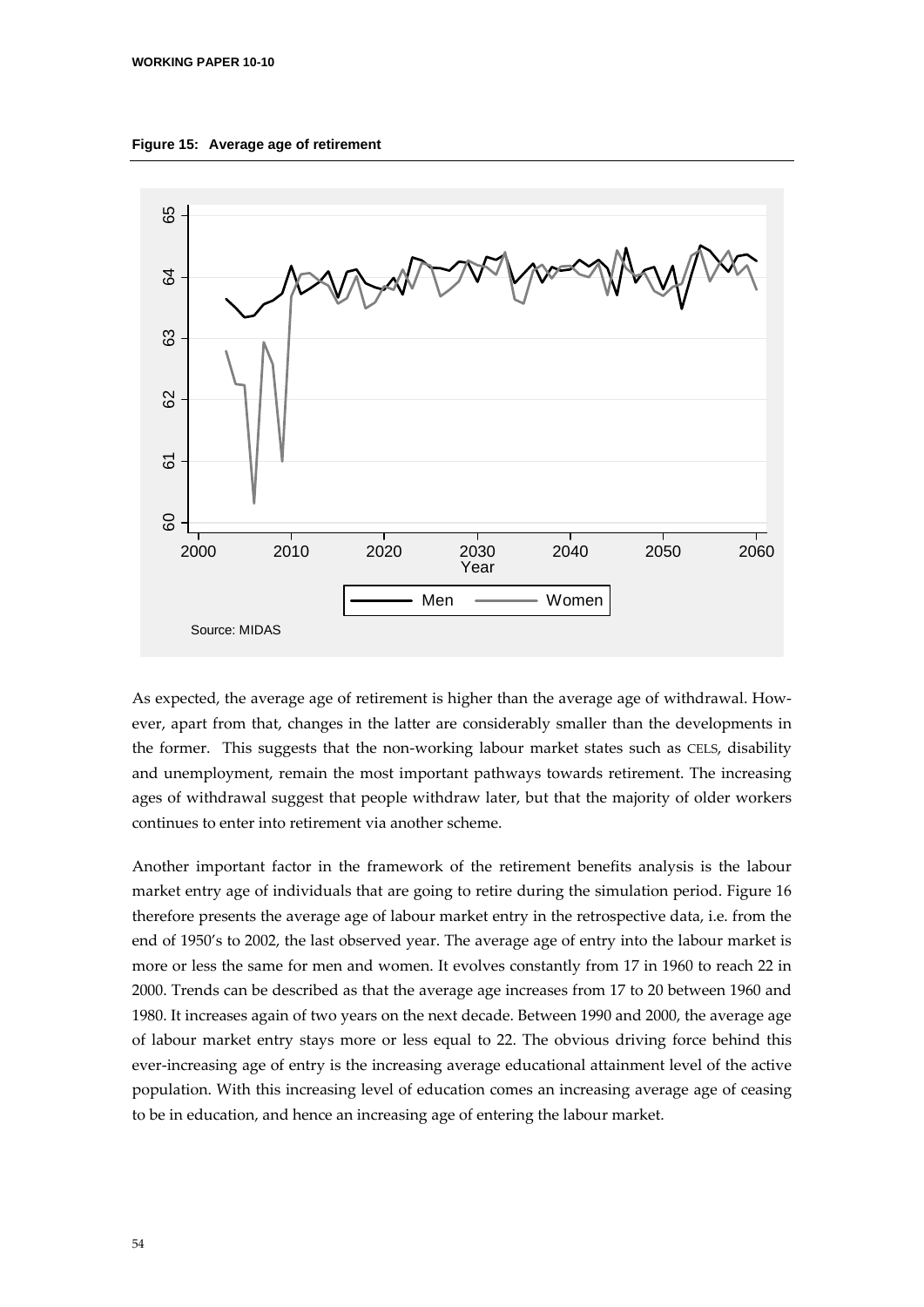**Figure 16: Average age of labour market entry** 



The level of labour market entrance may seem somewhat high at first instance. The compulsory age at which one had to be in education was 15 years in 1960 and many went to work at that age. During the 1970s, this age was increased to 16 and finally it became 18. One might think that the age of entry is overestimated. There are however three reasons why this may not be so. First of all does the model not take into account those that leave education early without the appropriate diploma. Secondly does the model not make a difference between full‐time and part-time education, and groups all of them under being 'in education'. And a third reason hinges on the fact that the results shown in Figure 16 pertain not to all individuals but only those that retire after 2002. This introduces a selection bias relative to the population as a whole (and therefore the mandatory education ages). This selection bias is stronger with an earlier year of entry. So those that entered the labour market early and retired in 2002 or later, retire at a comparably old age. The model simulates that those with a higher level of education (white collar workers) who less do physical labour, retire later than those who have a doing manual labour15. This implies a selection effect where those that entered the labour market at an early age have a higher probability of being retired before 2002 than those who entered the labour market at a later age.

<sup>&</sup>lt;sup>15</sup> This is not a direct effect of education described in Table 14 and Table 15 but an indirect effect via the better health status (Table 12 and Table 13) on labour market participation.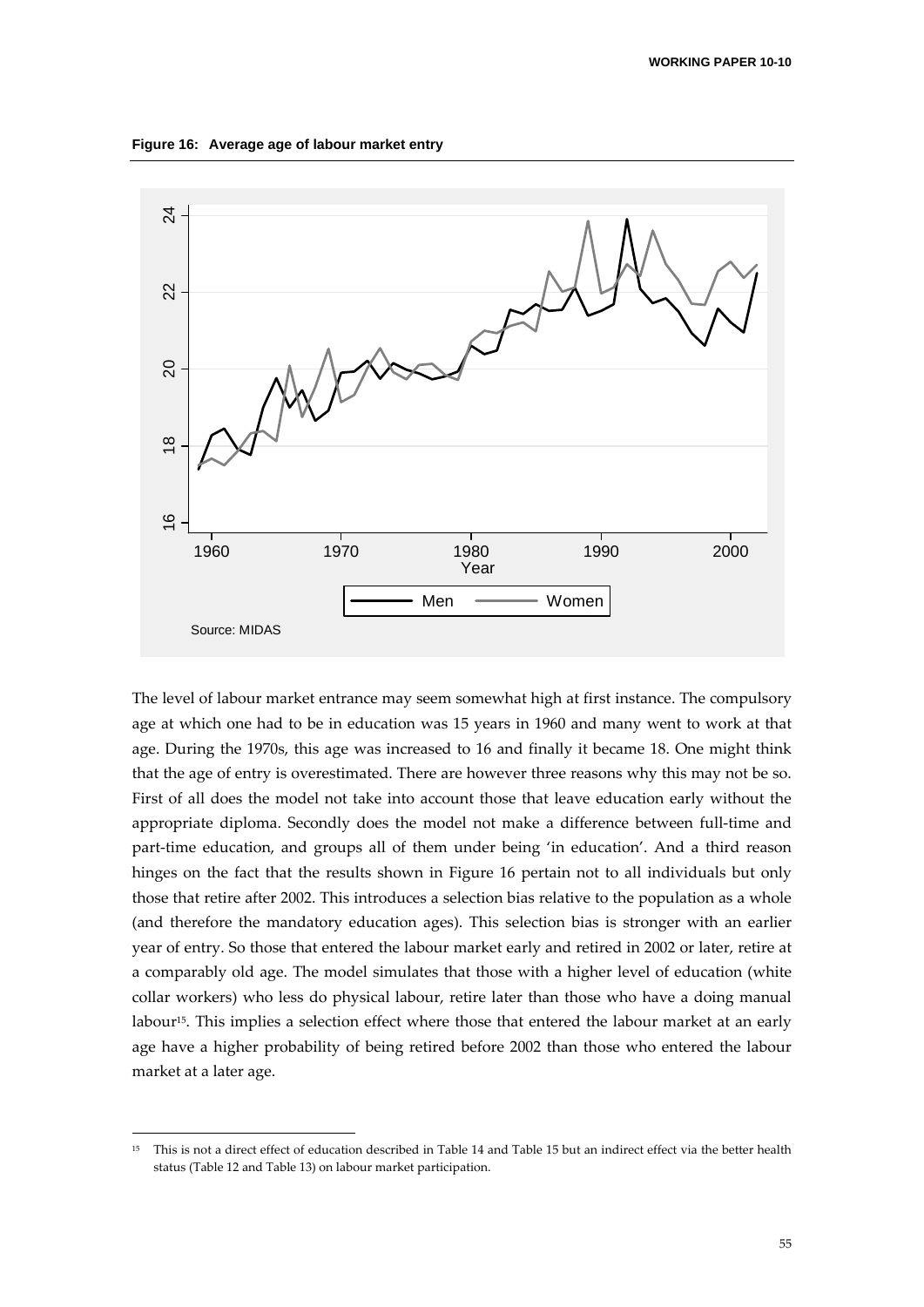**WORKING PAPER 10-10** 

After having analysed the age of entry and the age of retirement, the next obvious step is to as‐ sess the simulation results of the average length of career. Figure 17 presents the average career length for all retired with a "pure" career, meaning people who retire during the simulation period, i.e. after 2002. For both men and women, the average length of the career of the wage earners (either in the private or public sector) is by far the largest group, and this average increases respectively by two and three years. For men, it increases from 38 in 2003 to 41 years in 2030 and decreases slightly during the last three decades. For women, except the slight decline on a couple of years after 2010, the average career length increases constantly from 31 to 34 years. The average length of the career of civil servants increases much more than those of wage-earners. This is partly due to the way the work force participation of civil servants has been modelled. While there exist different possibilities to withdraw from the public sector labour market before the legal age of retirement through particular programs (especially for special categories like teachers or military), MIDAS only models the main retirement program of civil servants. As a consequence, every civil servant in the simulation will at least work until 60 years old, and this results in an overestimation of the civil servants' career length.

Finally, note that the model produces more and more 'mixed careers', i.e. the proportion of individuals who at least once in their career have made a switch between being an employee (ei‐ ther in the private or public sector) and being a civil servant increases over time. Inversely stated, the proportion and number of individuals retiring with a 'pure' career decreases over time. The numbers underlying Figure 17 therefore become increasingly smaller. The extreme case is shown in the left pane of Figure 17: there are no more male civil servants with pure careers after 2055.



**Figure 17: Career length – All retirees with "pure" career** 

Next we turn to the simulated levels of retirement benefits. Following the discussion pertaining to Table 33, the figures below ignoring those that made a transition (strategy 2.2), and those that retired before the starting year 2002 (strategy 1.1). So, we concentrate on 'pure' civil servants (those who have worked only as civil‐servants) and 'pure' wage‐earners (those who have worked only as wage‐earners) that retired after 2002.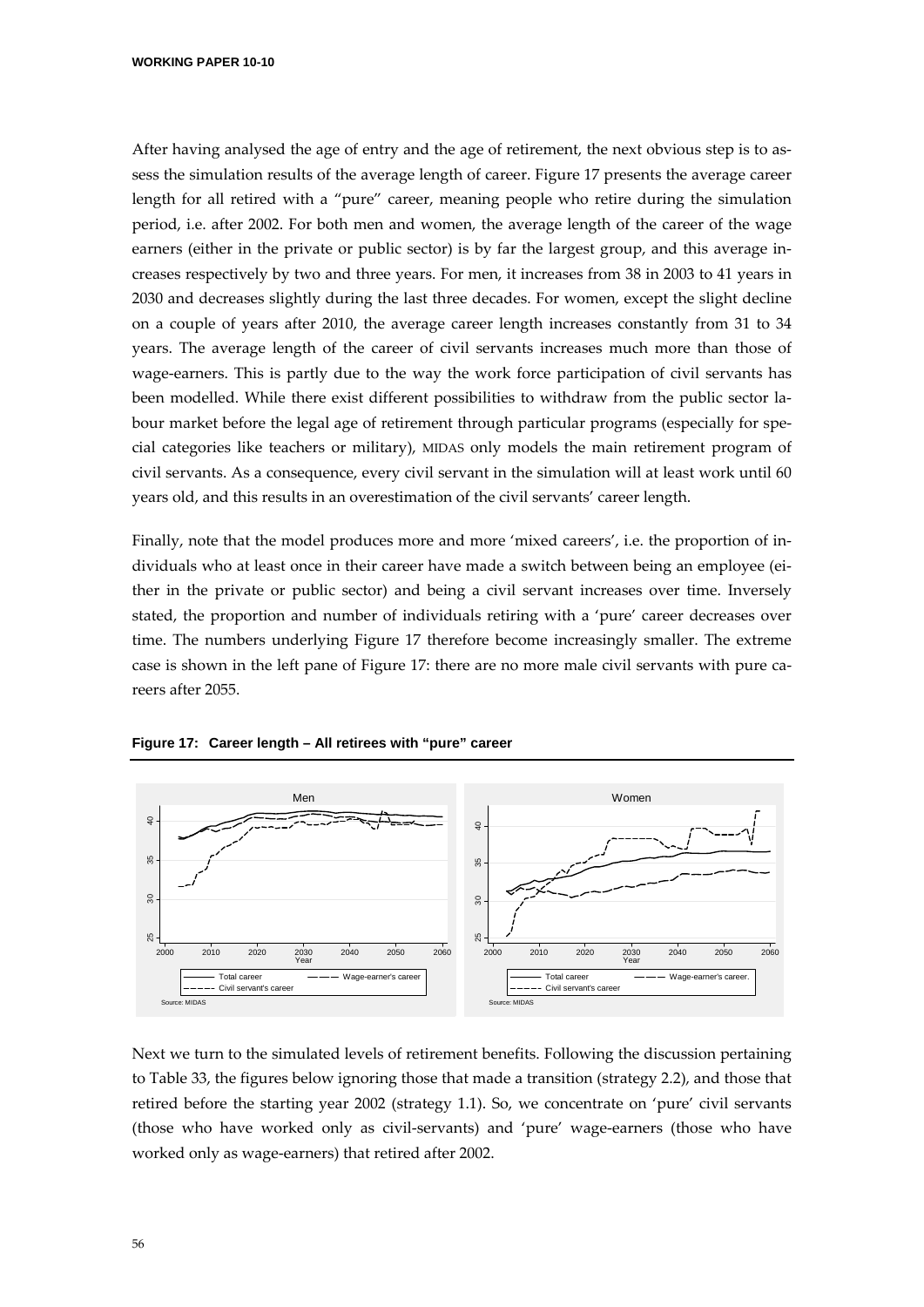**WORKING PAPER 10-10** 

Figure 18 includes simulated gross retirement benefits for retired civil servants with a 'pure' career, together with the simulated gross earnings of active civil servants. The evolution of average benefits is erratic due to the low number of observations it is based on. Furthermore, as it was already the case in Figure 17, we see here that, from around 2055 on, there are no more retired civil servants with a 'pure' career. Furthermore, only pensioners retired after 2002 are taken into account in this figure. Retirement benefits of women increase more or less at the same pace over the whole simulation period. This evolution is, in large part, explained by the increased career length of especially women civil servants The trend of men's retirement benefits is comparable to that of women until the mid-2040's, but then starts to slack as the length of career of male civil servants decreases slightly while the career length of female civil servants continues to increase.

Note that, especially for male civil servants until the mid 2040's, the pension benefit is very close to earnings. To understand this, one should realize that earnings and pension benefits observed or simulated in any given year pertain to different cohorts. So an increase of the length of career of retired civil servants will result in a higher pension benefit. It will however not change the earnings of the active civil servants. Hence pensions will increase relative to earnings in any given year. Furthermore, there is a large cohort of civil servants that are close to retirement. As the members of this cohort gradually enter into retirement, the average age of both active and retired civil servants decreases. The average earnings of the former hence decrease, whereas the average pension benefit of the latter increases: consequently, pensions increase relative to wages.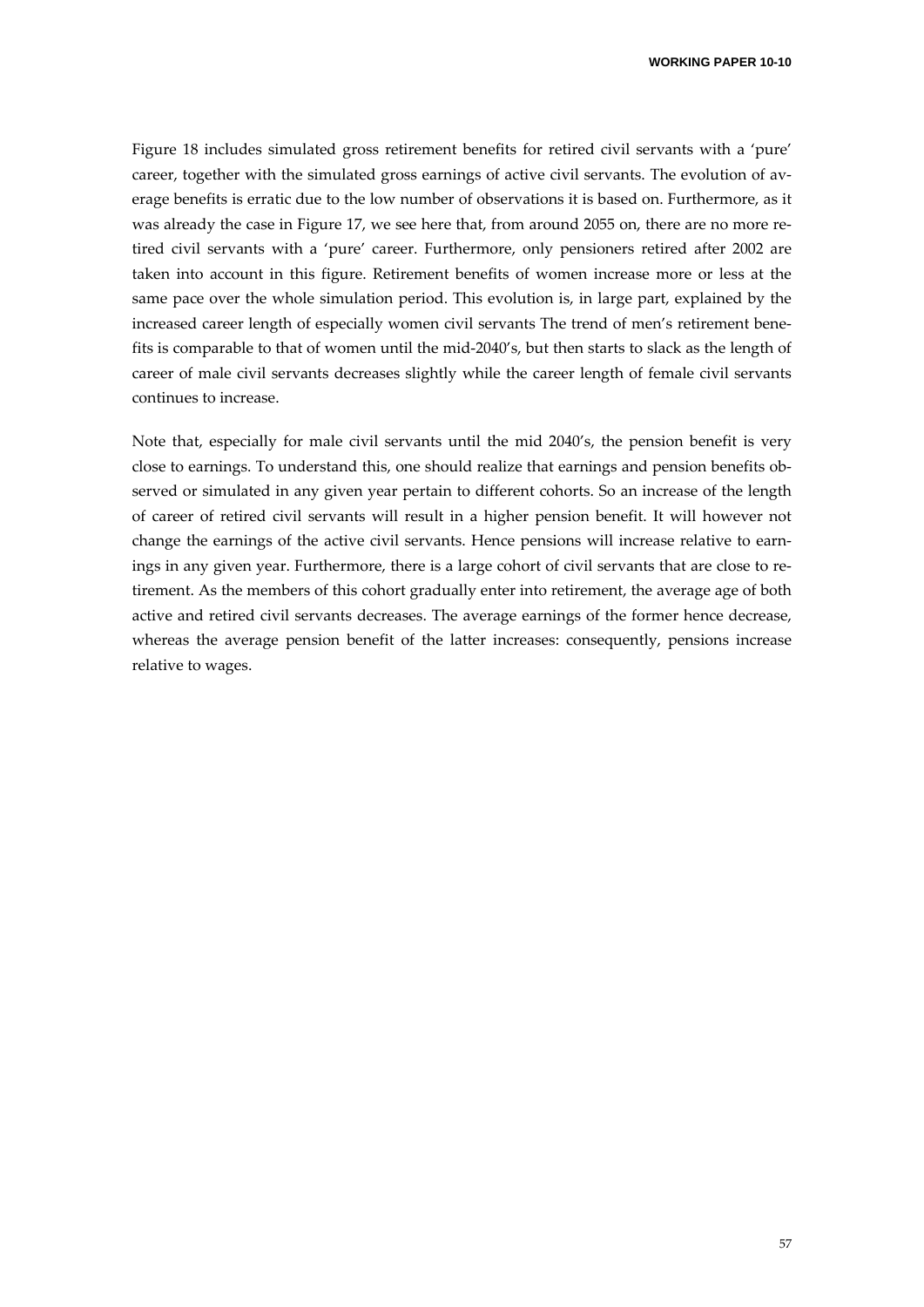

**Figure 18: Gross earnings and simulated retirement benefits for civil servants with pure career, retired after 2002, prices of 2002, in euro** 

Figure 19 presents gross earnings and retirement benefits of wage-earners that were wageearners throughout their entire career. Retirement benefits for men and women show a limited growth pattern during the whole simulation period. We see two reasons that explain why retirement benefits do not increase at the same pace as earnings. First of all, even if an adaptation to living standards (welfare adjustment) exists, it is under the productivity growth rate. As a result, we can expect that more and more "old" retirees do not benefit fully from this productivity growth. The second reason is partly linked to the household composition: Less and less couples get married. When this is combined with the increase of full women's career, less and less pensions are paid at the household rate. This is illustrated by Figure 20 below.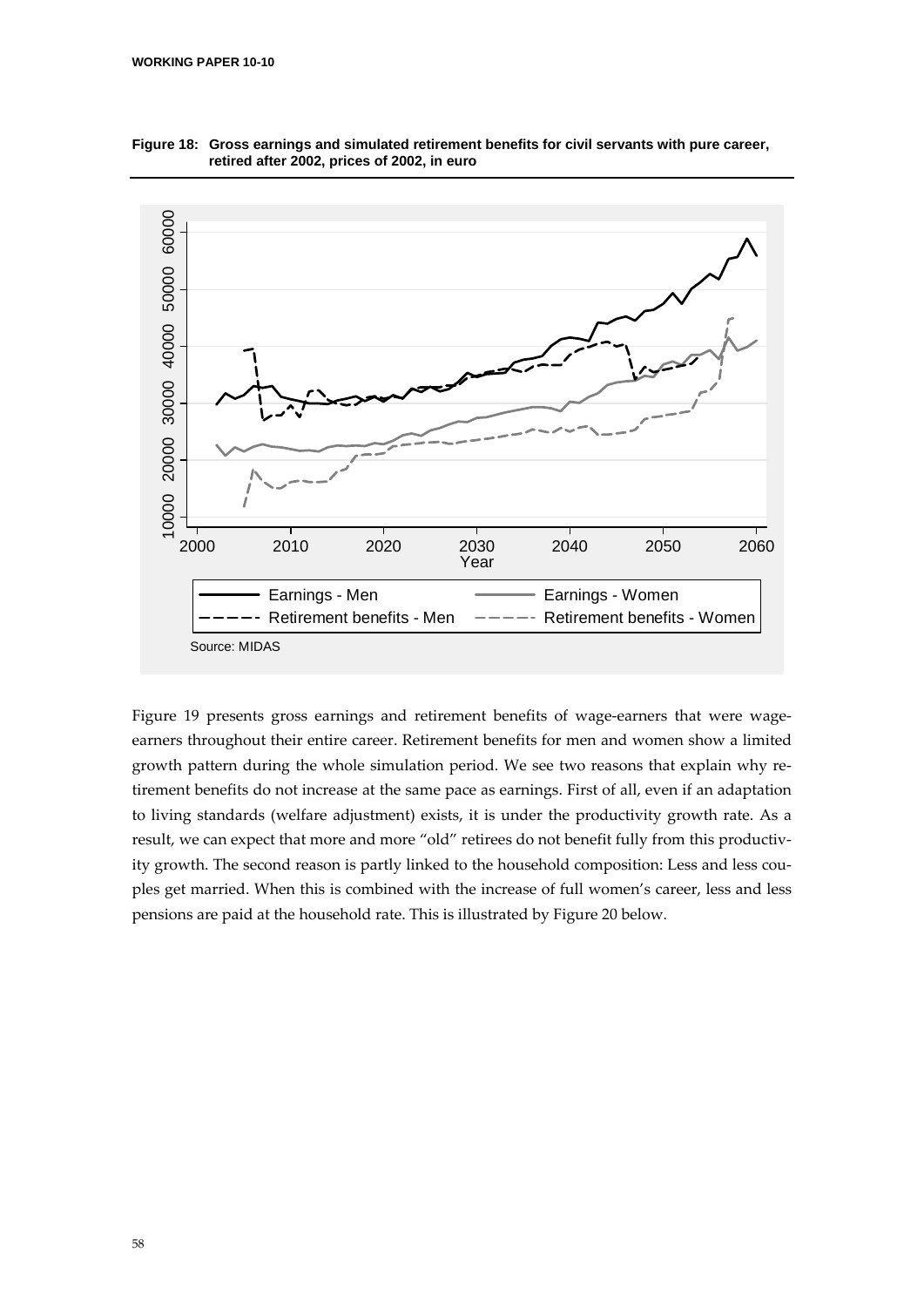

**Figure 19: Gross earnings and simulated retirement benefits for wage earners with pure career, retired after 2002, prices of 2002, in euro** 

As explained in section 2.5, wage‐earners can benefit from a "household rate" pension when their spouse is not entitled for a personal retirement benefit or when the sum of spouse's bene‐ fits is smaller than the pension computed at the household rate. This "household pension" is 25% higher than the "single rate" pension. Figure 20 shows how evolves the proportion of wage-earners households benefiting from the "household rate": It decreases from 35% in 2003 to less than 5% in 2060. This is explained by two main factors. The first one is the household structure of retirees that is described by Figure 7 on page 46. We see that the household size de‐ creases. More and more household are composed of only one retiree who, by definition, benefits from the single rate pension. The second factor is the increasing length of women's career. More than in the past, women will be entitled to a personal pension that is larger than the difference between the "household rate" pension and the "single rate" pension of the spouse.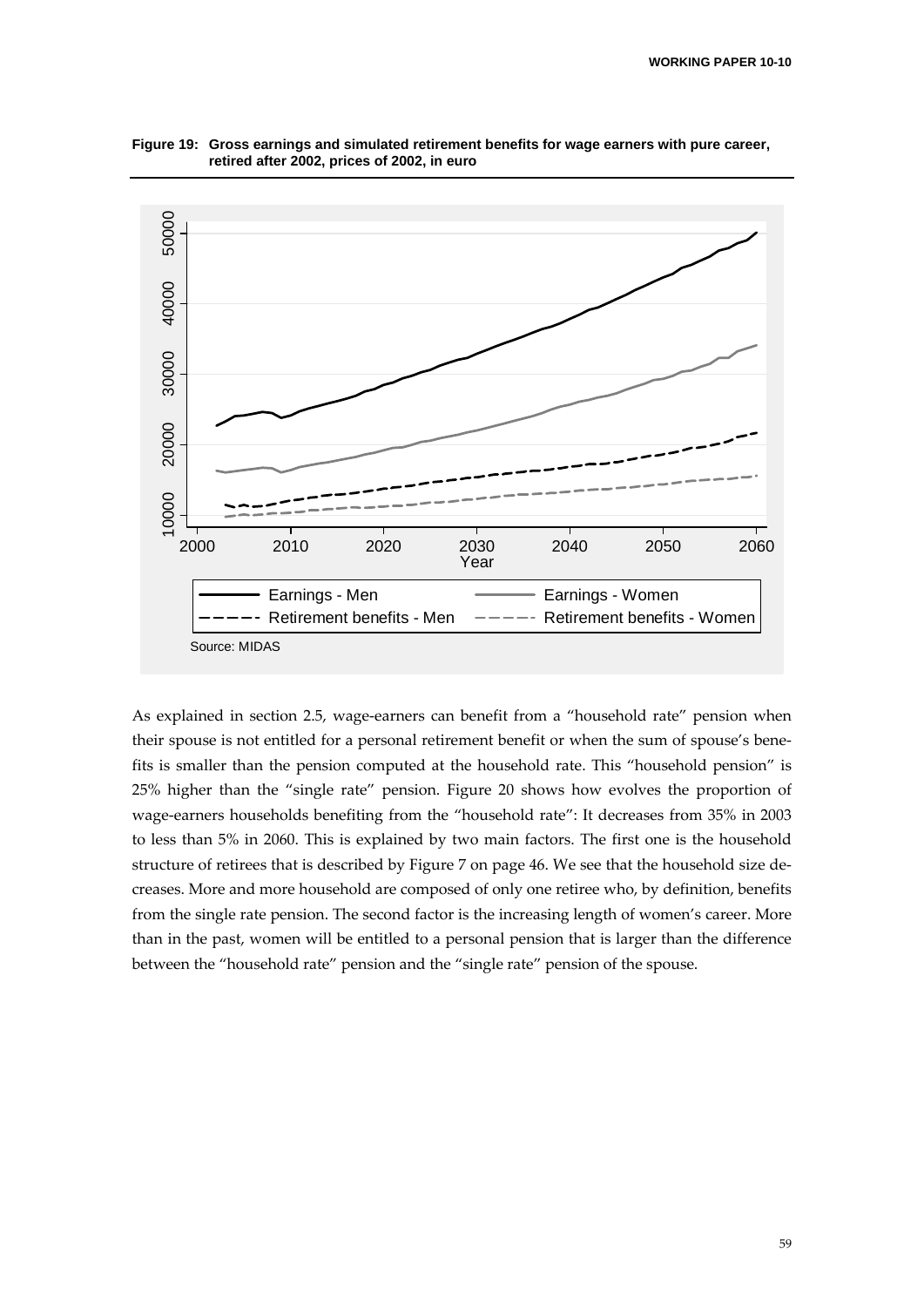

**Figure 20: Proportion of households benefiting from the "household rate" pension, in percent** 

### **3.3.2. Adequacy of social security in Belgium.**

The Open Method of Coordination (OMC) on pensions, which was launched by the Laeken European Council in December 2001 and was developed, further thereafter<sup>16</sup>, defines the adequacy of pensions as the capacity of pension systems to meet their social objectives. To this end, they should: (1) ensure that older people are not placed at risk of poverty, (2) provide pension entitlements enabling them to maintain, to a reasonable degree, their living standard after retirement and (3) promote solidarity between and within generations. The first two points of this definition are not specific to pensions, and can therefore be extended to include other social security benefits, as well as social assistance.

In this section we analyse the adequacy of pensions, and social benefits in general by consider‐ ing the effect of pension income on the living standard of recipients and on inequality and poverty. The results are based on the MIDAS-model which is consistent with the socio-economic projections and macro‐economic and social policy assumptions of the baseline scenario determined by the Study committee for ageing in its latest yearly report (2009), and discussed in section 2.2.3.c on page11. We will start here by considering the replacement rate of pensions only. Next, the redistributive impact of all social security benefits considered, as well as their impact on the

<sup>&</sup>lt;sup>16</sup> See e.g. the new framework for the social protection and social inclusion process, adopted by the European Council in March 2006 (see http://ec.europa.eu/employment\_social/spsi/common\_objectives\_en.htm).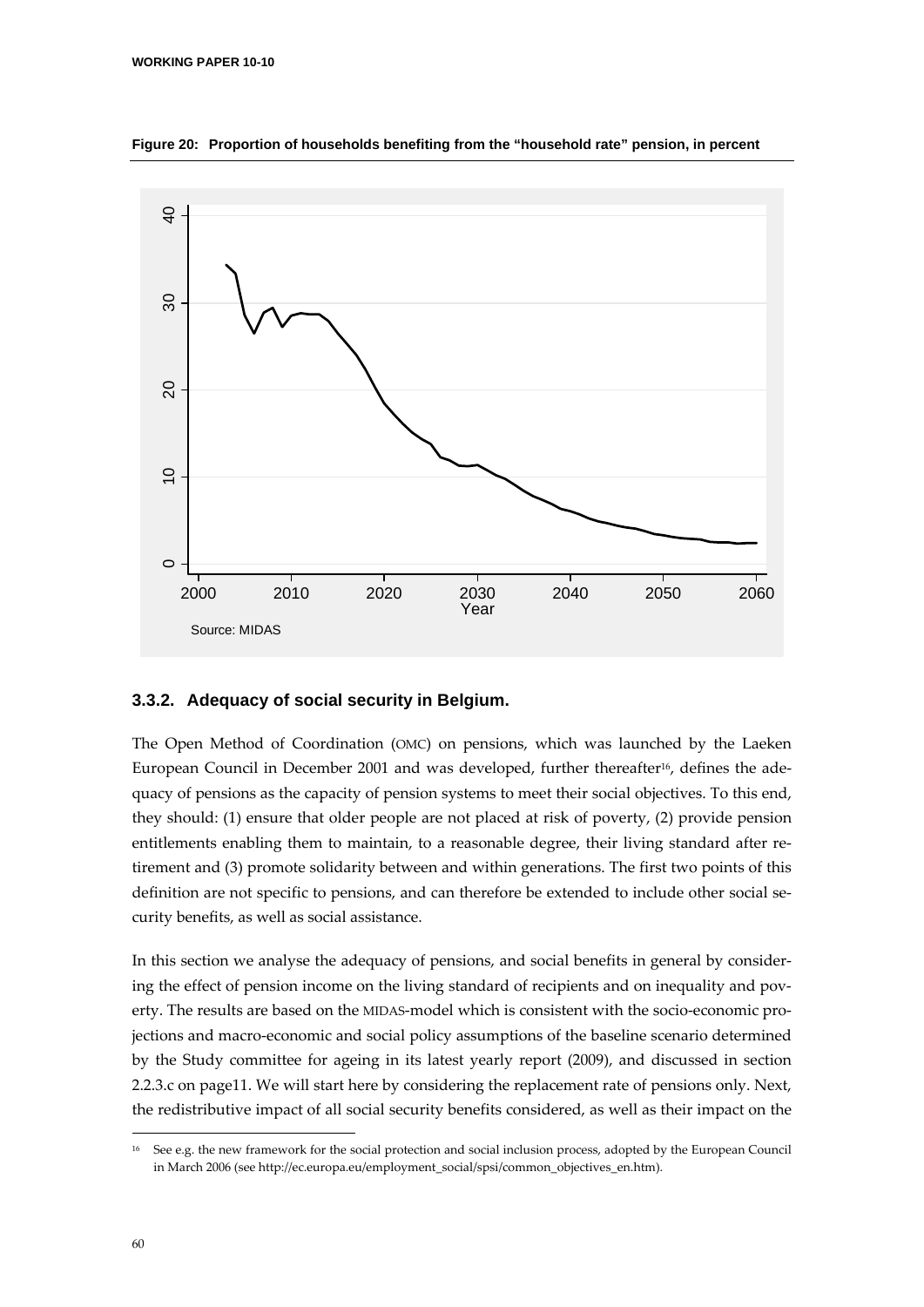**WORKING PAPER 10-10** 

risk of poverty of their recipients. To recapitulate, the social security module of MIDAS simulates first-pillar old-age pension benefits for private sector employees, civil servants and selfemployed, as well as the guaranteed minimum for the elderly. Furthermore, it simulates the Conventional Early Retirements (CELS) benefit, the widow(er)s' pension benefit, the disability pension benefit, unemployment benefit and, finally, social assistance benefits.

### **a. Replacement rate**

The replacement rate represents the income transition when an individual changes from work‐ ing status to retirement status. Here, it is calculated as the ratio between the income from the (first pillar) pension in the year one becomes a pensioner and the earnings of the last working year. Hence, the replacement rate only reflects the income fall of those moving from having a job into retirement; new retirees coming from unemployment, disability, CELS or inactivity are excluded. Also, the nominator does not include benefits from the CELS, nor unemployment, dis‐ ability or social assistance. Since the purpose of the replacement rate is to show the adequacy of the system of pensions, and not the regulations of social protection outside the pension system, the benefits from the system of guaranteed minimum income for the elderly are excluded as well. Figure 21 shows the averages of the individual replacement rates for the retired wage– earners and civil servants by year and sex. The individual replacement rates for self-employed people are not included in these averages since they are approached by the minimum pension scheme.

Note that the development of the replacement rate is somewhat erratic, due to a relatively low number of people actually making the transition from working into retirement in the sample. Therefore, and to clarify their development, a Hodrick Prescott filter  $(\lambda=1600)$  has been used to separate a trend for men and women. These trends are added to the figure.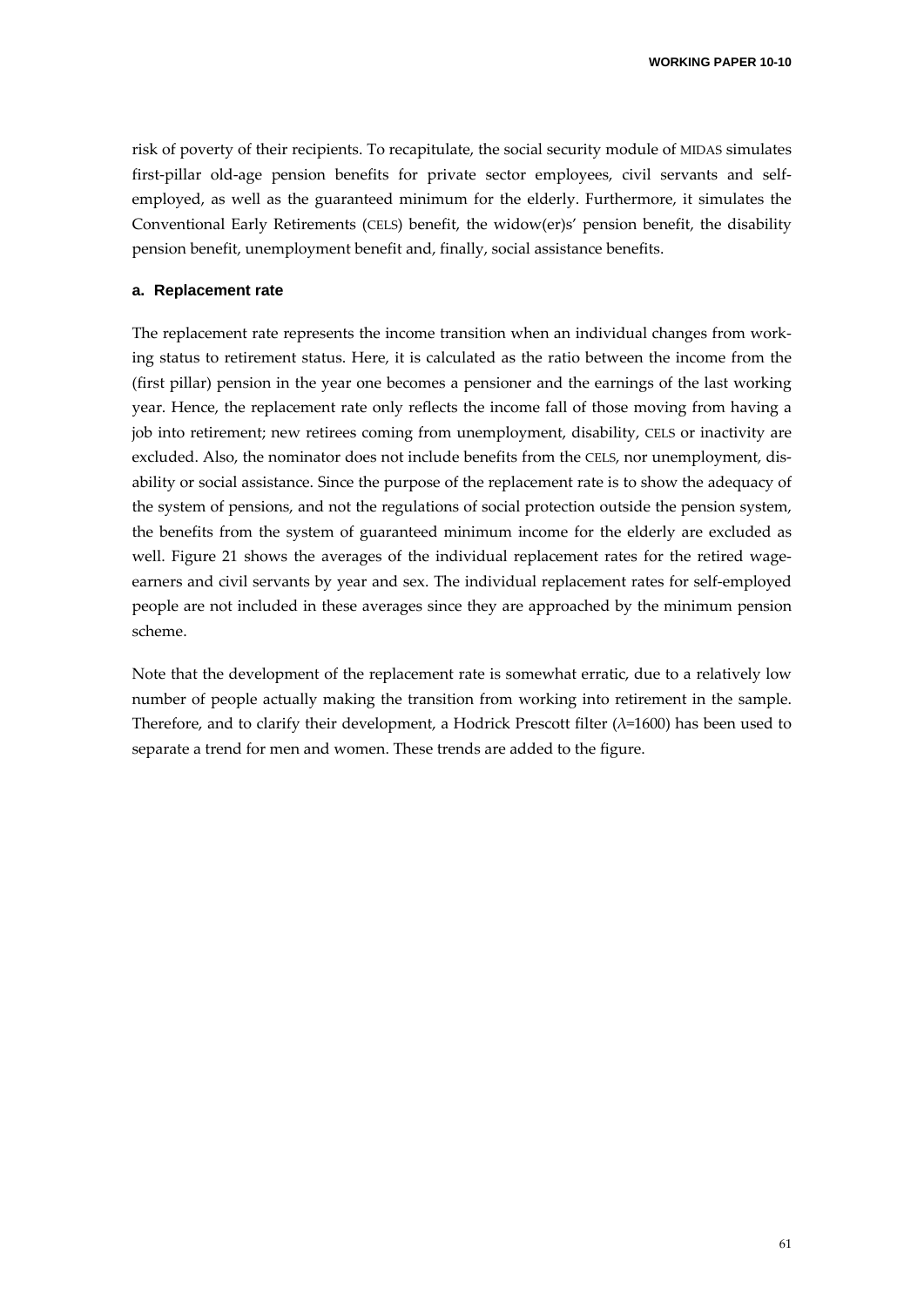**Figure 21: Gross replacement rate, in percent** 



Figure 21 shows that women have a higher (gross) replacement rate than men's over the whole simulation period<sup>17</sup>. This result shows the redistributive effect of the pension system. The minima (minimum pension, minimum pension right per year of work, old age guaranteed minimum income) and the wage ceiling both contribute to lessening the link between social contributions and pension benefits and to making the distribution of pension income more egalitarian.

On the first 20 simulation years, the replacement rate of women increases consequently while the replacement rate of men slightly decreases. The women's trend on that period is a result of the increase of the length of women career, combined with the re-value of the minimum pension benefit. Men benefit less from these minima but are more subjected to wage ceilings: This may explained the moderate decrease of their replacement rate.

The period between about 2020 up to about 2060 shows a parallel decreasing development of the replacement rate of men and women, where the average replacement rate of women is about 8% above that of men. This parallel evolution comes from the double effect of the increasing employment rate of women. The first effect is a direct effect: as the earnings and employ‐

<sup>&</sup>lt;sup>17</sup> It is the case for the whole simulation period except for the first couple of years. Indeed, due to some "outliers" in the first years, the women's trend starts lower than the men's trend. Because of the low number of observations at the very beginning of the simulation, trends before 2010 are not considered to be significant.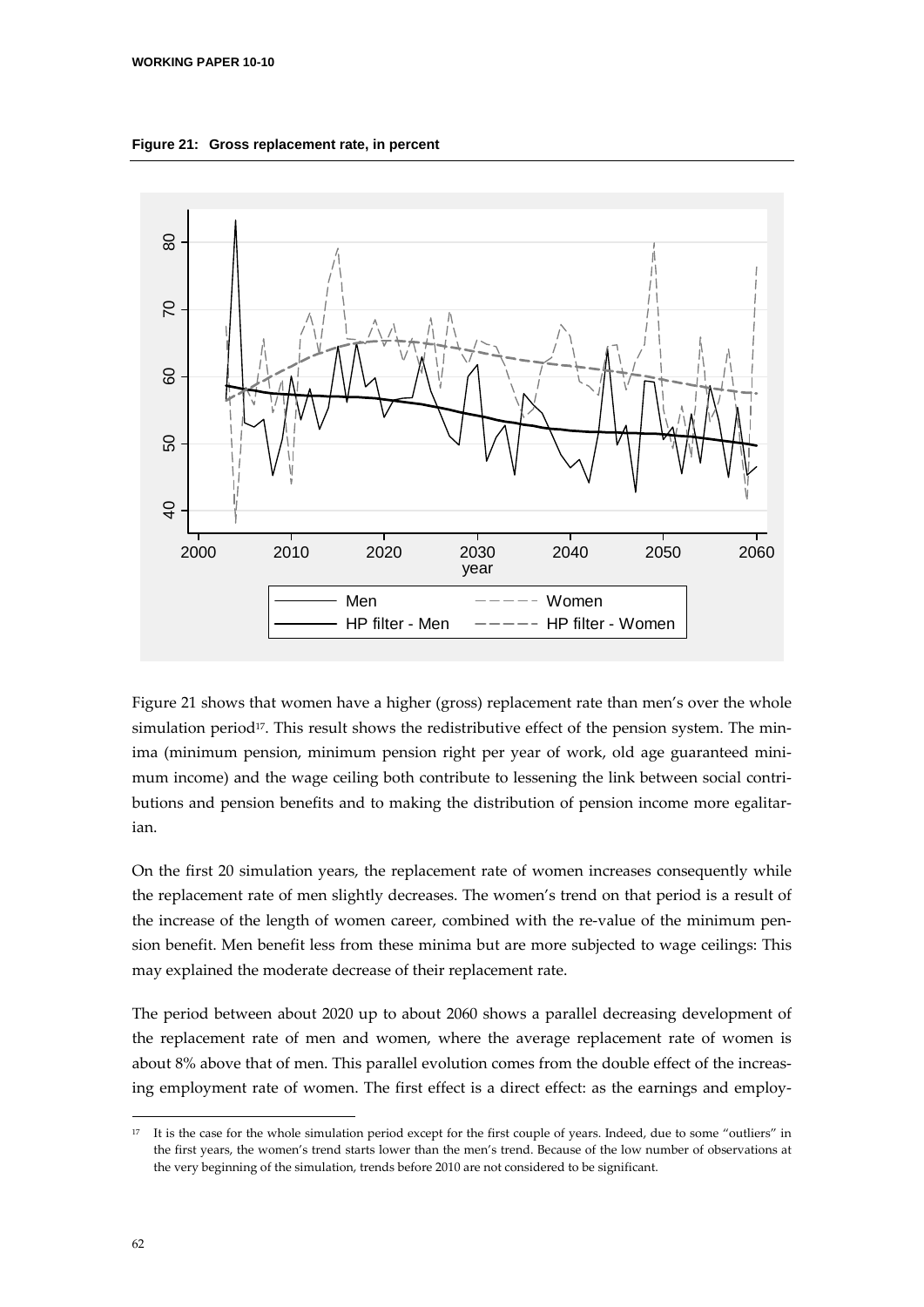ment history of women increases, they benefit less from minima. In addition to that, because of the reduced growth rate of pension minima compared to the growth rate of earnings, as time goes by, less often pensions fall below the minimum and need to be uprated. Their pensions are therefore more directly related to their earnings and, as a consequence, their replacement rate decrease. The second and indirect impact is the following: as participation rate of women increase, they more and more apply for their own individual pension benefit. The proportion of men claiming a household pension benefit for themselves and their spouses, hence decreases, and so does the average replacement rate of men. Furthermore, with an increasing wage comes an increasing limiting impact of the wage ceiling on the pension benefit of men entering into retirement. This impact is less important for women because their lower wages are less often confronted with the wage ceiling.

### **b. Inequality: The Gini index**



**Figure 22: Gini index by status** 

<u> Andrew Maria (1995)</u>

Figure 22 shows the evolution of the Gini index<sup>18</sup> for various categories of individuals, including pensioners and the working population. Note that where Figure 21 is based on individual

The Gini index is a measure of the inequality of income distribution. Its value varies between 0 and 1, which enables comparisons of income inequality between populations of different sizes. Value 0 points to a complete equality of income: everybody has the same income. Conversely, value 1 refers to complete inequality: one single individual concentrates all income.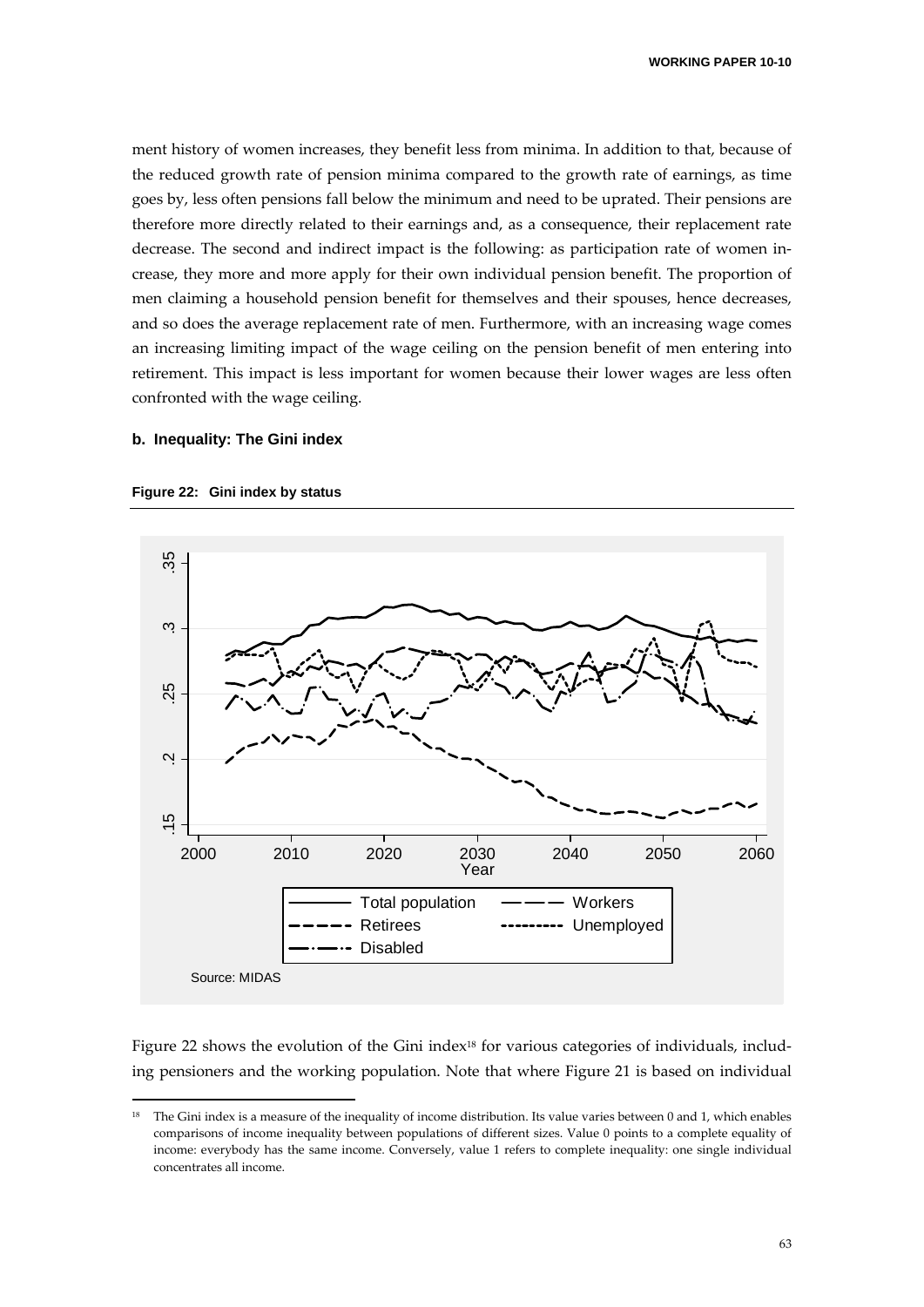**WORKING PAPER 10-10** 

income, these Gini indices in Figure 22 are based on the equivalent household income of an individual. Household income is therefore divided by the equivalent household size in order to reflect differences in household size and composition. The equivalent size of the household in‐ come is based on the so-called "modified OECD" equivalence scale. This equivalence scale gives a weight of 1 to the first adult, 0.5 to any other household member aged 14 and over and 0.3 to each child (younger than 14). The resulting equivalent household income is then assigned to each member of the household. A consequence of using equivalent household income is that the Gini by activity status can be made up of incomes from different sources. A household comprised of a pensioner and a working person will have an equivalent household income made up of both work income and pension income. As we will see later, income distribution of pension‐ ers will not only depend on retirement income but also on the composition of the household and their income structure.

Before discussing this figure, note that individuals in this Figure 22 are split up according to their activity status and not the source of their income. This is relevant because the Gini is based on household income. Hence, a working individual can 'receive' earnings as well as a pension benefit if at least one of the members in his or her household is retired. In a previous application of MIDAS (Dekkers et al., 2009), the discerning factor was the source of income. Hence, the ine‐ quality of individuals receiving only earnings was compared to those receiving only pensions, and this implied that individuals from 'mixed' households were excluded. This was possible since the previous version of the model was limited to simulating earnings and pensions. Other incomes were 'unknown' and the impact of the exclusion was therefore limited. In this version of the model, however, this is no longer the case. Now unemployment benefits, disability bene‐ fits, and social assistance benefits are simulated as well. As a consequence, the proportion of 'mixed' households, in terms of the incomes they receive, proportionally increases. Choosing to discern individuals not on the basis of the composition of their household income but on their own status seems the sensible thing to do. In this case, a given level of difference between the income inequality of, say, workers and pensioners is the combined result of a different 'pure' redistributive effect (i.e. of the system generating the income) itself, and of the overlap between the sources of income (the probability that a household that receives earnings, also receives a pension benefit).

We start the discussion of the above Figure 22 by considering the evolution of the distribution of pensioners' income. This evolution can be divided into three stages, from now until about 2020, from 2020 until mid 2040's and thereafter. In the first stage, inequality among pensioners increases from 0.20 to 0.23. It then decreases progressively in the second stage until around 0.16 to increase again slightly on the last 15 years to reach 0.17.

In order to analyse this evolution, those inequalities of pensioners' income have been split up to its source. We discern pension income, income from work earnings and income from benefits other than pensions (unemployment, disability and minimum "social integration" income bene‐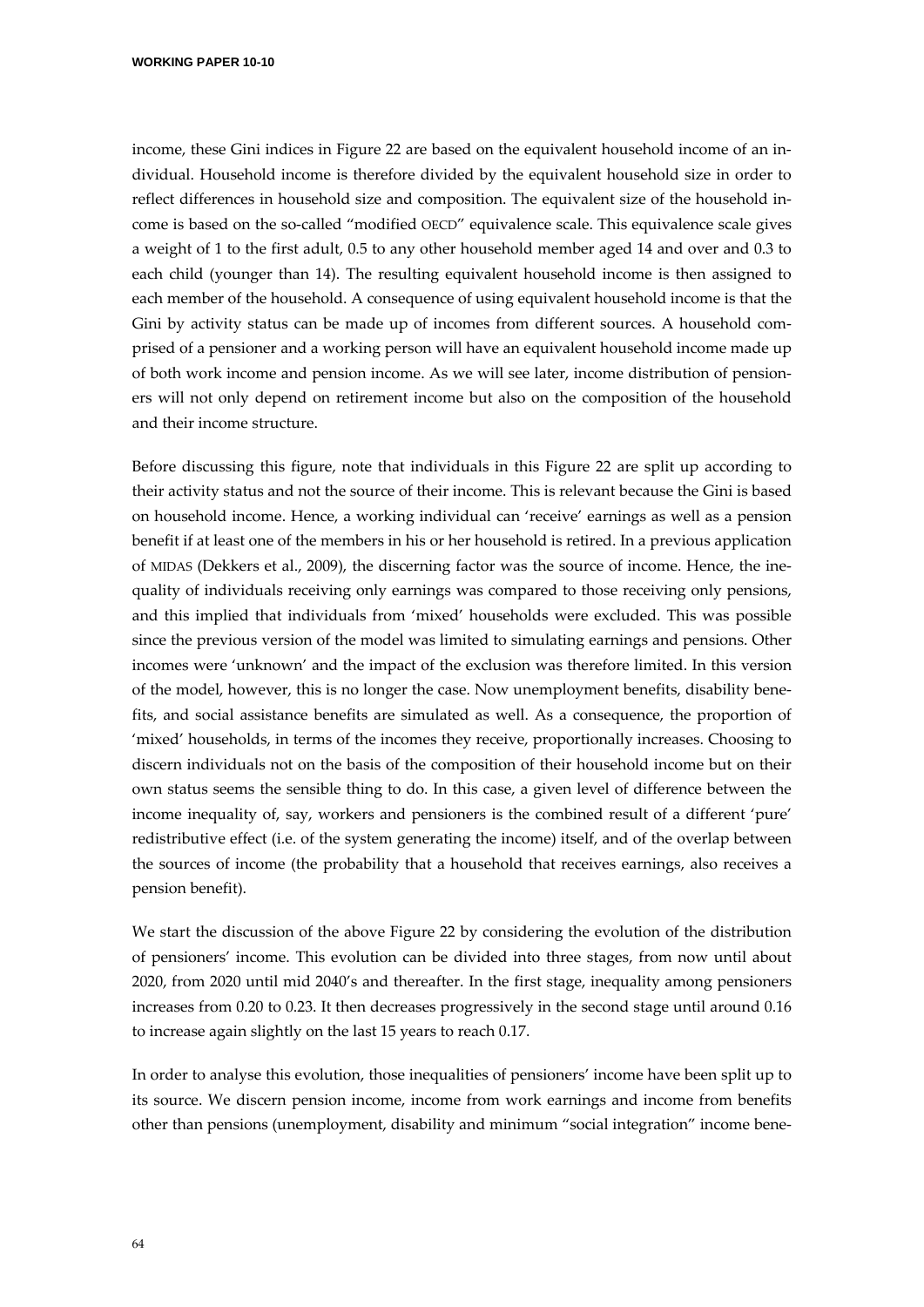fit). Lerman and Yitzhaki (1985) show that the Gini (G) of the household income compounds of three elements:

- (i) the share of each income category  $k$  in total income (S $k$ );
- (ii) the Gini of each income source k  $(1,2,3)$   $(G_k)$ ;
- (iii) the correlation of each income source k with the distribution of total income  $(R_k)$ .

So,  $G = \sum$ *k*  $G = \sum S_k G_k R_k$ 

The proportion of income source  $k$  in the total income inequality  $(P_k)$  is then calculated as:

 $P_k = (S_k G_k R_k)/G$ ; and the sum of these proportions in inequality equals 1.

As we can see in Table 34, the share of other social benefits than pensions in the overall income of pensioners, and its inequality, is limited and relatively stable over the period. Therefore we can suppose that this source of income has no influence on the income inequality between pensioners. So, in what follows, the focus of the discussion shifts to pension benefits and income from work.

|                         | $S_{k}$ | $G_{k}$ | $R_{k}$   | $P_{k}$   |
|-------------------------|---------|---------|-----------|-----------|
| Year: 2003              |         |         |           |           |
| <b>Pension benefits</b> | 0.8480  | 0.2546  | 0.6049    | 0.6623    |
| Income from work        | 0.1282  | 0.8953  | 0.6177    | 0.3594    |
| Other income            | 0.0238  | 0.9348  | $-0.1920$ | $-0.0217$ |
| Total income            |         | 0.1972  |           |           |
| Year: 2010              |         |         |           |           |
| <b>Pension benefits</b> | 0.8153  | 0.2657  | 0.6052    | 0.6006    |
| Income from work        | 0.1621  | 0.8714  | 0.6419    | 0.4154    |
| Other income            | 0.0225  | 0.9401  | $-0.1643$ | $-0.0159$ |
| Total income            |         | 0.2183  |           |           |
| Year: 2020              |         |         |           |           |
| Pension benefits        | 0.8331  | 0.2616  | 0.6686    | 0.6489    |
| Income from work        | 0.1459  | 0.8848  | 0.6447    | 0.3706    |
| Other income            | 0.0210  | 0.9413  | $-0.2216$ | $-0.0195$ |
| Total income            |         | 0.2245  |           |           |
| Year: 2030              |         |         |           |           |
| <b>Pension benefits</b> | 0.8900  | 0.2229  | 0.7141    | 0.7089    |
| Income from work        | 0.0935  | 0.9301  | 0.6874    | 0.2991    |
| Other income            | 0.0165  | 0.9551  | $-0.1014$ | $-0.0080$ |
| Total income            |         | 0.1998  |           |           |
| Year: 2040              |         |         |           |           |
| Pension benefits        | 0.9541  | 0.1891  | 0.8603    | 0.9434    |
| Income from work        | 0.0351  | 0.9696  | 0.3147    | 0.0652    |
| Other income            | 0.0107  | 0.9719  | $-0.1354$ | $-0.0086$ |
| Total income            |         | 0.1646  |           |           |

|  |  | Table 34: Contributions of different income components k to income inequality among pensioners |
|--|--|------------------------------------------------------------------------------------------------|
|  |  |                                                                                                |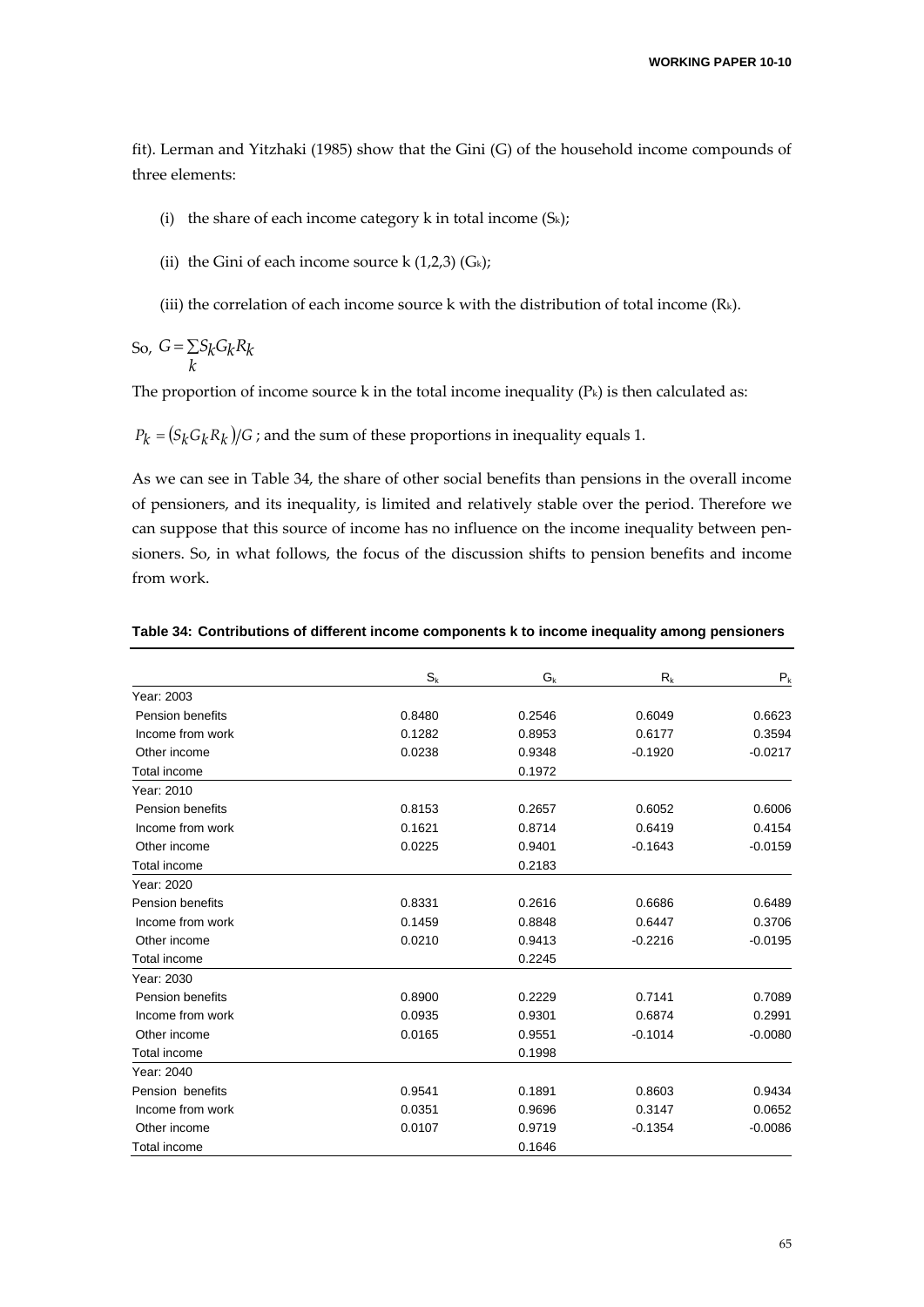|                  | $S_{k}$ | G <sub>k</sub> | $R_{k}$   | $P_{k}$   |
|------------------|---------|----------------|-----------|-----------|
| Year: 2050       |         |                |           |           |
| Pension benefits | 0.9608  | 0.1805         | 0.8518    | 0.9504    |
| Income from work | 0.0332  | 0.9735         | 0.3277    | 0.0681    |
| Other income     | 0.0060  | 0.9854         | $-0.4874$ | $-0.0186$ |
| Total income     |         | 0.1555         |           |           |
| Year: 2060       |         |                |           |           |
| Pension benefits | 0.9547  | 0.1862         | 0.8010    | 0.8540    |
| Income from work | 0.0406  | 0.9735         | 0.6877    | 0.1631    |
| Other income     | 0.0047  | 0.9874         | $-0.6194$ | $-0.0171$ |
| Total income     |         | 0.1668         |           |           |

The rise in inequality among pensioners over the first two decades in Figure 22 can be explained by the fact that the proportion of work income rises slightly at the expense of pension income (Sk) and by the stronger correlation of income from work with total inequality (Rk). This change in the structure of income is due to the rising participation rate of women in the labour market. It so appears that over this period, on the one hand, more and more retired men have a spouse who is still working, and, on the other hand, as an increasing number of women get a pension of their own, it happens more and more that in the households that are entitled to a pension benefit, the man is still working. As earnings are much less evenly spread than pension income  $(G_k)$ ; an increase of the proportion of earnings in the income of pensioners causes the overall inequality (G) of pensioners to increase.

From about 2020 until the mid 2040's, there is a distinct declining trend of inequality among pensioners. Three factors can explain this development. Firstly, women's growing participation rate in the labour market and the lengthening of their career both result in increased eligibility to a pension benefit. Secondly, the alleged decrease in the number of marriages and cohabitations causes the proportion of pensioner's households only comprised of a single person to rise. As a result, fewer and fewer pensioners get work earnings as part of the household's overall income. Moreover, because of the rising average age of pensioners, they are less likely to have a partner who is still working. This results in a very clear decrease in the relative part of work earnings in their overall income in Table 34 and a parallel increase in the relative part of pension income (Sk).

A third explanatory factor of the decreasing inequalities among pensioners has to do with the decreasing inequality linked to pension income  $(G_k)$ . For this, there are again various reasons.

First of all, Table 2 shows that the link with the development of wages is especially strong for the minima: 1% per year for the minimum pension and 1.25% for the minimum right per work‐ ing year. The welfare adjustment of employees' and self-employments pensions is only 0.5%. The minimum pensions therefore increase faster than the average pension, which reduces inequality of pensions.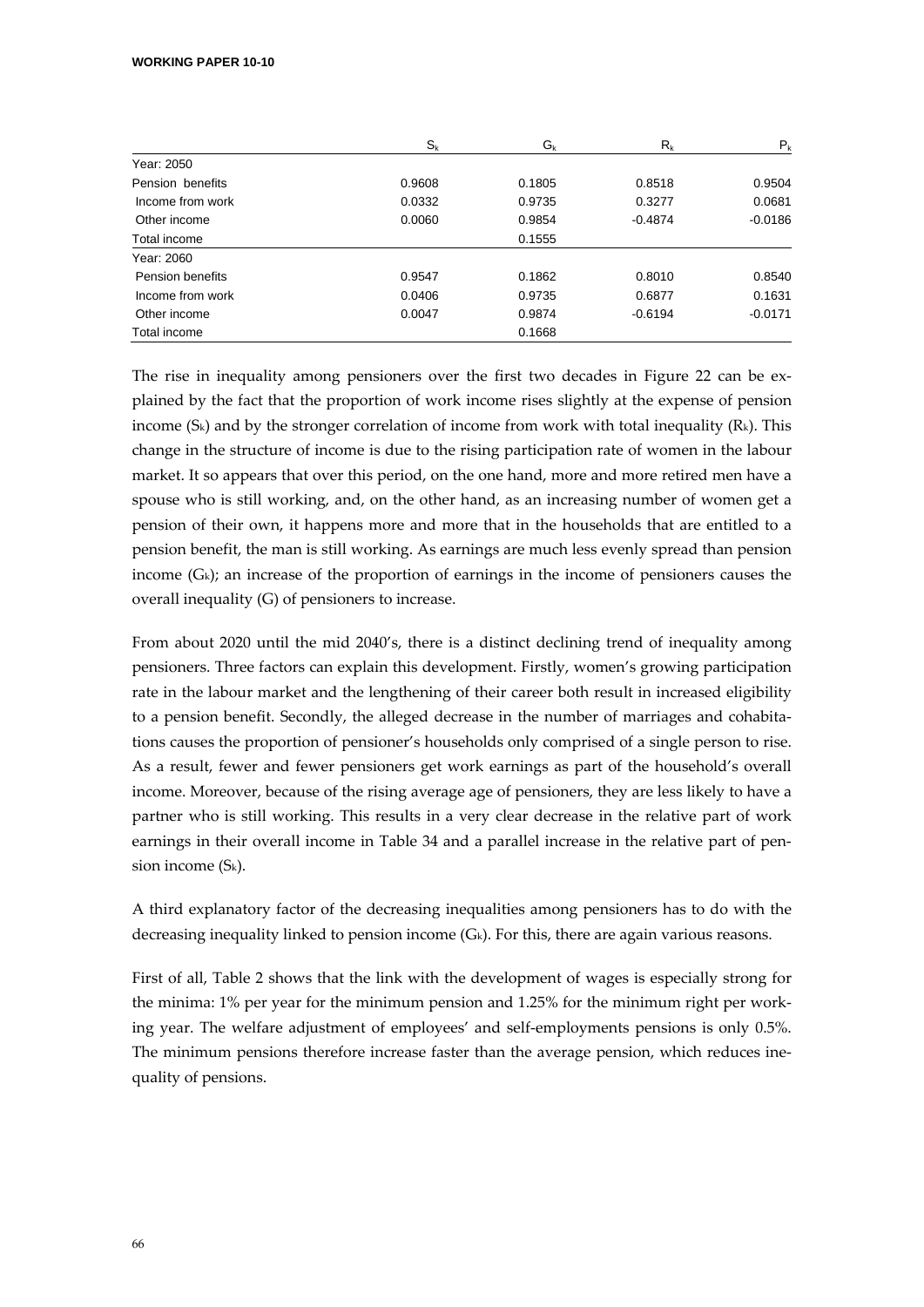Secondly, the decoupling between wage growth and the setting of ceilings lies at the base of this more egalitarian distribution of pension income. This growing discrepancy between wages and wage ceilings implies an ever stronger capping of pension levels.

The third and possibly most fundamental reason for this decreasing inequality of pension bene‐ fits is that the assumptions of the 2009 Study Committee for Ageing pertaining to productivity growth and social hypothesis outlined in Table 2, imply a stronger welfare adjustment of bene‐ fits in the future than in the past. In the long run, productivity increases by 1.5% per year, and the welfare adjustment for pensions is 0.5%. The difference between the two, i.e. the lag of bene‐ fits to wages, is thus 1%. Fasquelle et al. (2008: 2) show that this lag was on average 1.8 percent between 1956 and 2002. Hence, the hypothesis underlying MIDAS imply a reinforcement of the future link between wages and pension benefits. Therefore inequality decreases in the long run. See Dekkers (2010) for a more elaborate discussion of this point. Between the mid 2040's and 2060, inequality among retirees again increases somewhat. This is because a relatively large cohort enters into retirement what is reflected by the dependency ratio in Figure 3 on page 42. The younger pensioners are, the higher the probability that they live in the same household as an active partner. Or, the younger pensioners are, the more important earnings are as a fraction of their household income, and hence the higher their inequality of total household income will be. Hence, the inflow of a large cohort of young pensioners causes the share of pensions in total income of pensioners to decrease at the expense of earnings (see Table 34). Hence, as was the case in the first decade of the simulation period, inequality increases.

Income inequality among those unemployed and disabled are also included in the above Figure 22. These categories are not the point of focus here, so their discussion will remain brief. The development of inequality of income over time is more discontinuous for these categories, which is due to the lower number of individuals in these categories. Nevertheless trends let appear that the level of inequality of disabled is always slightly lower than the level of inequality of unemployed. Indeed, disability benefits are always more generous than unemployment benefits.

Figure 23 specifies the redistributive impact of pensions according to gender. To limit the number of lines, the inequality of male and female unemployed and disabled are not included in this figure. Note that the difference of level between men and women is diminished by the fact that we use equivalent household income. Hence, any difference in inequality results from single men and women.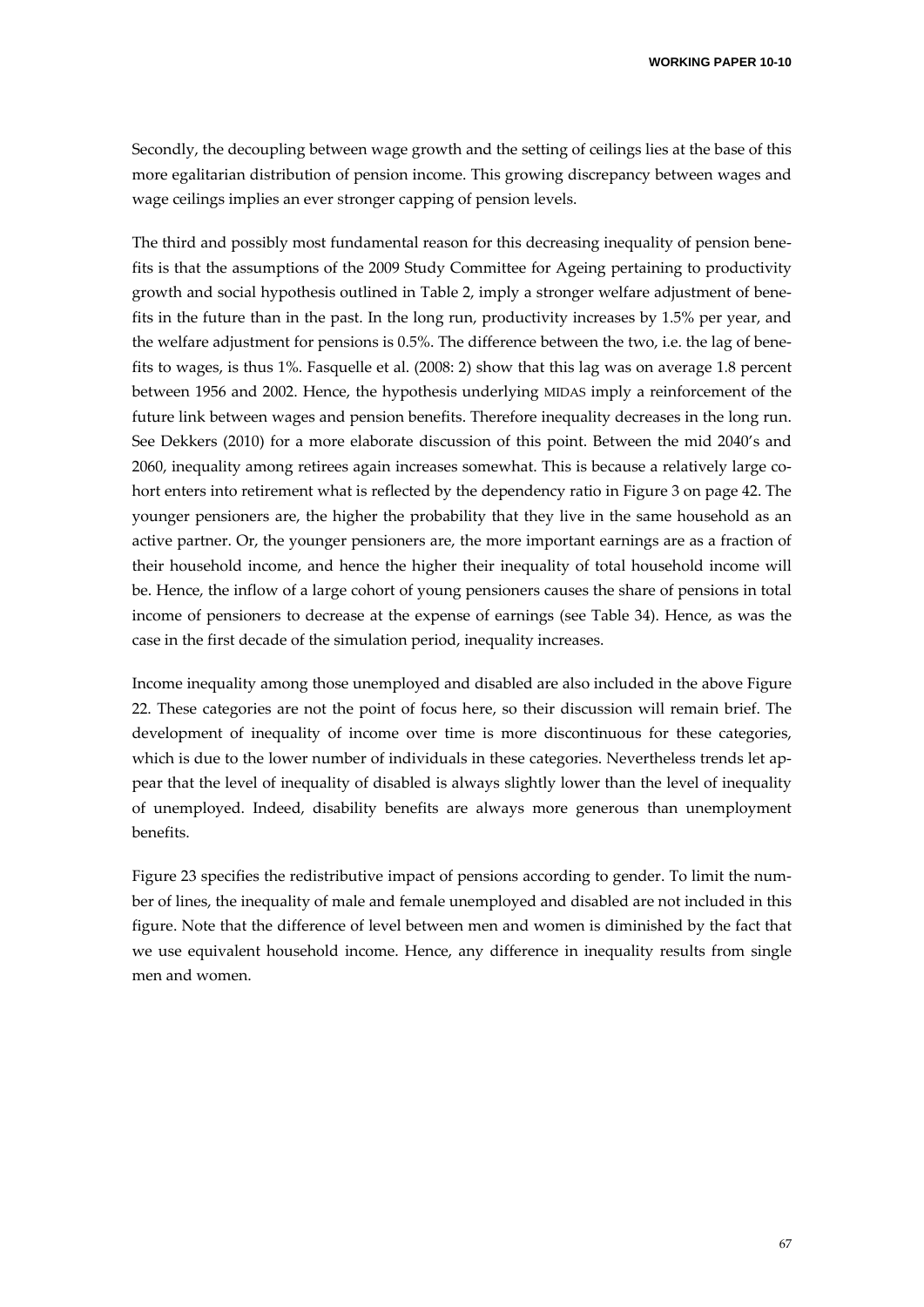



As for the global Gini, we can divide the analysis into three periods: before 2020, between 2020 and the mid 2040's and after the mid 2040's. In the beginning of the period (2003‐2010), we see that inequality of pensions is higher for women than for men, but that inequality increases for male pensioners, so that the levels converge around 2015. The higher inequality among women pensioners in the starting period is a reflection of their heterogeneous careers. Women more often than men work part time or not the full year and this heterogeneity reflects itself in the higher earnings inequality of women relative to men. Once women retire, this inequality is toned down considerably by the redistributive elements of the Belgian pension system, but a residual difference remains.

Until about 2020, the inequality among male pensioners increases towards that of women. It seems contradictory, but this development is the result of the increasing labour market participation of women. Of a married couple, the man typically is a few years older than the woman. An increasing labour market participation of women therefore increases the importance of earnings in the income of male pensioners, and the inequality of their income therefore increases. This effect obviously does not play for women pensioners.

Between 2020 and the mid 2040's the Gini indexes of retired men and women have the same decreasing evolution, which can be explained by the three factors from the global analysis of the Gini, as explained previously.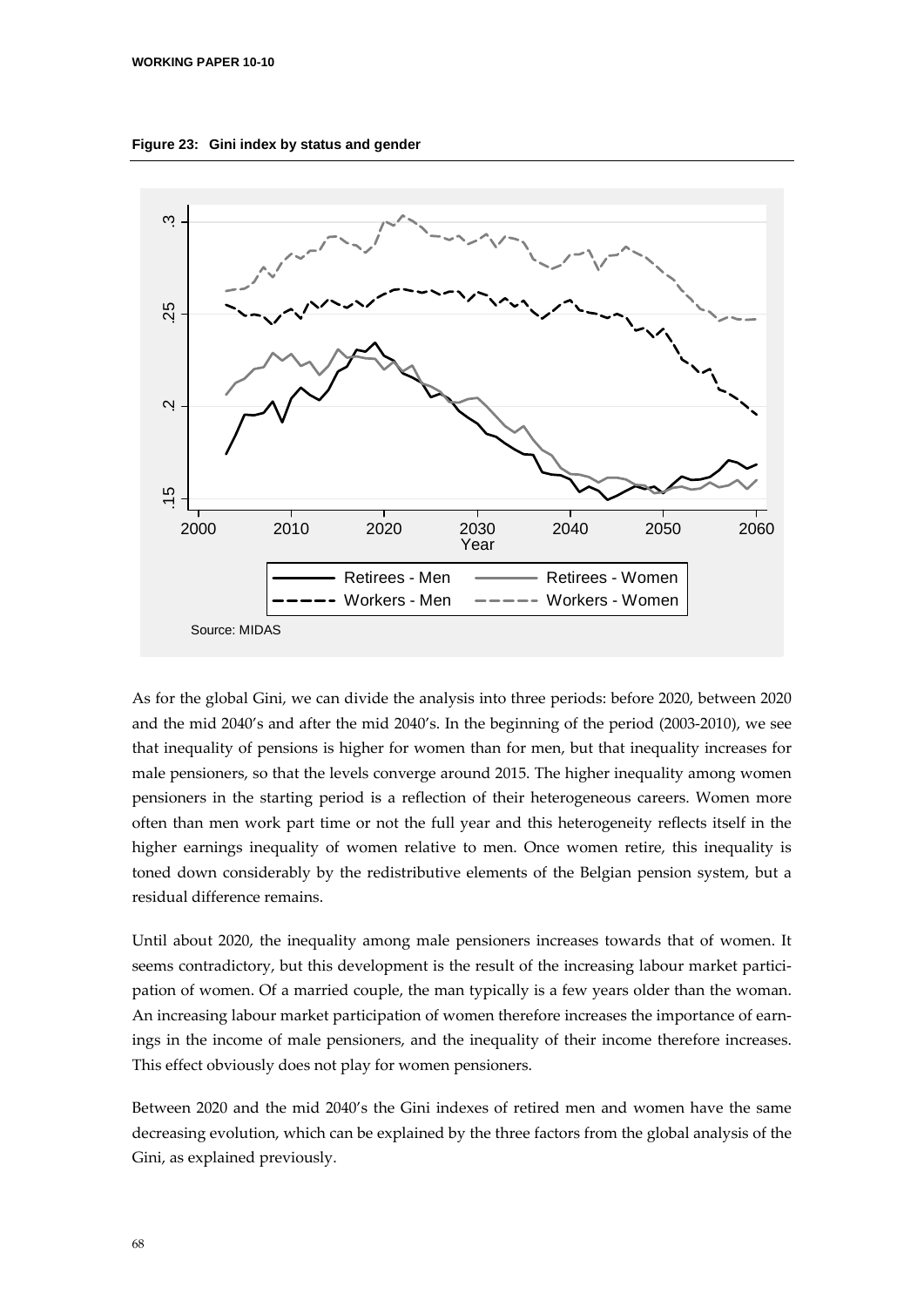And finally, between the mid 2040's and 2060, the Gini indexes of retired men and women start again to increase slightly with a more marked evolution for men. Here again, the typical positive age difference between men and women in couples explains this. Indeed, among new retir‐ ees from the large cohort entering into retirement, we can imagine that men enter retirement some years before their spouse and are therefore, more often than women, in a couple with positive work earnings.

## **c. Relative income poverty**

The financial dimension (income) of poverty is usually approximated by indicators based on poverty thresholds. The simplest and most well-known of these is the "risk of poverty" indicator  $p/N$  where N is the size of the population, and  $p$  is the number of individuals whose equivalent household income is on or below an exogenous threshold level, usually 60% of median equivalent income. This "risk of poverty" indicator will be discussed in the following paragraphs.

Before turning to the simulation results on poverty risks in detail, a problem pertaining to the simulation of disposable income should be discussed. The most recent official statistics on the observed adequacy of pensions pertain to the year 2006 and are derived from the observed dis‐ tribution of disposable income in the EU-SILC survey of 2007. A comparison between these official EU‐SILC statistics and the simulation results of MIDAS suffers from an underestimation in the latter compared to the former. This underestimation is due to various reasons. First of all, both the EU‐SILC and the PSBH (the dataset that underlies the current version of MIDAS) are rather small panel surveys. Differences between the mean or median disposable incomes can therefore partially be the result of selective attrition or sampling variation.

A second and more fundamental reason for the observed difference however is that disposable income as measured by the EU‐SILC takes into account revenues that are not available in the PSBH and not simulated by the MIDAS-model. This includes returns on investments, rental incomes, dividends, as well as benefits and capitals received from the second and third pillars of the Belgian pension system.

There are two possible consequences for the underestimation of disposable income. A first consequence pertains to the poverty line. This poverty line is set equal to 60% of the median equivalent disposable household income. The first two lines of the below table shows the EU‐ SILC poverty line (High Council of Finances, various years) and the MIDAS poverty line, both expressed in euro per year.

The last line is the difference between the two poverty lines. The most recent official poverty line in Belgium pertains to the year 2006. It is derived from the EU‐SILC survey of 2007 and equals 878€ per month or 10540€ per year (High Council of Finances, 2009, 49). The poverty line simulated by MIDAS for the same year is 9573€ per year or 798€ per month. Hence the poverty line simulated by MIDAS underestimates the official poverty line by 967€ per year or 80€ per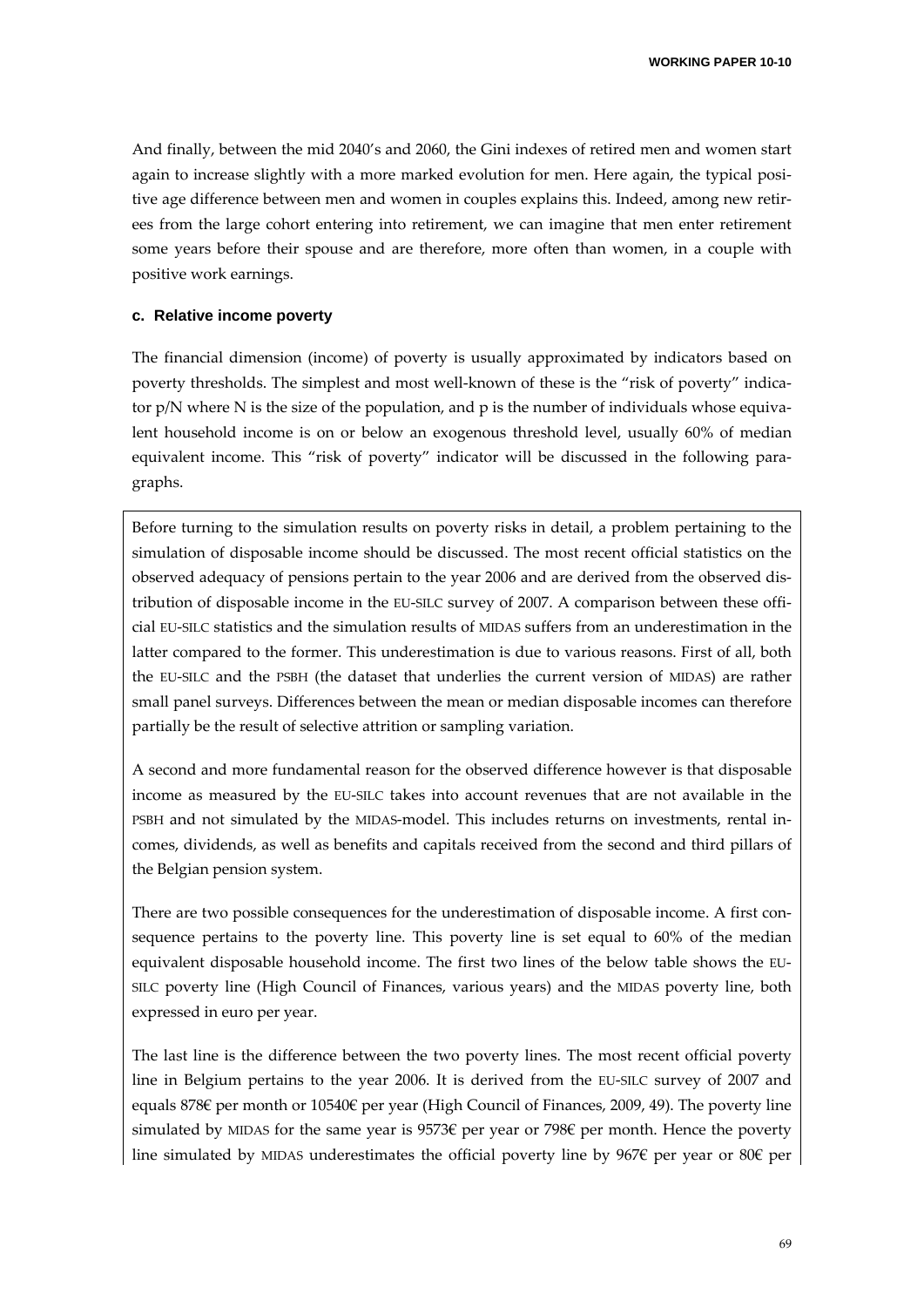month. In 2005, the 'mismatch' is the highest, and equals 1034€ per year or 86€ per month. These differences do not seem very important, and it is therefore unlikely that the 'mismatch' will influence the simulation results.

|            | 2003 | 2004 | 2005  | 2006  |
|------------|------|------|-------|-------|
| EU silc    | 9324 | 9942 | 10316 | 10540 |
| MIDAS      | 8727 | 9085 | 9282  | 9573  |
| Difference | 597  | 857  | 1034  | 967   |

The second consequence for the underestimation of disposable income pertains to the simulation of the means test. The fact that MIDAS does not simulate all sources of income or capital means that those simulated lump-sum benefits that are subject to a means test are simulated too high. The most important examples are social assistance benefit like –again– the Guaranteed Minimum Income for the Elderly. An additional problem for the simulation of the latter is that MIDAS does not simulate home ownership or the value of the dwelling. The disposable income of those having earnings or social security income below the minimum is therefore underesti‐ mated, and the lump-sum benefit after the means test is thus overestimated.

The conclusion of this is that, even though the impact of the 'mismatch' in disposable income on the poverty line is limited, it may overestimate the impact of the means‐test in the simulation of lump‐sum benefits.

Figure 24 shows the risk of poverty rate by status. The concept of income used here is the same as in the preceding figures, i.e. the equivalent household income. As explained earlier on in this chapter, the risk of poverty rate is the proportion of individuals who are under the poverty threshold.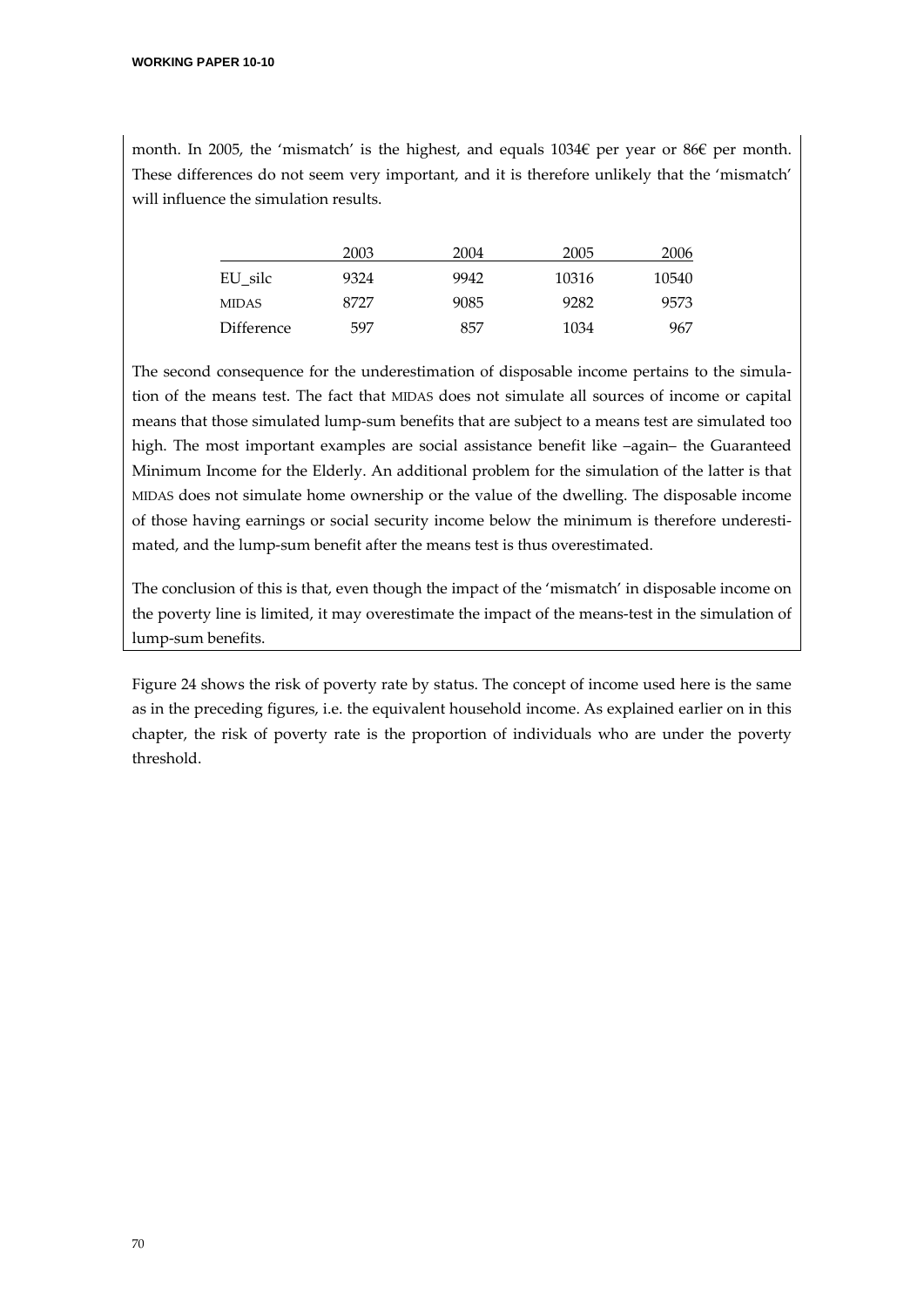**Figure 24: Risk of poverty rate by status, in percent** 



The risk of poverty rate among pensioners gradually declines between 2006 and approximately 2040, stays relatively stable over the next decade and increase slightly between 2050 and 2060. In 2007, the risk of poverty is lower for pensioners than for than the whole population, while around 2025, the poverty risk of pensioners even falls below that of those being at work.

Two factors can explain the fact that the poverty risk among pensioners decreases until 2040. The first factor is the whole of the recent measures that have been taken in order to raise pension minima at the end of 2006, mainly the nearly 14 % rise of the "guaranteed income for the elderly" (GRAPA/IGO) (see Table 1 on page 4). The means‐tested character of this benefit allows it to have an important impact on poverty measures. Furthermore, because of this large re-value, the impact of this benefit is felt during the whole simulation period. On the other side, the re‐ value of 17% of the minimum right per working year in the same year has no significant impact on poverty measures. Indeed, those who benefit from that measure were already above the poverty line before this re‐value.

The second factor that explains the declining risk of poverty for pensioners during the first four decades is the increased participation of women in the labour market. This increases the share of earnings in the income of especially male pensioners, thereby decreasing their risk of pov‐ erty. The most important impact of this increasing labour market participation of women is however on their own future pensions. As women tend to have longer careers, this enables

71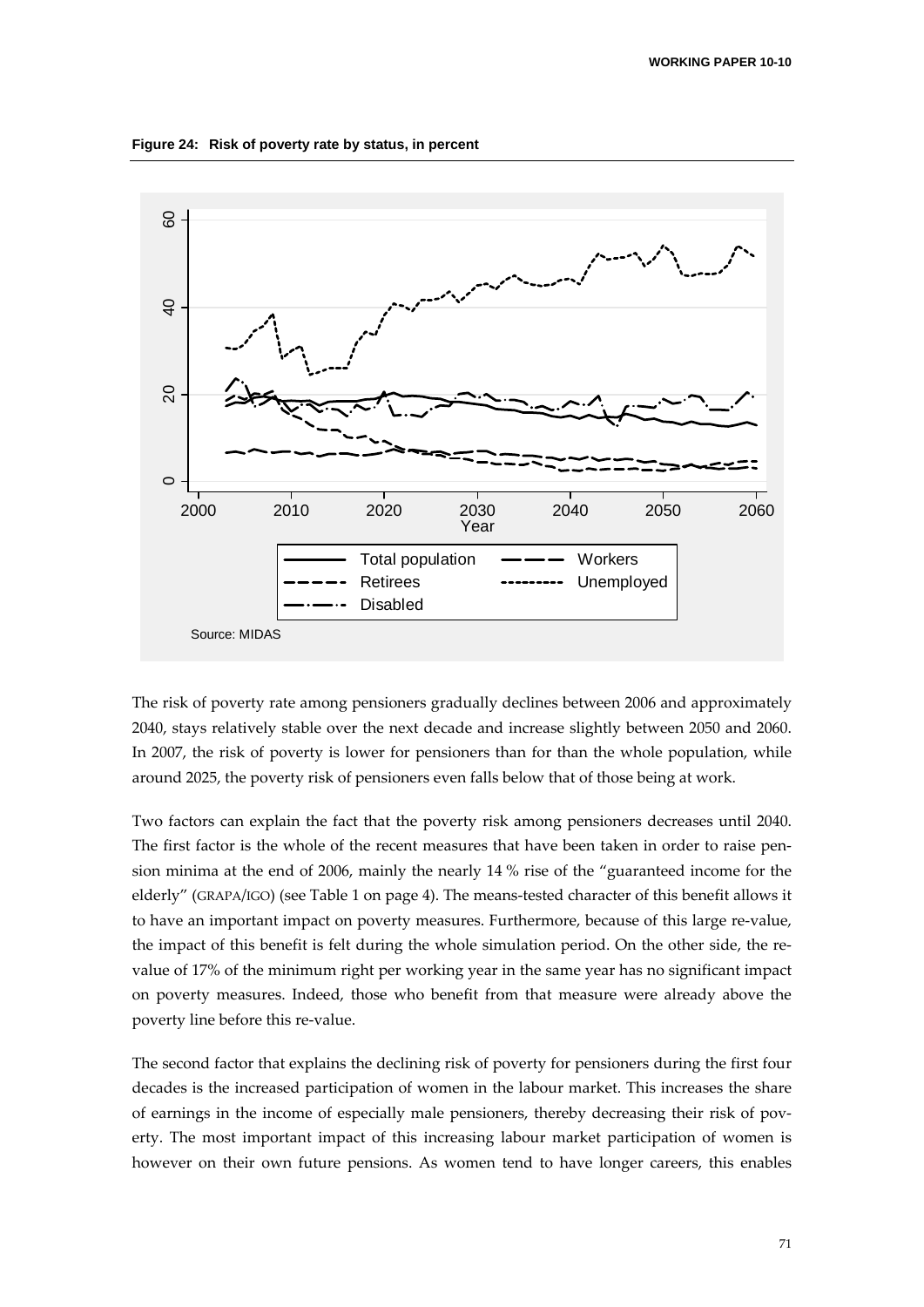them to get higher pensions. Hence, as will be shown in Figure 25 below, the reduction of the poverty risk among pensioners is, to a great extent, the result of the increasing level of women's pensions.

The period between 2040 and 2050 is marked by a stabilisation, at a relatively low level, of the poverty risk of pensioners. By then, the effect of the two factors mentioned above has faded away. The only factor still in action is the decoupling between pension growth and wage growth, and, in particular, its impact on the evolution of the poverty threshold. As this decoupling is relatively limited, the growth of the average pension is close to the rise of the poverty threshold. The adjustments to living standards, especially those that affect pension minima, are relatively generous when compared to wage growth, all the more so as among the two mecha‐ nisms aimed at ensuring pension minima, that of the minimum right per year of work (to which a higher growth is applied), will in the long run supplant the mechanism of the minimum pension. Considering their respective starting levels and growth rates (1 % for the minimum pension and 1.25 % for the minimum right per year of work), the minimum guaranteed pension will soon no longer be relevant, which means that the minimum right per year of work will be the only mechanism that will ensure that pensioners are entitled to a minimum allowance. As this minimum allowance grows according to a decoupling of a mere 0.25 p.p. compared to wage growth, it is no wonder that we should see a stabilisation of the poverty risk for pensioners. Finally, during this period, one sees an increase of the relative part of pensions in the overall income – the median of which is used as a basis to calculate the poverty threshold. This also explains why the poverty threshold does not really grow faster than pensions.

Finally, from 2050 to the end of the simulation period, the poverty risk of pensioners increases somewhat. The main effect in action here is the decoupling between the adjustment growth rate of minima and the wage growth rate. As specified here above, the main mechanism aimed at ensuring pension minima, the minimum right per year of work, is decoupled from the wage growth from only 0.25%. Because of this low decoupling level and the high re-value of this minima in 2006, we have then to wait until the last decade of the simulation period to see the impact of this decoupling on the poverty level of pensioners. We see clearly on that period that less and less women benefit from this minimum.

Figure 24 also enables us to analyse the evolution of the poverty risk for the unemployed and disabled workers. These two categories are exposed to very different poverty risks. While the poverty risk of disabled stay constant over the whole simulation period, the poverty risk of unemployed increase constantly to reach 50% in 2060. This difference is almost uniquely explained by the difference into the benefit generosity. Indeed, due to the relative nature of the poverty measure applied in this paper, if the equivalent income of one category lags behind that of the population as a whole, its poverty risk increases. It therefore appears that, in future years, the category of unemployed will face the highest poverty risks.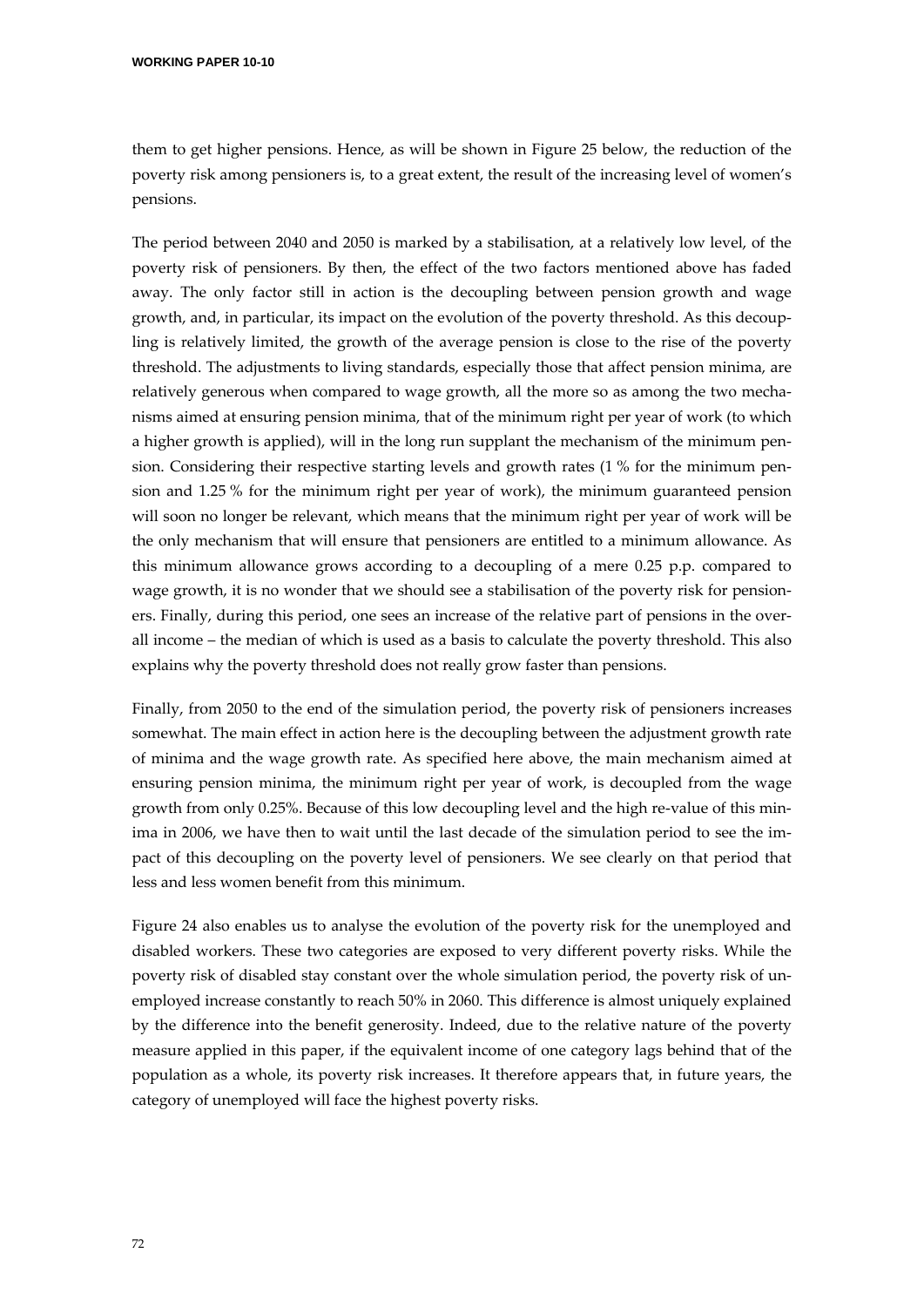A break‐up by gender in Figure 25 shows that the decrease in global poverty rate of pensioners until around 2040 is largely the result of the fall of poverty among female pensioners, for the reasons explained above. In the beginning of the period, we even see an increase in poverty among male pensioners. This can be explained by household composition. As seen in Figure 20, a relatively large proportion of men have a pension calculated at the « family rate » since their wives have no income. To calculate the equivalent household income, their pension will be divided by the equivalence scale, which is 1.5 for a couple. But the « legal » equivalence scale of the pension at family rate equals 1.25 (the difference between the pension at family rate for a couple (at 75%) and for an individual (at 60%)). So this will induce a relative low equivalent household income for the male pensioner. Moreover, given an average age difference of three years between partners in a couple, it is possible that a man's spouse will not meet the age condition which opens the right for the guaranteed income for elderly persons (assistance scheme). Note that these households are not included in the female pensioners since those women do not have the status of pensioner but they are considered as 'other inactive'. The large rise of the guaranteed income in December 2006 and the increasing participation rate of women (and, with it, the substitution of one pension at the family rate by two pensions at the individual rate) will induce a reduction of the risk of poverty rates for male pensioners.



**Figure 25: Risk of poverty rate by status and gender, in percent** 

73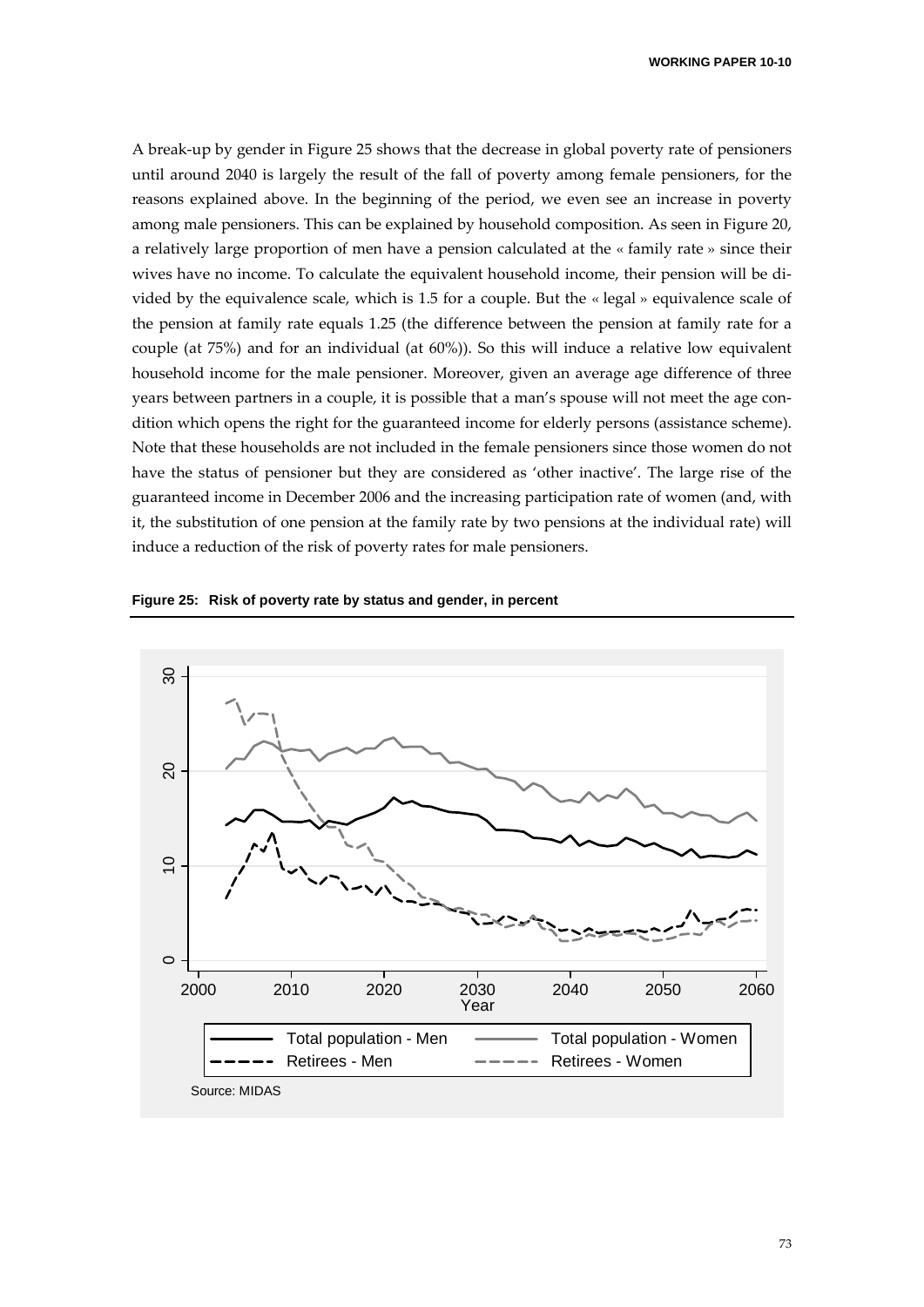

**Figure 26: Risk of poverty rate by status and poverty line, in percent** 

In the above figures 24 and 25, the poverty line was by convention set equal to 60% of the median equivalent income. Figure 26 shows how the poverty risks of pensioners and the total population changes when the poverty line equals 50 and 70% of median equivalent income. In the discussion of this figure, we describe the poverty risk pertaining to a poverty rate of x% of median equivalent income as "poverty risk at x%".

Note that these reflect a different severety of poverty. The lower the poverty line, the more precarious the situation pertaining to the risk of poverty. For the population as a whole, there is no remarkable difference in development of the poverty risk. The converging decrease of poverty risks at 50% and 60%, and a proportional increasing poverty risk at 70% obviously are a reflection of the developments among the pensioners.

Looking at pensioners, the poverty risk at 50%, which is the risk pertaining to the most severe lack of income, is at the starting point much lower that the risk at 60%. An important explanation for this is that the Old‐Age Guaranteed Minimum Income is above the 50% poverty line but below the 60% poverty line. The strong increase of this minimum in December 2006 brings its maximum amount above the 60% poverty line which explains the large effect of this measure on poverty measured with a poverty line of 60% of median income compared with the 50% poverty line. Moreover, this suggests a selection effect where mainly women (see Figure 25) that were in households that have an equivalent income between 50 and 60% of the median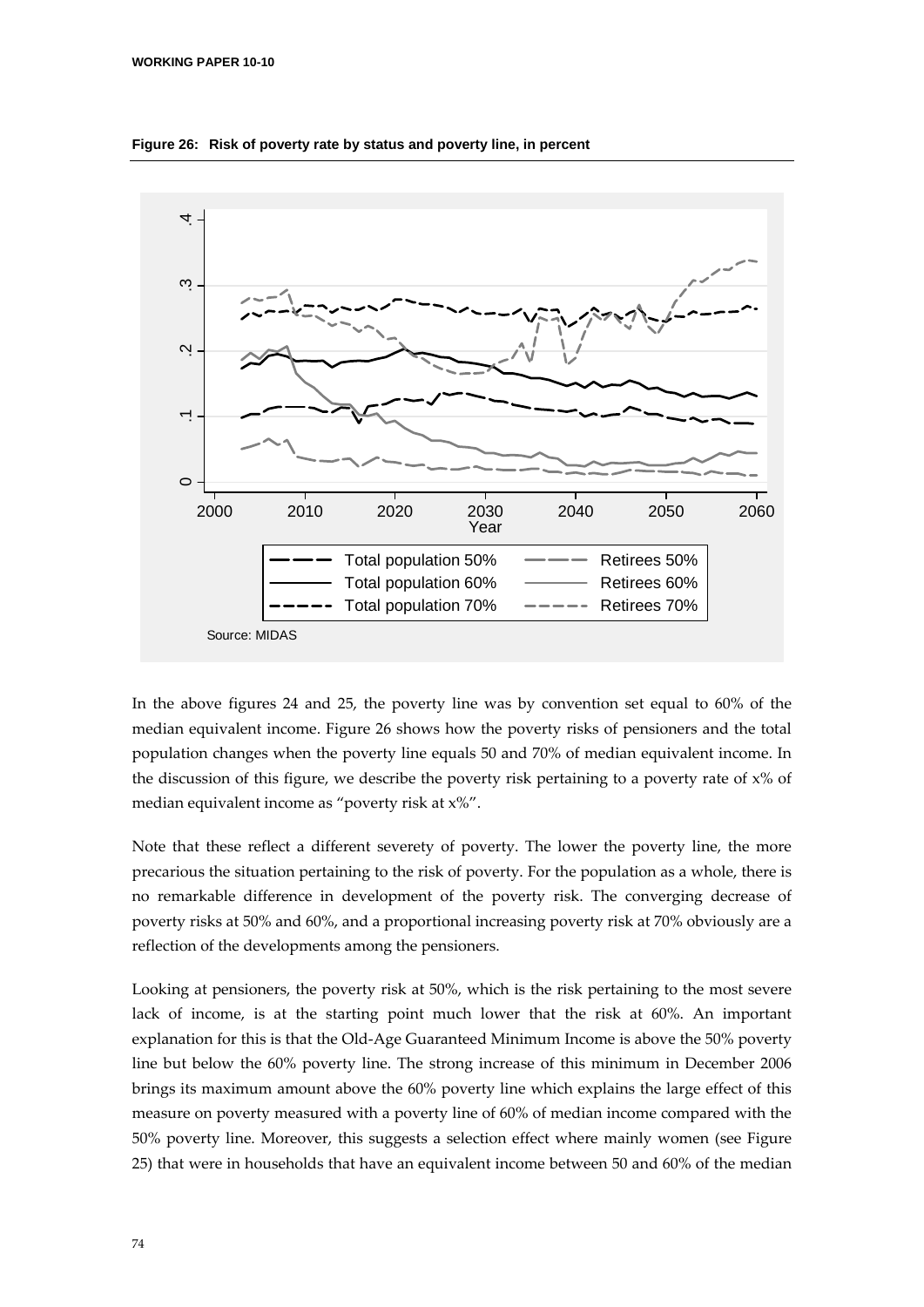see their household income increase above the latter level. Especially the increased labour market participation of women, benefits mainly individuals living in households with incomes just below the 60% poverty line. As from 2030 both lines become very close. This conclusion is reinforced when we compare the developments of poverty risks at 60 and 70%. Until the second half of the 2020s, the risk of poverty at 70% decreases at a comparable speed as the risk of poverty at 60%. As the poverty risk at 70% is unlikely to be affected by the increase of the GMI, the reason for this decreasing development is the increasing labour market participation of women. From the early 2030s on, however, the poverty risks at 70 and 60% diverge since the poverty risk at 70% starts a steep long-term climb, ending up higher than 30% in 2060. This development shows that the social hypothesis used for the welfare adjustment of pensions bring the equivalent income of households higher than the 60% poverty line, but not beyond the 70% poverty line.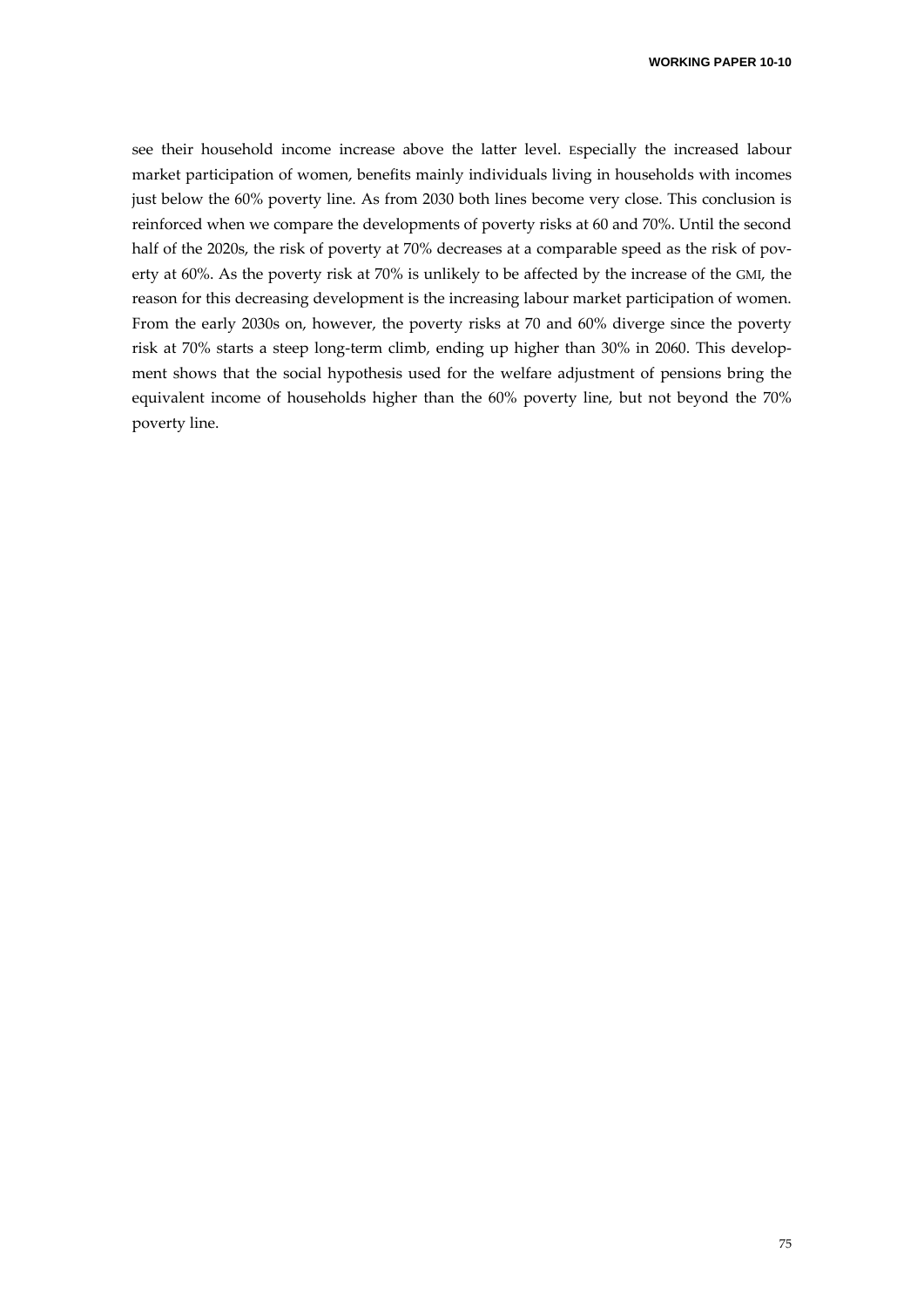## **4. Conclusions**

Microsimulation models in recent years have gained popularity in the assessment of social security systems in terms of the adequacy they provide, and specifically pension policy. This working paper describes the second version of MIDAS (an acronym for 'Microsimulation for the Development of Adequacy and Sustainability'). Contrary to the first version of the model, this second version is intended for use in the Belgian context. The model aligns to the baseline projections and assumptions of the 2009 Study Committee for Ageing. The simulation results of this version of MIDAS therefore describe the consequences of the 2009 budgetary projections and assumptions on the projected adequacy of pensions in Belgium.

Given recent policy measures and the latest projections of the budgetary impact of ageing in Belgium, what is the projected development of poverty and redistribution among the elderly in Belgium between 2002 and 2060? This is the central question of the working paper.

Increasing labour market participation of women and policy measures on the pension minima (mainly the nearly 14% rise of the "guaranteed income for the elderly" in 2006) are key elements in explaining the development of pension adequacy.

The paper first discusses the development of the replacement rate. The average replacement rate of women starts off very close to that of men. On the first 20 simulation years, the replacement rate of women increases consequently while the replacement rate of men slightly decreases. The women's trend on that period is a result of the increasing length of their career, and the strong re‐value of the minimum pension benefit from 2007 on. The period between about 2020 up to 2060 shows a parallel decreasing development of the replacement rate of men and women, where the average replacement rate of women is about 8% above that of men.

In the first stage, until the late 2020s, inequality among pensioners increases. This is because the increased labour market participation of women causes earnings to become more important as a source of income of pensioners. Hence their income inequality goes up. In the second stage, until around 2020 and the mid 2040's, income inequality among pensioners decreases. This among other things is the result of the increasing proportion of single pensioner's households and ageing among the elderly. This causes the impact of earnings to decrease again. And finally, on the last stage, between the mid 2040's and 2060, inequality among retirees increases again somewhat due to the relatively large cohort entering into retirement: The introduction of a large number of young individuals into the pool of retirees will have the effect of increasing the pro‐ portion of retirees sharing their lives with an active partner and therefore causes the share of pensions in total income of pensioners to decrease at the expense of earnings.

Probably the most appealing indicator of pension adequacy is the poverty risk indicator of retirees. This indicator is expected, first, to decrease the next 40 years, secondly, to stabilise under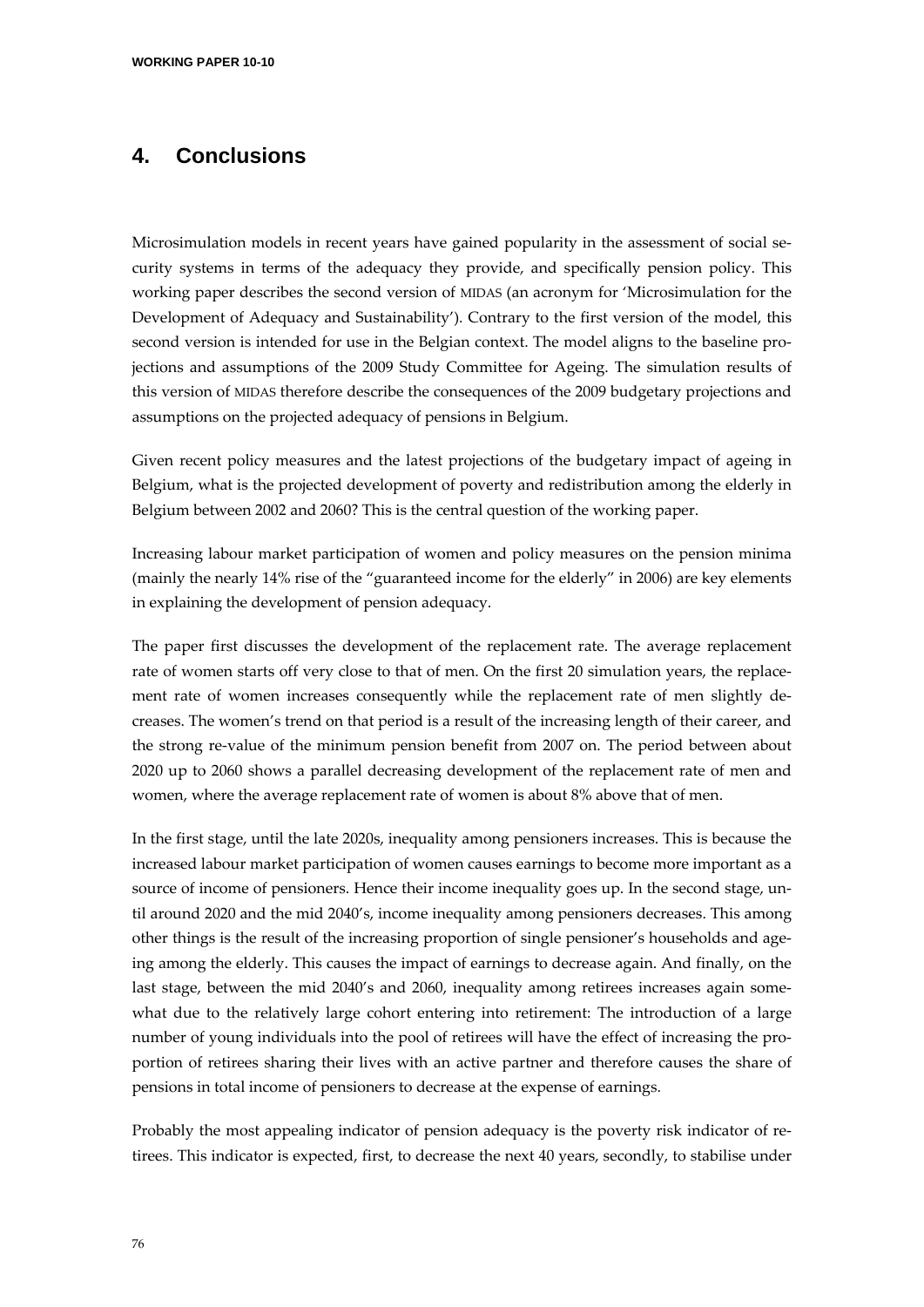the level of the working population poverty between 2040 and 2050 and finally, to increase slightly over the last decade. The evolution during the first two periods is a result of the increasing length of career of women relative to that of men, and a strong increase of the guaranteed minimum for the elderly from 2007 on. The evolution during the last decade is due to the de‐ coupling between the adjustment growth rate of minima and the wage growth rate that, finally, after 50 years, have an impact on the poverty level of pensioners. This second version of MIDAS also enables us to analyse the evolution of the poverty risk for the unemployed and disabled workers. Already more exposed to poverty than the average population, including the elderly, the poverty risk of the unemployed keeps rising over the whole simulation period.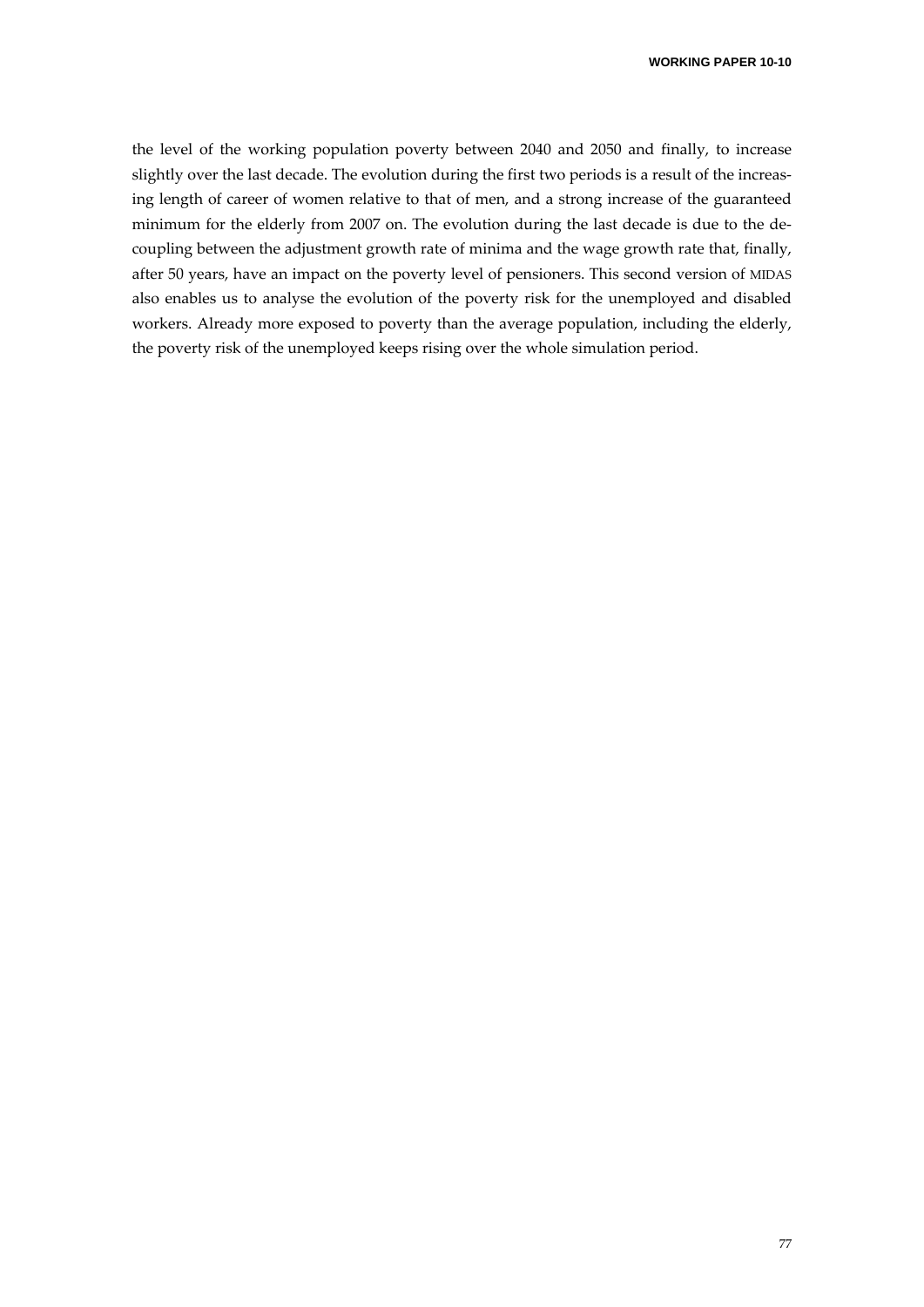## **5. References**

- Atkinson, A., 2009, An Enlarged Role for Tax‐Benefit Models. In: Lelkes, O., Sutherland, H. (Eds.), *Tax and Benefit Policies in the Enlarged Europe: Assessing the Impact with Microsimulation Models*, European Centre Vienna. Farnham: Ashgate.
- Börsch-Supan, Axel, 2007, European welfare state regimes and their generosity towards the elderly, MEA‐paper 128‐2007, Mannheim Research Institute for the Economics of Ageing.
- Cherchye, Laurens, Bram de Rock, Frederik Vermeulen, 2008, *Economic Well‐being and poverty among the Elderly: an analysis based on a collective consumption model*. Center for Economic Studies Discussion Paper Series, 08.07, Katholieke Universiteit Leuven, Department of Eco‐ nomics.
- Dekkers, Gijs, Hermann Buslei, Maria Cozzolino, Raphaël Desmet, Johannes Geyer, Dirk Hof‐ mann, Michele Raitano, Viktor Steiner, Paola Tanda, Simone Tedeschi, Frédéric Verschueren, 2009, What are the consequences of the Euro-pean AWG-projections on the adequacy of pensions? An application of the dynamic micro simulation model MIDAS for Belgium, Germany and Italy, ENEPRI Research Report No 65, AIM WP4. http://shop.ceps.eu/BookDetail.php?item\_id=1780 [visited 131109].
- Dekkers, Gijs, Hermann Buslei, Maria Cozzolino, Raphaël Desmet, Johannes Geyer, Dirk Hof‐ mann, Michele Raitano, Viktor Steiner, Paola Tanda, Simone Tedeschi, Frédéric Verschueren, 2009(b), "So pensions in Europe will remain sustainable. But will they remain adequate?" An assessment of the consequences of the AWG‐projections on the adequacy of social security pensions in Belgium, Italy and Germany. Paper presented at the 2nd General Conference of the International Microsimulation Association, "Microsimulation: Bridging Data and Pol‐ icy", Ottawa, Canada, June 8‐10, 2009. www.microsimulation.org
- Dekkers, Gijs, 2010, On the impact of indexation and demographic ageing on inequality among pensioners: Validating MIDAS Belgium using a stylized model. Paper presented at the Euro‐ pean Workshop on Dynamic microsimulation modelling, Federal Planning Bureau, Brussels, March 4<sup>th</sup> and 5<sup>th</sup>, 2010.
- Duncan, Alan, and Melvin Weeks, 2000, Simulating Transitions Using Discrete Choice Models, in Mitton, L., H. Sutherland and M. Weeks (eds.), Microsimulation Modelling for Policy Analysis: Challenges and Innovations. Cambridge: Cambridge University Press.
- Fasquelle, Nicole, Marie‐Jeanne Festjens, and Bertrand Scholtus, 2008, Welvaartsbinding van de sociale zekerheidsuitkeringen: een overzicht van de recente ontwikkelingen, Working paper 8‐08, Federal Planning Bureau, Brussels.
	- http://www.plan.fgov.be/publications/Publication\_det.php?lang=nl&TM=30&IS=71&KeyPub =646&Type=21 [visited 131109].
- Federal Planning Bureau (FPB), 2009, *Economische vooruitzichten 2009‐2014*, mai 2009. http://www.plan.be/publications/Publication\_det.php?lang=fr&TM=48&IS=73&KeyPub=817 &Type=4 [visited 131109].